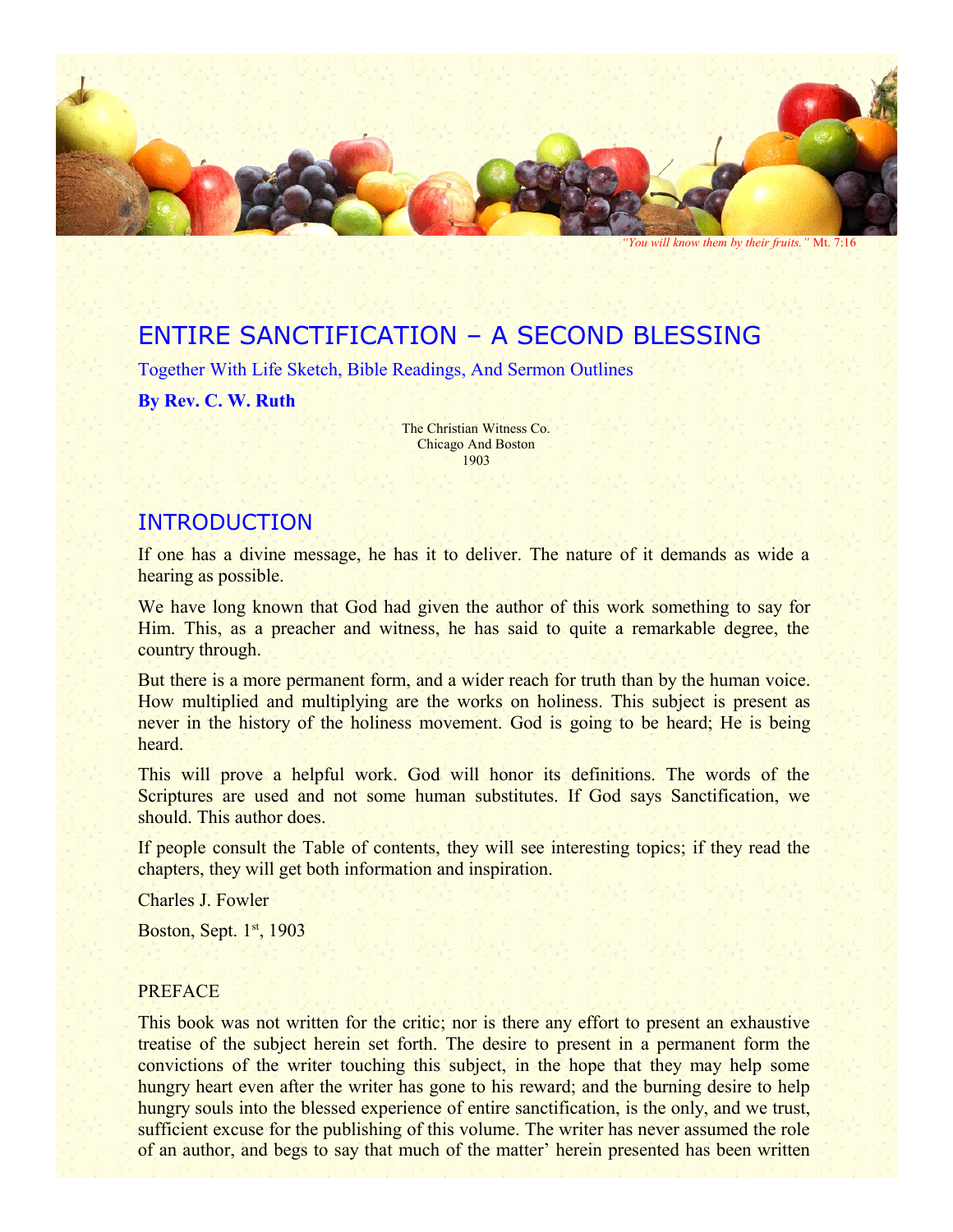hurriedly amid the discharge of pressing pastoral duties for publication in an excellent holiness journal, "The Nazarene Messenger," of Los Angeles, Cal.

The book is sent forth with the prayer that hungry hearts, longing for a complete deliverance from sin, may be enabled to obtain and realize the grace of entire sanctification as a second blessing, and so, not only know the doctrine, but the experience itself. Amen.

That the blessing of God may come upon every reader and that God may be glorified in the sanctification of many souls, is the earnest wish and prayer of the writer.

C. W. Ruth Indianapolis, Ind.,

Nov. 1st, 1903



# *PART I – LIFE SKETCH*

The writer was born September 1<sup>st</sup>, 1865, in Hilltown township, Bucks county, Penna.

Both my father and mother were devoted and consistent Christians, and members of the Evangelical Association before I was born, hence I grew up in a home-atmosphere of real spirituality and godliness. For this I am devoutly thankful. Among my earliest recollections are the family altar, the Sabbath School, and attendance upon the prayer meetings, revival meetings and camp meetings with my parents. I was the first-born, and only son, having three younger sisters. I do not think there ever was a day, from my earliest childhood to the time of my conversion, the Spirit of God did not strive with me, and bring to my heart conviction for sin and my need of a Savior. Often times I was "almost persuaded" to become a Christian, and always cherished the purpose to do so at some time, and yet, withal, procrastinated, and so became more and more hardened and corrupted by sin. But the consciousness that my parents were daily and constantly praying for me, often restrained me from outward sin, and kept my conscience tender.

For several years I lived on the farm with my Grandparents, who also were devout Christians, and here too the influences of religion constantly surrounded and restrained me. Having but limited means, my parents were unable to provide me with any especial educational advantages. Living in a country village or on the farm, I never had the privilege of attending even a graded school, and for the most part attended a country school; and even here circumstances compelled an irregular attendance.

At the age of sixteen it was decided that I should learn some trade, and so arrangements were made for me to go to a neighboring town (Quakertown, Penna.) to serve an apprenticeship in a printing office. Here again I found myself surrounded with religious influences, as the proprietor of the printing office was a Christian gentleman. In the same office with me was the son of a preacher. We became quite intimate friends. After a few months he was sent for by his father to attend a camp meeting. At once I surmised the object in view, and remarked to a fellow-workman that when the preacher's son would return from the camp meeting he would be religious. The more I thought of it, the more fully I believed it would be so, and the thought greatly distressed me.

Somehow, I felt that if he was converted I would have to be. As he returned on Monday morning, just one look into his countenance, before he had uttered a word, convinced me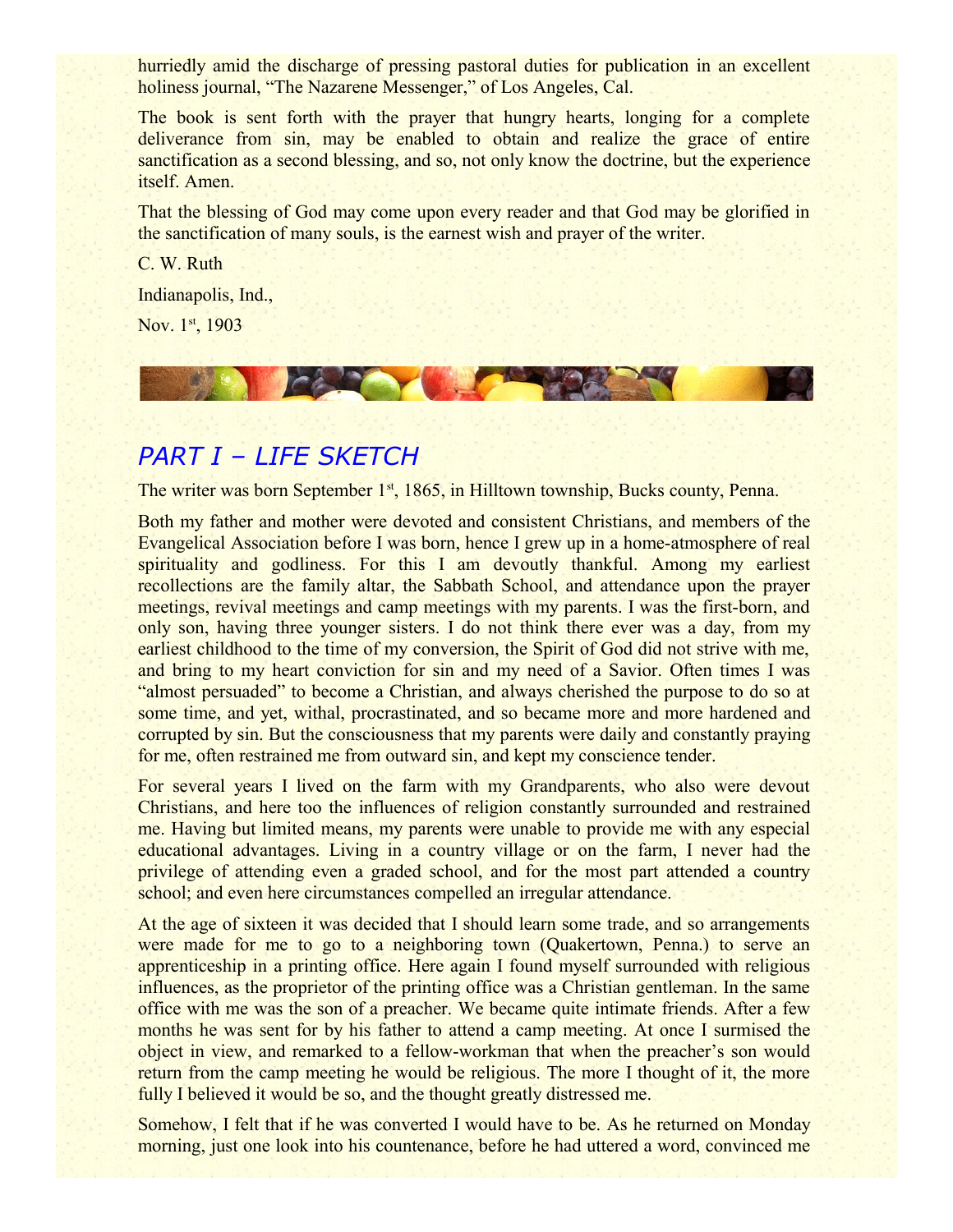that my fears had come true. Instantly I was in trouble, and under deep conviction. I felt there was a chasm between us. Without saying much to me upon the subject of religion, he declared his purpose to attend the midweek prayer meeting, and insisted on my going with him; this I finally consented to do.

This was on a Friday night. Here conviction became so pungent and intense, I publicly confessed myself a seeker; after much earnest crying and agonizing prayer to God, by day and night, confessing my sins, I was gloriously converted on the following Sunday night. The pastor of the church I attended, after an earnest sermon, invited seekers to come forward to the altar of prayer. I rejoiced in the opportunity, and rushed forward to the altar, fell upon my knees, and plead for mercy. At about 9:30 o'clock, God in mercy heard my prayer, the burden of my guilt, was rolled away, the light of heaven broke into my soul, the Spirit witnessed with my spirit that I was pardoned and accepted of God, and was indeed a new creature in Christ. Although I had been averse to religious demonstrations, I now found myself shouting aloud the praises of God. I was born again and knew it. This occurred early in September, 1882. Praise God forever more! Soon after this I was baptized and united with the church.

During the following year I lived a most earnest and devoted Christian life, attending faithfully all the means of grace. I carried two testaments – one German and one English – in my pockets, and used my spare time in studying the same. Thus I maintained a clear justified experience. But I had gone only a very short time in my Christian experience until I discovered, much to my amazement, that there still remained a something in my heart that hindered me, and at times even defeated me. The principal manifestations of that "something" were, a man-fearing spirit, the uprising of an unholy temper, difficulty in forgiving and loving an enemy, etc. I learned that Jesus could remove the root of those difficulties out of the heart.

Just one year after I had been so gloriously converted, while yet in my first love, I definitely sought the experience of entire sanctification. After seeking earnestly for some days, one Sunday night while walking down the sidewalk toward the church conscious that I had consecrated my all for time and eternity, I was enabled to look up into heaven, and say "I believe that the blood of Jesus cleanseth my heart from all sin now; He sanctifies me now," and suddenly and consciously the Holy Ghost fell upon me, and I knew just as positively and as assuredly that God had sanctified me through and through, as I had known a year before that he had pardoned my sins. I rushed into the church, and before the pastor had time to announce the opening hymn, I told the congregation what had occurred on the sidewalk, and that God had sanctified me wholly. Billows of glory swept over me until my joy seemed to be utterly inexpressible and uncontainable. Oh, the blessedness of that hour! Surely heaven could be no better. And from that day to the present – now almost twenty years – Satan has never had the audacity to tempt me to doubt even for one minute that God did not then and there sanctify me wholly.

In the spring of 1884 I accepted a position in a printing office in Indianapolis, Ind. After coming to this city God distinctly and unmistakably called me to preach His gospel. It would require another chapter to give all the details of the struggle through which I now passed, as for three months I prayed against this conviction. In view of my limited education, poverty, etc., I felt that it was utterly impossible for me to enter the ministry. However, I came to feel "Woe is me if I preach not the Gospel" and on a Monday afternoon about 3 o'clock, while on my knees, God seemed to speak to me direct in the words of Luke 21:15; "I will give you a mouth and wisdom, which all your adversaries shall not be able to gainsay nor resist." Those words had never before come to my notice. At the time, they seemed to have been spoken to me personally and audibly.

This greatly assured and comforted my heart.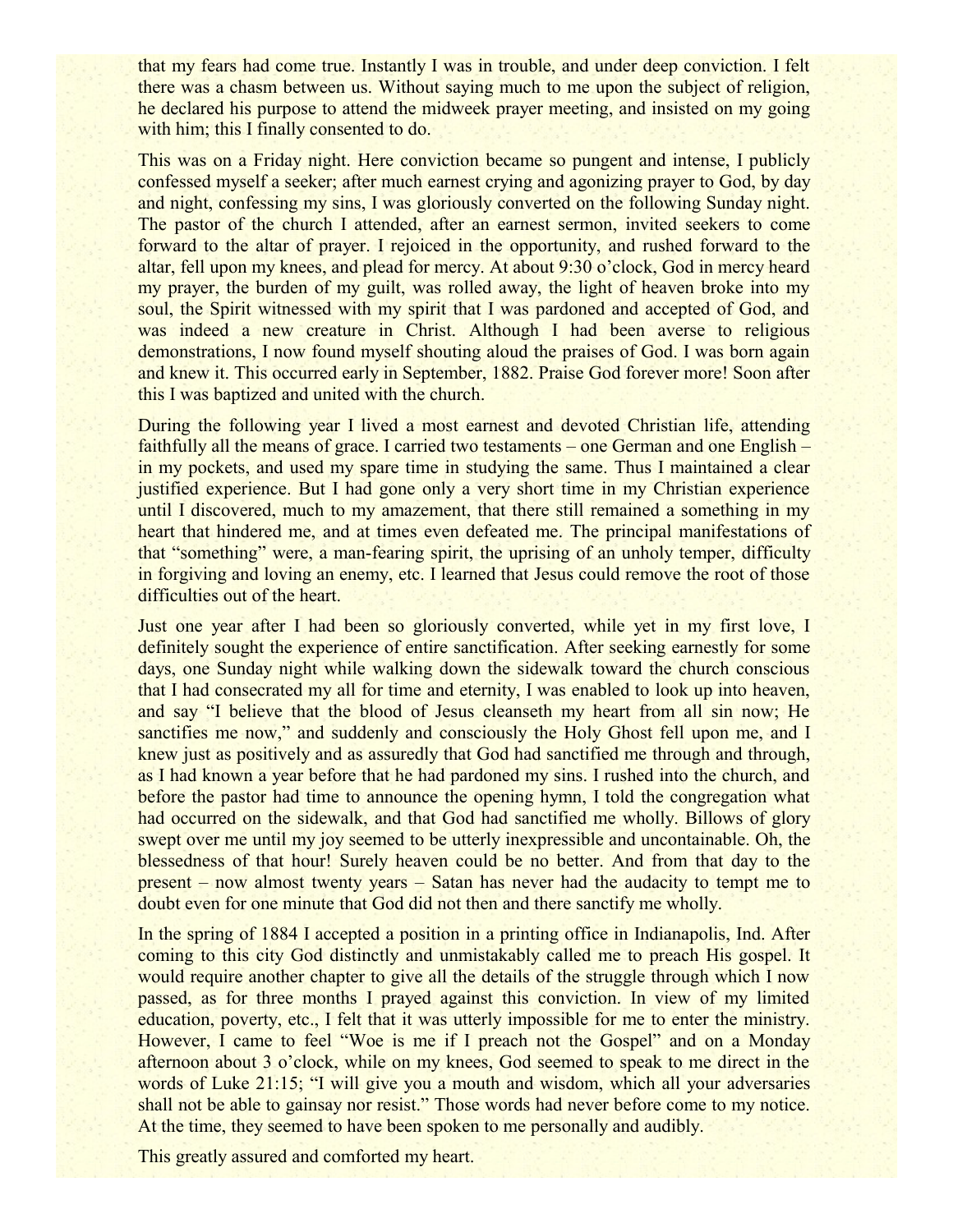The "open door" of opportunity in the providence of God, was at once before me. I selected as my first text, Matt. 11:28-30, and by the blessing of God, preached as best I could.

While I was thus endeavoring to preach, sinners wept and saints shouted. I gave an invitation for any desiring to seek the Lord to come to the altar of prayer. Although there had been no revival in progress, five penitents came to the altar, and three were happily converted that night. Soon after this the call of God to the special work of holiness evangelism came to me just as clearly and certainly as had been my conversion, sanctification and call to preach.

Again, in a most mysterious manner, the open door of opportunity was before me, and so in the fall of that same year (1884) I accepted an invitation to assist a church in a special series of revival meetings, and resigned my position in the printing office. Since that time I have never had a vacation of three weeks and have averaged more than one sermon a day each year. I have preached and testified to the gospel of holiness everywhere, and have never had a revival engagement, where the services continued one week or more without seekers at the altar.

I regard it as a conservative statement when I say that in my meetings I have witnessed more than thirty thousand souls kneel at the altar seeking pardon or heart purity. Four times I was elected as Presiding Elder – each time over my protest – but with it continued the work of holiness evangelism. I have traveled more than one hundred and fifty thousand miles in filling my engagements, and have labored in thirty-three states and Canada, among twenty-five different denominations. Eighteen months of the time I have been associate pastor of the Church of the Nazarene in Los Angeles, Cal., but during all that time there never was a week without souls being saved and sanctified at our altars. To God be all the glory. Surely "by the grace of God I am what I am."

C. W. Ruth



# *PART II – ENTIRE SANCTIFICATION – A SECOND BLESSING*

### 01 – DEFINITIONS OF SANCTIFICATION

Men speak of the subject of sanctification as though it were something so mysterious and incomprehensible that but very few could know its meaning. While its reality can only be known as the result of experience, the meaning of the word may be found by consulting almost any dictionary, just as one finds the meaning or definition of any other word. While different phases of the subject may be emphasized by different lexicographers there is a most substantial agreement regarding the fact of this word having both a human and a divine aspect; the human feature being a consecration and devotement to God and His service, and the divine work in sanctification a complete deliverance and purification from all sin. To use the word contradictory to these authenticated definitions is to do violence to the word and make words meaningless. No man is at liberty to say that light means darkness or darkness light.

#### WEBSTER'S DICTIONARY

SANCTIFY. -- "l. To make sacred or holy, to set apart to a holy or religious use, to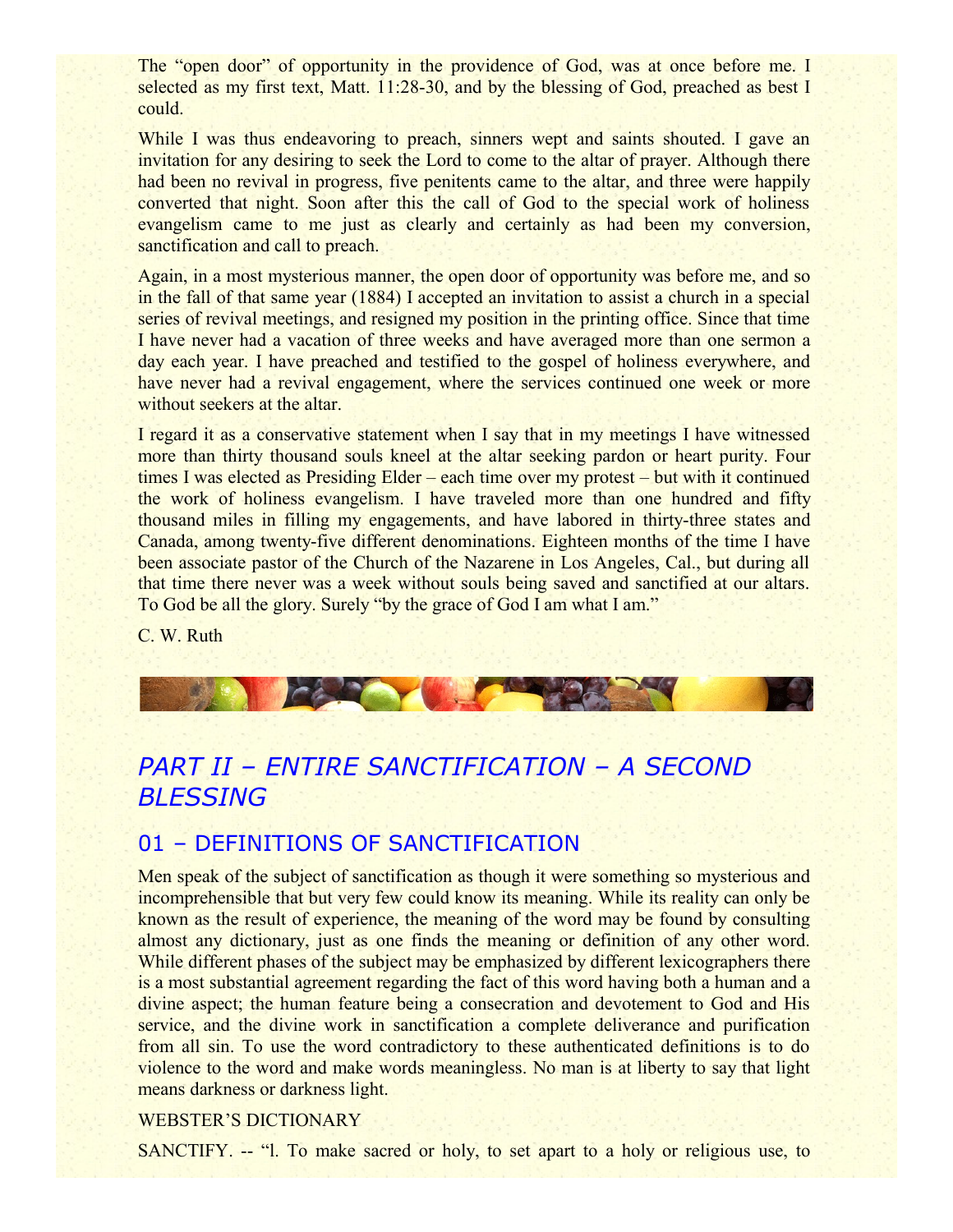consecrate by appropriate rites, to hallow ... 2. To make free from sin, to cleanse from moral corruption and pollution, to purify. John 17:17, Esp. (Theol.) the act of God's grace by which the

affections of men are purified or alienated from sin and the world, and exalted to a supreme love to God." Surely this is language that can be understood and is all desirable.

#### CENTURY DICTIONARY

SANCTIFY -- "To make holy or clean, either ceremonially or morally and spiritually; to purify or free from sin.

In Theology, the act of God's grace by which the affections of men are purified and the soul is cleansed from sin and consecrated to God . . conformity of the heart and life to the will of God." "The act of God's grace," hence it cannot be obtained by works or growth; a divine act; "cleansed from sin." Pardon and cleansing are not identical.

#### IMPERIAL DICTIONARY

SANCTIFY:-- "To make holy or sacred; to separate, set apart or appoint to a holy, sacred or religious use. 2. To purify in order to prepare for divine service and for partaking of holy things. 3. To purify from sin, to make holy."

"Set apart;" "to purify from sin" which is "to prepare for divine service." Should not all Christians desire and experience this preparation for service?

#### WORCESTER'S DICTIONARY

SANCTIFY: "1. To free from the power of sin; to cleanse from corruption; to make holy ...

sanctification; the act of sanctifying, or purifying from the dominion of sin. 2. The act of consecrating or setting apart to a sacred end or office; consecration."

"To free from the power of sin." Who would not desire deliverance from the power and dominion of sin?

#### UNIVERSAL DICTIONARY

SANCTIFY:-- "1. To make holy or sacred; to consecrate. 2. To make holy or godly; to purify from sin."

"To make holy or godly." The word godly means Godlike. How a person can love God, who is the essence and embodiment of holiness and then be averse or antagonistic to sanctification which is to make them holy and godly is indeed a mystery.

#### STANDARD DICTIONARY

SANCTIFY -- "1. To make holy; rendered sacred: morally or spiritually pure, cleansed from sin ... sanctification; specifically in Theology, the gracious work of the Holy Spirit whereby the believer is freed from sin and exalted to holiness of heart and life."

"Whereby the believer is freed from sin." According to this, sanctification is an experience for believers – not for sinners. This would make sanctification a second experience. "The gracious work of the Holy Spirit" -- not of works, nor growth, nor death, nor purgatory, but a work of God divinely inwrought by the Holy Spirit. We can never grow into something God must do for us.

#### AMERICAN ENCYCLOPEDIA

SANCTIFY -- "To make holy or sacred; to consecrate or set apart ... to purify from sin ...

sanctification. Technically, an operation of the Spirit of God (Born. 15:16; 2 Thess. 2:13;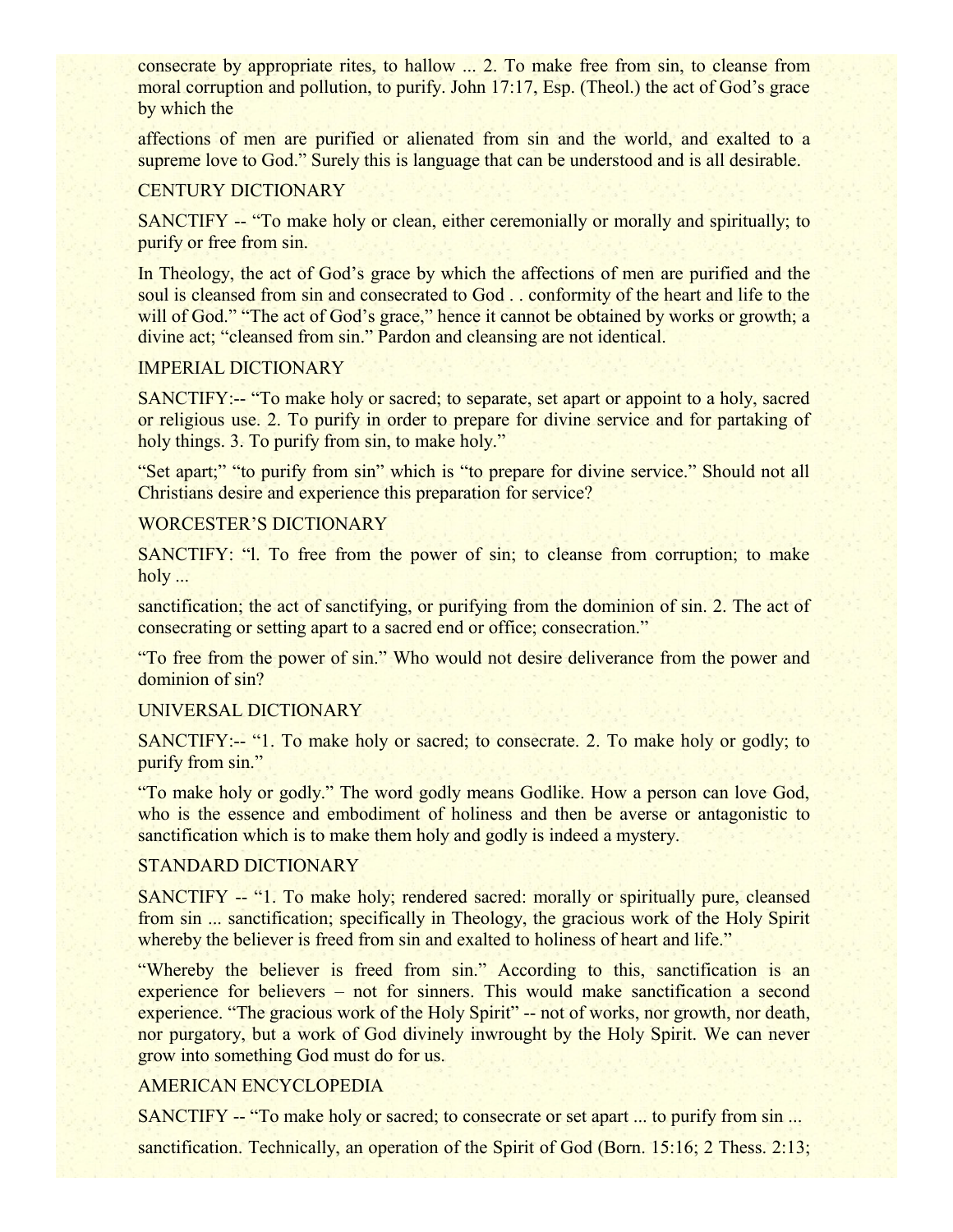1 Pet. 1:2) on those who are already in Jesus, i. e., are united to Him by faith (1 Cor. 1:2) by which they are rendered increasingly holy, dying to sin and living to God, to righteousness and to holiness (Rom. 6:6, 11, 13, 19; 1 Thess. 5:23; 1 Pet. 2:24)."

Surely this is explicit enough. "An operation of the Spirit of God on those who are already in Jesus." An experience for "those who are already in Jesus," A second work, a divine work; consequently it must be obtained by faith; Acts 26:18.

Thus we see that there is an agreement, even as Adam Clark says in his commentary on John 17:17. "The word has two meanings: 1. It signifies to consecrate, to separate from earth and common use and to devote or dedicate to God and His service. 2. It signifies to make holy or pure.

The prayer of Christ may be understood in both of these senses."

#### METHODIST EPISCOPAL CATECHISM

"The act of Divine grace whereby we are made holy."

Not an experience to be reached by growth, but by an "act of Divine grace."

#### WESTMINSTER CONFESSION OF FAITH

"They who are effectually called and regenerated having a new heart and a new spirit created in them, are further sanctified, really and personally, through the virtue of Christ's death and resurrection by His Word and His Spirit dwelling in them."

Here again it is recognized that sanctification is for such as "are effectually called and regenerated" and that it is accomplished by His Word and His Spirit," and not by death or purgatory.

#### JOHN WESLEY

"Sanctification in the proper sense is an instantaneous deliverance from all sin, and includes an instantaneous power then given always to cleave to God."

"An instantaneous deliverance from all sin" and not a protracted and tedious process of growth. There is a gradual approach to the blessing, so far as the human part of consecration,

preparation and faith is concerned, but the Divine work of "deliverance from all sin" is instantaneous.

POPE'S THEOLOGY – Vol. 2, Page 64.

"Sanctification in its beginnings, process and final issues is the full eradication of the sin itself, which, reigning in the unregenerate co-exists with the new life in the regenerate, is abolished in the wholly sanctified."

Pope was a Wesleyan Theologian and is an accepted authority on Christian doctrine in Methodism. He declares there is a sin which ''co-exists with the new life in the regenerate" which, however, "is abolished in the wholly sanctified."

#### REV. W. F. MALLALIEU

Bishop in the M. E. Church

"From the very first years of my ministry to the present time I have held with Adam Clarke, Richard Watson John Fletcher and John Wesley that regeneration and en tire sanctification are separate and distinct one from the other, and therefore received at different times – both received by faith and the last one the privilege of every believer as the first is of every penitent." To all this We say, Amen and amen.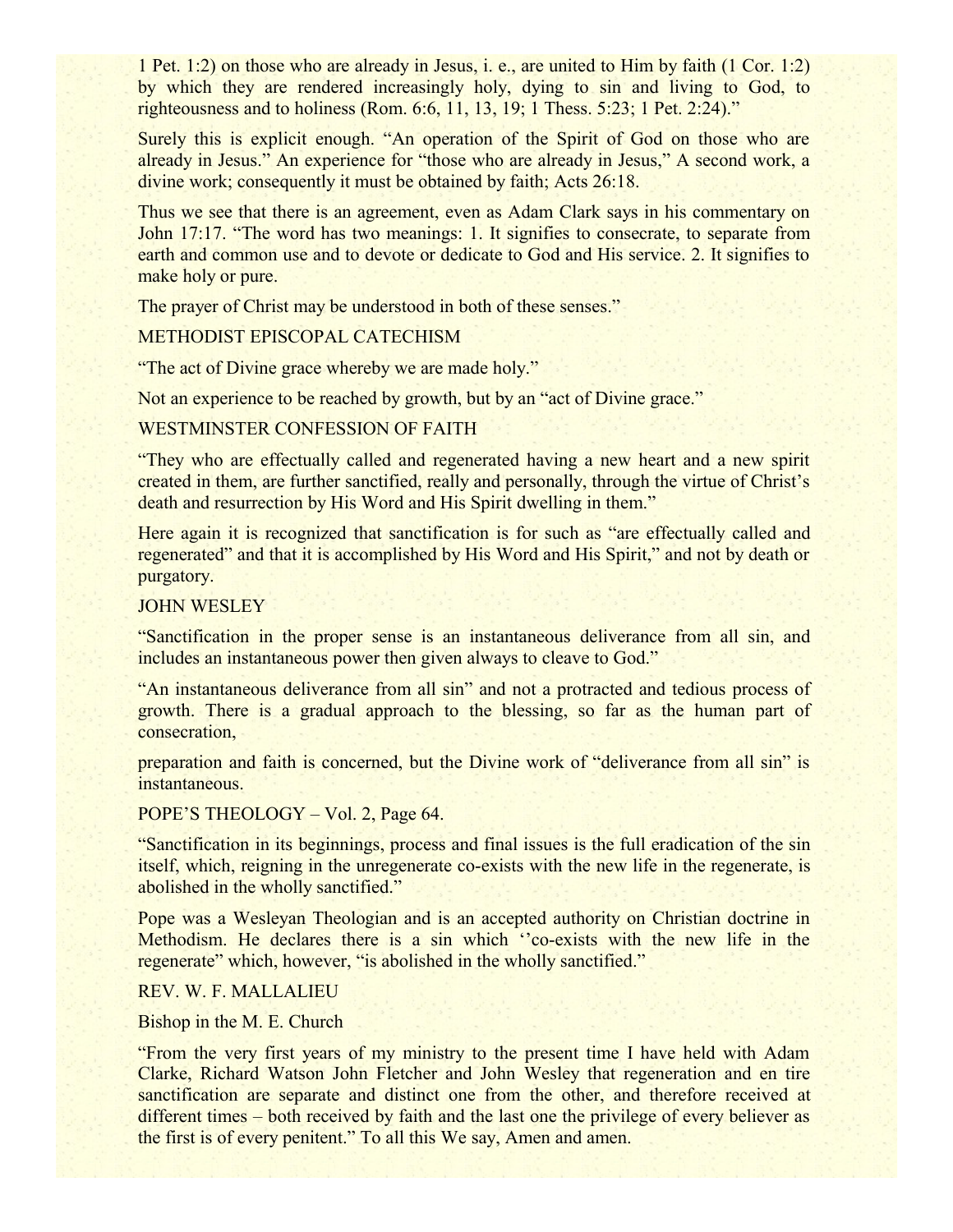#### MATTHEW HENRY'S COMMENTARY

"It is the prayer of Christ for all that are His, that they may be sanctified."

#### SAMUEL RUTHERFORD

Samuel Rutherford, the saintly Scottish Presbyterian divine, said, "Christ is more to be loved for giving us sanctification than justification. It is in some respects greater love in Him to sanctify than to justify, for He maketh us like himself in His own essential portraiture and image in sanctification."

The words 'sanctify' and sanctification' are made from the Latin adjective sanctus (meaning 'holy") and the Latin verb facer (meaning "to 'make") and the suffix "tion" always meaning "the act of." So the root meaning of the word, plainly means and signifies the act of making holy. Many more splendid authorities might be adduced, but these definitions from so many well known and accepted standards should suffice to convince any Christian of his privilege and high calling in the Gospel.

"Christ also loved the Church, and gave Himself for it; that He, might sanctify and cleanse it." Eph. 5:25-26. "Wherefore Jesus also, that He might sanctify the people with His own blood, suffered without the gate. Let us go forth therefore unto Him without the Camp, hearing His reproach." Heb. 13:12-13.

### 02 – SIX THEORIES OF SANCTIFICATION

No man can make an honest pretense to believing the Bible, and not believe in some sort of sanctification. According to Cruden's concordance, the words "sanctify." sanctified" and "sanctification" may be found at least one hundred and sixty-four times in the Bible. So when one declares he does not believe in sanctification, he simply exposes either his ignorance or his infidelity concerning the Bible. In order to believe the Bible, we are bound to believe in some sort of sanctification. Practically, there are but six theories regarding this experience.

#### FIRST THEORY

*The first theory is that justification and sanctification are experienced simultaneously; that whoever is justified is also sanctified.* Those holding this theory may be heard to say they "got all when they were converted." But this theory is contrary to the Scripture and universal experience.

Every command, exhortation, prayer, and promise in the Bible touching the subject of sanctification is for Christians – never for sinners. If Christians are sanctified when justified, why should sanctification be subsequently enjoined upon them? In writing to the Corinthian church, (1 Cor. 3:1-3) the Apostle addressed them as "brethren," said they were "babes in Christ," and declared he had fed them "with milk." A "babe in Christ" is just as certainly in Christ as an adult in Christ; there must have been a spiritual birth – a spiritual being – or they could not have received spiritual food and nourishment. But in verse three he says, plainly, "Ye are yet carnal," which undeniably is evidence that they were not yet wholly sanctified, though they were "in Christ." In the first chapter and fourth verse, he said, "I thank my God always on your behalf, for the grace of God which is given you by Jesus Christ." According to this they had "the grace of God given them by Jesus Christ;" more, they had such measure of grace given them that the Apostle found it an occasion for continuous thanksgiving. Still he declares they were "yet carnal." Who ever heard a minister inviting a sinner to seek sanctification? Not only is this theory contrary to all Scripture, but contrary to all human experience. Every truly converted soul has felt the motions and stirrings of carnality in his heart subsequent to pardon, manifesting itself in fear, anger, unbelief, pride, self-will, despondency, etc., etc. We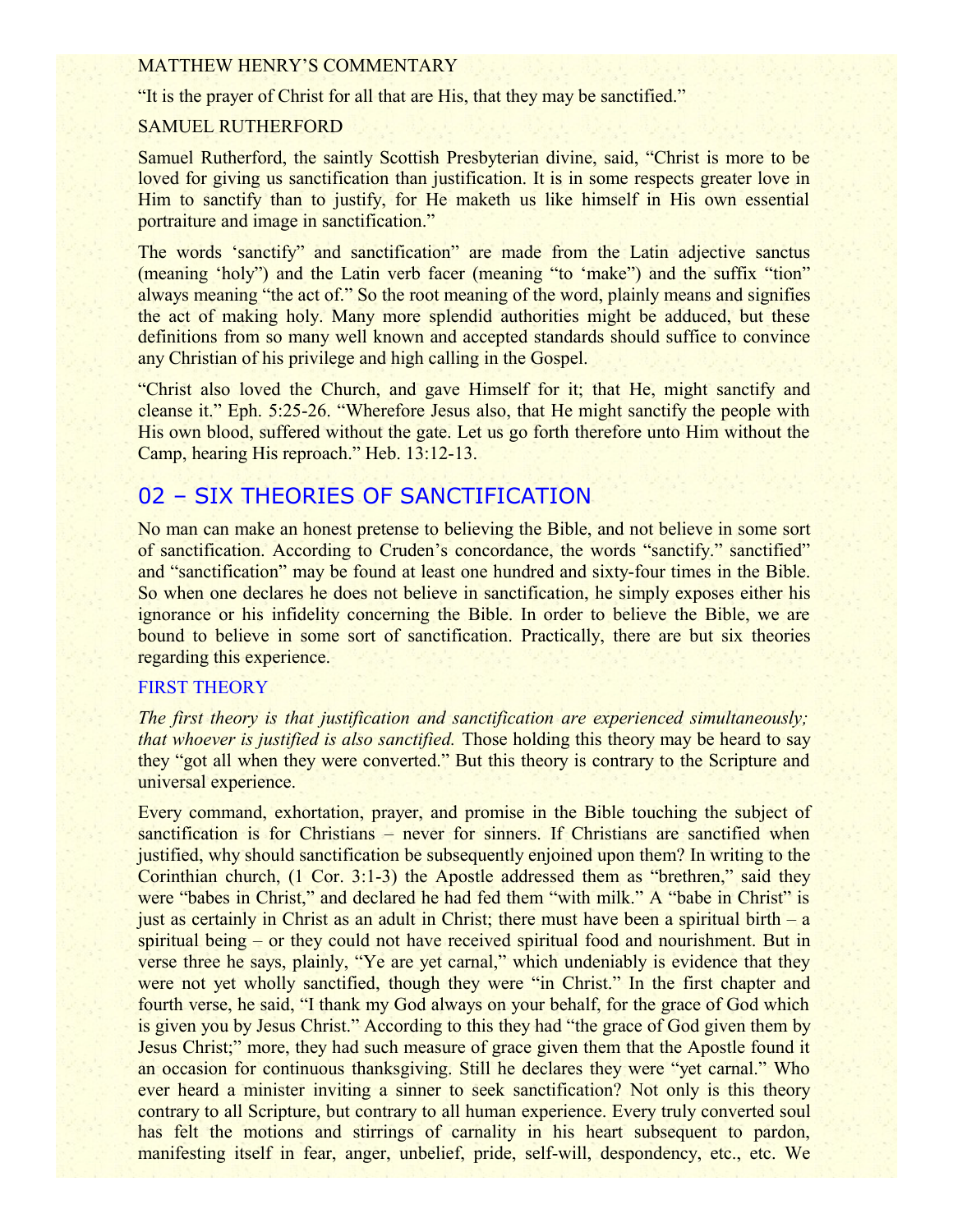venture the assertion that no young convert has ever gone six months from the place of his conversion without finding some of these things in his heart, which is in evidence that the roots of carnality were still within. Again, no young convert has ever thought of testifying to sanctification as an experience unless in a second blessing meeting. If space would permit we could show that the Apostles were not sanctified when they were justified, nor the Ephesians, nor the Galatians, nor the Romans, nor the Samaritans, nor the Colossians, nor Abraham, nor David, nor Isaiah, etc., but that all these obtained it as a second experience.

#### SECOND THEORY

*The second theory is that sanctification is attained by a growth in grace. This theory is an* absurdity for the reason that we can never grow impurity out of the heart. If sanctification were by growth, then time is a factor, for all will admit that it requires time to grow; if time is a factor, then we may well raise the question, "How much time is required?" "How long must we grow in grace before we are wholly sanctified?" Suppose one might be said to grow into sanctification in two years; (which would be a very short time as compared with many who have been known to be growing in grace for the space of forty years and have not yet reached it) and now suppose that individual should die at the expiration of one year, when it might be said he has come by the process of growth, just half way to sanctification, what about the matter? Would not the last half of sanctification, of necessity, have to take place instantly? And if the last half of sanctification might be completed instantly, why not the first half? To hope for sanctification by growth is hoping in a theory that can never be realized. Sanctification is plainly a "divine act," obtained instantaneously by an entire consecration and faith. As well speak of growing into justification as growing into sanctification; as in the former, so in the latter; it is something Jesus must do for us. "Wherefore

Jesus also) that he might sanctify the people with his own blood, suffered without the gate." -- Heb. 13:12.

#### THIRD THEORY

*The third theory is that "sanctification takes place in death; that no one can be sanctified in this life.*" We answer death has no saving efficacy. If death could deliver a Christian from some sin, why might it not deliver a sinner from all sin? Then there would be no need of a Savior or of the cleansing blood, and death would be a savior. Satan is the direct cause of sin and sin is the came of death; this would make death Satan's grandchild. One could hardly hope for deliverance from sin from this source. While doubtless some persons have received the grace of sanctification on their death-bed, it was evidently by the cleansing blood of Jesus and not by death. If the blood of Jesus can cleanse us from all sin when dying, why might it not cleanse us from all sin while in life? Has the blood of Jesus more cleansing power when a man is dying than when he is living? Certainly not. Not a single passage of scripture can be cited that gives us promise of salvation or cleansing at the time of dissolution. The Epistle of Jude was written "To them that are sanctified" (Jude 1:1). If they were not sanctified until death, this epistle must have been written to them after they were dead, for it was written after they were sanctified. But this verse says, they were "sanctified by God the Father;" not by death.

### FOURTH THEORY

*The fourth theory is that sanctification is a sort of post-mortem affair, and takes place after death, in Purgatory.* While the priest may absolve the sinner from his guilt, it is necessary that he should nevertheless pass through Purgatorial fires in order to be thoroughly refined and freed from sin. But we insist that this is sheer nonsense – that the Bible makes no mention of a Purgatory, but rather teaches that as death leaves us the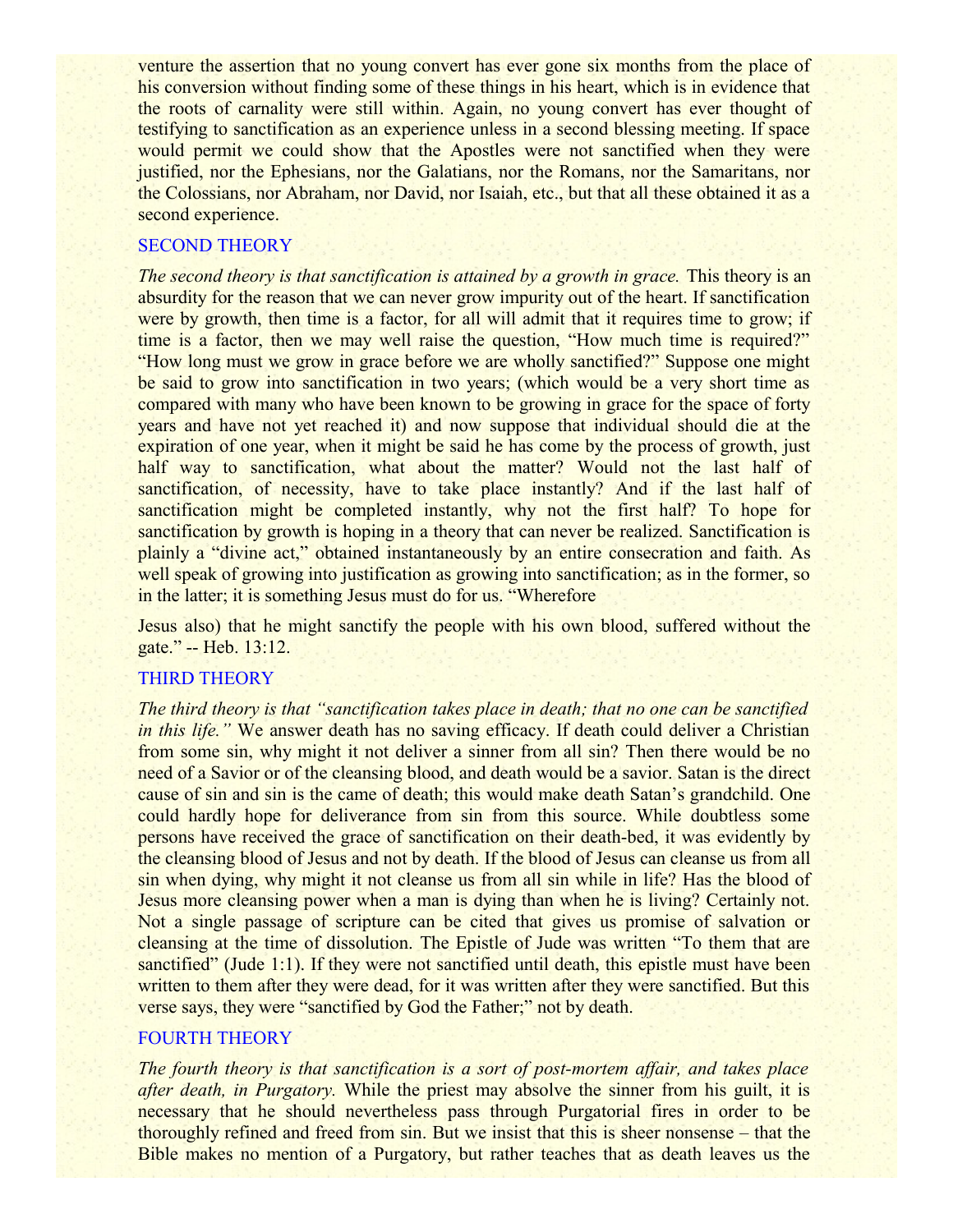Judgment will find us. It has been observed that even they who advocate this theory seem to believe that the time their dupes should spend in Purgatory might be determined by the size of the purse of the deceased. If they or their friends have plenty of money the priest will engage to pray them out speedily; but where the necessary fee is not forthcoming, the deceased are left to sweat it through Purgatory as best they may. How any sensible person could accept such a delusion is indeed a mystery. Since Jesus has given definite promise concerning "every branch that beareth fruit, He purgeth it," (John 15:2) I prefer to trust Him for the purging, rather than humanly invented purgatorial fires.

#### FIFTH THEORY

*The fifth theory is the Calvinistic, Keswickian Antinomian theory of repression and imputed holiness as opposed to the Wesleyan theory of eradication of inbred sin and imparted holiness.* Says one of their writers, "He who is our Great High Priest before God is pure, without sin. God sees Him as such, and He stands for us who are His people, and we are accepted in Him.

His holiness is ours by imputation. Standing in Him we are in the sight of God, holy as Christ is holy, and pure as Christ is pure. God looks at our representative, and He sees us in Him. We are complete in Him who is our spotless and glorious Head." According to this theory the individual in reality can never become holy; that while he within himself is not holy, Christ's holiness is imputed to him, and for His sake the individual is accounted holy. This theory clearly makes void such passages as I John 1:7, "The blood of Jesus" Christ His Son cleanseth us from all sin"; or Rom. 6:22, "But now being made free from sin," etc. According to this theory Satan has despoiled the holiness and image of God in man and Christ cannot restore it. What folly. "Blessed are the pure in heart, for they shall see God."

#### THE SIXTH THEORY

*The sixth theory is, that sanctification is an experience subsequent to regeneration, conditioned upon entire consecration and faith, the privilege of every believer, to be experienced and enjoyed in this life.* That by the Holy Ghost inbred sin is destroyed and the heart perfected in love. The people holding this theory are the only people who, personally, have any experience or testimony to sanctification. These believe that sin has never gone so deep into the soul that the blood of Jesus cannot go deeper. "That where sin abounded grace did much more abound." Jesus believed sanctification a divine act, for He prayed the Father to sanctify the disciples, John 17:17. Indeed, the Trinity enters into our sanctification. God the Father wills our sanctification, I Thess. 4:3. In order to provide our sanctification Jesus suffered without the gate, Heb. 13:12. And the Holy Ghost witnesses to our sanctification, Heb. 10:14-15. It is said of Bible saints, they were "sanctified by God the Father," Jude 1:1; also that Jesus sanctifies, Eph. 5:2527; and of the offering up of the Gentiles it was said they were "sanctified by the Holy Ghost." Rom. 15:16. In Acts 26:18 we find that sanctification is obtained by faith. Seeing it is a work that God must do for us, we need not wait for growth, death or purgatory, but may by faith enter this blessed experience the instant the consecration is entire and complete. While there is a gradual approach to the experience from the human side, the divine work is instantaneous. Hallelujah!

## 03 – SANCTIFICATION AND ENTIRE SANCTIFICATION

These terms, as relating to personal experience, are frequently used interchangeably, as though they were synonymous, although, critically speaking, they are not the same. Many of the early writers, as did Mr. Wesley, clearly distinguished between sanctification and entire sanctification, or the being wholly sanctified. To see the propriety and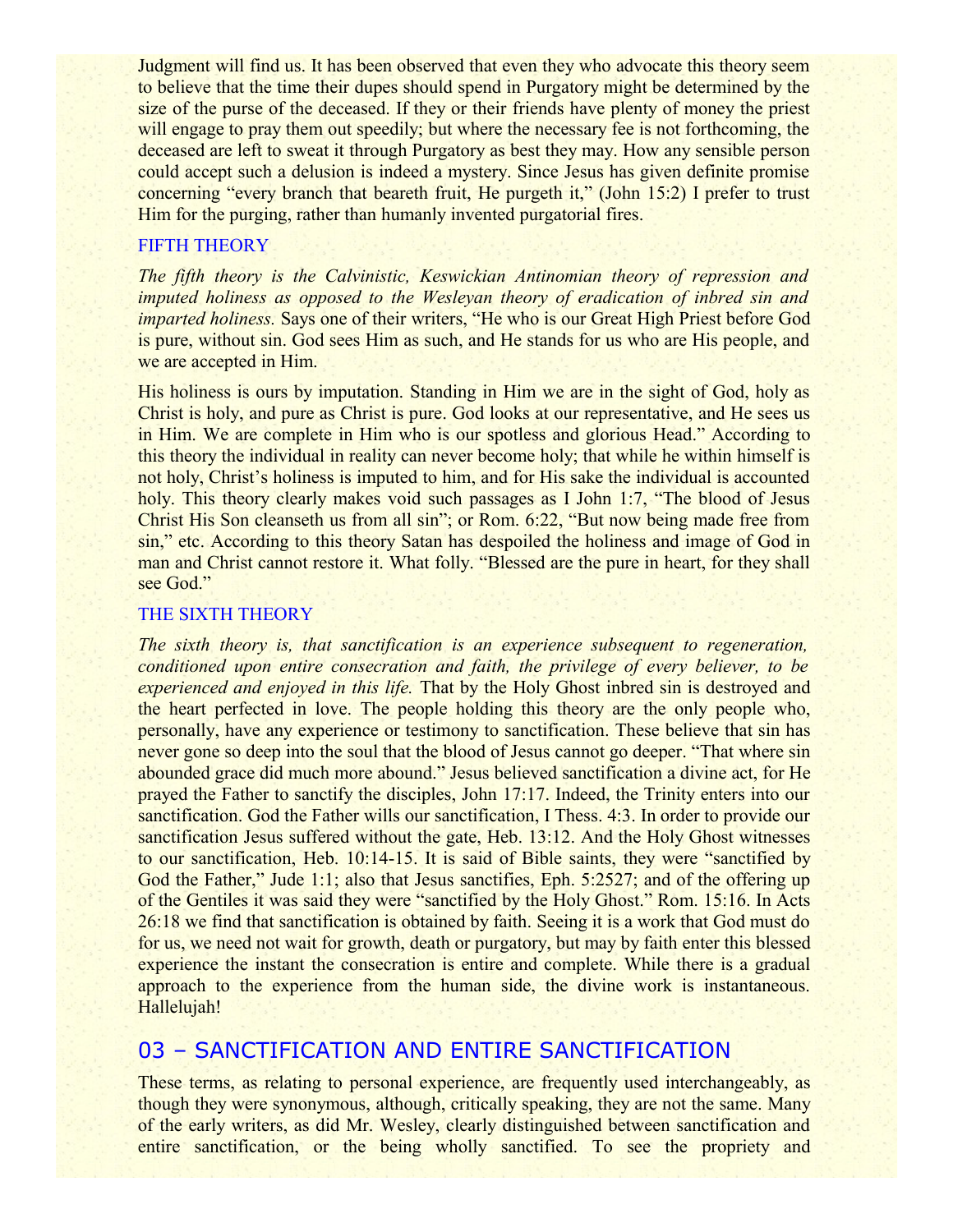scripturalness of this distinction one need only bear in mind the two-fold definition of the word sanctification, given and acknowledged by all our dictionaries and commentaries, as may perhaps best be stated in the language of Adam Clark, in commenting on the prayer of Jesus, "Sanctify them through thy truth; thy word is truth." He says, 'This word has two meanings: 1. It signifies to consecrate, to separate from earthly and common use and to devote or dedicate to God and His service. 2. It signifies to make holy or pure. The prayer of Christ may be understood in both these senses." To these two definitions there is a substantial agreement. And men do this subject gross injustice, and convict themselves either of great ignorance, or of willful deceit, when they insist that sanctification refers exclusively to a "setting apart to God and his service:'

As stated above, "Sanctify" does mean, "to consecrate, to separate," "to devote or dedicate," "but it also signifies "to make holy or pure." According to Webster's Dictionary it means, 2. "To cleanse from moral corruption and pollution, to purify. John 17:17. Esp. (Theol.) that act of God's grace by which the affections of men are purified or alienated from sin and the world, and exalted to a supreme love to God." Passing strange it is that multitudes never seem to recognize this latter definition.

Having this two-fold definition clearly in mind, it may be easily understood how there is a difference in being sanctified in part, and being sanctified entirely or wholly. So far as the human side of sanctification is concerned, namely, that of "consecration," "separation," "dedication" or "devotement," it may be said, just in so far as the individual has thus "consecrated," "separated." "dedicated" and "devoted" himself to God, for the purpose of being thus purified and made holy, thus far he has sanctified himself. However, it is well to remember that this consecration, separation, dedication and devotement is to God, and not to any particular work or calling, as is frequently done; and that this consecration must have as its objective point the purifying and cleansing of the heart from all sin, before it can be regarded as any part of entire sanctification.

While in the wilderness, the children of Israel doubtless frequently left their tents, for various reasons other than that of crossing the Jordan, and therefore this leaving of their tents could not be regarded as any part of the necessary steps for reaching the promised land. But on a certain day it was said, with the distinct object of crossing Jordan into Canaan, "Sanctify ourselves." "and it came to pass, when the people removed from their tents to pass over Jordan," "that the waters which came down from above stood and rose up upon an heap," &c. It was only when they sanctified themselves and "removed from their tents" for the express purpose of crossing "over Jordan," that removing from their tents could be regarded as any part of the steps necessary to entering Canaan. Hence, a person may be consecrated, separated, devoted and dedicated to a work, or to God, for the performance of that certain work, and yet such consecration or devotement could not be regarded as any part of entire sanctification, as the consecration thus made does not contemplate the individual's entire sanctification, and is made for an entirely different purpose.

And in this connection it is well to note that this human side of sanctification, -- which is but the approach to, and the condition of entire sanctification – may be gradual. That is, the individual may be sometime in entirely completing this "separation," "dedication" and "devotement" of his all to God. But the moment this human side of sanctification is completed, and every condition met, faith in reality touching the promise, the divine side of sanctification, which is "to make holy or pure;" to make free from sin, to cleanse from moral corruption and pollution, to purify," is instantaneously and divinely inwrought by the application of the virtue of the atonement through the power of the Holy Ghost. In the language of Adam Clark: "Neither the gradatim pardon nor the seriatim purification exists in the Bible." Mr. Wesley said, "To talk of this work (entire sanctification) as being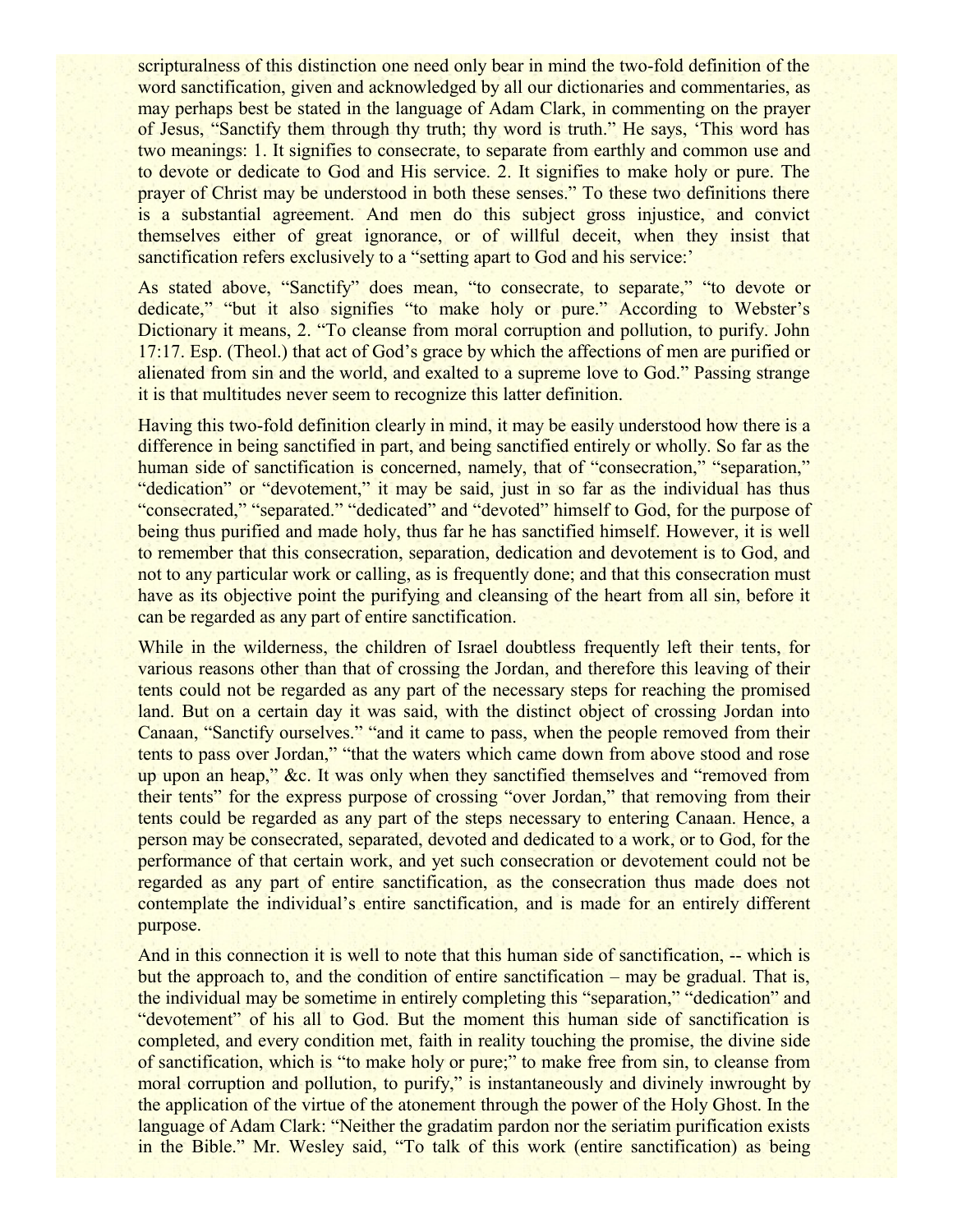gradual, would be nonsense, as much as if we talked of gradual justification." "As to the manner. I believe this perfection is always wrought in the soul by a simple act of faith; consequently in an instant."

In justice to those who differ with us, it is proper that we say, Mr. Wesley did recognize this two-fold definition of sanctification, and so taught that "at the same time that we are justified, yea, at that very moment sanctification begins (Idem, p.237) "From the time of our being born again, the gradual work of sanctification takes place." (Idem, p. 238). But to infer that by this he taught or believed that the divine side of sanctification, the making "holy or pure," "to make free from sin" -- was gradual is to make Mr. Wesley contradict himself. In his Journal, under date of May 21, 1761, Mr. Wesley wrote of those who had sought sanctification by works, and "thought it was to come gradually," "What wonder is it, then, that you have been fighting all these years as one that beateth the air?"

To teach that the divine work of sanctification in the purifying and cleansing of the heart from all sin is a gradual work would be to admit that a heart might be a little holy, more holy and most holy, so that it might become exceedingly difficult to know just in what degree of holiness the individual experience might be located. And how to pronounce a heart holy that had yet any trace of sin in it, would be another difficulty; and then in case death should overtake the individual before he had reached the third degree of holiness, where he might be said to be most holy, there might be another embarrassing difficulty, Seeing that holiness – freedom from all  $sin - is$  the only condition or fitness for seeing God.

"The very God of peace sanctify you wholly; and I pray God your whole spirit, and soul, and body be preserved blameless unto the coming of our Lord Jesus Christ. Faithful is He that calleth you who also will do it." 1 Thess. 5:23-24. Thank God, the promise of cleansing from "all sin" is in the present tense. "If we walk in the light as He is in the light, we have fellowship one with another, and the blood of Jesus Christ His Son cleanseth us from all sin." 1 Jno. 1:7. The human side of sanctification may be partial or gradual, but entire sanctification in which the heart is cleansed from all sin, is always instantaneous and complete.

#### *04 – DISTINCTIONS BETWEEN JUSTIFICATION AND SANCTIFICATION*

(The terms Justification and Sanctification are not used in a technical or critical sense, but rather in a general sense as referring to experience.)

- In Justification there is life. In Sanctification there is life more abundant.
- In Justification there is love. In Sanctification there is perfect love which casteth out fear.
- In Justification the "old man" is repressed. In Sanctification the "old man" is destroyed.
- In Justification there is "peace with God." In Sanctification there is "the peace of God."
- Justification gives us a right to heaven. Sanctification gives the fitness for heaven.
- In Justification we "put on the new man." In Sanctification we "put off the old man with his deeds"
- In Justification there is joy intermittent joy. In Sanctification there is fullness of joy -abiding joy.
- Justification includes pardon, which is a judicial act. Sanctification includes a cleansing, which is a priestly function.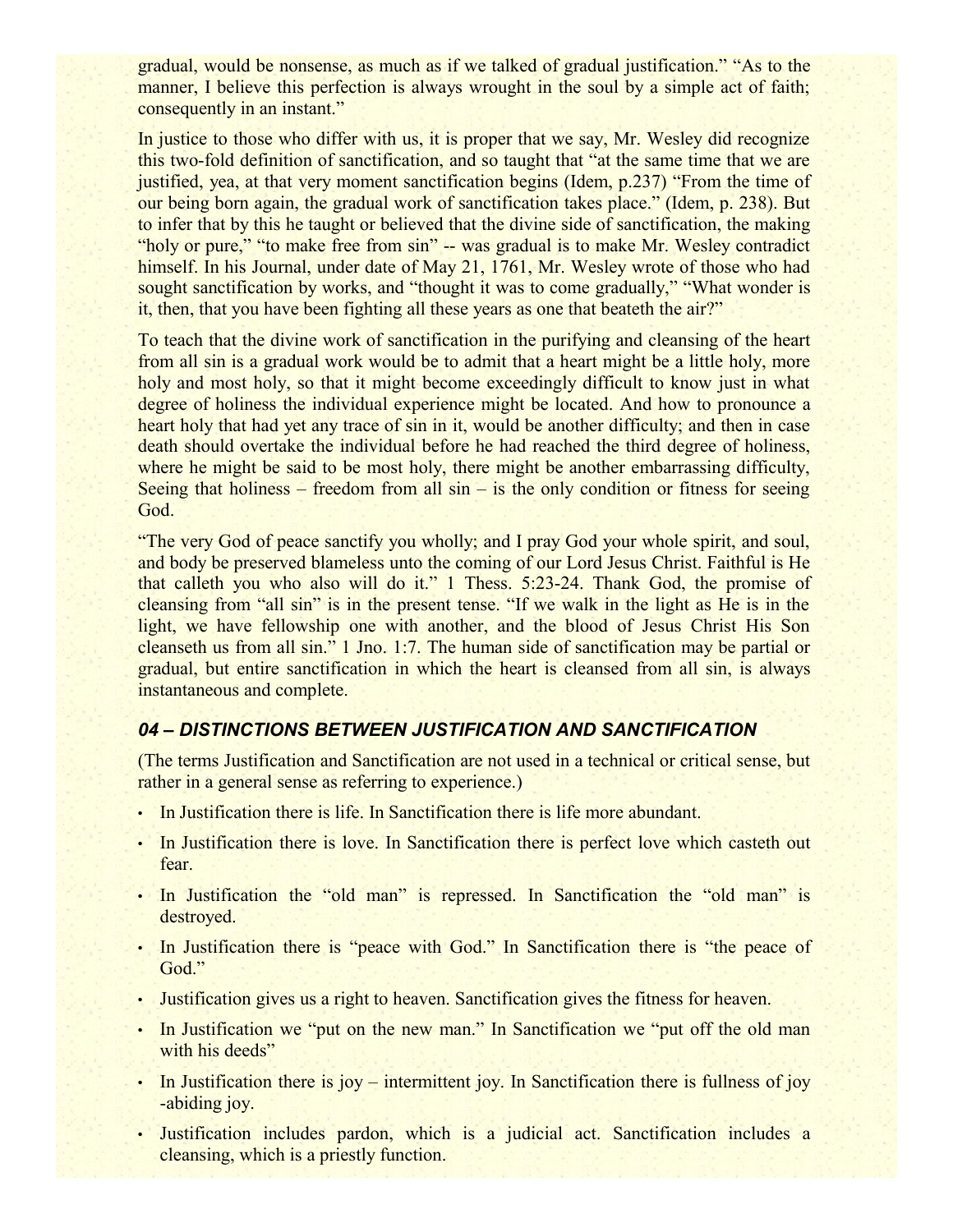- Justification is obtained by surrender, repentance and faith. Sanctification is obtained by obedience, consecration and faith.
- Justification delivers from guilt and condemnation. Sanctification delivers from unholy tempers and abnormal appetites.
- In Justification the Holy Spirit is with the believer. In Sanctification the Holy Spirit is in the believer. (John 14:17.)
- Justification comprehends adoption; making us children of God. Sanctification comprehends anointing, making us kings and priests unto God.
- Justification separates us from the world, so we are no longer of the world. Sanctification takes the world out of us; worldly desires and ambitions.
- Justification is illustrated by the rescue of the sinking man from the water. Sanctification is getting the water out of the lungs of the drowning man.
- Justification is conditioned on confession of sin. (1 John 1:9.) Sanctification is conditioned on walking "in the light as He is in the light." (1 John 1:7.)
- Justification has to do with sin as an act sins committed. Sanctification has to do with sin as a principle – the sin nature we inherited.
- Justification comes by the birth of the Spirit when the repentant sinner is born again. Sanctification comes by personal washing with the Spirit.
- Justification restores to us the favor of God which we had lost through our own disobedience. Sanctification restores to us holiness or the moral likeness of God, which we had lost through Adam's disobedience.
- Justification is the impartation of a spiritual nature, bringing us into possession of eternal life. Sanctification is the crucifixion and destruction of our carnal nature, making us dead indeed unto sin.
- Justification destroys the "shoots" of sin. Sanctification destroys the "roots" of sin.
- Justification makes us free free from outward sin and condemnation. Sanctification makes "free indeed." Gives the "deed" to our freedom with all the mortgages paid off. Freedom from fear, and doubt, and pride, etc.
- In Justification we are united to Christ as the branch to the vine. In Sanctification we receive the purging promised to the living, fruitful vine, that we may bring forth more fruit." (John 15:2.)
- In Justification the experience is a "well of water" (John 4:14). A well is for personal use. In Sanctification there is a fullness of blessing so that out of our inward parts "shall flow rivers of living water." (John 6:38-39). A river cannot be confined to personal use, but will bless and bear fruit wherever it flows.
- Justification: "The forensic, judicial or gracious act of God by which the sinner is declared righteous, or justly free from the obligation to penalty and fully restored to divine favor." -Standard Dictionary.
- Sanctification: "To make holy; cleanse from sin. Specifically in theology, the gracious work of the Holy Spirit whereby the believer is freed from sin, and exalted to holiness of heart and life." -- Standard Dictionary.

### 05 – JUSTIFICATION NOT A HALF WAY WORK

It is urged by those who are averse to the "second blessing" that in order to make place for a second experience the holiness people are under the necessity of minifying and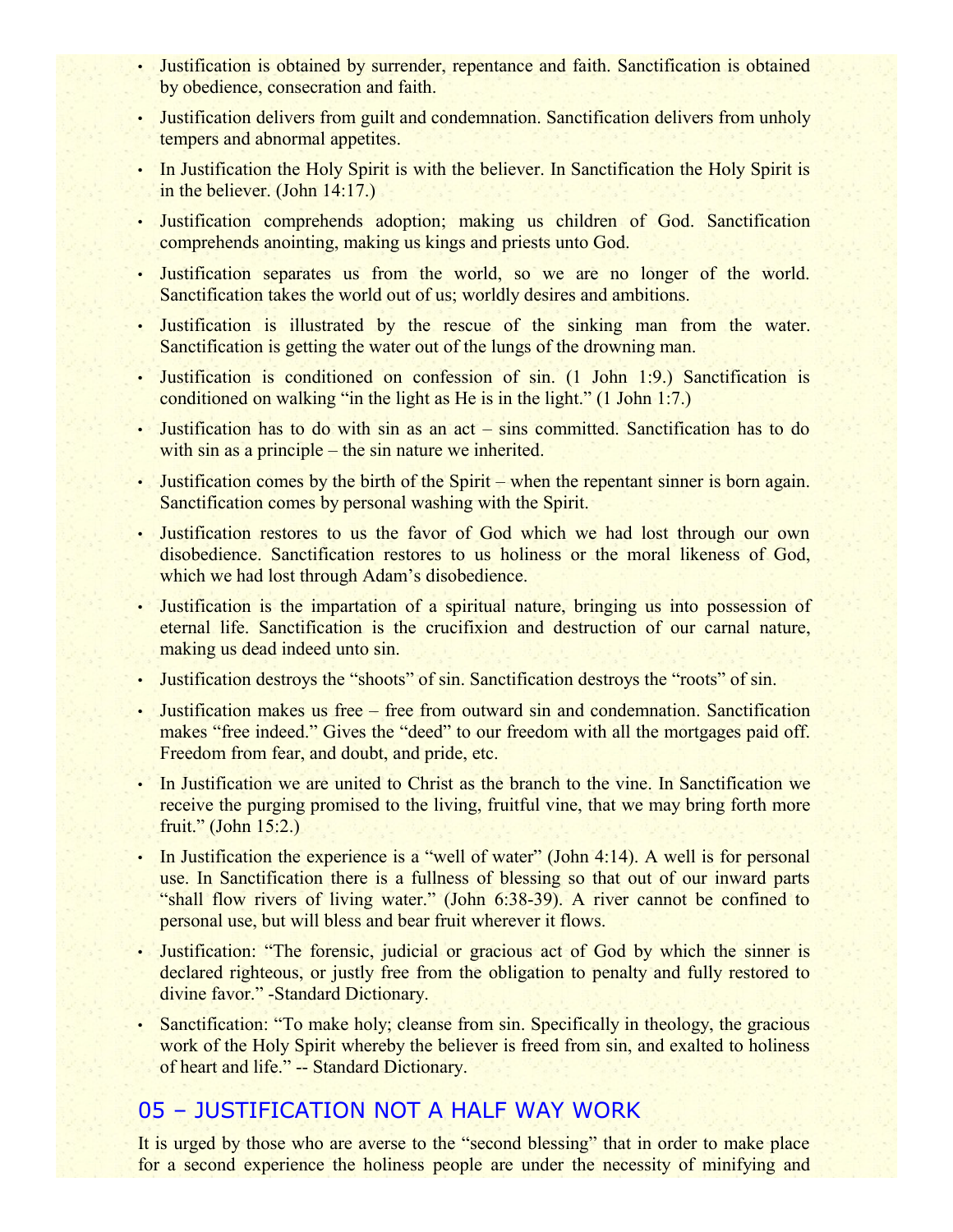depreciating the work of justification

There is no occasion to minify justification, and the facts are, no one more fully appreciates and minifies the work of justification than sanctified people. Instead of saying that justification is but a half-way work, they believe that justification comprehends at least ten perfect works, viz.:

1. Conviction. The Holy Spirit alone can fully awaken and convict the world "of sin and of righteousness and of judgment." Genuine Holy Ghost conviction must precede repentance; conviction for sin is within itself a perfect work.

2. Surrender. There must be a complete yielding – an unconditional surrender to God. God will never save a man who insists on dictating terms. The mental reservation of one sin, or hesitation to comply with one condition, will mean darkness, condemnation and loss of the soul.

The surrender must be complete and entire.

3. Repentance. Repentance toward God is indispensable to Bible salvation. The lack of genuine repentance accounts for much of the superficiality of religion in these days. Repentance comprehends at least five distinct things, to wit: A consciousness of sin and guilt; a deep heart sorrow for sin; the confession of sin; restitution; and the abandonment of sin. Repentance is within itself a perfect work.

4. Pardon. When there is genuine repentance God grants a full and free pardon. Not half our sins, but every sin ever committed is fully pardoned, never to be remembered against us. This takes place in the thought of God, and is something done for us. The pardon of sins is a perfect work within itself.

5. Regeneration. The quickening of the soul into newness of life; the impartation of divine, spiritual and eternal life. The soul regenerated by the Holy Spirit is not made partially alive, but fully alive, so that it can he said, "We know that we have passed from death unto life."

6. Washing of Regeneration. Sin defiles and pollutes. Hence men not only need pardon, but washing and cleansing from this acquired pollution resulting from their sins. This is termed "the washing of regeneration," and includes that work of the Spirit in which He did "purge your conscience from dead works." This, too, is a gracious and complete work.

7. Adoption. The person fully pardoned is now adopted into the family of God; not partially adopted, but fully adopted, and "the Spirit of adoption" given in his heart, whereby he cries, "Abba, Father." His name is written in heaven, and he becomes a son of God – an heir of God and a joint heir with Christ. Adoption is within itself another perfect work.

8. Witness of the Spirit. "The Spirit itself beareth witness with our spirit that we are the children of God." When the soul finds acceptance with God there is the divine attestation – the witness of the Spirit to the inner consciousness, giving knowledge and assurance, so there can be no doubt or uncertainty as to the question of our acceptance with God; a telegram from the skies, a certificate signed in heaven – the voice of God in the soul, bringing confidence, gladness and assurance forever. These latter five usually occur simultaneously.

9. Power. "As many as received Him, to them gave He power to become the sons of God." This is power to resist temptation and do the will of God. The second-blessing people are about the only people who really believe and teach that "whosoever is born of God doth not commit sin." They insist that justification will save men from sinning; in so saying they magnify the work of justification, while they who insist on a "sinning"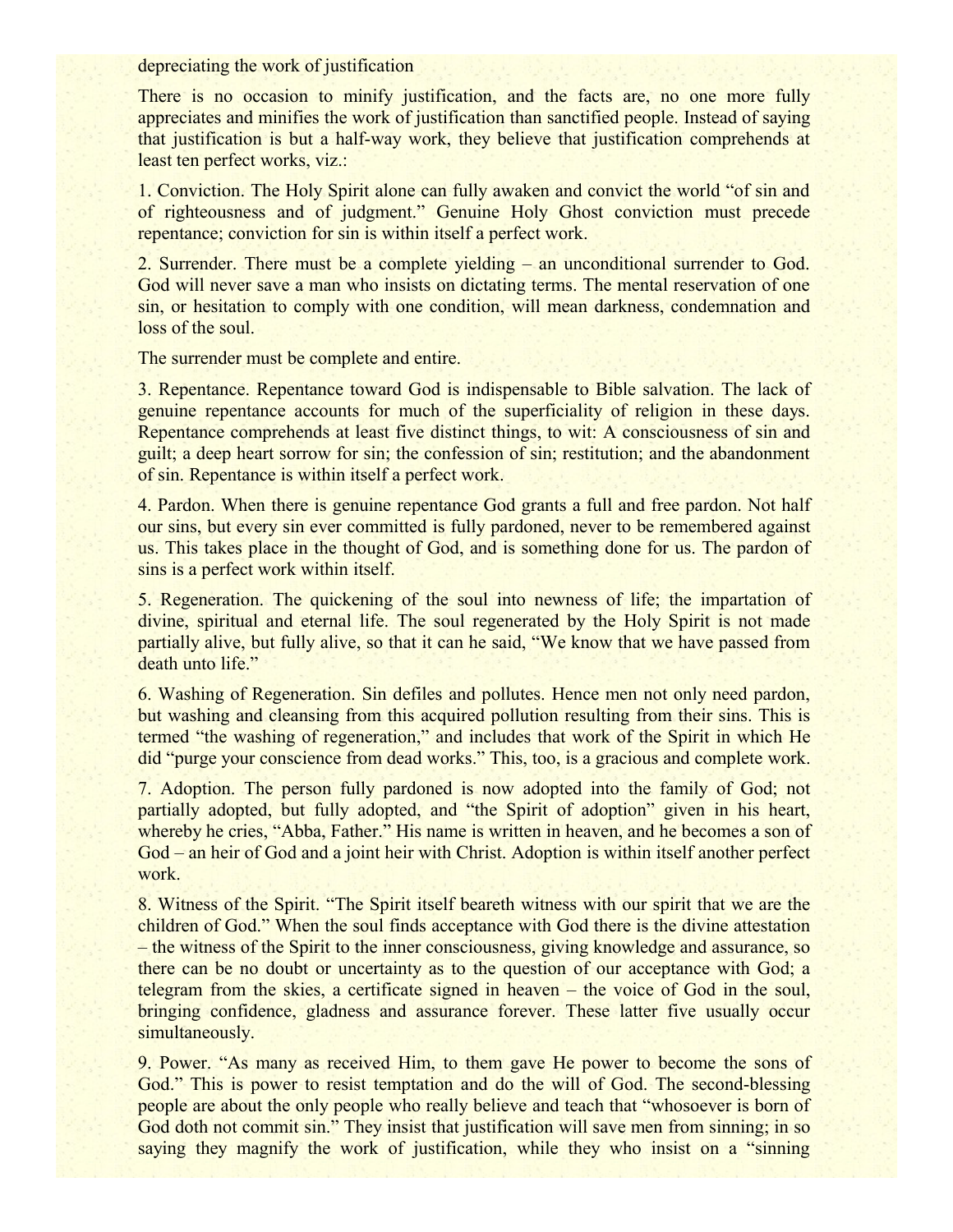religion" greatly minify justification. A justification that saves from sinning is a perfect work.

10. Faith. "Without faith it is impossible to please Him." The exercise of a perfect faith, appropriating and resting upon the word of God, is one of the conditions of light and life in the soul. "He that believeth not shall be damned." "Therefore, being justified by faith we have peace with God, through our Lord Jesus Christ."

All persons truly justified have experienced these ten points. But all this has to do with sins committed, and is only preparatory to sanctification. Sanctification deals with altogether a different problem, namely, inherited sin – the crucifixion of "our old man." Justification is the foundation upon which rests the superstructure of sanctification. Justification is an excellent experience, but sanctification is a "more excellent experience.

# 06 – SANCTIFICATION A SECOND BLESSING

"Christ also loved the Church and gave Himself for it; that He might sanctify and cleanse it." Sanctification was never provided for nor promised to the world, but to the Church; the Church is not made of Sinners, but of true believers who have been born again.

Mr. John Wesley, in writing to Miss Jane Hilton, in 1774, said, "It is exceedingly certain that God did give you the second blessing, properly so called. He delivered you from the root of bitterness, from inbred as well as actual sin." (Vol. 8, p.45.) He used the same phrase with reference to sanctification on other occasions. Mr. Charles Wesley called it "that second rest." Martin Luther referred to it as a "second conversion;" Andrew Murray has referred to this grace as a "second crisis." Paul, in writing to the Church at Corinth, spoke of a "second benefit," or as the margin gives it, "a second grace." (2. Cor. 1:15.

But why call it a "second blessing"? Because such it is. We have frequently heard the objector say, sneeringly: "I have not only received the 'second blessing,' but I have received hundreds of blessings." And yet, strange to say, this same person was averse to the preaching of a "second blessing" and became offended when other people sought and professed the same. A man who could lay claim to a hundred blessings certainly should not object to those who insist on having at least a "second blessing." The facts are, a man may have a hundred blessings and not have "the second blessing, properly so called." Indeed a sinner might boast of a hundred blessings, and still be without hope, lost soul. Life, health, food, Christian parentage, an open Bible, church privileges, conviction, etc., etc., should all be counted as blessings.

Sanctification is the "second blessing" exactly in the same sense that justification is the first blessing. Justification is the first blessing that changes our moral condition and our personal relation toward God. In justification we are changed from the attitude and relation of enemies and rebels toward God into that of obedient children. It certainly is a blessing – but it is more, it is a grace that transforms and transposes into a permanent state and experience. Until this experience, all other blessings left the individual in the same moral condition they had found him. So, after a person is fully justified, he may receive not only many temporal, but many spiritual blessings -prayer meeting and camp meeting blessings – which will greatly refresh, and help, and encourage, and yet they will not eradicate inbred sin, and make him holy; if he was given to fear or impatience or doubt, or any other carnal manifestations, those same conditions will continue to exist after the "hundreds of blessings" have come and gone.

Exactly as justification is the first blessing that effects a permanent inward change, so sanctification is the "second blessing," hence, "properly so called." While justification comprehends pardon, regeneration and adoption, making us children of God, sanctification comprehends the full eradication of the carnal mind,. the inbred sin, and the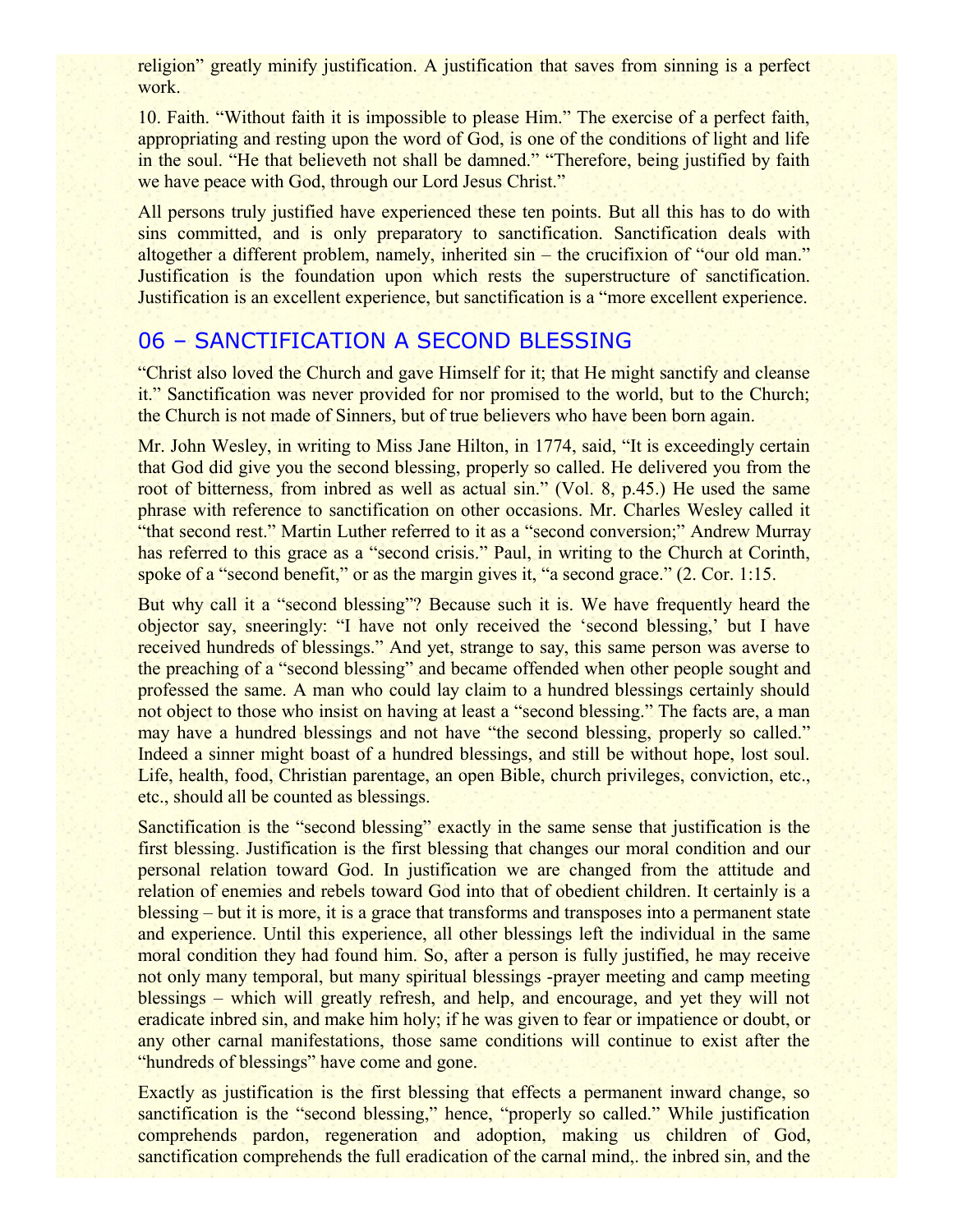baptism and anointing with the holy Ghost, making us kings and priests unto God. Whereas justification delivers us from sins committed, sin as an act, sanctification delivers us from the Evil-nature inherited-sin as a principle; justification delivers us from guilt and condemnation while sanctification delivers us from unholy appetites; the first gives us a birth of the Spirit; the second, the baptism with the Spirit.

Just as certainly as justification marks a distinct epoch and crisis in the life of those receiving it, just so certainly sanctification marks a second epoch, a second crisis, a second experience, and therefore is a "second blessing, properly so-called."

Again, it is urged that the term "second blessing" is not in the Bible and therefore must not be used. While we admit that this exact phrase is not in the Bible, we do insist that the equivalent, that which can mean nothing else, is in the Bible. Such it is in every case where sanctification, holiness, perfection, etc., is urged upon the church – which is made up of those who are already "in Christ." Who would think of objecting to the terms, "the new birth," "salvation from sin," "a child of God," etc, and yet these exact phrases cannot be found in the Bible; however, we have their equivalent over and over and there. Fore these terms are perfectly proper. Seeing that sanctification is a "second blessing, properly so called" there can be no reasonable objection to the use of the term.

# 07 – THAT SOMETHING

"I knew Jesus and He was precious to my soul; but I found something within that would not be sweet, and patient and kind; I did what I could to keep it down, but it was there; I besought Jesus to do something for me, and when I gave Him my will He came in, and took out all that would not be sweet and patient and kind, and then He shut the door." Thus testified George Fox, the founder of the Society of Friends, more than two centuries ago. After he "knew Jesus" there was still "something within" which was antagonistic to the spiritual life implanted; nor was this experience peculiar to him alone. Such is indeed the experience of every new born and truly regenerated soul. While they may not understand the subject of entire sanctification, and perhaps never have heard of the "second blessing," yet, a young convert seldom goes three months in the new found experience, until he becomes painfully conscious that there remains a "something within" that hinders, and retards his spiritual progress, and often becomes a source of much distress.

The manifestations of that "something" vary, but frequently the first showing of it is in a man-fearing spirit, or anger, or a disposition to doubt, or an unforgiving spirit, etc. Then comes frequently the temptation, that perhaps after all there had not been a true conversion or these things would not manifest themselves, and because they had not been properly instructed, many have wearied of the conflict and struggle and have cast away their confidence.

The Bible name for that "something" is, "the carnal mind" which, "is enmity against God:

For it is not subject to the law of God, neither indeed can be" Rom. 8:7. Paul said of the Corinthians, "I thank my God always on your behalf, for the grace of God which is given you by Jesus Christ," and said, because they were "babes in Christ," "I have fed you with milk," "ye are yet carnal", thus showing that the carnal mind is not eradicated in conversion, but still continues in those who are "in Christ for a "babe in Christ" is just as certainly "in Christ" as an adult in Christ is in Christ.

Then again the Bible speaks of that "something" as "the flesh;" "The flesh lusteth against the Spirit, and the Spirit against the flesh and these are contrary the one to the other, so that ye cannot do the things that ye would." Gal. 5:17. Here the dual nature is clearly set forth, and the inward conflict indicated. While the man has "the Spirit" (which would not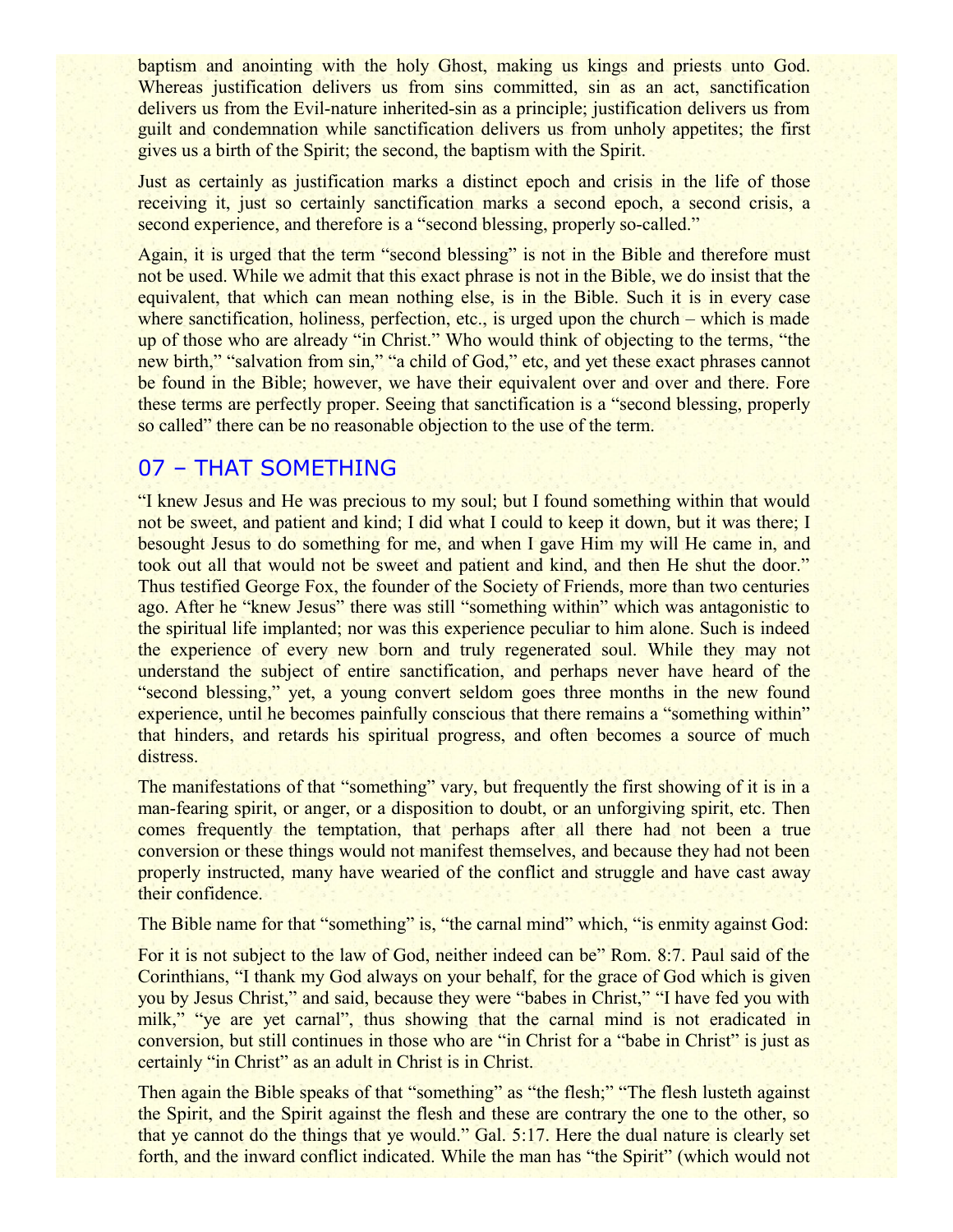apply to a sinner) he also has a something antagonistic to the Spirit, called here "the flesh." But in verse 24, we read, "And they that are Christ's have crucified the flesh," showing that the divine process for that "something" is not pardon, nor suppression, but crucifixion, which signifies that there is something to die and thus to be destroyed.

Other names given in the Bible for that "something" is, "sin that dwelleth in me," "the law of sin" "the body of this death" "the sin which doth so easily beset" "the sin of the world" "the body of sin", "our old man" etc., all of which have reference to that "something within" remaining after we are converted; in common parlance it is called "inbred sin", "depravity" "our evil nature" "original sin" our "Adamic nature," etc. All of these terms are synonymous, and refer to this identical "something within" which is the common heritage of every child of Adam. God's method and purpose is to "crucify" and "destroy" that something -- "our old man" -- so that we are dead indeed unto sin." The sins committed may be pardoned, but this "something" can not be pardoned for the simple reason we did not commit the same; it was born in us, and as the Anglican Confession says, "This infection of nature doth remain, yea, even in them that have been regenerated." But thank God, there is power in Jesus' blood to eliminate and destroy it. "Knowing this, that our old man is crucified with him, that the body of sin might be destroyed, that henceforth we should not serve sin." Rom. 6:6. This deliverance is what Mr. Wesley termed "the second blessing properly so called." This is sanctification, and is the privilege of every believer, as pardon is the privilege of every penitent sinner.

### 08 – ESSENTIALS TO SANCTIFICATION

#### 1. JUSTIFICATION

*A clear-cut, definite experience in pardon and regeneration.* While there is a lingering doubt about your acceptance with God – any back account, or "unfinished business" -- the soul cannot exercise intelligent faith for sanctification. Sanctification is no where in the Bible proffered to sinners, nor to backsliders, but in every instance to justified believers. "Christ also loved the church, and gave Himself for it; that He might sanctify and cleanse it." Eph. 5:25, 26. A sinner or backslider does not belong to "the Church," and therefore is not eligible to sanctification.

#### 2. DEFINITE SEEKING

*A sinner may pray for pardon in an indefinite, roundabout way for forty years and never obtain pardon.* But when he definitely repents and seeks God with all his heart he soon finds Him in the pardon of sin. Exactly so a Christian may pray and seek for a "higher life," a "deeper work of grace," "more religion," or to get "nearer to Jesus," etc., etc., for forty years and never get sanctified. But when a person seeks definitely to be sanctified wholly, and desperately and persistently strikes out across lots to find sanctification, such a soul will speedily and surely obtain this great experience.

#### 3. PERFECT OBEDIENCE

#### *It is positively necessary that the soul welcome and walk in all the light that God has given.*

Jesus had said to the disciples, "Tarry ye in the City of Jerusalem." Suppose they had said "Jerusalem is in an uproar, the mob that has crucified our Lord is still there, and our own lives would be greatly in peril in Jerusalem, therefore we will go out to Bethany, or up to Jericho, or some other place and "tarry" where there is no danger of our being disturbed or molested;" this might have been regarded as good reasoning and sound logic for the worldly wise, but would have been direct disobedience and would have forfeited to them the promise, and defeated the whole purpose of God. No use asking God for more light unless we are willing to walk in all the light He has given. A little brass jewelry, or a plug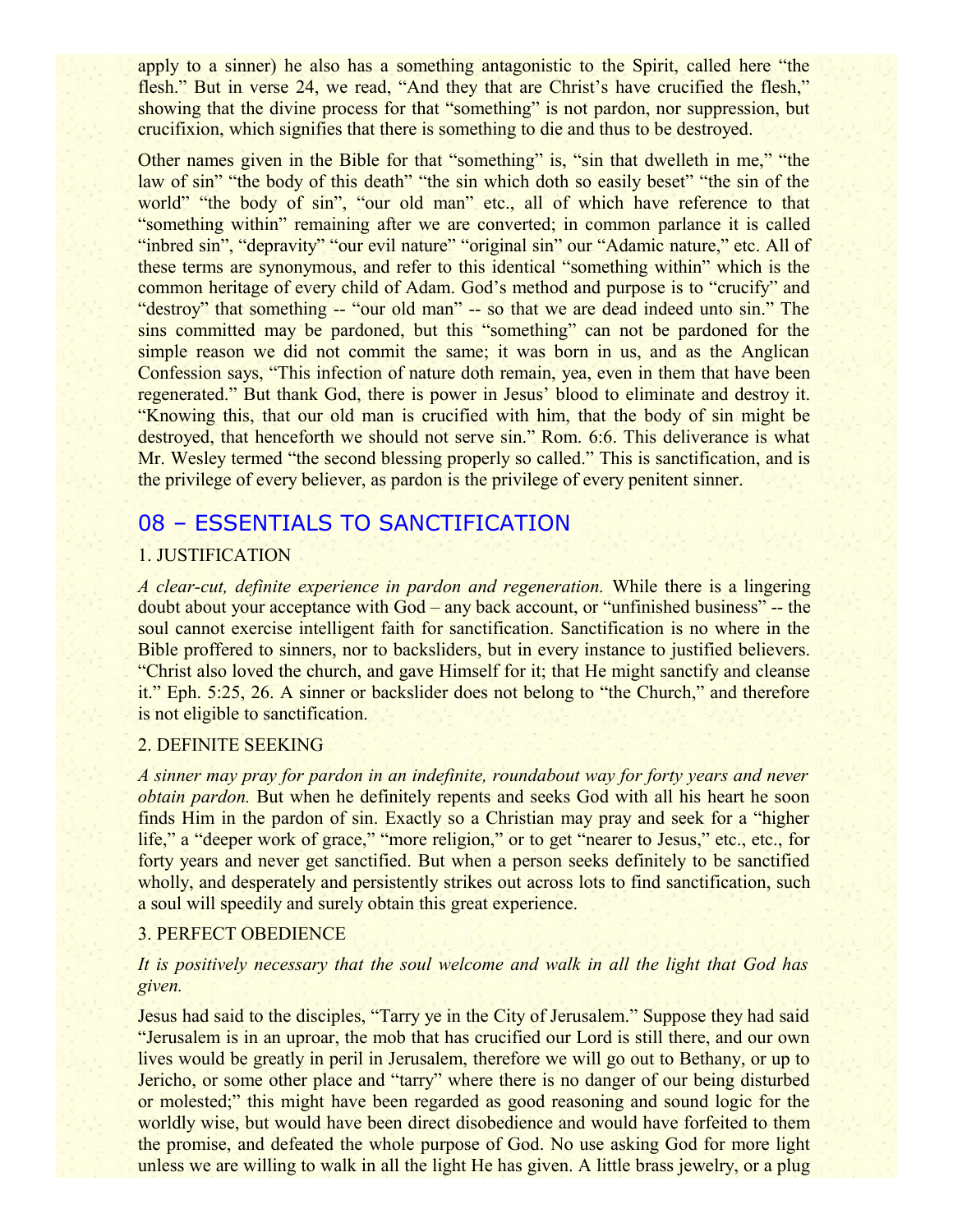of tobacco, or some worldly association, or some questionable indulgence, etc., will keep a soul out of the blessing of sanctification after the call of God has come to abandon the same. The disobedient child cannot approach the parent with confidence. "If our heart condemn us not, then have we confidence toward God."

#### 4. ENTIRE CONSECRATION.

*Consecration is not the surrender of something evil*, but the offering up to God, unconditionally that which is good. The soul must be able to say, in the language of the poet:

"Here I give my all to Thee, Friends, and time, and earthly store, Soul and body, Thine to be Wholly Thine for evermore."

Entire consecration means the giving of all to God – all we have and all we expect to have; all we are and all we hope to be; all we know and all we do not know, with the promise of an eternal "yes" to all the will of God for all the future. It is not consecration to a work, or consecration to a certain calling, but consecration to God. It is not simply a desire to consecrate, or a willingness to consecrate but the unconditional and irrevocable Signing of the deed of all to God for time and eternity.

#### 5. FAITH.

*"Without faith it is impossible to please Him."* First there must be faith that there is such an experience; then there must be faith that this experience is provided for me, and that by meeting the conditions I can obtain it; then we need appropriating faith which lays hold on the promise and believes God does just now sanctify me because He said so. It is not sufficient to believe that He can, or that He will sanctify, but I must believe that He does just now sanctify me because I have met the conditions, and He does His part according to His promise. "Sanctified by faith." Acts 26:18. Amen.

## 09 – SANCTIFICATION INCLUDES SEPARATION AND **CONSECRATION**

Separation is not consecration and consecration is not sanctification; the one is the prior condition for the other. We have known a people who greatly emphasized the importance of separation from the world who nevertheless were not consecrated to God; in like manner we have known a people who have laid much stress upon consecration who did not believe in sanctification.

The importance of separation from the world can scarcely be exaggerated, especially so in view of the worldliness that has crept into the churches. God is still saying, "Be ye not unequally yoked together with unbelievers; for what fellowship hath righteousness with unrighteousness? And what communion hath light with darkness ... wherefore come out from among them, and be ye separate, saith the Lord, and touch not the unclean thing: and I will receive you." (2 Cor. 6:14-17.) "Love not the world, neither the things that are in the world. If any man love the world the love of the Father is not in him." (1 Jno. 2:15); "Know ye not that the friendship of the world is enmity with God? Whosoever therefore will be a friend of the world is the enemy of God." (Jas. 4:4)

Surely these passages are sufficiently plain for all to understand. How men and women can court and intermarry with the world, be yoked up with all sorts of godless secret orders and worldly fraternities, follow all the fashions of dress and worldly attire, adorning themselves by the "wearing of gold" and "putting on of apparel" which is positively forbidden by the Word of God, and yet claim to be followers of Christ, and in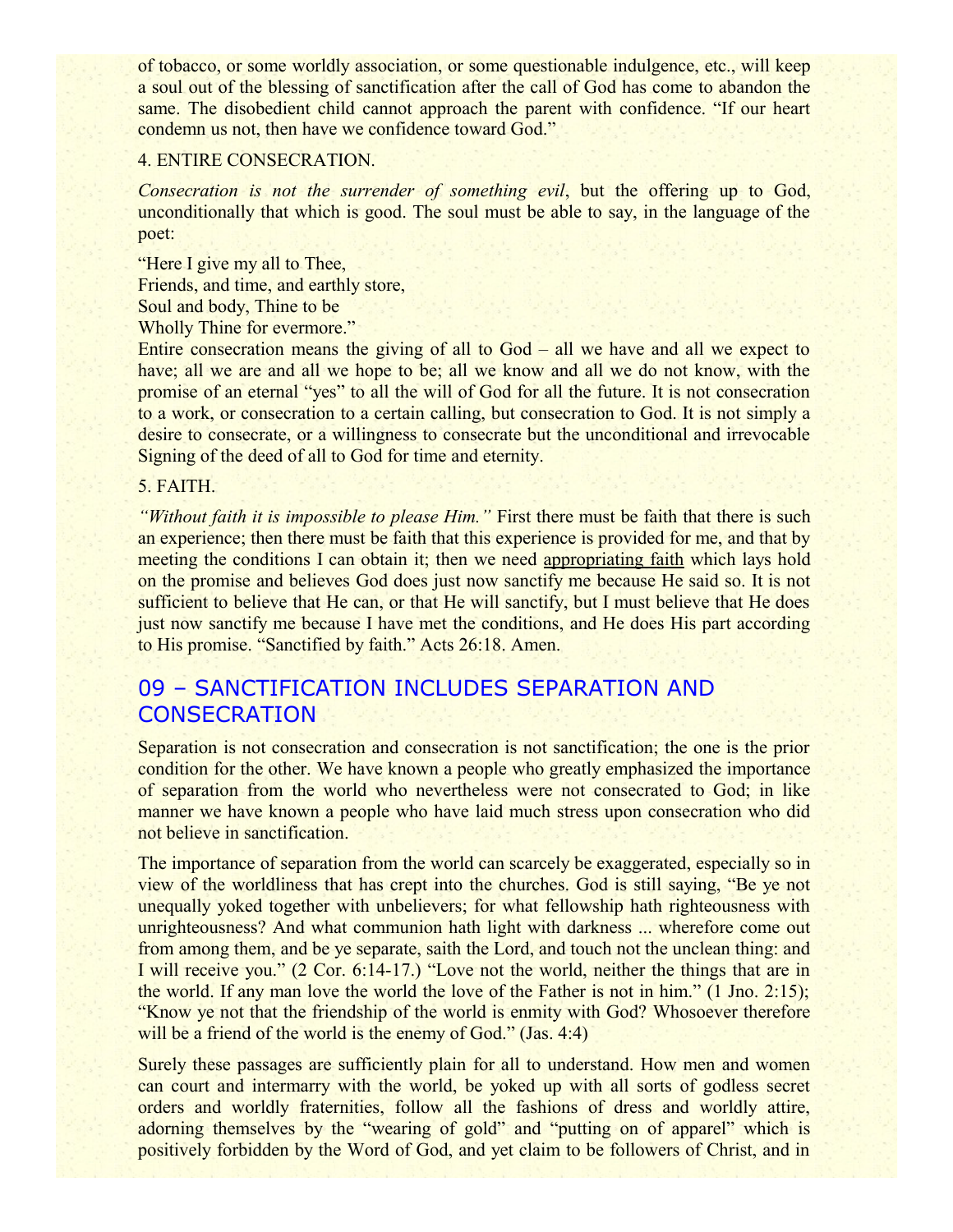some instances even profess sanctification, is indeed a mystery. "No man can serve two masters." "Be not conformed to this world, but be ye transformed by the renewing of your mind."

Being separated from the world we should now consecrate ourselves unconditionally to God for time and eternity, to be at His disposal for any service. When such a consecration is once made there can be no re-consecration. Re-consecration implies that something has been taken back, and therefore would necessitate repentance. It is not consecration to a work, but consecration to God, and then the person will be ready for any work in which God may be pleased to use him.

Consecration is the presentation of ourselves and our all to God for sacrifice or service, "a living sacrifice," and is the pledge of an eternal "yes" to all the will of God, henceforth and forevermore.

Consecration is the condition of and preparation for sanctification. But while a person may declare his all on the altar, it requires a step of faith in which the provisions and promises of God for the cleansing from all sin are appropriated. Having done our part in making the consecration entire, *it now remains for us to believe that God accepts and sanctifies the gift.* However it is perfectly easy and natural for us to believe that God does His part when once we reach the confidence and assurance that we have paid the price of an unconditional, irrevocable and eternal abandonment of our all to Him. "For whether is greater the gift, or the altar that sanctifieth the gift." (Matt. 23:19.)

### 10 – WHY NOT SANCTIFIED WHEN CONVERTED?

1. Because it is contrary to the word of God. God could do many things He does not do, simply because it is not His method or plan of doing. He could make twenty dollar gold pieces grow on sycamore trees if it were simply a question of power; but such is not His way of doing.

So He unquestionably could sanctify a man wholly at the same instant He pardons his sins, but this is not His method as revealed in His word. He has never called or commanded a sinner to become sanctified, nor has He given any promises of sanctification to a sinner. In every instance where the command or promise of sanctification is given in the word of God it is to those who are already His people. In the study of God's word many cases can be pointed out where sanctification was not accomplished in conversion. God has method and system in all His works. What He does for one man in conversion He does for others; He does not have a half dozen ways of converting folks. The manifestations of that work may vary. But the same work is divinely inwrought.

2. The sinner does not realize his need of sanctification. The one thing that engages the attention of the penitent sinner is his guilt and condemnation, and the consequent results of his sins, and how he may find deliverance and obtain the favor of God. Had God sanctified me when He converted me He would have done so without my having understood my need or privilege of the same and without my asking. No sinner feels his need of sanctification, nor thinks of praying God to sanctify him when under conviction for sin and seeking pardon. And although there are preachers who insist that justification and sanctification are simultaneous, not one would invite a penitent sinner to come and seek sanctification. If this is what a sinner should seek and expect to receive why should he not be told of it? After peace has been obtained, and the soul has the consciousness of pardon, and comes to see and feel its need of deliverance from "the sin which doth so easily beset," and understands that such is the will of God and the "inheritance among them which are sanctified by faith," there can be intelligent asking and compliance with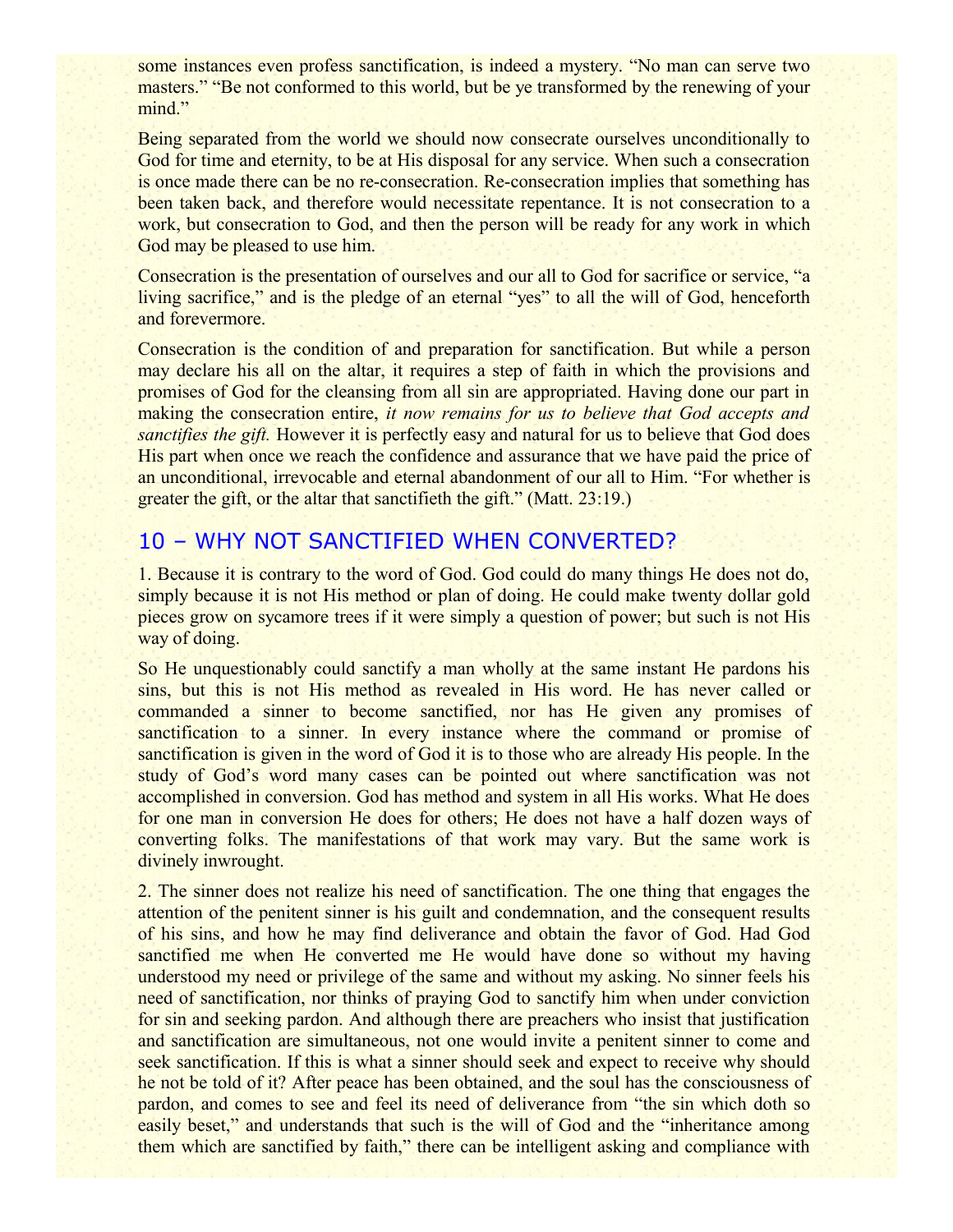conditions and proper appreciation of the gift bestowed.

3. The work of justification and the work of sanctification deal with two different phases of sin; the former having to do with sins committed – sin as an act, while sanctification has to do with sin inherited – sin as a principle or nature. In some particulars these works of the Spirit are antipodal – direct opposites. In justification there is the quickening of our moral natures – the impartation of a new life; in sanctification there is the destruction, and crucifixion – the deadening of our carnal nature "(our old man)" as in Rom. 6:6. The first a making alive process; the second a deadening process. Pardon and crucifixion are surely not identical. Our sins are never said to be crucified, nor "our old man" pardoned. This could not be so in the nature of the case. On the contrary, sins committed are pardoned, Isa. 55 ;7, and "our old man is crucified," Rom. 6:6. The first gives us the favor of God; the second restores to us the moral likeness and image of God; the first gives us a right to heaven; the second gives us the fitness for heaven. In the first we are born of the Spirit; in the second we are baptized with the Spirit. In the nature of things a birth must precede a baptism. Just as certain as the birth of the Spirit marks a distinct crisis or epoch, just so certainly does the baptism with the Spirit make the entrance upon a new era and life experience.

# 11 – ERADICATION OR REPRESSION, WHICH?

The facts of "original sin" are admitted by all Evangelical denominations. There is scarcely a denomination that does not make some reference to the subject of original sin in its creed, in some form or other, and so, clearly distinguishes between it – the sinnature inherited -and sin as an act committed. That all men are born into this world with this "Adamic taint," this "infection of nature," this "inbred sin;" or, as it is termed in the Scripture, the "carnal mind," "our old man," "the body of sin," "sin that dwelleth in me," "the sin which doth so easily beset," & etc., is generally recognized and conceded.

Nor is there any controversy touching the fact that this thing – termed "original sin" -cannot enter heaven, and therefore must be eradicated from the soul before there is perfect fitness for a holy heaven. The points of controversy are concerning the time and method for the accomplishment of this deliverance; the Calvinistic, Zinzendorfian, Keswickian theory (see the "Ichabod" page) being that this full deliverance cannot be fully realized until death; hence the only hope for the Christian in this life is to obtain grace to repress, subdue, regulate, control and overcome this evil within until death shall set us free. The Arminian, Wesleyan and present-day second-blessing, holinessmovement theory is that subsequent to regeneration, by a complete consecration and faith, there may be an instantaneous cleansing and eradication of all sin from the heart of the believer by the Holy Ghost and fire.

So the controversy resolves itself into the question at the head of this article. Some have supposed that this inbred sin was removed in regeneration, but this is contrary to the experience of all Christians in all ages, and is contrary to the teachings of the Bible. While the Apostle Paul could say of the Corinthians, "I thank my God always on your behalf, for the grace of God which is given you by Jesus Christ," and called them "babes in Christ" he also declared, "Ye are yet carnal" (Cor. 3:3) which proves most conclusively that the carnal mind was not eradicated at the time of their conversion.

Others seem to think that by some mysterious process of growth the soul may advance until in some inexplicable manner, just about the time death might ensue, it would develop into a state of perfect holiness, and so have deliverance from the evil within. Just how, or by what law, the growth of a child would remove uncleanness, or the growth of the vegetable in the garden would at the same time grow out or destroy the weeds in the garden, is not explained. However, in the advancement of this theory there is the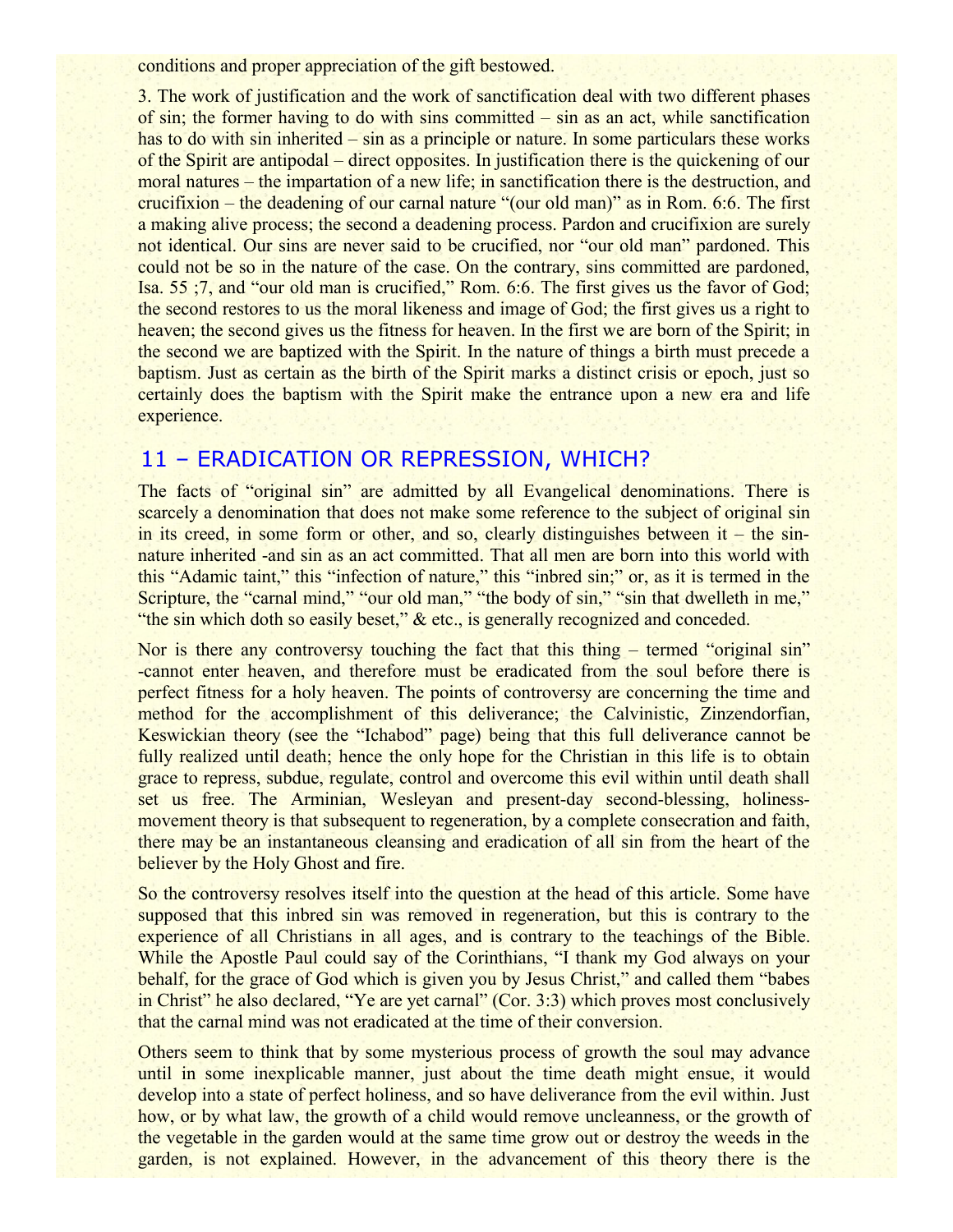recognition of the sin-nature remaining in the heart after regeneration. Though the deliverance from it were only fully realized and accomplished at the time of death, it would nevertheless be a second or subsequent experience to regeneration.

Paul seemed to anticipate the repression theory in Rom. 6:1, 2, when he exclaimed: "What shall we say then? Shall we continue in sin, that grace may abound? God forbid. How shall we, that are dead to sin, live any longer therein?" He then continues by declaring that the divine method for inbred sin  $-$  "our old man," or, "the body of  $\sin - i\sin$ crucifixion and destruction. "Knowing this, that our old man is crucified with him, that the body of sin might be destroyed." "Crucified" and "destroyed" surely does not mean repressed!

There is nothing that can eradicate sin from the heart but the blood of Jesus. If the blood is efficacious to cleanse from inbred sin when the person is dying, surely it has the same efficacy prior to death. Thank God for the promise, "If we walk in the light, as He is in the light, we have fellowship one with another, and the blood of Jesus Christ, His Son, cleanseth us from all sin."

# 13 – ENTIRE SANCTIFICATION NECESSARY TO ENTIRE **SATISFACTION**

Man's normal condition, as God made him, is that of holiness. "God created man in His own image, in the image of God created He him." Sin produces an abnormal condition.

Sin in the heart is a foreign substance – something that does not belong there. What a grain of sand would be to the eye, sin is to the heart. Hence it afflicts, and brings unrest and discontent.

This is one reason why a sinner can never know rest and contentment. He scarcely realizes or recognizes the source of his trouble, but he knows there is always something he thinks he wants, which he does not now have. He fondly imagines if he could but have more pleasure, or more prominence, or more wealth, he would be satisfied, and so he presses on in pursuit of these things, only to find that those things simply mock the sad cry of his soul, increase the restlessness and discontent, and ever leave an aching void within. Like the man addicted to the use of strong drink, the more he drinks, the more he wants, and the more intense the craving be comes. God says, "Wherefore do ye spend money for that which is not bread; and your labor for that which satisfieth not?" "The wicked are like the troubled sea, when it cannot rest, whose waters cast up mire and dirt There is no peace, saith my God to the wicked."

Until a man regains holiness, there is ever a conscious want or lack. God never intended a man should be satisfied without holiness, and consequently he never can be. Sanctification being the act of grace whereby we are made holy, it is not difficult to see that entire sanctification is necessary to entire satisfaction. As the Psalmist expressed it, "I shall be satisfied when I awake with Thy likeness." Holiness is the divine likeness. "He satisfieth the longing soul, and filleth the hungry soul with goodness." An experience that does not fully satisfy you, never fully satisfies God.

At times we hear people say, after seeking for a time, "Perhaps I am expecting too much." Such a one need to be reminded that the divine resources are unlimited, and inexhaustible, and that God has pledged His word. To fill and satisfy the longing, hungry soul. "They shall be abundantly satisfied." (Psa. 16:.)

The difference of the craving and longing of a justified soul and that of a sanctified soul may be illustrated by the person having a craving or appetite for apple dumplings, or some special dish, -- he may sit up to a table laden with good things, and eat all he may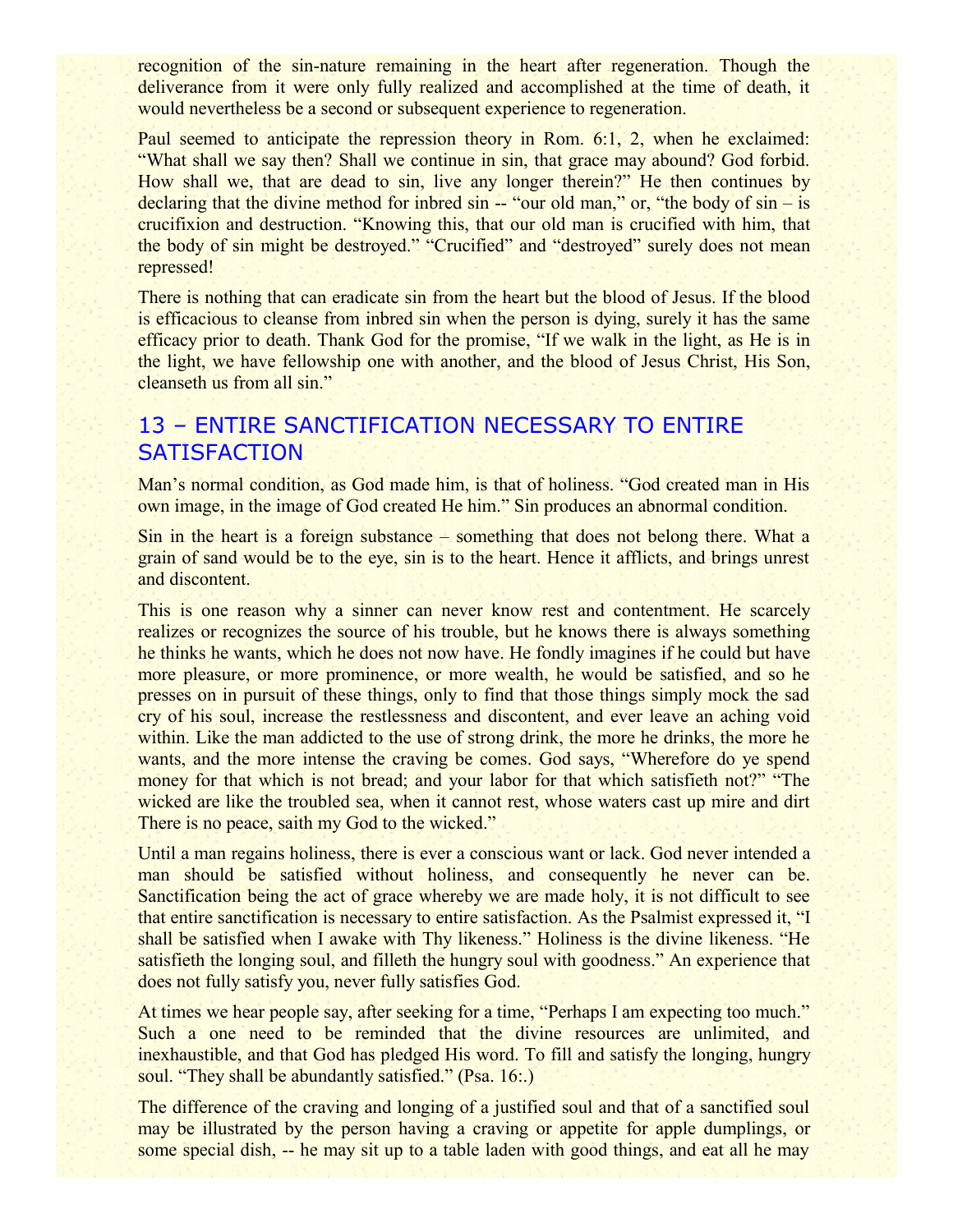wish; but that one dish he was especially craving is not on the table; although he has had a full meal, he is still craving something not contained in that meal. Thus it is with the justified soul; he may be blessed even to the shouting point, and still crave something not contained in that blessing. But when he is sanctified wholly he gets the apple dumplings, or the very thing he was craving. That special longing having been satisfied, having received not only all he wanted, but the very thing his nature craved – his hungering and thirsting is just as though he had apple dumpling for every meal. Thus it is with the sanctified soul. He is not wanting or desiring something other than what he has, although at the next mealtime he will relish some more of the same kind. Because justification does not and cannot satisfy the longing of the heart for holiness, they try so-called "innocent" and "no-harm" amusement" etc., and backslide. Whereas, if they were properly instructed, and would seek entire sanctification, they would find what their heart is craving, and hence have entire satisfaction.

### 14 – ENTIRE SANCTIFICATION – HOW OBTAINED

Three points, clearly and fully determined, will invariably bring the diligent seeker into the experience of entire sanctification.

*First, there should be the positive assurance*, or witness of the spirit to a present acceptance with God. If there is any doubt concerning this point – any questioning as to the pardon of all past sins, this point should be fully settled first. Many have found difficulty in seeking this experience because they were living beneath the plane where sanctification begins. We have observed that they who live in the clear light of justification are ever the first to seek this experience and seldom have any difficulty in receiving the same. Persons who are backsliders in heart, and are conscious that they are "sinning every day," *are not eligible to this experience*. If there is any sense of guilt and condemnation the prayer must be for pardon and reclamation and not for sanctification. But when the question of pardon and acceptance is fully settled, then it is time to drive a stake and say, "Glory," and take the second step toward sanctification.

*Second. The second step toward entire sanctification is entire consecration* – a complete and unconditional abandonment of yourself and your all to God. In Matt. 23:19, we read that it is "the altar that sanctifieth the gift." Christ being our living altar we need to dedicate and consecrate our all, -- unconditionally, irrevocably and eternally – to him. This is the most difficult part in seeking the experience of sanctification. Usually there are three stages or three steps before consecration is completed. 1. "I desire to consecrate." 2. "I am trying to consecrate." 3. "I do give up all to Jesus." Some itemize their consecration; this is a good thing to do. However, there should be a large space between the itemized account and the signature of the individual with the understanding that God can fill out the blank space as it may seem good in His sight. Another plan is simply to emphasize the words "my all" -- all I know and all I don't know; all I have and all I expect to have; all I am and all I hope to be; my past present and future I yield to thee." The soul that desires the blessing more than anything else in the world and will make a death-bed consecration is very near the blessing. Consecration is the pledge of an eternal "yes" to all the will of God. Satan will be present to suggest that possibly all is not yet consecrated, but a resolute steadfast purpose of heart to be wholly the Lord's will speedily defeat the enemy. The singing of the following verse of consecration has helped multitudes into the experience:

"Here I give my all to Thee, Friends and time and earthly store; Soul and body thine to be, Wholly thine forevermore."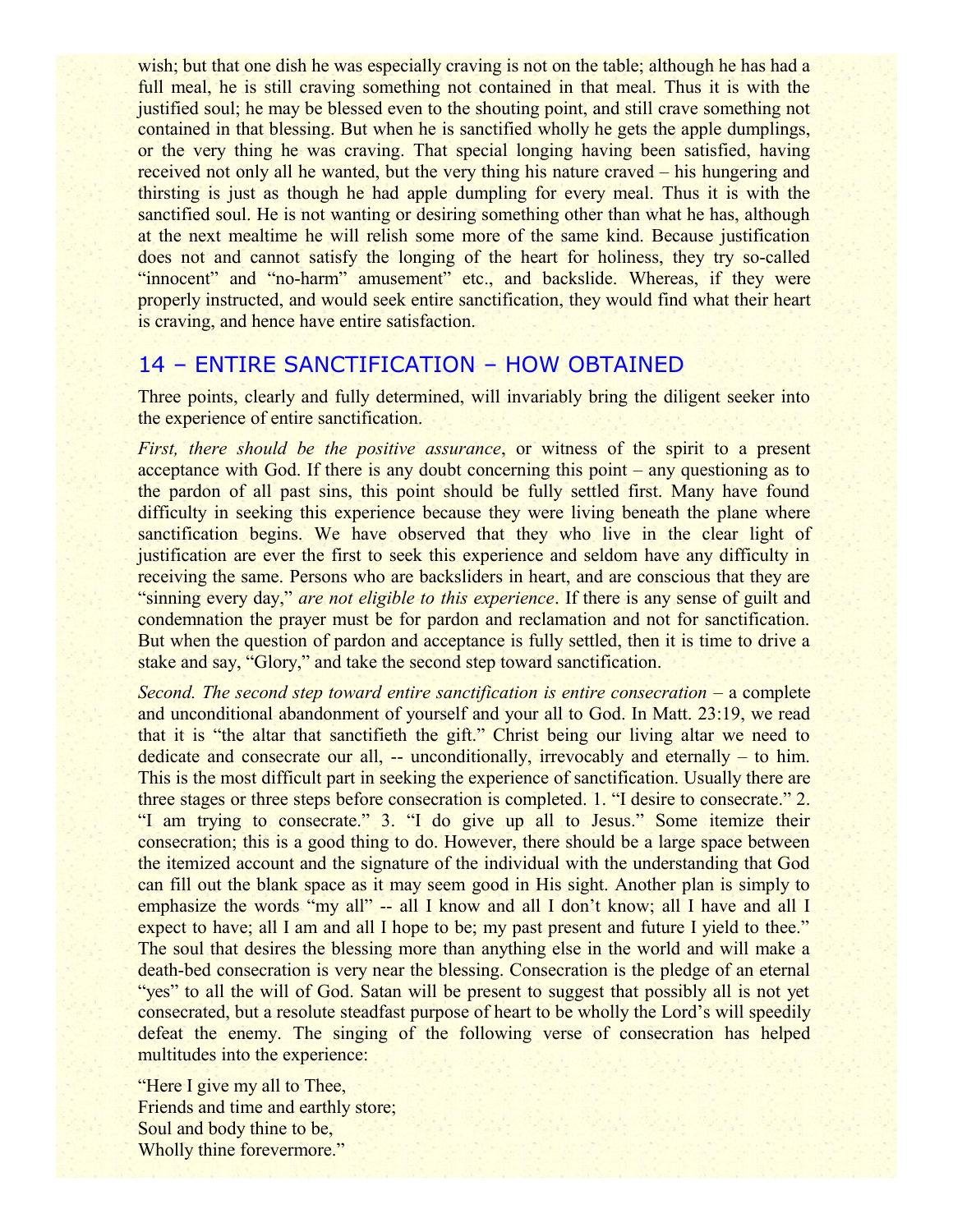When the soul can look up into heaven and say, "O my God thou knowest all things," and thou knowest my heart and my thoughts: thou dost know that I give up my all to thee; all I know and all that I do not know, which may be made known to me in the future," the blessing of sanctification is nigh at hand, there being but one more short step to be taken.

Third, When the foregoing steps have been taken – so that there is no lingering doubt regarding those points, it only remains for the seeker to exercise a little faith – *appropriating faith* – which appropriates the promises and receives the blessing God has promised. Faith is simply believing what God says, and believing it because God said it, and so making the promise our own. We may encourage our faith by determining the following three points: 1. God is able to sanctify me wholly. 2. God is willing to sanctify me wholly. 3. God is ready to sanctify me wholly.

If God is now able, willing and ready to sanctify me wholly, and I am willing and ready to be sanctified wholly, what is to hinder? I can, and I will and I do now believe that Jesus sanctifies me wholly. I have done my part, I now believe He does His part. My case is wholly in His hands: I now trust Jesus to sanctify me wholly. I do now receive Jesus as my sanctifier, and trust His blood to cleanse my heart from all sin."

"Hallelujah 'tis done, I believe on the Son, I am saved by the blood Of the crucified One."

Now there is nothing more to do but rest on the promises, and believe that the blood of Jesus now cleanseth me from all sin, because Jesus says so, and praise Him for the cleansing. "Sanctified by faith." Acts 26:18.

# 15 – SOME BENEFITS OF SANCTIFICATION

The benefits of sanctification are innumerable, and we can only hope to mention a few of them.

First. Clarified Vision: "After that He put His hands again upon His eyes, and made him look up: and he was restored and saw every man clearly." After this man had received one touch he could see, but not clearly; he said, "I see men as trees walking." A second touch was positively necessary in his case, in order that he might see "clearly." We have heard of a man who had obtained the blessing of sanctification by a second experience, saying he had found a new version of the Scripture. So it has seemed to many; before being sanctified they had failed to see much in the Bible relating to sanctification or the second blessing, but after having received the experience they could see it taught in almost every chapter, and almost everywhere in the Bible. The Bible had not changed, but after having received the second touch they were enabled to "see clearly."

Jesus taught in the sermon on the mount that purity of heart – which is the result of entire sanctification – would effect the vision. "Blessed are the pure in heart; for they shall see God." Not only see God in heaven, but see Him in His word, in His people, in nature, in His providences – everywhere they can see God. In all the things that were formerly attributed to luck, or a mysterious providence, the pure in heart will now see God, in His love, or justice, or faithfulness, or mercy, etc. They can now see God in everything and everything in God. "Anoint thine eyes with eye-salve, that thou mayest see."

Second. Stability: "By whom also we have access by faith into this grace wherein we stand." The cause of the fluctuating, evanescent, up and down experience of multitudes, is inbred sin in the heart. The Lord removes the cause of this "wobbling" by sanctifying us wholly.

Wherever the preserving grace is mentioned, as in I Thess. 5:24 and Jude 1:1, it is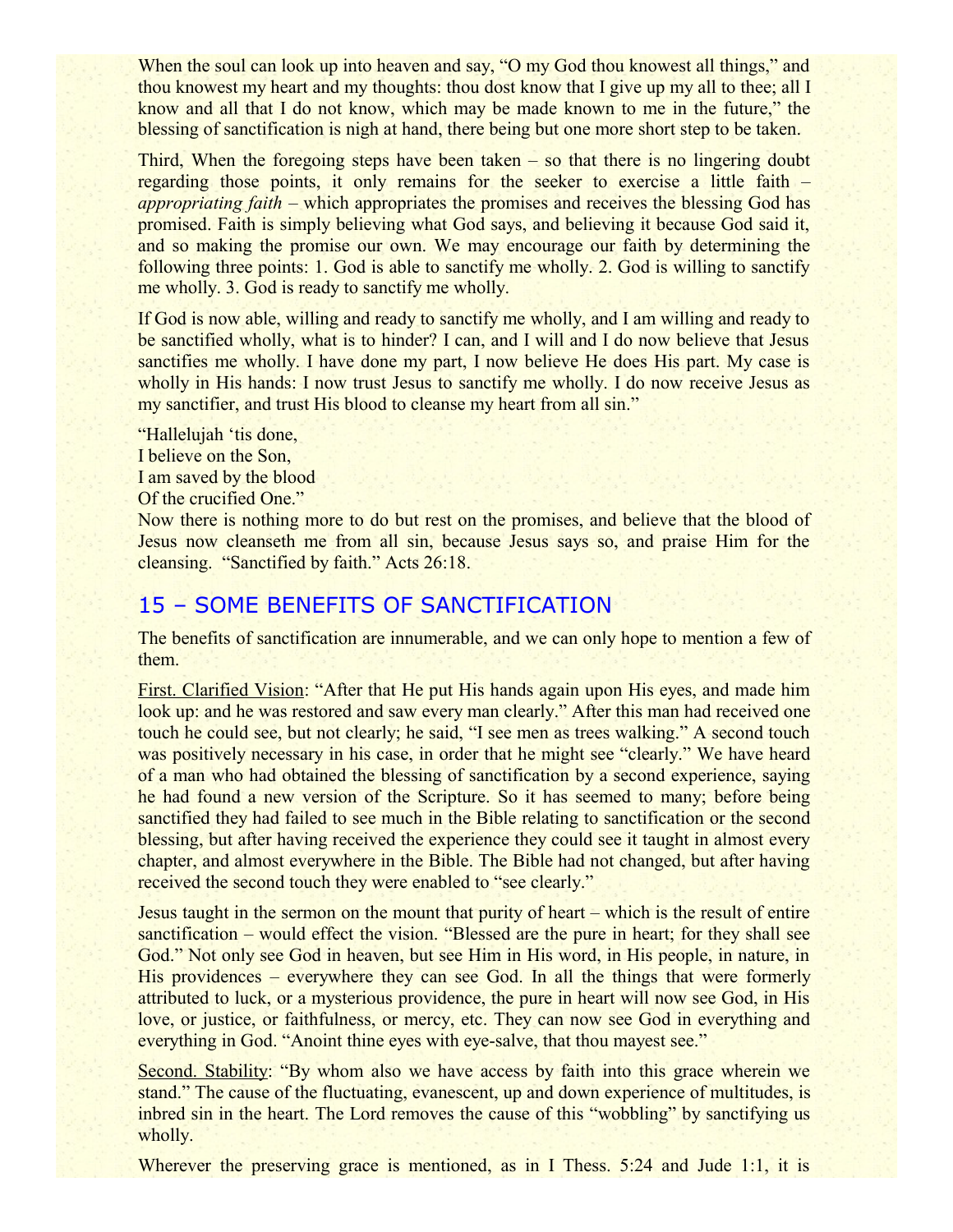invariably preceded by and coupled with the sanctifying grace. "Sanctified – by God the Father, and preserved." As a good housewife would not undertake to preserve fruit without first removing every speck and decayed spot, so in like manner Jesus would first sanctify and cleanse us from all sin, and then preserve us blameless. Preserved means done up so you keep. And God's preserves will keep in all climates, in all seasons of the year and under all circumstances. "The very God of peace sanctify you wholly; and I pray God your whole spirit and soul and body be preserved blameless unto the coming of our Lord Jesus Christ. Faithful is He that calleth you who also will do it."

Third. Preparation for service: "A vessel unto honor sanctified, and meet for the Master's use, and prepared unto every good work." 2 Tim. 2:21. According to this passage sanctification is the preparation for every good work. The Apostles were not fully qualified for their life's work until after they received the purification of their hearts by the Holy Ghost on the day of Pentecost, as a second distinct experience. "Every branch that beareth fruit, He purgeth it, that it may bring forth more fruit." Here it would seem that the great object of the purging is "more fruit." The moment the prophet Isaiah had been touched by the live coal from off the altar and heard it said "thine iniquity is taken" away, and thy sin purged," the language of his heart was, "here am I; send me?' He did not keep his seat, because he wanted to hear others speak, according to the phraseology common in many class meetings; nor did he ask the Lord to send some one else, because they had more talent and better ability to talk, but he at once was ready to do whatever God might permit him to do. "And purify unto Himself a peculiar people, *zealous of good works*." Purity precedes the zeal for good works. Sanctified people are not only prepared, but anxious to do anything the Lord would have them do. Having deliverance and rest from inward struggle with inbred sin, and its various manifestations, -- no more a wrestling with "flesh and blood " -- the sanctified soul now has a heart and hand free to help others. Before being sanctified wholly *it required all the energy and time to keep ourselves straight*, with but little disposition or grace to help others.

# 16 – SANCTIFICATION THE CURE FOR UNBELIEF

Perfect love brings perfect confidence. This is true in everything. Perfect love means complete devotement, and complete devotement means cheerful obedience, and where there is the witness of the Spirit and the testimony of the conscience to perfect obedience there is boldness and assurance. "If our heart condemn us not, then have we confidence toward God."

The child who has disobeyed the parent cannot ask a favor of the parent in confidence, because of the accusations of its conscience. The man who has violated the law seeks to evade the officer of the law because he feels self-condemned. So when the heart is not fully assured that God is pleased it cannot approach Him in perfect confidence.

Unbelief has its root and source in carnality; the carnal mind not being "subject to the law of God," destroys confidence and so generates doubt and unbelief; hence every unsanctified soul has more or less of conflict with unbelief. Many have supposed unbelief simply a weakness, but not so; it is a devilishness; it dishonors God and imperils the soul. Faith honors God and "is the victory that overcometh the world."

Unbelief is the tap-root of all evil; faith is the avenue of every blessing. Sanctification is faith made easy, as by this experience the soul is brought into an atmosphere and condition where the hindrances to faith are all removed. Believe God and you will find a pure heart; having a pure heart you will find it most natural and easy to believe God, and live the life of faith.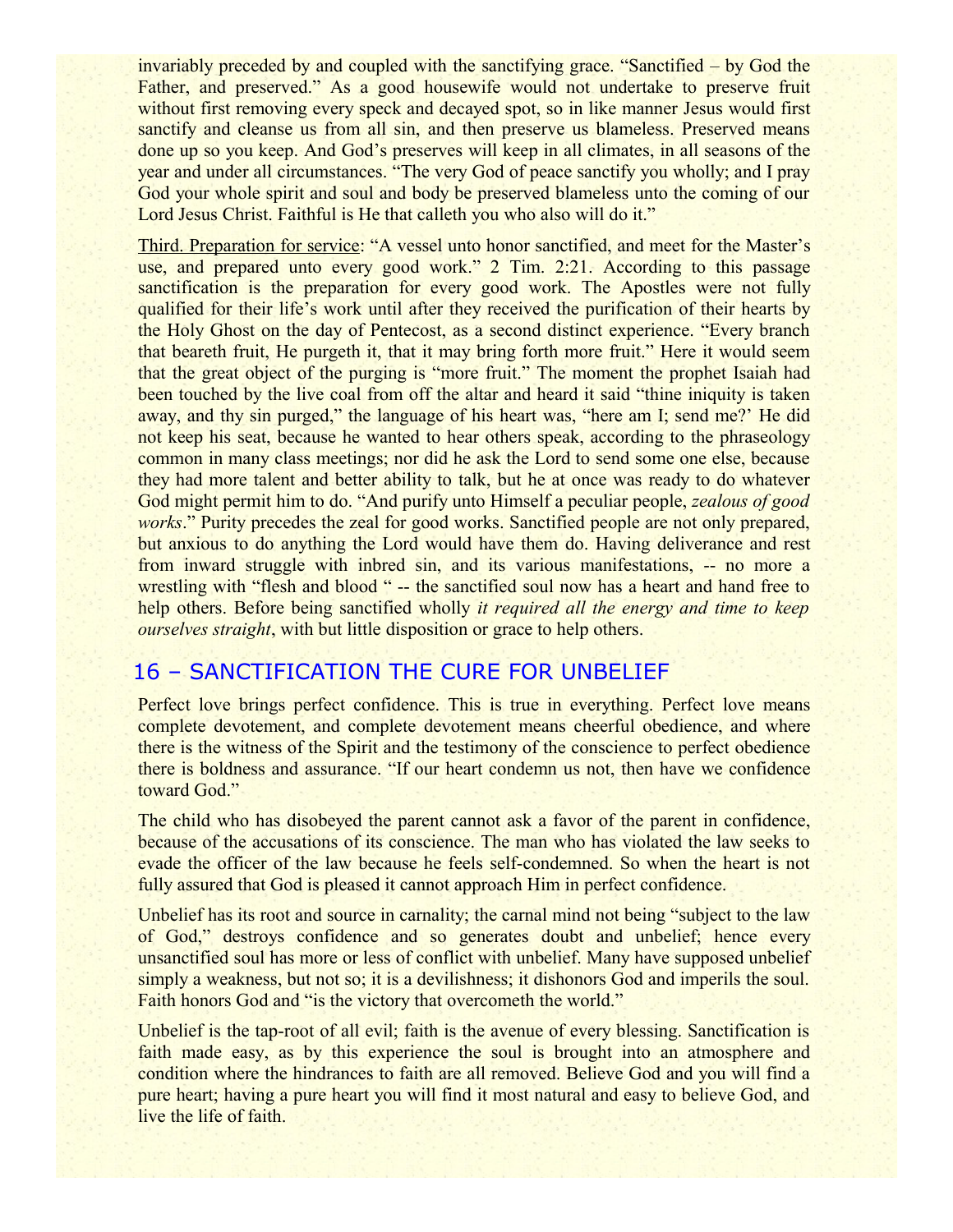# 17 – GROWING INTO SANCTIFICATION

Growing into sanctification is as unreasonable as it is unscriptural. While there is a growth in grace, there is no such a thing as growing into grace. We might as well speak of a child having a soiled face growing clean, or of growing weeds out of a garden as to talk of growing impurity and carnality out of the heart. Sanctification is a "divine act" -- a work that is divinely inwrought by the Holy Ghost, and therefore can never be attained, but must be obtained by faith. "Wherefore Jesus also, that He might sanctify the people with His own blood, suffered without the gate." It is a work that Jesus proposes to do for you and in you. To this there are thousands who will bear glad testimony; but never have we known of one person who could or would bear testimony that he had reached sanctification by growth. If it were by growth, there would of necessity be degrees of sanctification, and to be true to the facts some would need to testify that they were little sanctified; others that they were more sanctified; and still others that they were most sanctified. How absurd! However, after the "divine act" of sanctification in which inbred sin is eradicated, the "old man" crucified, there is unhindered and limitless growth. When anger, and fear, and pride, and all the roots of bitterness are removed there is just the condition of growth, just as when the weeds are removed from a garden the vegetables will grow. There will be more real development and advance in one week after being wholly sanctified than there is previous to sanctification in a month.

Sanctification is essential to real growth.

### 18 – SANCTIFICATION AND MISTAKES

Sanctification is not infallibility. A pure heart does not mean a perfect head. Sanctified people make mistakes. A mistake is a thing of the head; a sin is a thing of the heart. A mistake is the thing you do because you do not know better; sin is the thing you do when you do know better.

In confounding the two, many persons have become confused, and have cast away their confidence.

The Standard Dictionary defines a mistake as "an error in action, judgment or perception ...

an unintentional wrong act or step." Men may be perfectly honest and sincere and yet err in judgment. Having wrong premises they will arrive at wrong conclusions even though the heart is pure and the motive right. We have known of a case where a mother gave to her child a glass containing a medicine which was rank poison, thinking the glass contained nothing but pure water.

This was a very sad and grievous mistake, almost costing the life of the child ;and the mother, becoming nearly distracted and frenzied with grief, was but an object of pity and sympathy. It was simply and purely a mistaken unintentional wrong act." This was not an evidence that the mother did not have a pure heart. Had she given that child that glass with knowledge and intent, it would have been a heinous sin, and would have merited and received the just condemnation and wrath of God. It would have been murder ill the first degree, so far as the mother was concerned even though the child survived, and the community believed it to be a mistake. Motive determines the morality of the act. Not always knowing the motives of men, it is best not to take the judgment seat, lest we adjudge that as sin which was wholly a mistake, or, that as a mistake which God knows to be sin. "Man looketh on the outward appearance, but the Lord looketh on the heart." "The Lord searcheth all hearts, and understandeth all the imaginations of the thoughts."

We can see by the foregoing how that which might be a mistake on the part of one would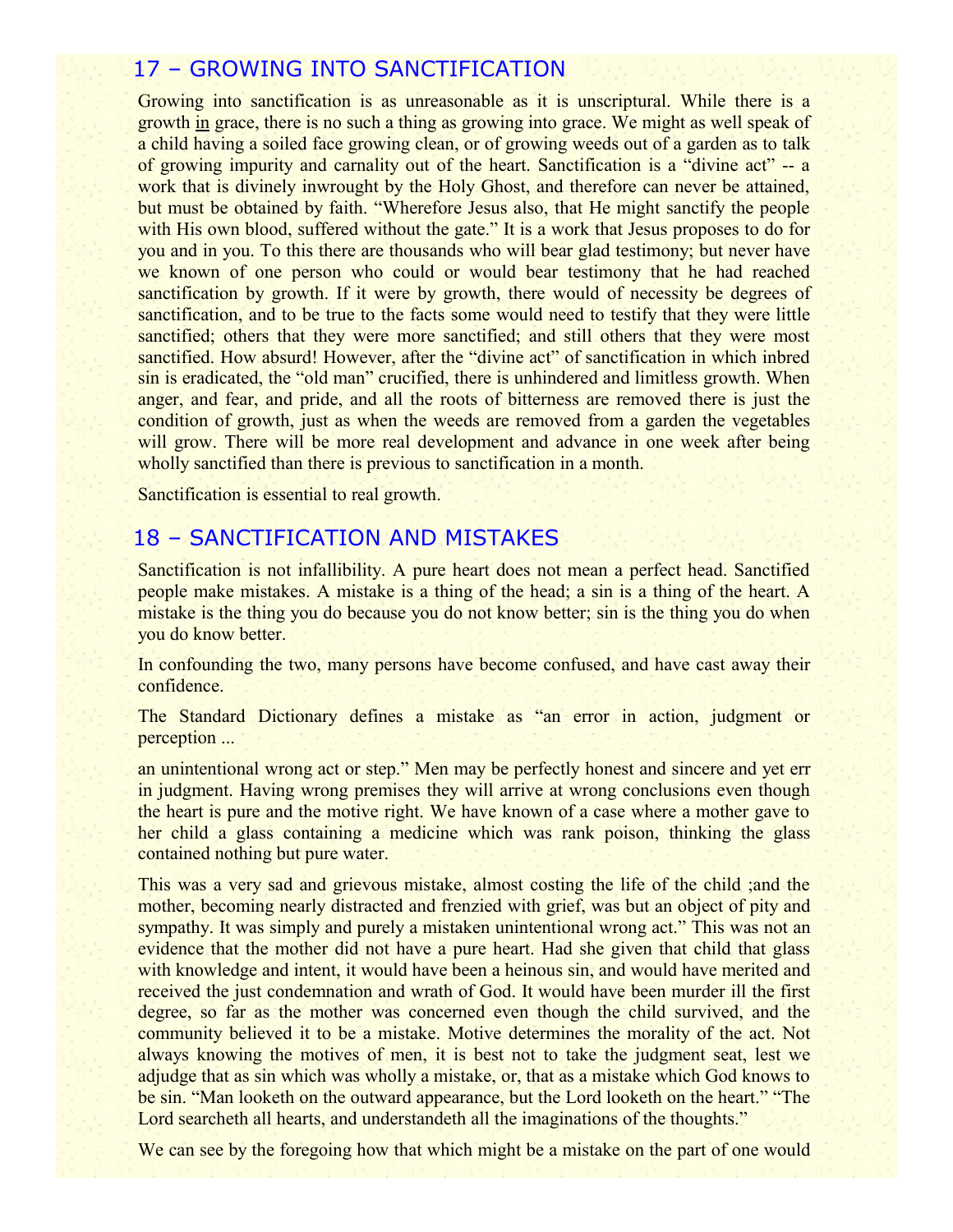be a sin on the part of others, and vice versa. Of course, where a mistake occurs because of negligence on the part of those committing the mistake, such mistake is not wholly inexcusable.

However, in such case the act is not to be so much condemned as the negligence or failure to properly inform one's self when said information was at hand.

While sanctified people are liable to mistakes because of mental infirmities and ignorance it is nevertheless true that the liabilities are not so great, and the mistakes perhaps not so numerous, owing to the fact that they are walking in the clear light of God, and hence have keener discernment, a clearer vision, and quicker moral perceptions. A man walking in the clear light of the noonday sun is certainly not as liable to stumble as he who walks in the shadows. Herein is one advantage in being wholly sanctified.

Doubtless because some men have failed to distinguish between mistakes and sin, they have concluded they could not live the sanctified life, and so, naturally concluded no one else

could. And because of this failure to note this distinction the holy people and the holiness movement in general have been greatly discounted and misjudged, and so condemned by men, where God approved. Our mistakes should be a source of humiliation to us, and make us to feel our own unworthiness, and the need of the atoning blood. No, sanctified people do not claim to be infallible.

# 19 – SANCTIFICATION AND HOLY LIVING

A holy heart is the condition for and secret of living a holy life. To undertake to live a holy life with an unholy heart *is to undertake the impossible*. An impure fountain can only send forth an impure stream. To deny the privilege and possibility of having a pure heart and yet demand a holy life is unreasonable, unscriptural and tyrannical. No man is better than his heart, no matter what his profession or pretenses may be. "Doth a fountain send forth at the same place sweet water and bitter? Can the fig tree, my brethren, bear olive berries? Either a vine, figs? So can no fountain both yield salt water and fresh."

Human religions begin on the outside and take for their slogan, "Do right and you will be right." In this the Pharisees were adapts, so much so that Jesus said of them, "Ye make clean the outside of the cup and platter, but within they are full of extortion and excess." According to this a man may have a clean outward life and yet be none other than a Pharisee. "Except your righteousness shall exceed the righteousness of the scribes and Pharisees, ye shall in no case enter into the Kingdom of Heaven." The religion of Jesus Christ begins with the heart, and says: "Thou blind Pharisee, cleanse first that which is within the cup and platter that the outside of them may be clean also." A good man out of the good treasure of his heart bringeth forth that which is good."

The enemy keeps many people out of the blessing of sanctification by telling them that because of their peculiar temperament and their environments, they could never live a holy life.

This is all a delusion and device of Satan to deceive and defeat a hungry soul. Sanctification will correct your peculiar temperament and lift you above conditions and environments and enable you to reign in life." There can be nothing more easy or more natural than for a man to live out what is in him. Be right and you will do right. Sanctification is religion made easy and brings a life of glad victory.

Many seem to think that God has laid down two standards of living – one for the justified and another for the sanctified, and so may be heard to excuse themselves for some unholy indulgence of temper or appetite, by saying they never professed sanctification, as though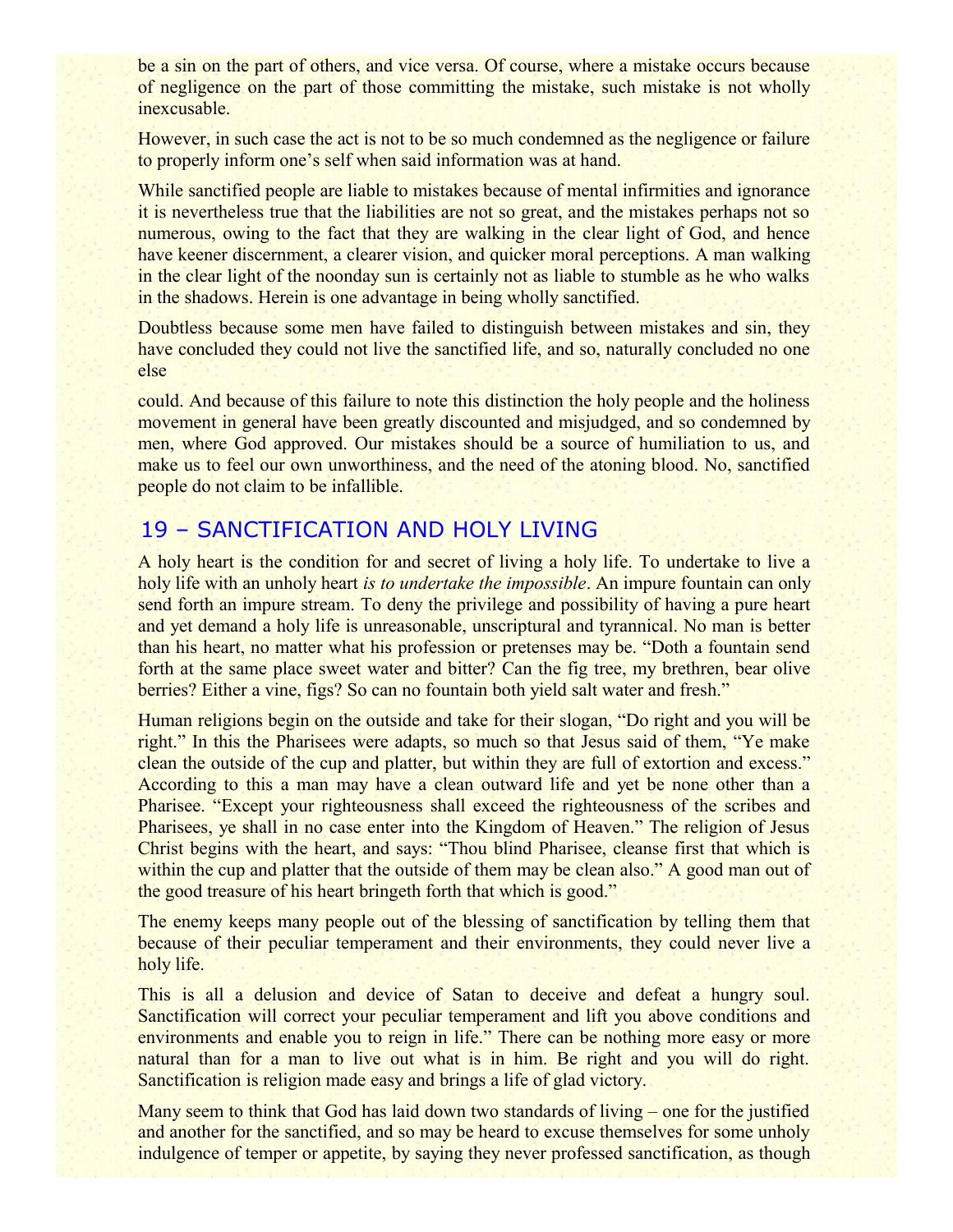the refusal to walk in the light and be cleansed from all sin gave one license to live beneath the standard of holiness. This, too, is a delusion.

God requires holiness of all men regardless of what they profess or do not profess. God does not wait for a man to subscribe his name to the ten commandments before he requires obedience to the same. A sanctified man has a right to do anything anyone else has a right to do. No man has right or liberty to do anything that is wrong. A justified man should walk just as straight and live just as consistent and obedient before God as a sanctified man. God says to all men: "Be ye holy, for I am holy."

The beauty of sanctification is that it removes from the heart everything that is antagonistic to a holy life, and puts His Spirit within you, which will "cause" you to walk in his statutes and keep His judgments and do them." -- Ezek. 6:27.

Another thrust of the enemy is to say to those professing the blessing of sanctification: "You need not say anything about it, just live it." This is like saying to a white man, "Now be a white man." If you have the blessing, of course you will live it. If you do not live it, you cannot long testify to the blessing, and if you do not testify to the blessing, you will soon cease to live it, for you will not long possess the blessing when you cease to testify to the same. Life and testimony must go together. God says, "Ye are my witnesses." "They overcame him by the blood of the Lamb, and by the word of their testimony."

# 20 – SANCTIFICATION AND STABILITY

While the Bible teaches the possibility of losing the grace of God out of the heart – hence the necessity of constant watchfulness – it also teaches that it is gloriously possible for a man to have the grace of God and ever retain it. While a man may lose it, he also may keep it.

There is no necessity of falling if there is a compliance with the conditions for standing.

But the plain teaching of the Bible is, that the "whole armour" is necessary as a safeguard against the foe; that he who has neglected or failed to "put on the whole armour of God" has not availed himself of the necessary equipment to stand and therefore has no assurance of standing; and "if after they have escaped the pollutions of the world through the knowledge of the Lord and Savior Jesus Christ, they are again entangled therein, and overcome, the latter end is worse with them than the beginning."

By "the whole armour of God" is doubtless meant full salvation, or the full provisions of the Gospel.

It is a fact that is noteworthy that the sanctifying grace invariably precedes preserving grace, as in Jude 1:1 -- "Sanctified by God the Father, and preserved in Jesus Christ." Also in I Thess. 5:23-24, "The very God of peace sanctify you wholly: and I pray God your whole spirit and soul and body be preserved blameless." First sanctified wholly and then preserved blameless. As the good housewife preserves only fruit that is sound and whole – first cutting out all the specks and spots and core so in like manner the Lord puts up His preserves, by the Holy Ghost and fire, consuming all dross and every "root of evil," and so making us every whit whole.

God does not propose to preserve men with sin in their hearts; He first cleanses the heart from all sin by the baptism with the Holy Ghost and fire, and then preserves blameless.

In Rom. 5:2 we read of it as the standing grace, or, "This grace wherein we stand," because it enables one not only to endure hardness, and patiently suffer, and "rejoice in hope of the glory of God," but actually enables those who have it to "glory in tribulations" also." As indicated by the word "also," it is a grace obtained subsequent to "being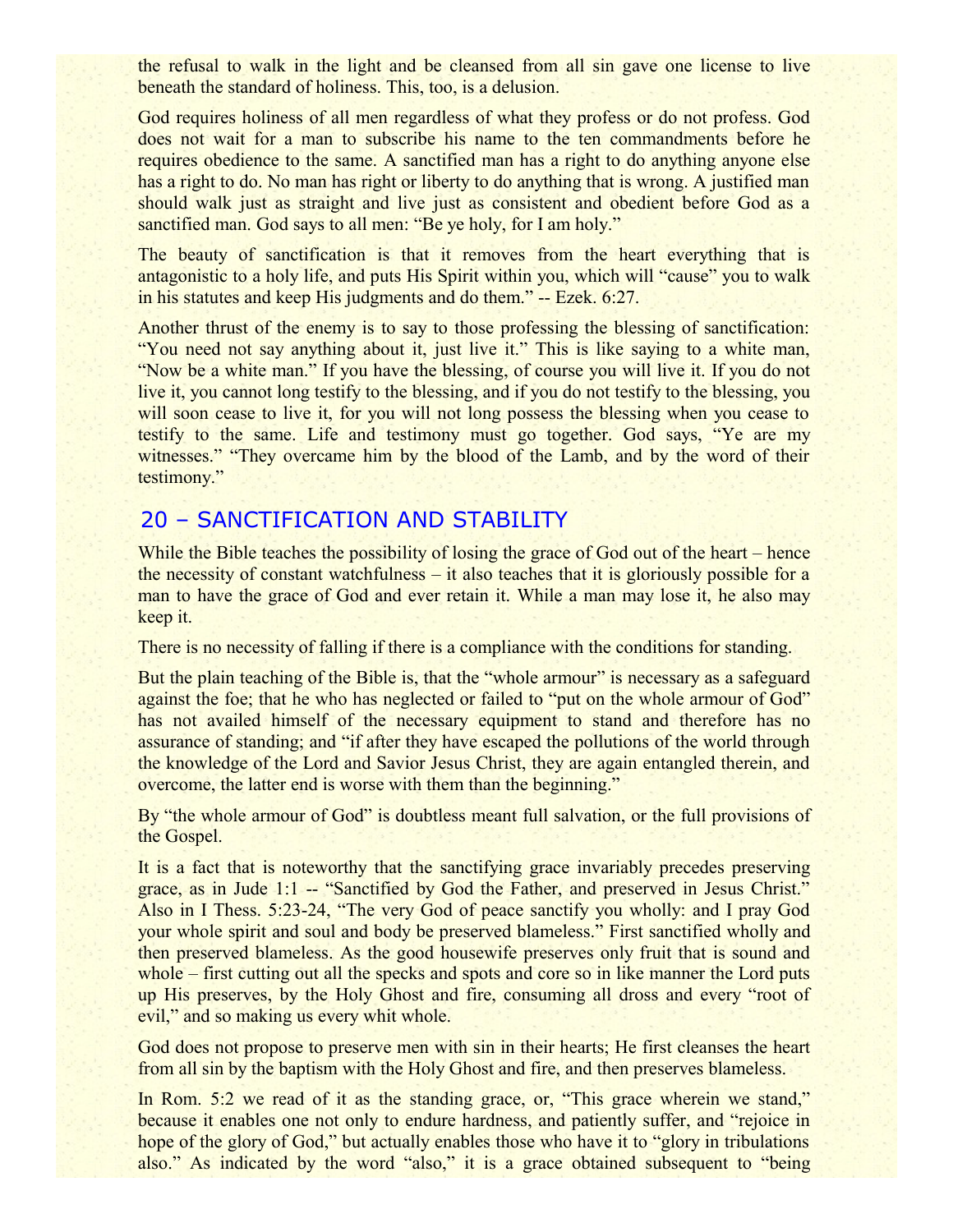justified by faith." The mistake made by a great many is to suppose that this grace can only be realized as the result of a long drawn out process of growth – as a gradual attainment. But the text says, "By whom also we have access by faith, into this grace wherein we stand." Seeing it may be obtained by faith, there can be no reason why it should not be a present tense experience with every Christian.

Until "this grace wherein we stand" is earnestly sought and obtained, the believer has not reached the place where he can say, "having done all to stand;" to reject, or neglect to "put on the whole armour of God," the sanctifying grace, "this grace wherein we stand," is to greatly imperil the soul, and be continually living an up and down unstable and unsatisfactory life. As the foundations of a house preserve the house, so, in turn, the house preserves the foundation; so the sanctifying grace preserves our justification. "We are made partakers of Christ. If we hold the beginning of our confidence steadfast unto the end." (Heb. 3:14.)

# 21 – SANCTIFICATION AND POWER

There are many persons who are ready to seek for a "baptism of power," or "power for service," who are averse and antagonistic to sanctification, and stoutly deny the teaching of a second experience. We insist that the secret of Pentecostal power is a Pentecostal experience; and the Pentecostal experience is an experience given to believers, and not to sinners, and, therefore, necessarily is a second experience, marking a second crisis, or epoch in the life of such as receive it.

This was so with the disciples in connection with the historic Pentecost, as recorded in the second chapter of the Acts. They had been "born of God" and had received "power to become the sons of God," (John 1:12, 13), and had heard Jesus say unto them, "Behold I give unto you power to tread on serpents and scorpions, and over all the power of the enemy, (Luke 10:19) and had walked with Jesus three veers in closest fellowship, themselves healing the sick, casting out devils, and had the testimony of Jesus, saying, "They are not of the world, even as I am not of the world;" "they have kept thy word;" "those that thou gavest me I have kept, and none of them is lost," excepting Judas; "they are thine. And all mine are thine, and thine are mine; and I am glorified in them;" and when He ascended to the Father, He "blessed them," "and they worshipped him, and returned to Jerusalem with great joy and were continually in the temple, praising and blessing God:" and yet they had the commandment of Jesus, spoken just before He ascended, saving, "But tarry ye in the city of Jerusalem, until ye be endued with power from on high." -- Luke 24:49. This promise had its literal fulfillment on the day of Pentecost. Nowhere in the Bible do we read of a "baptism of power," or of "power for service," but we do read, "This is the will of God, even your sanctification." Sanctification negatively stated is the entire devotement and setting apart of our all to God, and the eradication and destruction of inbred sin – the sin-nature which we inherited – thus purifying the heart; but the positive side of sanctification is the infilling with the Holy Ghost, accompanied by the enduement of power. It is impossible for a man to be filled with the Holy Ghost without having the power of the Holy Ghost, and it is impossible to be filled with the Holy Ghost, in the Pentecostal sense, without being cleansed and purified from inbred sin; and it is impossible to be thus cleansed and purified from inbred sin and filled with the Holy Ghost until after the soul has been pardoned and regenerated. For, in giving the promise of the Holy Ghost, Jesus said of Him, "Whom the world cannot receive." -- John 14:17. A man is of the world until he is born again and adopted into God's family; then and not until then is he eligible to receive the gift of the Holy Ghost.

To state the case more plainly: The secret of power is the indwelling Holy Ghost in his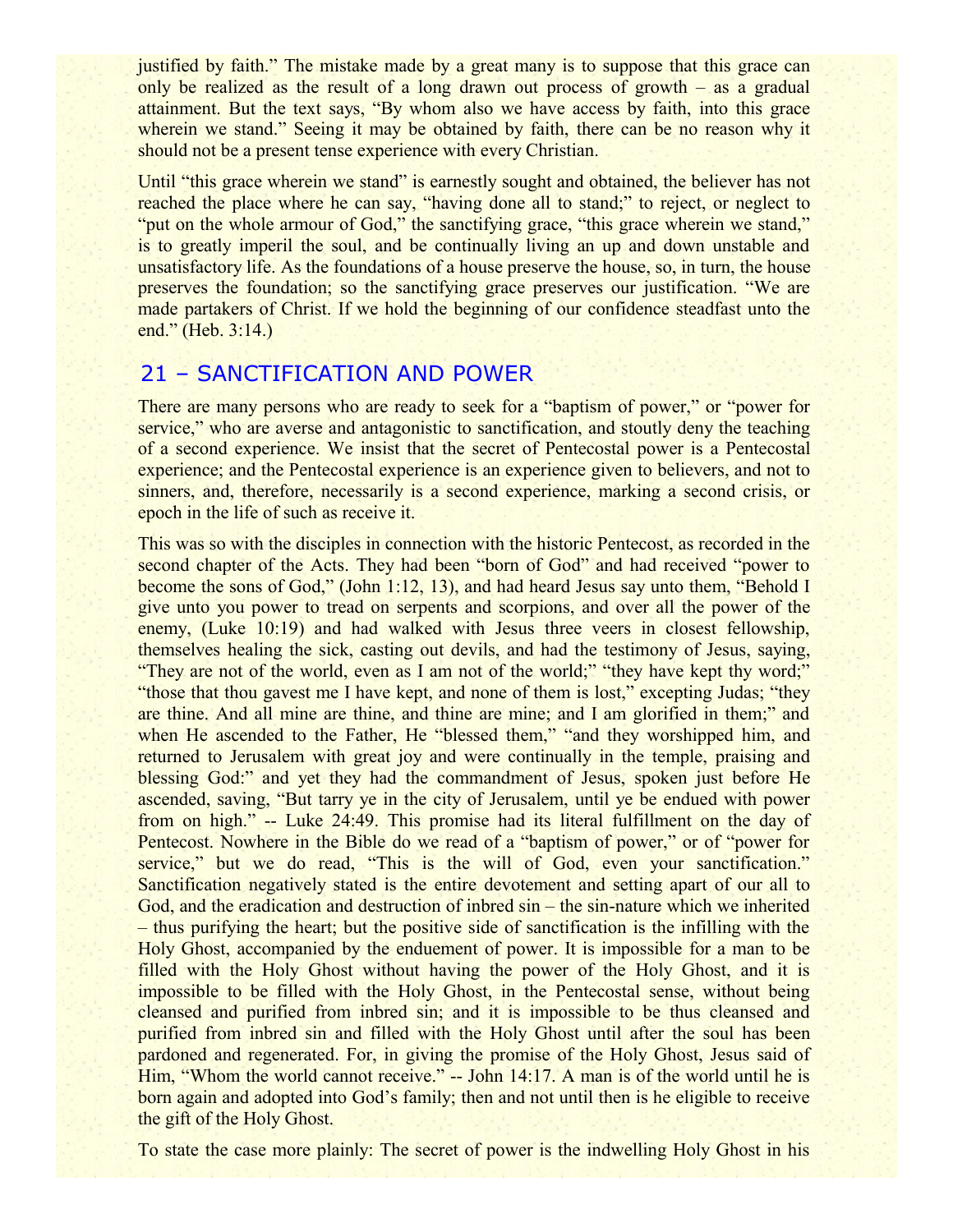Pentecostal fullness; the Holy Ghost himself is the power; this gift of the Holy Ghost cannot be received by "the world" or a sinner, and therefore must be a second experience; and this infilling with the Holy Ghost and enduement with power, which is clearly the positive side of sanctification, cannot be received without the negative work of entire devotement of our all to God, and entire purification from inbred sin. Hence to get sanctified wholly is to get the pre-pentecost promise. The negative and the positive side of sanctification occur simultaneously.

Seeking power for service is almost the equivalent to asking for the Holy Ghost, in order that we might use Him; instead, we should be so utterly and completely; abandoned to Him *that He might use us*. Amen.

# 22 – SANCTIFICATION AND REVIVALS

God's method for saving the world is by and through the sanctification of His people. Jesus prayed "Sanctify them," "that they all may be one," "that the world may believe." (John 17:17-21.) According to this prayer, sanctification is essential to that unity of His people, which is imperative, and the condition for saving the world. Hence, he who opposes or is indifferent to the subject of sanctification is in virtual opposition to the divine method for saving the world. This will explain why preachers antagonistic to sanctification as a distinct experience, do not see many sinners converted.

By seventeen years of continuous experience as an evangelist, laboring in many states, and among more than a score of denominations, thus having tested this matter under all conditions and circumstances, I have demonstrated that wherever believers are sanctified wholly, sinners will be converted. Never have I known this to fail. The sure way and short cut to precipitating a revival is to have believers sanctified.

Mr. Wesley wrote: "Indeed, this I always observe, wherever a work of sanctification breaks out, the whole work of God prospers. Some are convinced of sin, others justified, and all are stirred up to greater earnestness for salvation." -- Journal, Aug., 1775.

Again, in writing to Rev. John Baxendale, in 1775, he said: "Indeed, His work will flourish in every place where full sanctification is clearly and strongly preached." -- Works, Vol. 6, p.172, and again in Vol. 6, p. 721, Mr. Wesley said: "Where Christian perfection is not strongly and explicitly preached there is seldom any remarkable blessing from God; and consequently little addition to the society, and little life in the members of it ... Till you press the believers to expect full salvation now, you must not look for any revival."

The sanctification of one hundred and twenty believers (who were waiting in the upper room) by the Holy Ghost on the day of Pentecost, instantly precipitated a revival such as the world had never witnessed, and resulted in the (subsequent) conversion of "about three thousand souls" the first day. Speaking to the disciples concerning this "second blessing," -- the gift of the Holy Ghost, Jesus said, "If I go not away, the Comforter will not come unto you; but if I depart, I will send him unto you. And when He is come (unto you, who are already converted) He will reprove the world of sin, and of righteousness and of judgment." John 16:7, 8. The sure and quick way to bring conviction and salvation to the unsaved, is for the church herself to seek and obtain the blessing of entire sanctification and to be filled with the Holy Ghost.

Men are constantly praying for the Holy Ghost that they might use Him, but what is needed, is that believers so utterly devote and abandon themselves to Him, that He may purify and cleanse them from all sin, and also fill and use them. The sanctification of one believer often means the salvation of many souls.

To any pastor desiring a revival, we would like to offer the following recipe, and will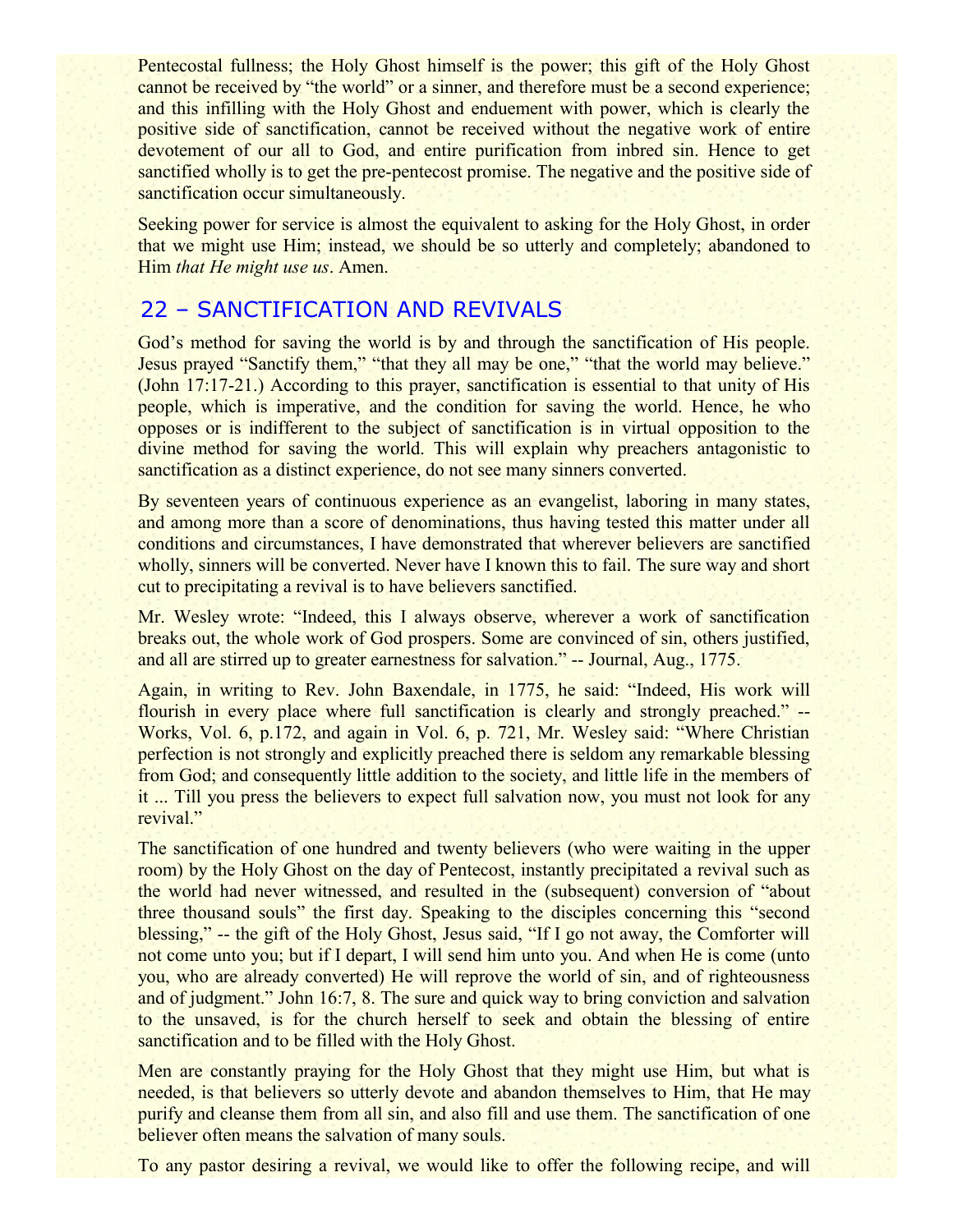unhesitatingly guarantee that where this is followed out, a revival will take place: To the pastor, -- If clearly justified, seek definitely until you obtain the distinct experience of entire sanctification; then bear public testimony to the same, without equivocation, and then preach definitely on the subject of entire sanctification until at least six members of the congregation seek and obtain a definite experience of sanctification, and the revival, resulting in the conversion of sinners is assured. It has been tried many times and never known to fail. "And the heathen shall know that I am the Lord, saith the Lord God, when I shall be sanctified in you before their eyes." -- Ezek. 36:23.

# 23 – WITNESSING TO SANCTIFICATION

Faith is driving the nail, while testimony is the clinching of the nail, so far as the individual is concerned. One of the most effectual weapons for defeating the enemy is the public confession and declaration of faith. "They overcame him by the blood of the Lamb and by the word of their testimony." Indeed, the faith that saves and the declaration of the same are inseparably connected in the Scripture. "For with the heart man believeth unto righteousness; and with the mouth confession is made unto salvation."

One of the most subtle devices of Satan is to suggest to the soul who has recently entered the blessing of sanctification that "it is not necessary that much be said about it; simply live it." "If you will but live it, people will know that you are sanctified, and there will be no occasion to tell them so." Especially are these expressions common where there is antagonism to the doctrine, the enemy knowing full well that where the testimony is withheld the experience cannot be long retained. The facts are, life and lip must go together. He who will not confess the God-given experience will soon have no experience to confess. He who will not confess it will not long live it; and he who will not live it, cannot long confess it. The life and the testimony go hand in hand.

The sad experience and testimony of multitudes has been that they have lost the experience because they failed to definitely witness to the same. The Lord says:

"And it shall be, when thou art come in unto the land (Canaan) which the Lord thy God giveth thee for an inheritance, and possessest it, and dwellest therein; that thou shalt take of the first of all the fruit of the earth which thou shalt bring of thy land that the Lord thy God giveth thee, and shalt put it in a basket, and shalt go unto the place where the Lord thy God shall choose to place His name there. And thou shalt go unto the priest that shall be in those days, and say unto him, I profess this day unto the Lord thy God, that I am come unto the country which the Lord swore unto our fathers for to give us." -- Deut. 26:1-3. Here we see the divine order is to fill the basket with the fruit, and then "profess." It was not enough to simply show the fruit; they must also profess."

The reasons for giving public testimony are manifold. First, if God has wrought the work we should publicly acknowledge it in order to give Him all the glory. That men may know it is He, and not we ourselves who had effected the change. Men would ascribe the glory to us, or to conditions, or change of circumstances, hence we need continually "declare His doings among the people," and "make mention that His name is exalted." Second, public testimony is the perfecting and clinching of the faith of the individual, and so gives the victory over the adversary. Third, it is the divine method for acquainting others with their privileges. This is one of the objects of the blessing: "Ye shall receive power, after that the Holy Ghost is come upon you: and ye shall be witnesses unto me." A witness is supposed to tell what he knows and the more controversial the matter is, the more important it is that there should be reliable witnesses, to tell what they know, in order to confirm the truth. "That in the mouth of two or three witnesses every word may be established."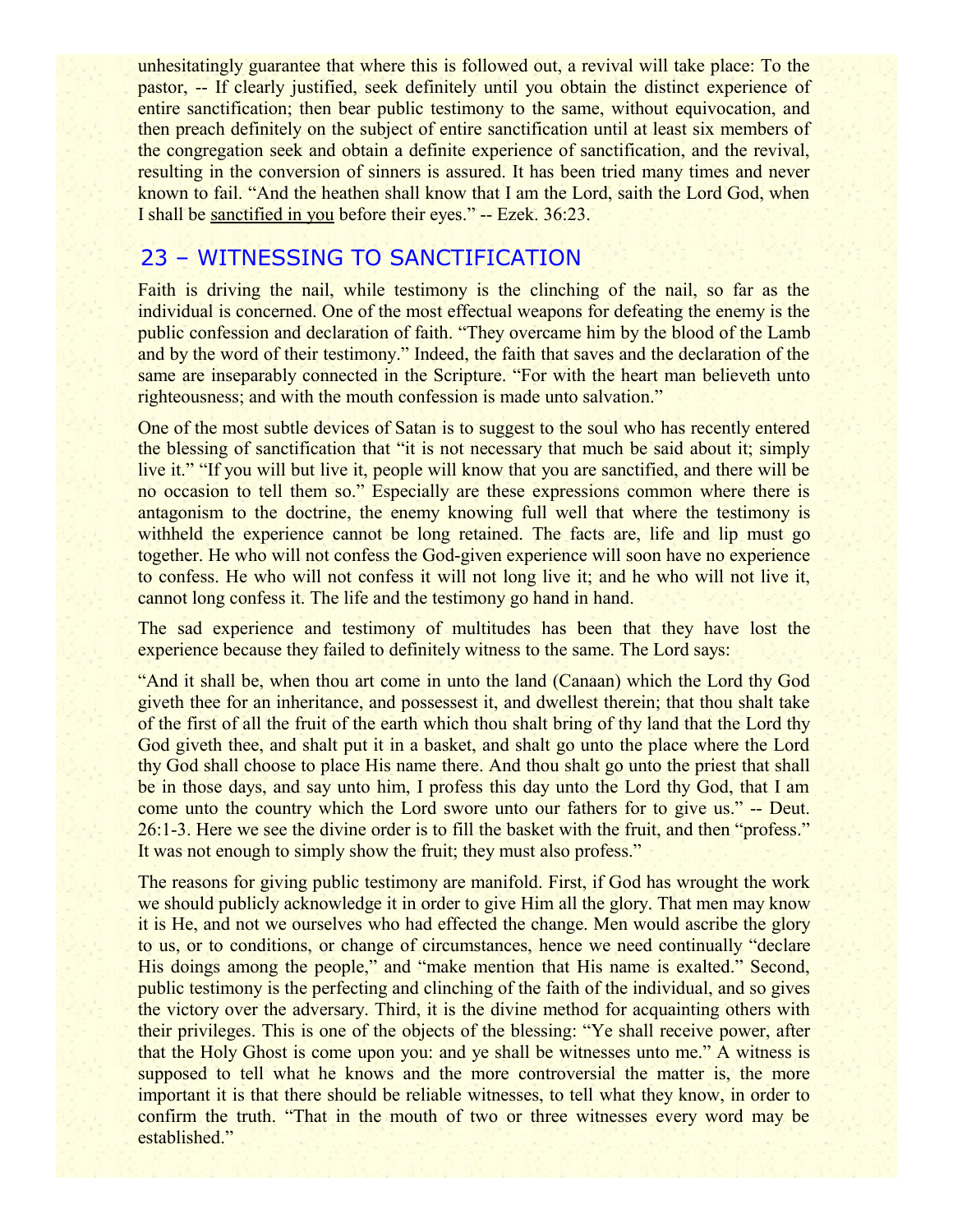It is not proper to say "I am holy," or, "I am sanctified," etc., but we should always place Jesus foremost in the testimony; Certainly no one could reasonably object to a man saying, "Jesus has cleansed my heart from all in," or, "Jesus has sanctified me wholly," etc.

There is great blessing and reward in public confession. Jesus has said, "Whosoever therefore shall confess me before men, him will I confess also before My Father which is in heaven." On condition that we stand for Him and represent Him on earth, He agrees to stand for us and represent us in heaven.

# 24 – SANCTIFICATION OR CALL IT WHAT YOU PLEASE

There are those who tell us "there is nothing in a name," and that they "are not sticklers" for terms," etc., all of which is misleading and a subterfuge of Satan. If there is nothing in a name what occasion is there to have any name for anything or anybody? If there is "nothing in a name," why does not some one name a new-born child Jezebel or Judas Iscariot? Even a so-called infidel or atheist would not consent to have a child thus named. After all, there is something in a name.

We know that in the Old Testament, names were used which were significant and indicative of character; and if in this our day the names given do not indicate the character of the child who must wear the name, it is very often indicative of the character of those who gave the name, to-wit: Religious people most frequently give to their children some Bible name, or the name of some one who has been prominent in the religious world. For instance, it is safe to suppose that the parents of a child, who had as a part of its cognomen the name Wesley, were inclined toward Methodism, if not themselves in the enjoyment of Methodist religion. It would indicate that they were admirers of Wesley, and therefore must be Arminian in faith, etc.

It is only in the advocacy of the experience and doctrine of entire sanctification that men wax so liberal as to say, "Call it what you please;" or "I don't care what you call it." This, so-called, broad and liberal method of speaking of the experience of sanctification would not be permissible or tolerated in other matters. Very few parents would be ready to say to the community at large, concerning their own children, "Call them what you please," or "I don't care what you call them." No, they would insist that the name they themselves had given the children should be recognized. And so it should be.

Then what right have we to speak of an experience which God Himself has named, by some other name than that given by Himself? The fact that the name may not b a popular one, or does not meet with our fancy, would surely not justify us in trying to change the name, or in saying, "Call it what you please." While we may not insist on the use of just one term, we would insist that it is most consistent and proper to use the terms found in the Bible, and so call the experience God has given by the names He has given to the experience. To speak of the experience of sanctification as a "deeper work of Grace," or a "higher life," or "a great blessing," etc., may be beautifully indefinite, would not occasion offense to anyone, save the Spirit, but it is always evasive, and an evidence that there is yet an unwillingness to go without the camp and bear His reproach. Jesus said, "Whosoever shall be ashamed of men and of my words, of him shall the Son of Man be ashamed."

We have heard it said, by those who declare there is nothing in a name, that "a rose would" be just as beautiful and fragrant if called by some other name." While that may be true, we would nevertheless insist that it would be very misleading and an evidence of ignorance or willful deception – to call a rose a dandelion or a pumpkin vine, or "Call it what you please." Unless you call it a rose, no one would be likely to know what was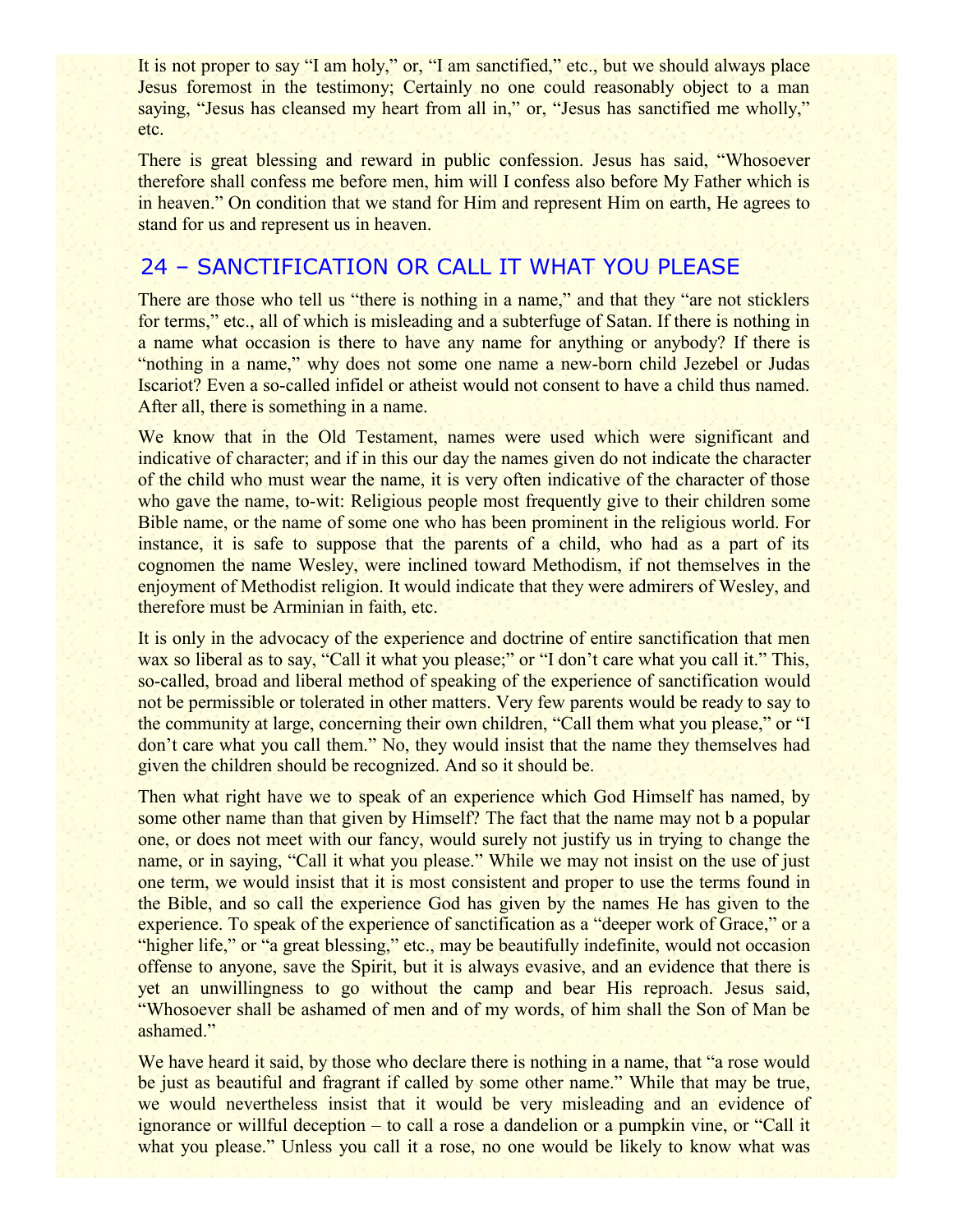meant. While it might not effect the rose to call it by some other name, it would certainly affect anyone who might be desiring or seeking for a rose. So it is certain only they who use the definite terms of the Scripture succeed in leading persons into the experience indicated by those terms. Hence it is that when men preach sanctification in a vague, indefinite manner, no one knows what they are talking about – no one is offended – and no one seeks and obtains the experience.

Zachariah's mouth was never opened until he called his child by the name God himself had given. But when he wrote, "His name is John," "his mouth was opened immediately, and his tongue loosed, and he spake and praised God." Give the child the name that God has given "sanctification," "holiness," "perfect love," etc., and people will know what you are talking about.

Amen! There is perhaps no word in the English language the devil hates more tremendously and that God loves and blesses more abundantly than the uncompromising use of the word "Sanctification." When people do not love this term, it is invariably because they lack the experience. As soon as the experience is obtained the word ceases to be objectionable and becomes most delightful and attractive.

# 25 – IF SANCTIFIED, HOW COULD A PERSON SIN?

This is a question which seems to distress some people very much. They ask the question with that seriousness that would give the impression that they would regard it a great calamity and misfortune should one become so thoroughly saved as to be entirely free from sin. The inference is that they desire a little license or liberty to sin occasionally, should they desire so to do, hence they would not be willing to have the Lord sanctify them, and thus deprive them of this privilege.

Of such we can only say, there is no occasion for their being worried about the subject of sanctification. Such persons have not reached the place where sanctification begins. A person who has not yet fully abandoned and renounced all sin *is not justified* and therefore is no proper candidate for sanctification. *(Today's "sinning religion" is not properly called Christianity.)*

Touching the question, "If sanctified, how can a person sin?" we would answer, just as Adam and Eve, who were holy and in the image of God could sin; and just as angels who were holy and in the very presence of God in a holy heaven could sin, just so they who have been sanctified may again yield to temptation and fall into sin. Sanctification does not exempt men from temptation; and neither does sanctification destroy the free agency of man, and so change him into a machine. A sanctified man still has the exercise of his free will, and hence has the power of choice, and therefore can choose that which is forbidden.

Because Adam and Eve yielded to temptation and thereby made a wrong choice, is not in evidence that they had not been created holy and in the image of God. If the reader will explain how holy angels could sin, and how Adam and Eve could sin, they will have explained how a sanctified person might sin.

Sanctified people do not say that they have not the power to sin, or could not sin if they wanted to, as they are frequently charged. But they do say that they have reached a place where they do not want to sin, and where they have power not to sin, and where there is no occasion or necessity to commit sin. In the language of John Wesley to Miss Jane Hilton: "Two things are certain: the one, that it is possible to lose even the pure love of God; the other, that it is not necessary, it is not unavoidable; it may be lost, but it may be kept." -- Works, vol. 7, p.43.

However, sanctified people have just as much right to commit sin as people who are not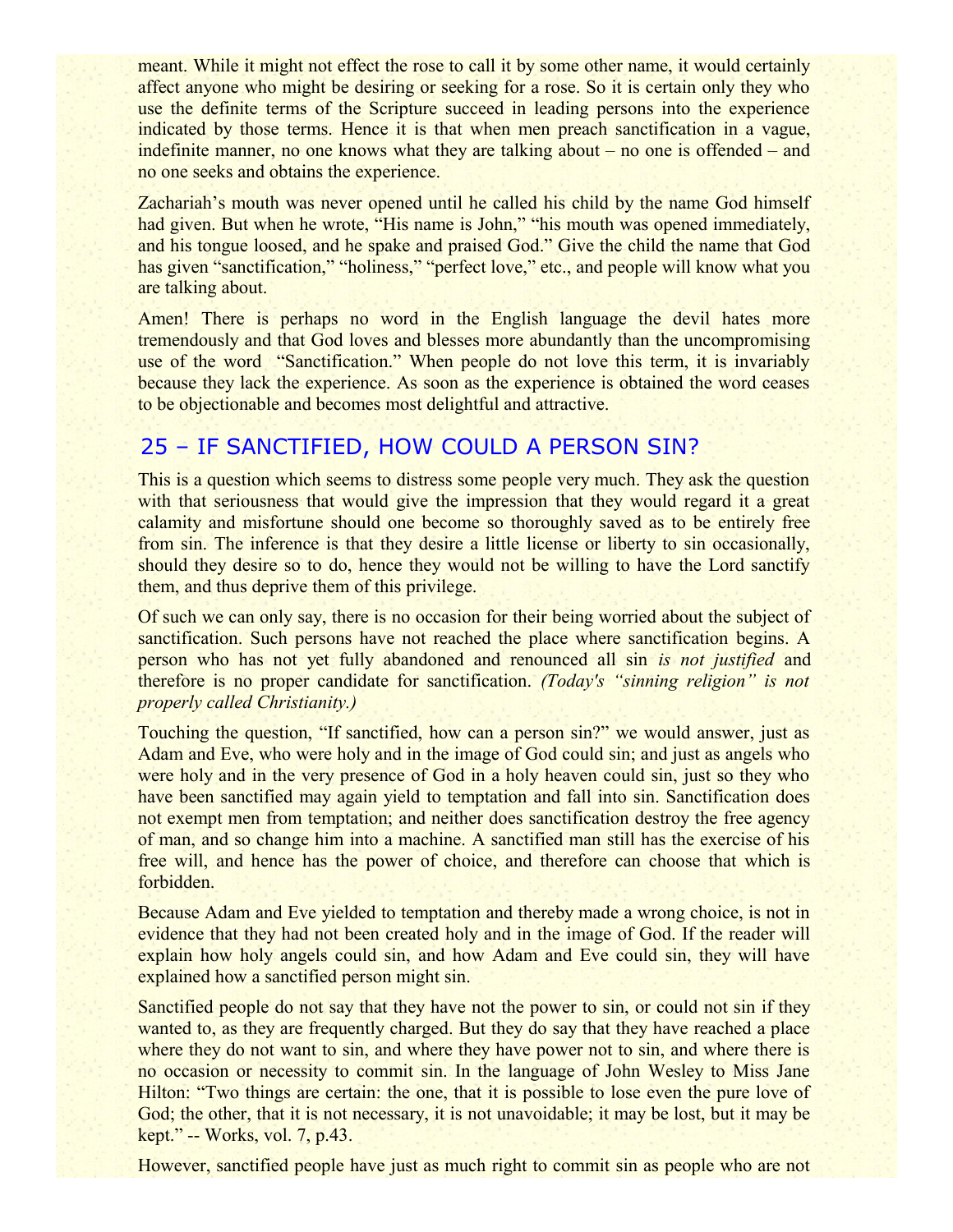sanctified. No one has license or liberty to commit sin. "He that committeth sin is of the devil." We do not teach that men should seek sanctification in order to quit sinning; a person has to turn from and forsake all sin before God will ever hear him and pardon him. "If I regard iniquity in my heart, the Lord will not hear me." A man must go out of the sin business before God will ever save him.

Genuine conviction and repentance will result in the abhorrence and forsaking of all sin.

"What then is the advantage in being sanctified?" Much every way; while there is yet the possibility of a man losing this grace out of his heart and committing sin, the inward responses to the temptations of Satan without, have ceased in the sanctified soul, hence the probabilities and liabilities to commit sin are not near so great, as where there is evil within and a foe without.

When inbred Sin is eradicated, and the inward conflict has ended, there is a free hand to cope with the enemy without, and therefore victory more easy.

## 26 – WHAT BECOMES OF PEOPLE WHO ARE NOT SANCTIFIED?

Sanctification is the act of divine grace whereby we are made holy. It is certain that nothing unholy can enter heaven. Hence we read, Heb. 12:14, "Follow after peace with all men, and the sanctification without which no man shall see the Lord." (Revised version). If Christ had not regarded our sanctification as necessary and essential to our salvation, He certainly would never have "suffered without the gate that he might sanctify the people with His own blood." (Heb.13:12). The carnal mind or inbred sin is unholiness, and cannot enter heaven. Will God receive into heaven the carnal mind which is the very quintessence of enmity against Himself? Never.

While justification gives us the right to heaven, it requires entire sanctification to give us the fitness for heaven. So the question, "May I not get to heaven without sanctification?" is not a proper question for any Christian to ask, seeing that without holiness no man shall see the Lord.

The proper question Christians might ask is, How long can I refuse and reject holiness and still remain justified? No man is condemned or lost because he was born into this world with the carnal mind or inbred sin in him: but all men will be condemned and lost for rejecting the light and refusing to be sanctified wholly. "This is the condemnation, that light is come." The measure of our light is the measure of our responsibility. To refuse holiness is to disobey God; and disobedience is sin, and sin brings guilt and condemnation and death. A man is not condemned for having been born with sin in him; it is not the result of his volition, or an act of his part. This was transmitted to us by the laws of heredity as a result of Adam's disobedience; we are not condemned for something we have not done. Condemnation can only set in with reference to inbred sin, when we neglect and refuse to walk in the light, and so disobey God. Condemned, not for having inbred sin, but for *disobedience in refusing deliverance from the same*. Here is where many lose their justification and utterly backslide. A person lost under condemnation is not eligible to sanctification, but has need of pardon. Conviction of need and condemnation for disobedience are two different things.

But it is urged by some that their friends and loved ones had never heard it preached and so had not refused sanctification and yet they had certainly died triumphantly and gone to heaven. If they did not hear it preached and knew nothing about their privilege in this matter, then they did not disobey God by refusing and rejecting it; and here the case differs with that of the objector. We see that walking in the light is essential and the condition of continued justification. Whoever walks in all the light he has and so retains justification, unquestionably enters heaven. We will endeavor to illustrate this point by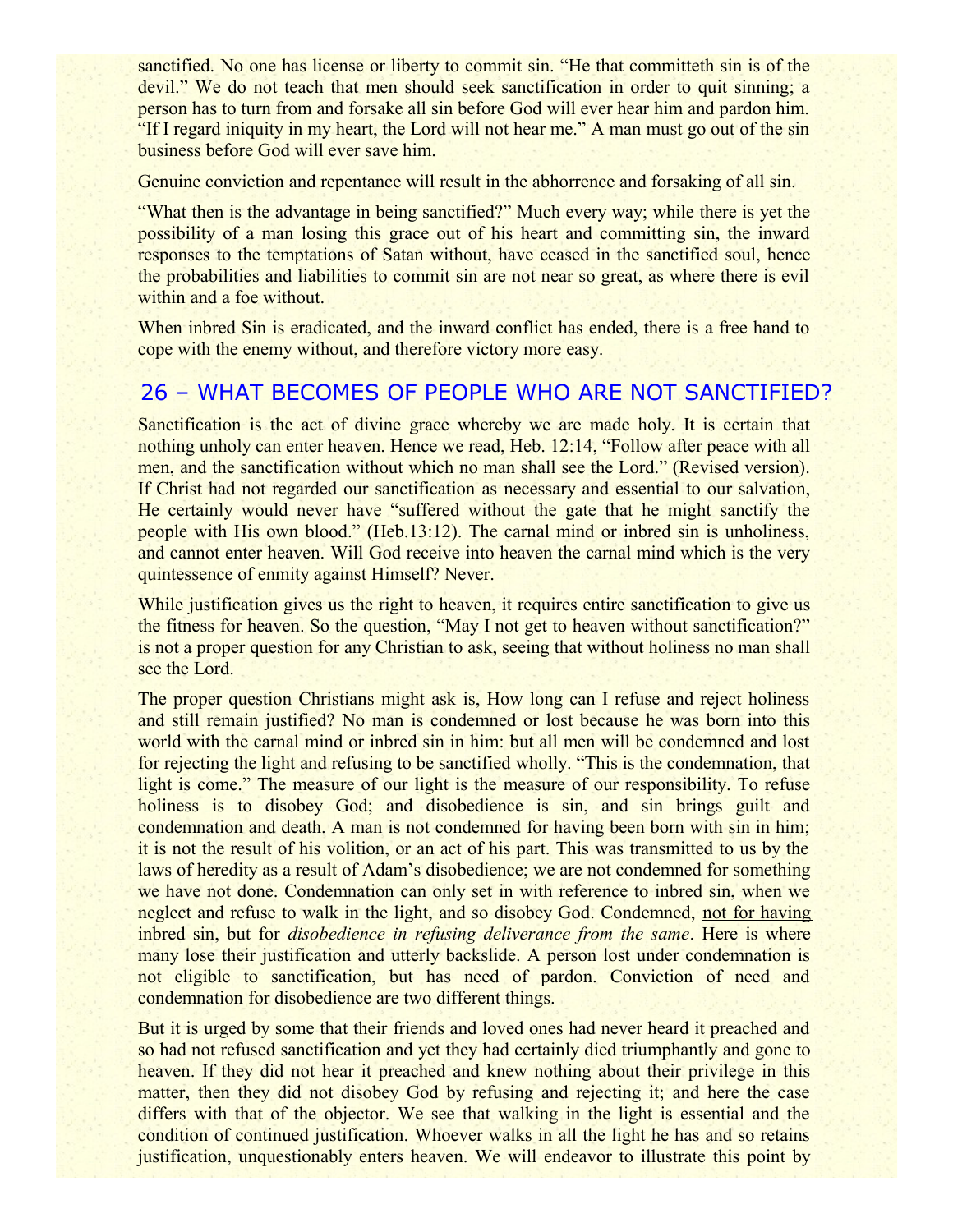the explanation of another point. By way of illustration we will consider the infant in its innocency. All infants dying in innocency go to heaven, and yet it is true of all children, as David said of himself, "Behold, I was shapen in iniquity; and in sin did my mother conceive me." (Ps. 51:5). To condemn the babe for something it did not do, and knows nothing of, would be unjust; to receive it into heaven with the evil nature or carnal mind which was born in the child, would be to admit sin into heaven. So the only explanation or solution of the problem is, the child by virtue of its innocence, at the moment of its death, that had the unconditional benefit of the atonement and the application of the blood of Jesus to cleanse it from inbred sin, and then went sweeping through the gates. While we never had committed any sins, and so had no sins pardoned, it was cleansed by the blood of Jesus from inbred sin – which is the root of all sin – and so with all the redeemed. "Washed in the blood of the Lamb." Some urge that the babe is born pure, but in so saying, they rule the child out of the atonement; for if the child s born pure and dies in its innocency, it would need no Savior, nor atonement, nor shed blood, but would be pure by virtue of its birth.

So if a justified man has walked in all the light he has had, and has had no knowledge of his need or privilege of being cleansed from inbred sin, it would be unjust to condemn him for that which he did not do, and knows nothing of; on the other hand to take him into heaven with inbred sin would be to admit of sin into heaven; so we are compelled to concede and glad to believe that such have the unconditional cleansing from inbred sin at the moment of their death, by virtue of the fact that they had walked in all the light they had; not that death cleansed them, for death has no saving power, but at the moment of their death the blood of Jesus cleansed them from inbred sin, and they went sweeping through the gates washed in the blood of the Lamb. This has been designated as dying grace; but even in such a case, sanctification was a second experience. We may not wait to be cleansed at death because of the light that has come to us, the refusal of which would be disobedience and sin, and so would forfeit to us our justification. "If we walk in the light, as He is in the light, we have fellowship one with another, and the blood of Jesus Christ, His Son, cleanseth us from all sin." I John, 1:7.

# 27 – I CANNOT SEE INTO SANCTIFICATION

The caption of this article is an oft-repeated statement made by persons who hesitate in seeking the blessing of entire sanctification when urged to do so. By this they mean to say, they do not understand the subject, and therefore refuse to seek it.

To such we say, if a sinner refused to seek pardon until he could "see into it," and understand all about the modus operandi, he never would be saved. The facts are, no man can understand or explain all about the science or philosophy of the new birth, nor any other experience divinely inwrought. Nevertheless, multitudes who have believed and entered in, are glad witnesses to the glorious facts of a personal experience both to the regenerating and sanctifying power of God.

No man is required to "see into it," or understand all about it, either before or after the experience. One may understand little or nothing about surgery and yet may experience the amputation of a finger or some other member of the body. It is enough that he who performs the operation understands the how sufficiently to accomplish what needs to be done.

With most people it is not so much mental difficulties that keep them out of the experience, as it is heart difficulties; something the heart is not willing to yield to God. When persons are willing to "see into sanctification," it is not difficult to make them understand at least the theory of sanctification as a second experience.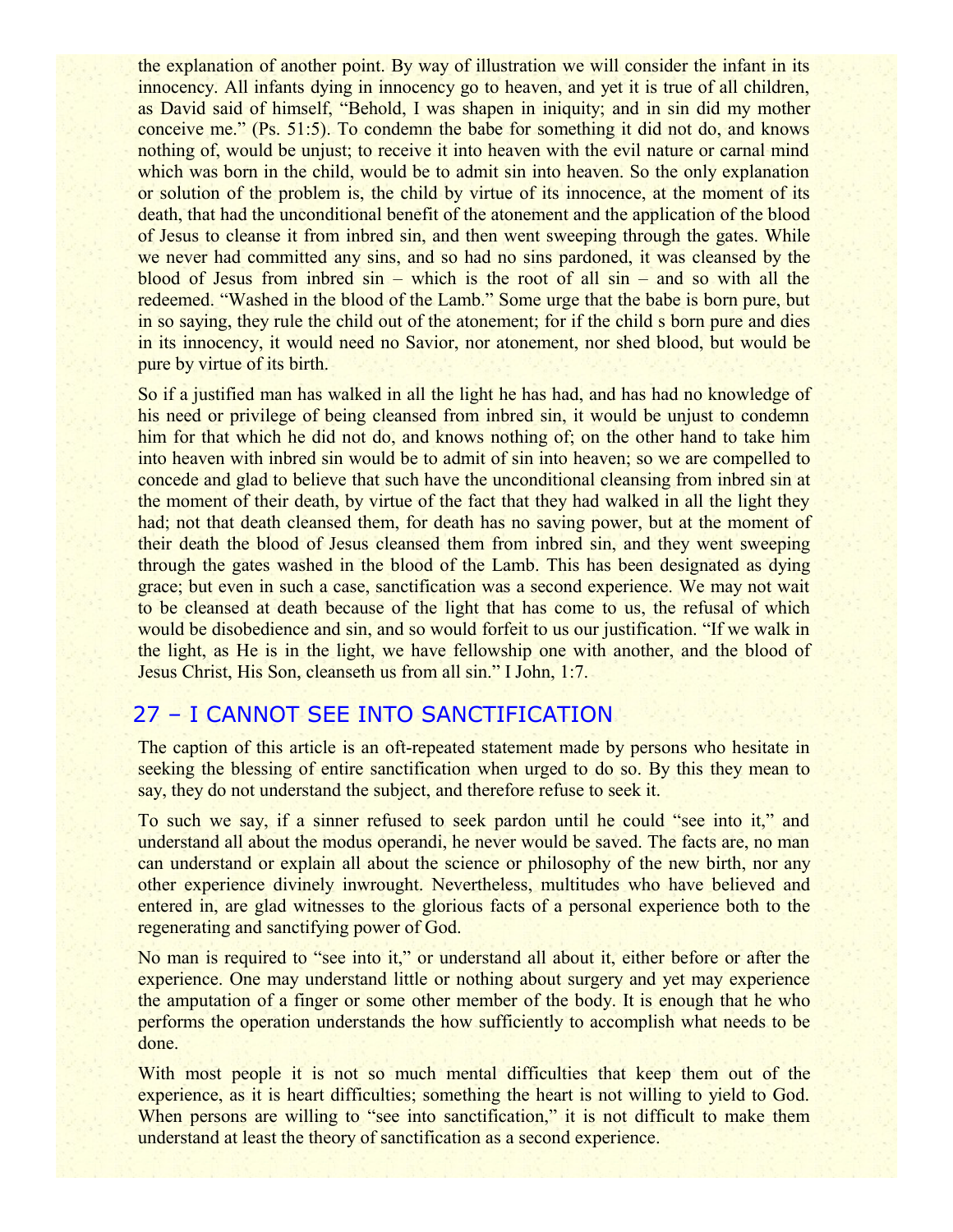To such an one we would simply point out the twofold nature of sin – sin as an act committed, which requires repentance and pardon, and sin as a nature or principle inherited, innate, inborn, which requires cleansing. Sins committed may be forgiven, but the sin-nature inherited, cannot be forgiven, because it is not something we have done, or the result of any volition on our part; it was born in us, and it would be folly to ask God to forgive that out of us, or to ask God to forgive us for having been thus born. In the nature of things God cannot forgive me something I have not done, something which is not the result of my volition. So, while He cannot forgive inbred sin, He can nevertheless eradicate, destroy and cleanse out of the heart the very sin-nature, "and purify unto Himself a peculiar people, zealous of good works."

This is just what He proposes to do, and that brings an experiential knowledge of sanctification. Any one walking in the clear light of justification will soon discover within himself the presence of this "evil nature," manifesting itself in anger, pride, fear, doubt, unholy ambition, unholy appetites, etc., all of which is contrary to the new life, and thus become convinced of his need of this cleansing; this sense of need, with the knowledge that "This is the will of God, even your sanctification" is all that one needs to understand in order to obtain this glorious experience.

A person will know more in five minutes after receiving the experience than he could have known in ten years of reasoning and theorizing. "If any man will do His will he shall know of the doctrine." John 7:17.

# 28 – DARKNESS AND HEAVINESS

These terms are used by many who profess faith as synonymous, but the Scriptures never use them interchangeably. While "heaviness" is compatible with holiness and fellowship with God, darkness is not. In 1 John 1:5-6 we read, "God is light, and in Him is no darkness at all. If we say that we have fellowship with Him, and walk in darkness, we lie, and do not the truth." It is sin that brings darkness. Hence sin is spoken of as "the unfruitful works of darkness;" the soul redeemed by grace is said to have been called "out of darkness into His marvelous light."

Certain it is that sin beclouds the vision of the soul and shuts out the light of God. To say that a soul is in darkness is equivalent to saying that some sin has entered the heart and life, and so broken the fellowship between the soul and God, and consequently the soul is left to grope in darkness. Seeing that God cannot countenance sin, we can understand why God has said, "If we say that we have fellowship with Him, and walk in darkness, we lie, and do not the truth. But if we walk in the light, as He is in the light, we have fellowship one with another, and the blood of Jesus Christ His Son cleanseth us from all sin. The "seasons of darkness" are not consistent with any degree of salvation. It is well for us to distinguish between "darkness" and "heaviness." In 1 Peter 1:5-6, we read of a people "who are kept by the power of God through faith unto salvation ready to be revealed in the last time, wherein ye greatly rejoice, though now for a season, if need be, ye are in heaviness through manifold temptations." Sin brings darkness, while "manifold temptation" brings "heaviness." Unless the soul distinguishes between the two, it is in danger of making shipwreck of faith. For, be it remembered that Satan takes advantage of our moods. When a soul is suffering some temptations and consequent heaviness, Satan is most likely to whisper to that soul, "you don't feel as you once did, or as others say they feel," and then insinuates that "the probabilities are either you never had the blessing of sanctification or else that you have lost it." And having thus taken the attention and eye away from Jesus to yourself, and so started the wedge of doubt into your soul, he will whisper most adroitly, "You know you do not feel as you once did, and the probabilities are you have lost the blessing; at any rate, you not want to be a hypocrite and profess what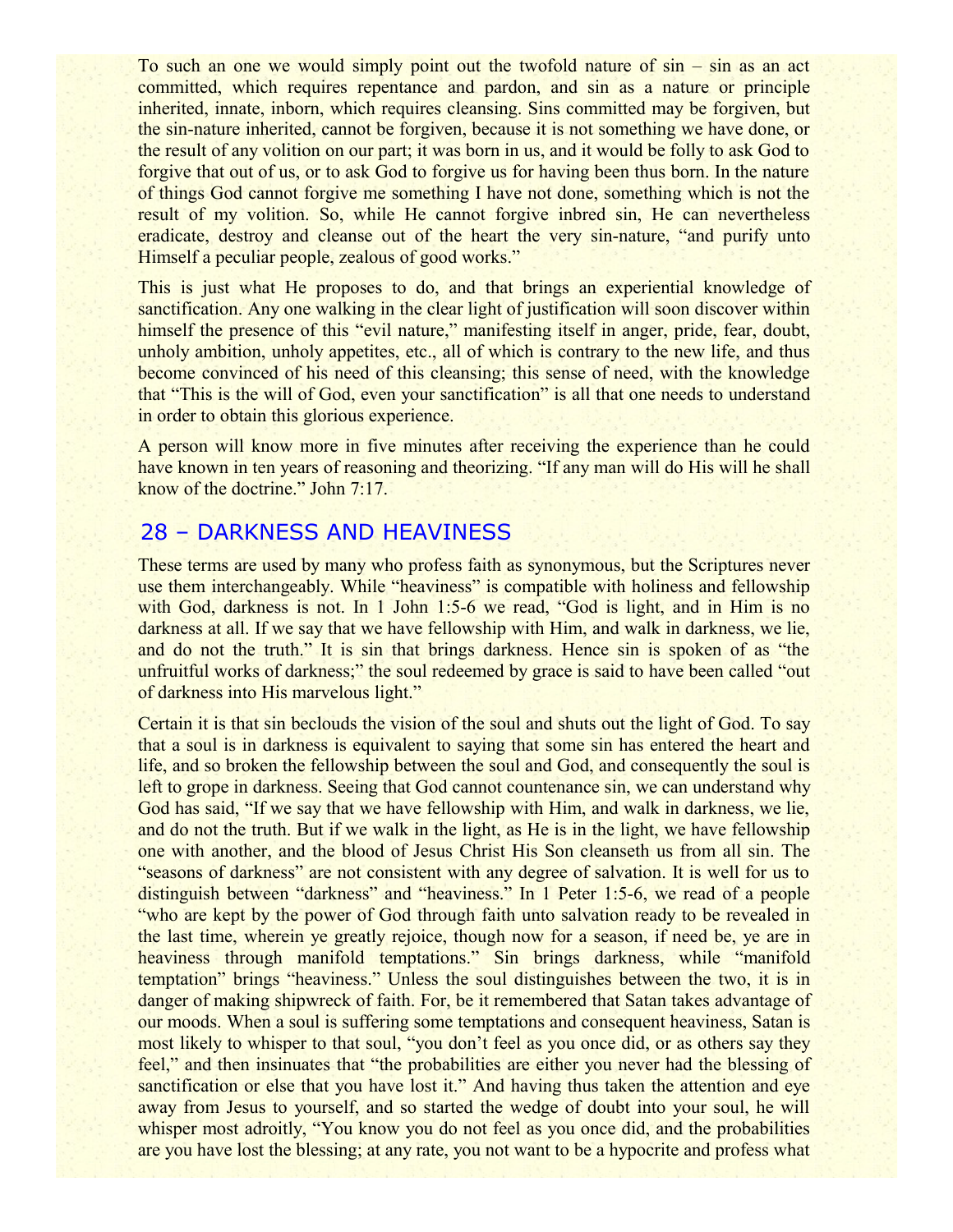you do not have, and so you better say no more about sanctification until you feel different;" having listened to the devil, and having first given up your faith and now given up your testimony – all because you were in heaviness and did not feel as you desired – it is easy to see that defeat is inevitable. Many have lost their experience right at this point, simply because they did not understand that heaviness was consistent with holiness, and did not indicate the loss of divine favor. "Kept by the power of God"; and "ready to be revealed in the last time, though now for a season, if need be, ye are in heaviness, through manifold temptations."

The same persons of whom He said they had a "lively hope," and were "elect according to the foreknowledge of God," and "ready to be revealed in the last time," are still subject to temptation and seasons of heaviness. The fact that there was heaviness did not indicate that they were not "kept."

It is well to remember that it is impossible for any one always to feel just the same, and that God has never told us to feel, nor required any certain amount of feeling. It is not by our feeling but by our. Faith that we stand and honor God. Temptations will come, but temptation is not sin. "We are told to "count it all joy when ye fall into divers temptations." If the devil is after you it proves he has not got you, and because of this you may well rejoice. Not only so, but the trial of your faith will mean the development and perfecting of your faith which will bring "a far more exceeding and eternal weight of glory," both in this world and the world to come!

# 29 – THE WITNESS OF THE SPIRIT

God does not purpose that we should be left in doubt and uncertainty relative to things pertaining to our eternal salvation. Hence we read, when a soul has truly repented and been regenerated by the Holy Ghost, and adopted into the family of God, that, "The Spirit itself beareth witness with our spirit, that we are the children of God." (Rom. 8:16).

And just as certainly and distinctly as the "Spirit itself beareth witness with our spirit, that we are the children of God," so surely He in like manner bears witness to the subsequent work of sanctification. We read in Hebrews 10:14-15, "For by one offering He hath perfected forever them that are sanctified, whereof the Holy Ghost also is a witness to us."

To what intent is the witness of the Spirit if it is not to give us positive assurance and knowledge of our relation to God. Hence none should take things for granted and assume and presume that they are in possession of grace to which the Spirit does not bear witness. This was the teaching of Mr. Wesley: "None, therefore ought to believe that the work is done till there is added the testimony of the Spirit witnessing his entire sanctification as clearly as his justification." (Plain Account p. 70.)

However, we would note that faith precedes, and is the prerequisite for the witness of the Spirit. We cannot come into possession of either justification or sanctification until we believe for it; and we cannot exercise heart faith until we come on believing ground, where every scriptural requirement has been complied with. So the divine order is that we first meet the conditions – pay down the price – and having done this, which is our part, we now believe that according to His promise God does now perform and accomplish His part; and that when we thus come where the soul "believeth on the Son of God (for the blessing sought) he hath the witness in himself." That is, the instant faith really lays hold on the promise, God sends a telegram from the skies by the Holy Ghost that the bank of Heaven has honored the draft and "counted" out to us the sum that faith had appropriated. The man or woman who has this certificate, bearing the witness and signature of the Holy Ghost, has no occasion to "hope" he has the blessing, nor will it matter much to him what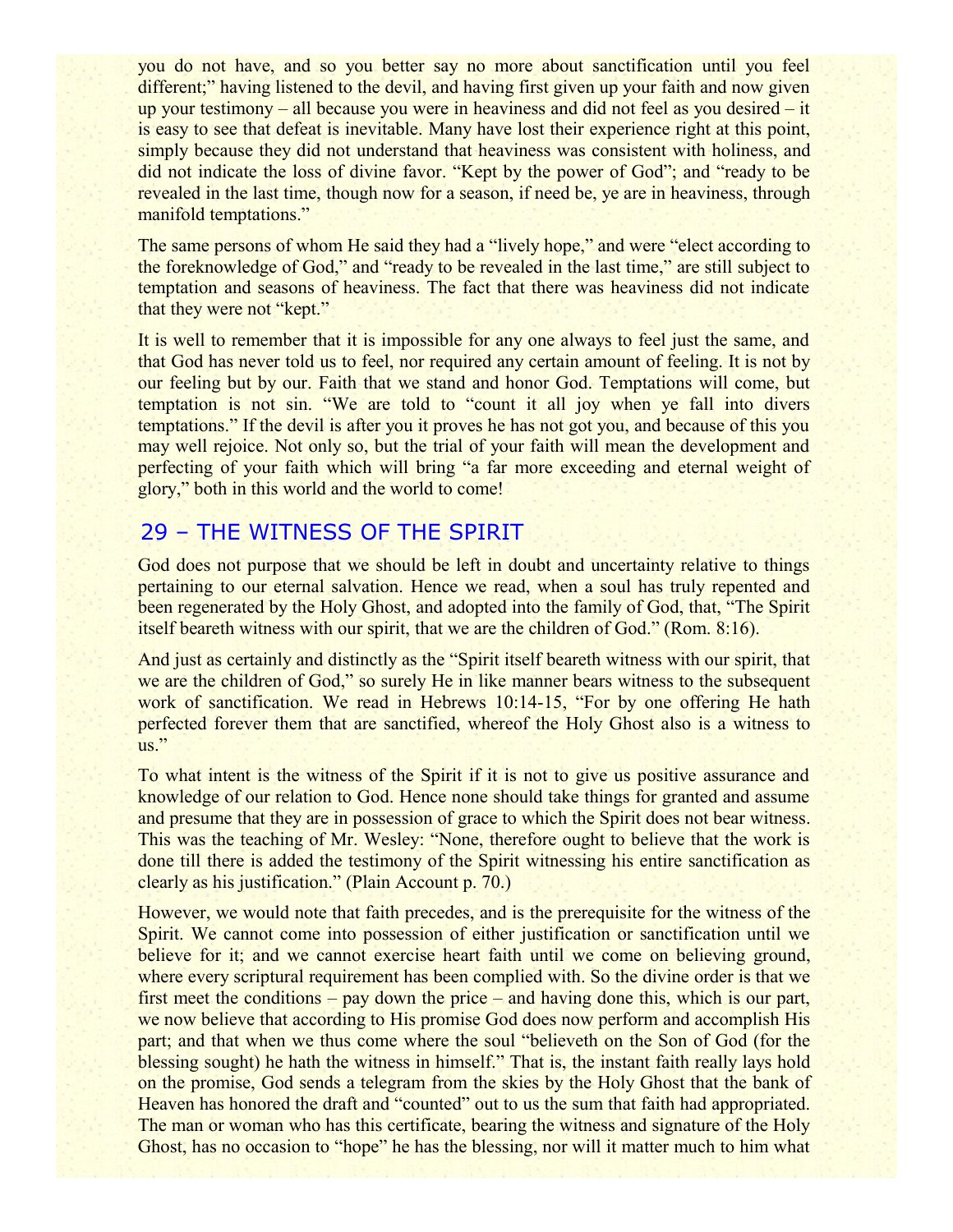any person may think or say about it, even though he be the preacher, presiding elder or bishop seeing he has heard from heaven. He does not require visions nor the witness of men and angels, having heard from higher authority.

What constitutes the witness of the Spirit? This my be difficult to explain, seeing the Spirit has innumerable ways of bearing witness. In brief, the witness of the spirit is the divine assurance: the voice of God in the soul, that gives the conviction or knowledge to our inner consciousness, that the blessing sought is now mine. Many have supposed that it consisted in great ecstasies and rapturous joy; or a something in which one would experience a sensation similar to that which one might realize in taking hold of a battery. That there are cases where such manifestations are experienced we do not question. But it is nevertheless well to remember that the Holy Spirit can bear testimony to our inner consciousness without exciting our emotions. It may be just an unmistakable impression or conviction that will bring great quietude and restfulness; a divine enabling to appropriate and consciously rest on the Word of God.

It was the same Holy Spirit who came upon Jesus in the form of a dove, that came upon the disciples as "a rushing mighty wind." There is not much demonstration in a dove, - simply the gentle, subdued cooing. Perhaps we are safe in saying that the manifestation of the Spirit are rather the result of the witness of the spirit. We are not to seek any certain manifestation, but we are to believe God, and then the Holy Ghost will bear witness, and lift us out of the region of doubt and uncertainty into assurance, knowledge and victory. "It is the Spirit that beareth witness because the Spirit is truth. (1 John 5:6.)

# 30 – HIM OR IT

Under the pretext of advanced spirituality, we sometimes hear men say, with a very significant shrug of the shoulders and shake of the head, it is not an "it" they want, or have, but "Him," meaning the Holy Spirit.

Now all this sounds very nice, and to the unsophisticated, has the semblance of deep spirituality and superiority of experience; but the Bible student with experience and knowledge of the Satanic devices, and traits and tricks of the "old man," at once understands that in most instances such a speech is simply a "take off," and an evasive dodge created by a lack of spirituality and antipathy to a definite experience of heart purity obtained by entire sanctification.

We have found that the carnal mind does not object to seeking a "deeper work of grace," or, "a baptism of power for service," or, "more of the Holy Spirit," so long as there is no insistence on the eradication and destruction of the sin-nature – the self-life.

In this same connection we hear it said, "it is not the blessing we want, but the Blesser." This is about equivalent to saying, "it is not the sunshine I want, but the sun;" or, "it is not water I want, but the fountain." But what is the sun for but to give forth sunshine; what is a fountain for but to give forth water; and what is a Blesser for but to bestow blessings? Even so "He" -- the Holy Spirit – comes into the heart to do certain things in us and for us.

Paul was never beyond speaking of "blessings," and burst forth in thanksgiving for the same: "Blessed be the God and Father of our Lord Jesus Christ, who hath blessed us with all spiritual blessings in heavenly places (things marg.) in Christ: according as He hath chosen us in Him before the foundation of the world, that we should be holy and without blame before Him in love." Eph. 1:3-4. In writing to the Romans he said, "I am sure that when I come unto you, I shall come in the fullness of the blessing of the gospel of Christ." -- Rom. 15:29.

He also spoke of an "it," to "the church of the Thessalonians which is in God the Father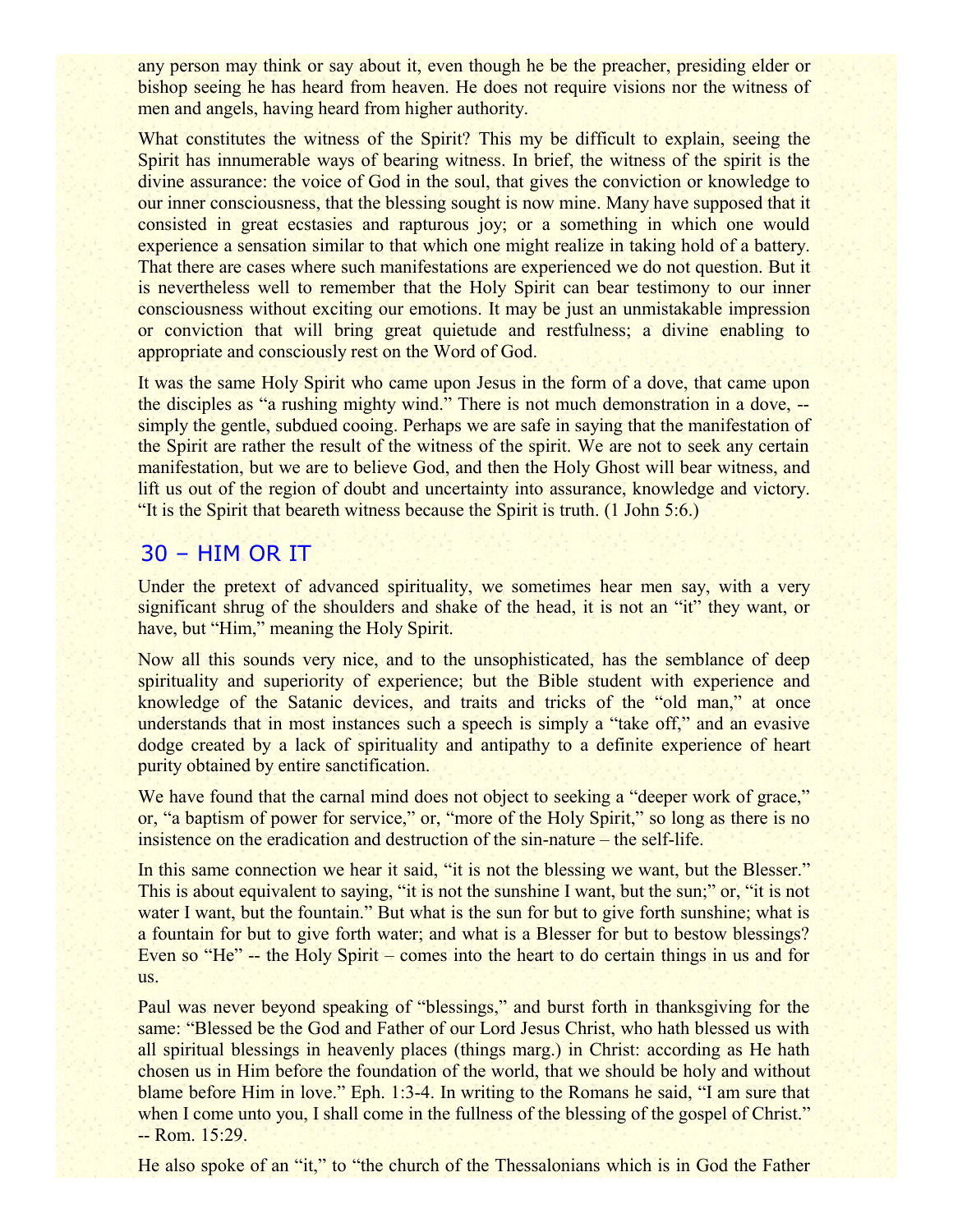and in the Lord Jesus Christ;" after praying in their behalf, "the very God of peace sanctify you wholly," he assured them, by saying, "faithful is He that calleth you, who also will do IT." 1 Thess. 5:23-24. In connection with the historic Pentecost we read, "And suddenly there came a sound from 'heaven as of a rushing mighty wind, and IT filled all the house where they were sitting. And there appeared unto them cloven tongues as of fire, and IT sat upon each of them." So we see there was an "it" in connection with the Pentecost, hence this term should not be very objectionable.

We would insist that before any one can have the Holy Spirit in His indwelling, abiding presence and true Pentecostal fullness, he must receive the "it" of sanctification, that is, the cleansing of the heart from inbred sin. "Faithful is He that calleth you, who also will do it." If we would have the "Blesser" we must have the "blessings," to the end "that we should be holy." Well for us if we have "the fullness of the blessing of the gospel of Christ,' then there will be no objection to "it," and no occasion or disposition to use evasive terms.

## 31 – DIVINE GUIDANCE

A truly consecrated soul will have no struggle about doing what it apprehends and knows clearly to be the will of God. If truly consecrated it was settled once for all that knowing the will of God, there must be unhesitating obedience. However, consecrated souls may at times have some difficulty in discerning clearly and knowing positively what is the will of God concerning some given matter. It is the purpose of the writer to suggest a few general principles whereby the soul may be able to "try the spirits whether they are of God," when there are conflicting voices.

First. Any leading or impression that may come should have a rigid comparison with the Word of God. The Spirit of God never leads any one contrary to the written Word of God. The Spirit and the Word agree. When there is the least divergence from the spirit of the Word, or conflict with any passage of the letter of the Word of God, the leading or impression is from the devil.

Second. False spirits always plead personal and temporal interests, such as gain, or pleasure, or ease, or popularity. Whereas the Spirit of God always pleads the glory of God, the salvation of souls and the rewards eternal. Asking the question as to where or how we may win the most souls, or best promote the glory of God will bring the answer to many perplexing problems.

Third. A false spirit will invariably drive, so that there is little or no time for meditation, deliberation and prayer, and the soul becomes confused, and chafed, and bewildered, and distressed, whereas Jesus invariably leads and inclines, and woos, and draws the soul, by working in us. "both to will and to do of His good pleasure." Satan drives. "He brake the bands and was driven of the devil." Jesus leads. "When He putteth forth his own sheep He goeth before them, and the sheep follow Him." Jesus leads, and there is always time for deliberation and prayer.

Fourth. The use of sanctified common sense. The so truly and really led by the Spirit can not be charged with folly, as He never leads any one to any thing foolish, or contrary to good, sound, sanctified common sense. The gray matter in one's skull is for use. True, God may call a man to do that which is above or beyond human comprehension, so that the human mind may not understand the why and the wherefore, and men whose minds are darkened by sin may pronounce the act of obedience as foolish, nevertheless the vindication for the act will finally come if in keeping with good sanctified common sense. We are supposed to use all the sense God has given us, and may rest assured that He will never direct to foolishness.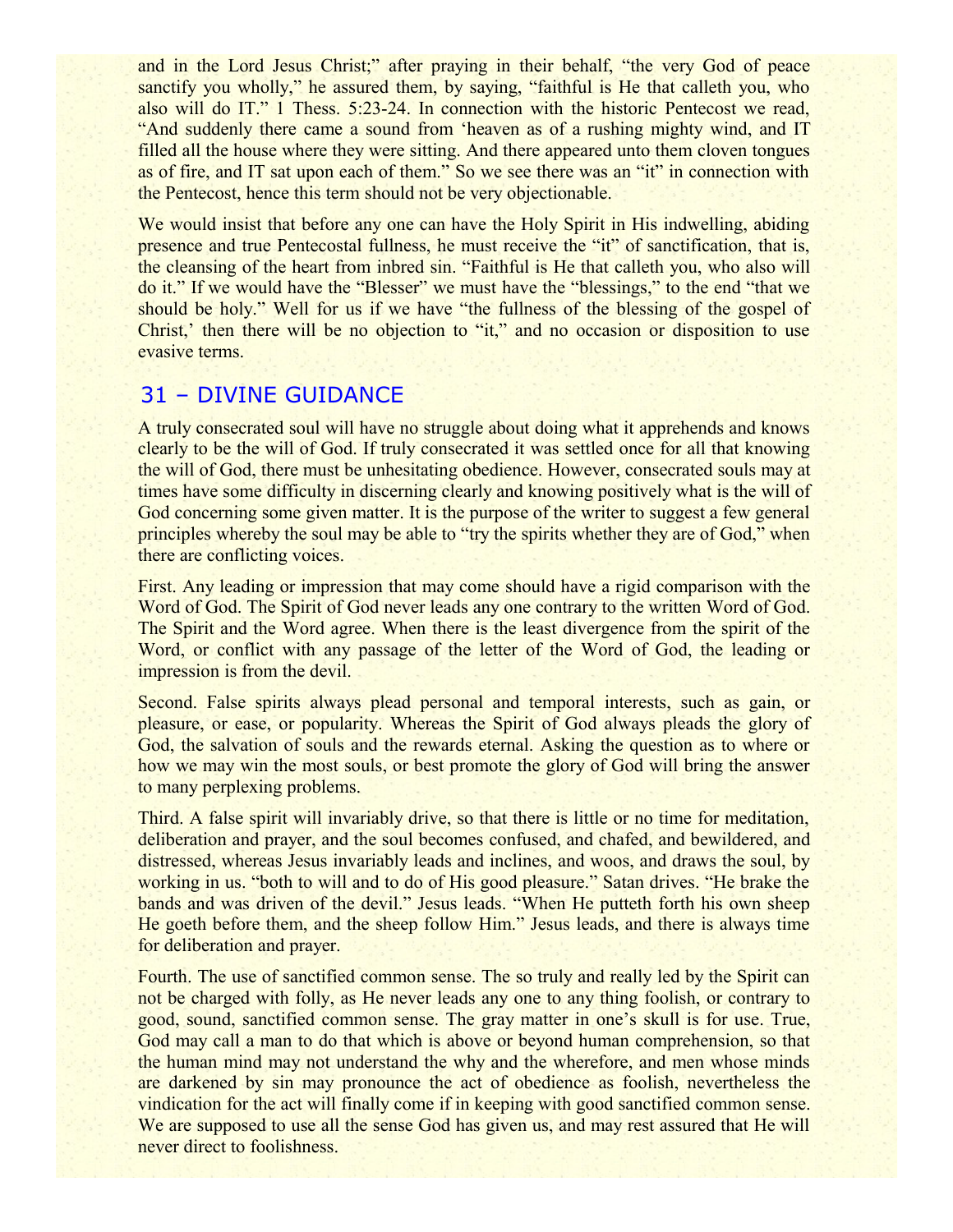Fifth. Providential indications should always be taken into account. The leadings of God and the providences of God will invariably harmonize.

If the Spirit of God leads a man to a certain work, along a given line, the hand of God by His providences, will open the door and open the way for the accomplishment of the same. God never leads a man to do the impossible. He will provide the means, and the way for the accomplishment of His own will and purpose. So there need be no throwing down of doors, upon our part, but simply the entering of the open door.

Sixth. Entire consecration must ever be the attitude of the soul that would make no mistake, but discern plainly the will of God. When there is no pre-arranged plan or program, and no personal preference or choice but the will of God, the vision is undimmed and the voice of the Good Shepherd unmistakable.

# 32 – SINLESS PERFECTION

"Sinless perfection" is a term used only by those who deny the possibility of any perfection. We are frequently asked, "Do you believe in sinless perfection?" Our answer is, "We never use that term, first, because it is an unscriptural term, and, second, because it is an ambiguous term. It all depends on what is meant by the term "sinless perfection.'"

In asking the question, "Do you believe in sinless perfection," they usually mean to say, "Do you believe in becoming so good and holy you could not sin if you wanted to?" We answer, if this is meant, "No, we do not believe in 'sinless perfection.'"

But if by "sinless perfection" is meant a salvation that saves men perfectly from all sin, we would answer in the affirmative, and insist that the Bible teaches that sort of "sinless perfection." We insist that if Jesus Christ can save a man from any sin, He can save Him from all sin. This is the promise, "If we walk in the light the blood of Jesus Christ His Son cleanseth us from all sin." 1 John 1:7.

While we do not teach or believe any man can become so good and holy he could not sin if he wanted to, we do believe and teach that men may be so thoroughly saved they will not want to, and by the grace of God, do not commit sin. We do not say, we have not power to sin, yet all may know of an experience where they have power not to commit sin. "He that committeth sin is of the devil. Whosoever is born of God doth not commit sin."

Perfection, as applied to religious experience has to do with quality rather than quantity.

We must ever distinguish between purity and maturity. A child may be just as perfect as a child as an adult is perfect as an adult. If Satan can make a man a perfect sinner, then Jesus Christ can make a man a perfect Christian.

Perfection is not a human attainment. It is not something we do, much as something God does for us.

The only perfection we may hope to reach is the perfection of love. That is the perfection enjoined in Matt. 5:48. All Christians have love, but all Christians do not have perfect love.

"Perfect love casteth out fear: because fear hath torment. He that feareth is not made perfect in love."

Who then is a perfect Christian? He whose heart is cleansed from all sin, and led with pure, unmixed love, so that he loves God with all his heart, and his neighbor as himself. Three tests of perfect love may be found as follows:

Obedience to the Word, I John 2:5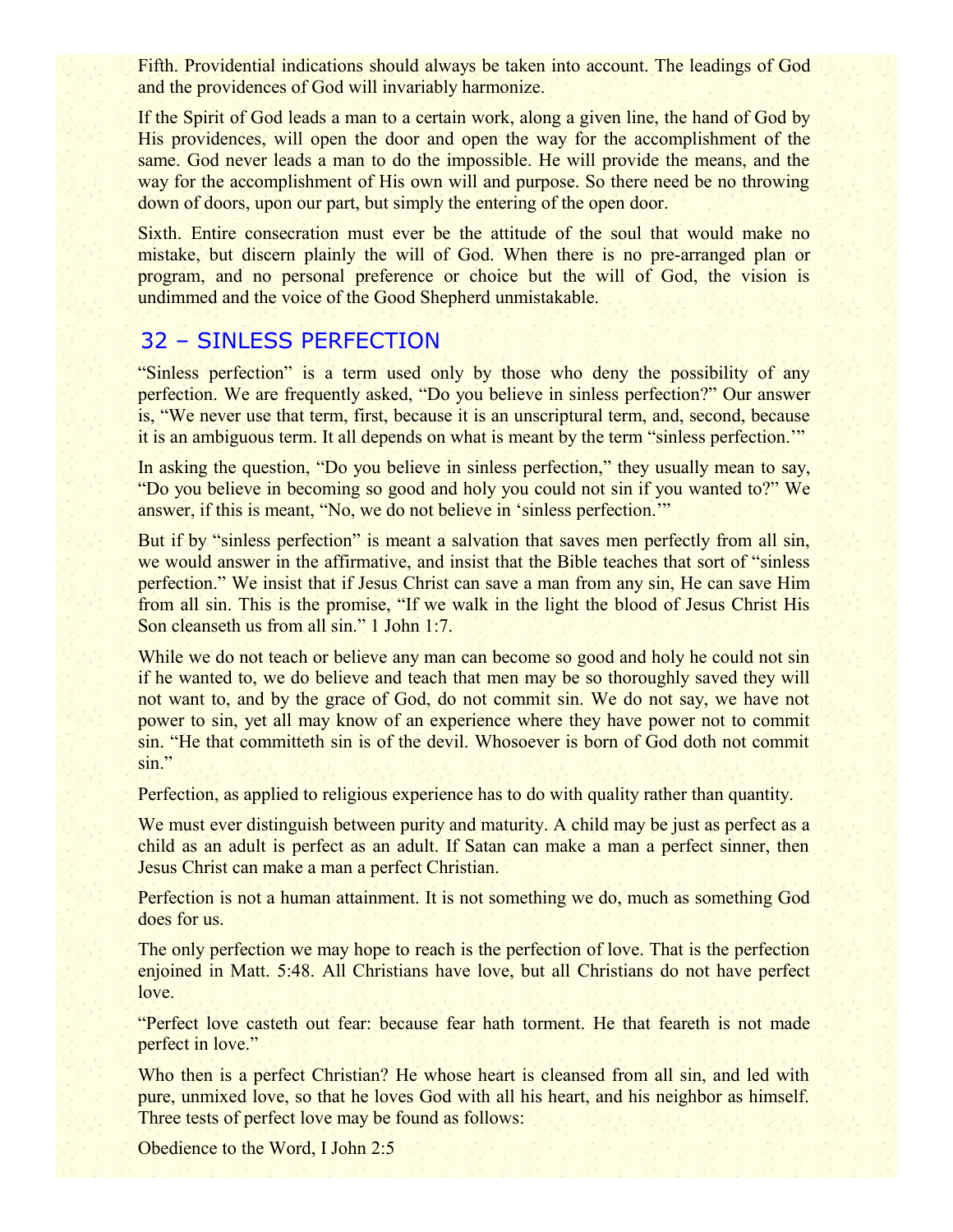Love one to another, I John 4:12 Freedom from tormenting fear, I John 4:17, 18.

# 33 – FIRST PURE, THEN PEACEABLE

Holiness is not only freedom from sin, but means antagonism to sin. God not only saves men from sin, who will repent and walk in the light, but is unalterably opposed to sin, and will punish all who resist and continue to sin. To be at peace with sin is to be at variance with God, as it is to cry "Peace, peace, when there is no peace." (Jer. 8:11.) Hence we read "That the friendship of the world is enmity with God; whosoever, therefore, will be a friend of the world is the enemy of God." (Jas. 4:4.) The attitude of silent acquiescence is the spirit of compromise. While Jesus says to his blood-washed disciple, "Peace I leave with you, my peace I give unto you." John 14:27; He so says, "Think not that I am come to send peace on earth: I came not to send peace, but a sword." (Matt. 10:34.)

The purified soul is at peace and in harmony with everything that is pure, but must wage an unrelenting warfare against everything that is evil. The same passage containing the injunction to "Preach the Word," say, "Reprove, rebuke." (2 Tim. 4:2.) "Them that sin rebuke before all, that others also may fear." (1 Tim. 5: 20.) "Cry aloud, spare not, lift up thy voice like a trumpet, and shew my people their transgressions, and the house of Jacob their sins." Isa. 58:1. Whosoever does this will incur the displeasure of those who are unwilling to forsake sin, and will be regarded as a disturber of the peace, creating dissension and strife. "They hate him that rebuketh in the gate, and they abhor him that speaketh uprightly." -- Amos 5:10.

It is frequency urged that the preaching of holiness causes division in the church – and so it does – and rightly so. Men who do not want purity and holiness want sin. There is nothing else to want. And "he that committeth sin is of the devil." 1 John 3:8. However, the preaching of holiness does not create the division; it simply reveals the division that already exists – and must forever exist – between the lovers of purity and the lovers of impurity. Such a division is scriptural, and essential to the real progress of the work of God. The Apostle Paul encouraged this division, when, referring to the "lovers of pleasure having a form of godliness but denying the power," he said "from such turn away," 2 Tim. 3:4-5. "If there come any unto you, and bring not this doctrine, receive him not into your house, neither bid him God speed; for he that biddeth him God speed is a partaker of his evil deeds," 2 John 10:11. It is just as much a religious duty to frown at evil as to rejoice in the truth. Because Eli "frowned not" (marg. I Sam., 3:13) upon his sons when they did evil, the wrath of God came upon him. Before there can be scriptural peace there must be purity.

The preaching of sanctification does not divide pure people, it unites them. Jesus prayed "sanctify them that they all may be one," John 17:17-21. Not holiness, but the lack of holiness, is the source of division.

"Be ye not unequally yoked together with, unbelievers; for what fellowship hath righteousness with unrighteousness? And what communion hath, light with, darkness? And what concord hath, Christ with Belial? Or what part hath he that believeth with an infidel? ... Wherefore come out from among them and be ye separate,"

2 Cor. 6:14-17. "Ye that love the Lord hate evil,"

Ps. 97:10. At peace with everybody and everything that is pure; but while we love the sinner we must be in arms and arrayed against all that is evil. "First pure then peaceable."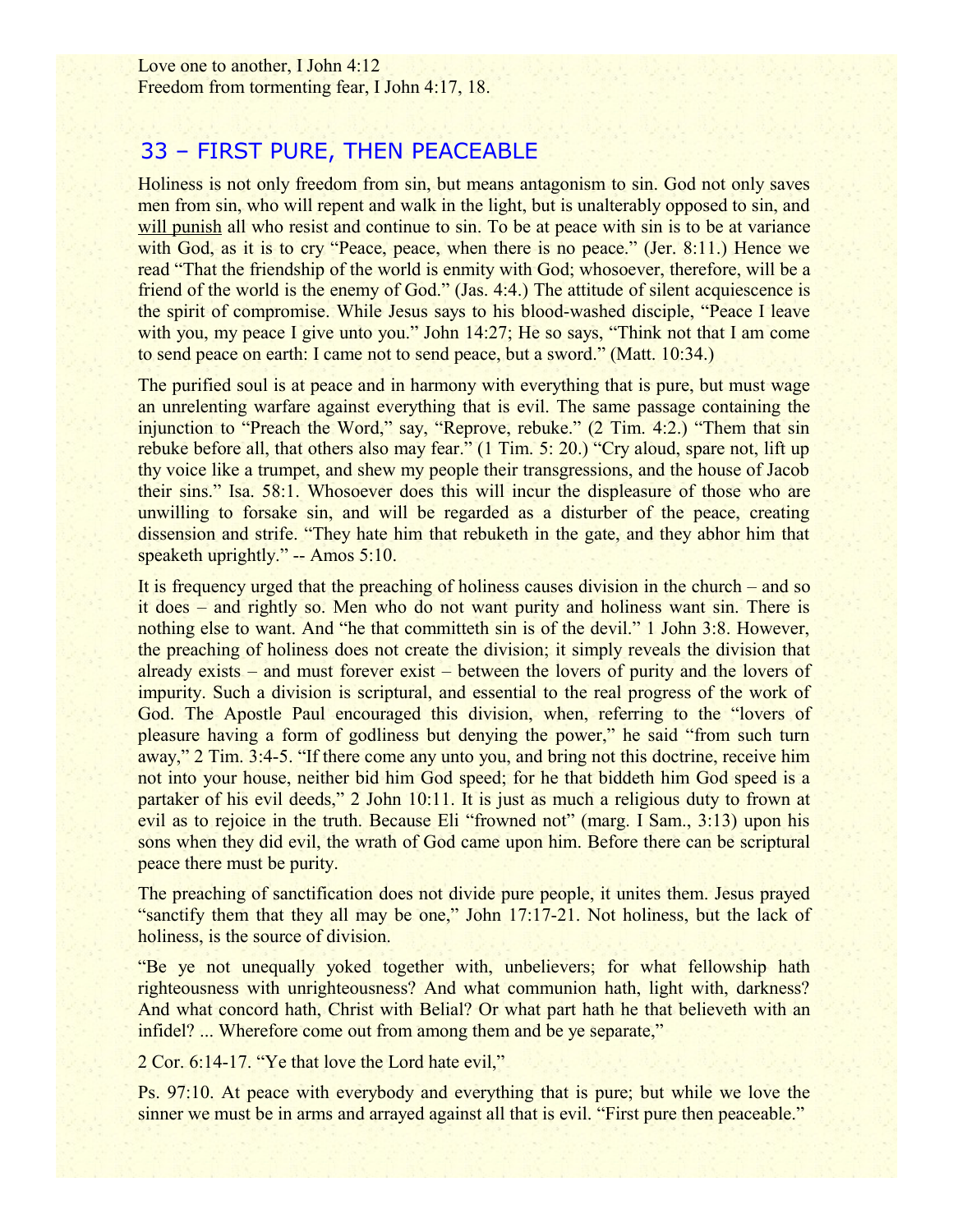# 34 – PERFECTION AND GROWTH

The perfection enjoined by scripture and possible for all Christians, is the perfection of a heart cleansed from all sin and filled with pure love – the perfection of love.

The term, perfection, has reference to quality rather than quantity.

We have met those who objected to Christian perfection on the grounds that if one were perfect, it would exclude the possibility of growth and development in grace. It is urged by such, that if one were perfect there could be neither necessity nor opportunity for growth. Such need only be reminded that Christian perfection refers to the quality rather than the quantity of love in the heart. All Christians have love; but all Christians have not perfect love, which casteth out fear.

What perfect health is to the body, perfect love is to the soul. Holiness means spiritual wholeness, or, soul health. Sin is a malady, a disease, and is always an abnormal condition.

Because a child enjoys perfect health is no reason why it may not continue to grow; the fact is that perfect health is the condition for growth. The child with perfect health will grow far more rapidly and symmetrically than will the child with impaired health.

We need ever bear in mind, that it is not perfection of action, but perfect love, which has respect mainly to kind or quality, we are contending for. In the language of the Rev. J. A. Wood, in "Purity and Maturity" we insist: "A thing may be said to be perfect when it possesses all the properties or qualities which are essential to its nature. The fruit of the Spirit is perfect when it exists in the soul in exclusion of every opposing principle, every contrary temper – perfect in quality."

As already intimated, growth in grace will be more rapid when the heart is cleansed from all sin and perfected in love, than it otherwise could be. One of the essentials to growth is knowledge. We can never love a person of whom we have no knowledge. In proportion as our knowledge extends, in that proportion have we an intellectual basis for the action of love.

"Accordingly, every new manifestation of God's character, every new exhibition of His attributes, every additional development of his providences will furnish new occasions for love. It is the privilege, therefore, of a person perfected in love, and consequently a holy person, to increase in holiness in exact proportion with his increase in knowledge." (Upham.)

When a heart is cleansed from all sin it can not be made any more pure, but there may be an unceasing increase of pure love in a purified heart. There can be no growing into perfect love, since growth does not change the quality or nature of any thing, but there may be unstinted and illimitable growth in grace when love is perfected in the heart.

# 35 – WHY MEN OPPOSE HOLINESS

First. -- Because they love sin and are not willing to give it up and turn from it. When a man is done with sin he wants holiness. There is nothing else to want. He who does not believe in holiness must believe in sin. We have found that the objections to holiness are more frequently the outcome of moral conditions than of mental difficulties. Certainly, the moral condition gives color to the eye. "Unto the pure all things are pure: but unto them that are defiled and unbelieving is nothing pure; but even their mind and conscience is defiled." A man with a pure heart can see purity everywhere, while a man with sin in his heart can see purity nowhere. Our likes and dislikes are controlled largely by our appetites – the things we long for and desire; and our desires are determined by the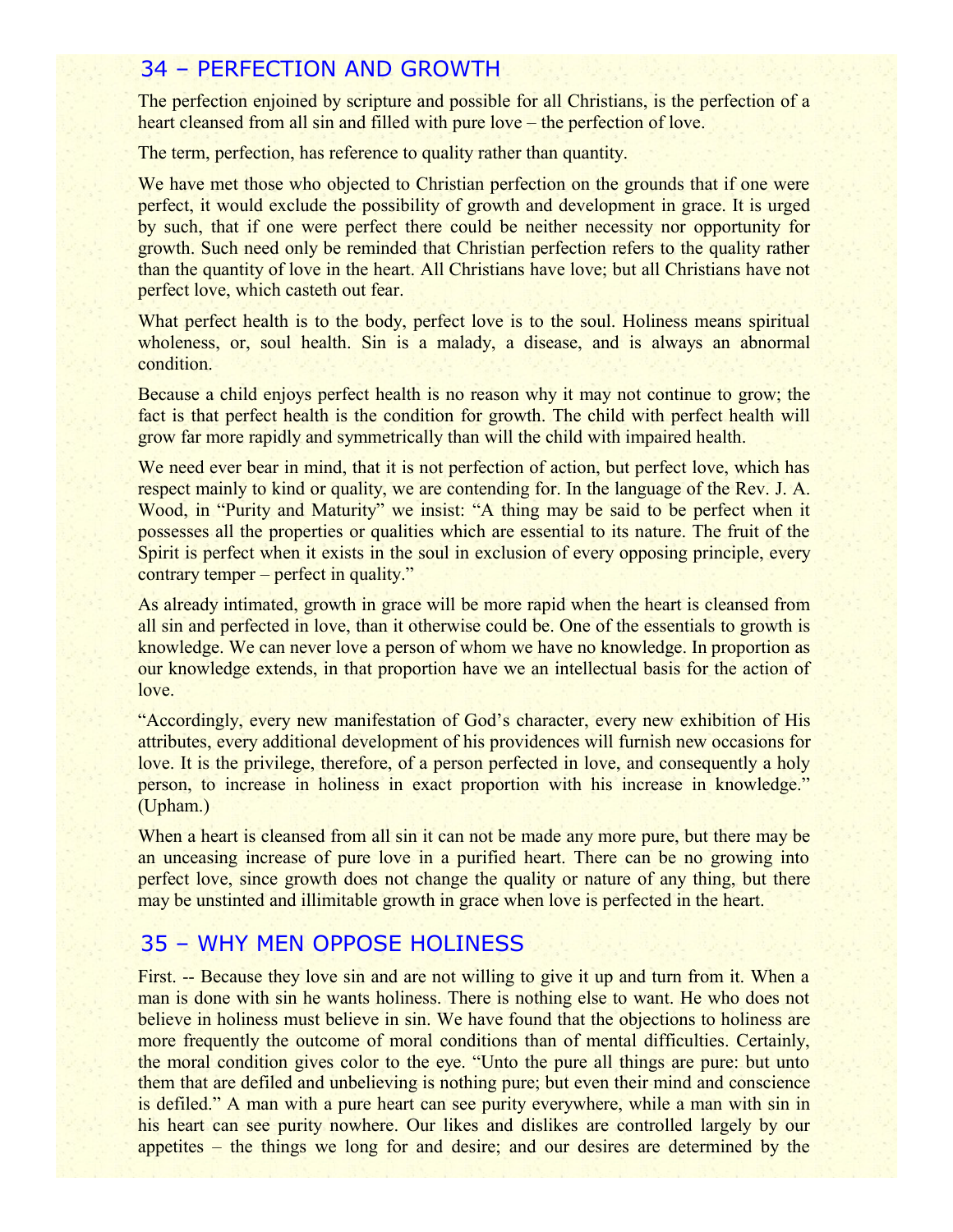condition or nature ruling within. A turkey buzzard will alight upon a carcass, because such is the nature and desire of the bird; whereas, a humming bird will just as naturally alight in a flower garden, because that is the nature and desire of the humming bird. The more we are partakers of the divine nature the more intense our love and desire for holiness.

Second. -- Men oppose holiness because of their ignorance concerning the Scriptures and the power of God. As Jesus said to the Pharisee: "Ye do err, not knowing the Scriptures, nor the power of God." Any person antagonizing holiness does one of two things: either he publishes his ignorance or his infidelity concerning the Bible. The terms "holy" and "holiness" occur more than six hundred times in the Bible ,and are frequently applied to human characters under the operations of grace. If Jesus Christ can save a man from any sin, He can save him from all sin. Being ignorant concerning the real Bible teachings on this subject of holiness accounts for much of the prejudice and opposition concerning it. The facts are, the subject of holiness is so Scriptural, reasonable and logical that no one can be antagonistic against it without first mis-stating and misrepresenting the matter.

Third. -- In the last analysis, opposition to holiness is due to the "carnal mind' in the hearts of men, which, "is enmity against God; for it is not subject to the Law of God, neither indeed can be." This "enmity" is innate and inborn, and is not only at enmity but is within itself the very quintessence of "enmity against God." In another place it is called, "our old man." In opposing holiness this "old man" is actuated by the devil, and *is simply fighting for his own life*; holiness means death to the "old man." The "carnal mind" is a condition – a principle within, which cannot be pardoned, but must be eradicated and destroyed by the blood of Jesus. So wherever opposition to the blood of Jesus manifests itself, that very opposition is in itself the strongest evidence of the lack and need of holiness. The opposition proves that the "principle of enmity" is still in the heart.

He who does not want holiness wants "unholiness," or sin, no matter what his profession or pretentious may be. All men realize the fact that holiness is necessary for entering heaven – and so, theoretically, all men want holiness at the end of life; but to desire holiness only at death, is not to desire it at all. If there is a real desire for holiness, it must be in the present tense; and if holiness is desired in the present tense, why should there be any objection to a present tense experience of holiness?

How any person can profess to love God, who is the very essence and embodiment of holiness, and yet be antagonistic to holiness, is indeed a mystery. Or. How a man can believe God is holy, and not want to be like Him, is difficult to understand. "Every man that hath this hope in him (the hope of seeing Jesus as He is) purifieth himself, even as He is pure." I John, 3:3.

Many will admit of a relative holiness, but deny the possibility of a positive holiness. To strive to be holier than in former days, does not seem objectionable, but to insist on being positively cleansed from ALL sin seems to them a very dangerous heresy. But to deny the possibility of being thus cleansed is to doubt the efficacy of the blood of Christ and deny the Scripture. A heart in which there remains any sin surely is not holy. The holiness commanded, and enjoined upon us, is: "As He which hath called you is holy, so be ye holy." "As" -- "So," would seem to indicate that the heart is to be positively clean. To demand a holy life, and yet deny me the privilege of a holy heart is demanding the impossible. "Thou blind Pharisee cleanse first that which is within the cup and platter, that the outside of them may be clean also."

By holiness is meant, a heart cleansed from all sin, and filled with pure love, so as to love God with all the heart and our neighbor as ourselves. There is surely nothing objectionable about an experience like that. A holy God inspired holy men by the Holy Ghost to write a holy Bible to tell us that Christ died to make us holy, and that we must be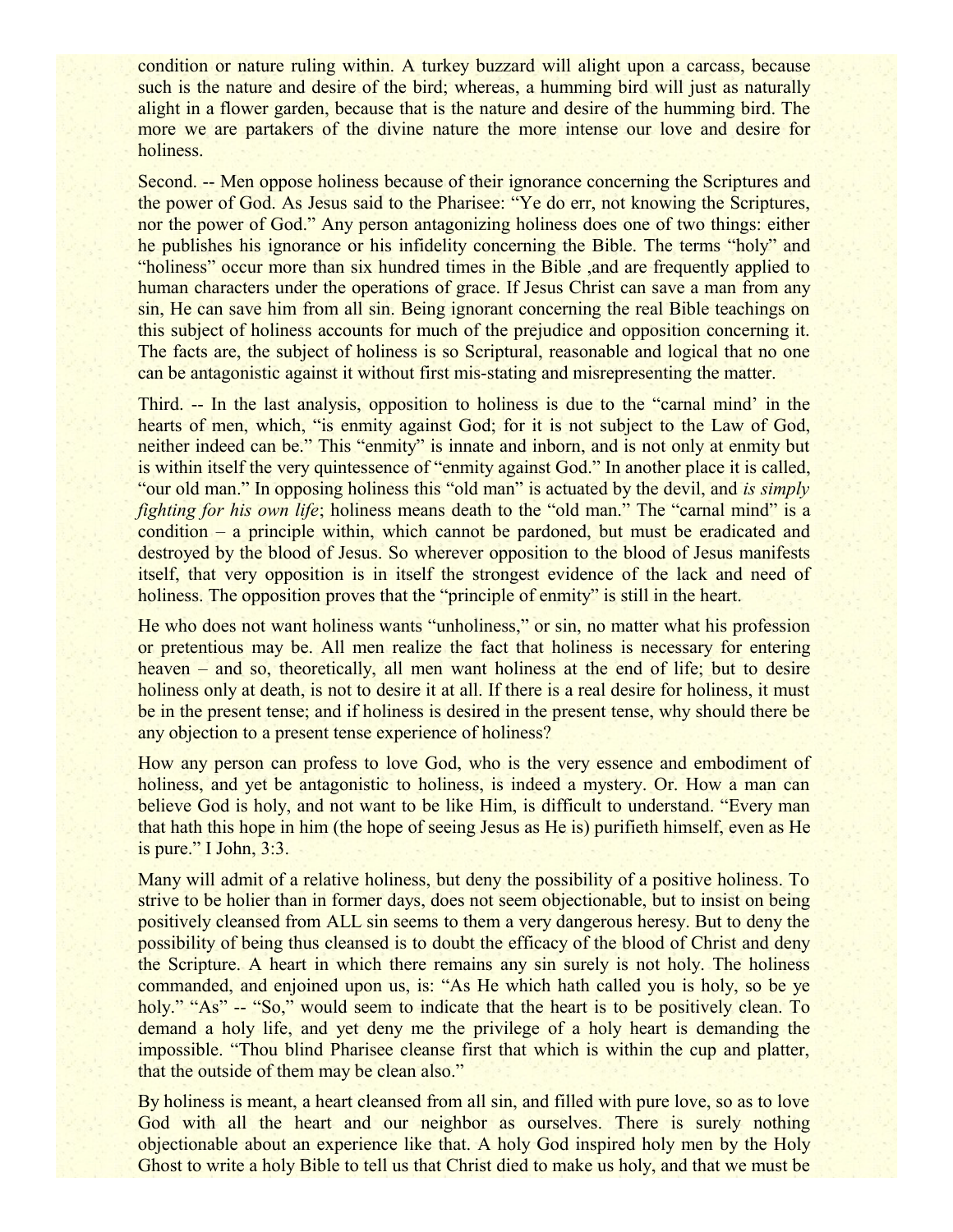holy in order to enter a holy heaven and associate with holy angels and dwell with a holy God.

## 36 – DEFINITENESS

The importance of being specific and definite can scarcely be exaggerated. A preacher may preach on repentance or the new birth in an indefinite way for a whole year, and no one will be awakened or converted. In like manner he may preach about sanctification and holiness in an indefinite way, and no one will be offended and no one will seek and obtain the experience. This is the difficulty with much of the preaching of these days; it is all of the sheet-lightning sort, and strikes nowhere. God's truth will not return void, and if preached explicitly, specifically, and definitely will invariably precipitate a revival along the lines of truth thus emphasized. A preacher who aims at nothing definite, and deals simply in glittering generalities should not be disappointed if his ministry is unfruitful. Much of the preaching of these days reminds one of the dudish preacher, who had some convictions of truth, but feared that by being too definite and specific he might offend his congregation, and hence endeavored to round the corners by saying, "You are all sinners, -- so to speak; unless you repent – to a certain extent; and be converted – to a certain degree, you will all be damned – in a certain measure." Of course no one is offended and no one is helped.

Holiness will not win and prosper where men generalize either in sermon or testimony.

Presumably all preachers think they are lifting up the standard of holiness, -- and indeed many of them do preach some good doctrine – but neutralize it all by apologizing and generalizing before they finish, and no one gets the experience. Of course it is difficult to preach an experience and lead others into an experience that one does not himself enjoy. We venture the assertion that any preacher who is called of God, who will himself seek and obtain the experience of sanctification, and will then explicitly and definitely preach it, and bear definite testimony, can have a, revival most any time and anywhere. When not willing to do this, he must content himself with failure, so far as soul saving is concerned, and let himself down easy by saying, "the people are Gospel-hardened," or, "conditions and circumstances were unfavorable." As Mr. Wesley observed, concerning the failure of certain Methodist preachers on Launceston Circuit, "either they did not speak of perfection at all (the peculiar doctrine committed to our trust) or they speak of it only in general terms, without urging the believers to go on unto perfection, and to expect it every moment. And wherever this is not done the work of God does not prosper." (Vol. 4, p.459.)

This same principle obtains in seeking God. A person may pray for pardon in an indefinite, round-about way for forty years and never get it; but finally he becomes desperate and strikes out across lots, definitely asking God to forgive his sins, and is soon the glad recipient of the grace he sought. In like manner a Christian may pray in a vague indefinite manner, "create within me a clean heart," "give me more religion," etc., etc., and never get it. Finally in the desperation of his soul, he cries out definitely, "sanctify me wholly," "take inbred sin out of my heart," "deliver me from the carnality of my heart," etc., and soon obtains the blessed experience of entire sanctification.

Whenever a soul is definite with God, God will be pleased to be definite with that soul.

Jesus taught this when He said, "if a son shall ask bread of any of you that is a father, will be give him a stone? Or if he ask a fish will he for a fish give him a serpent? Or if he ask for an egg, will he offer him a scorpion?" The thought is that we should ask definitely for what we want, and then expect to receive exactly what we have asked for. Be definite in preaching, in prayer, and in testimony and a definite work will be accomplished.

Amen.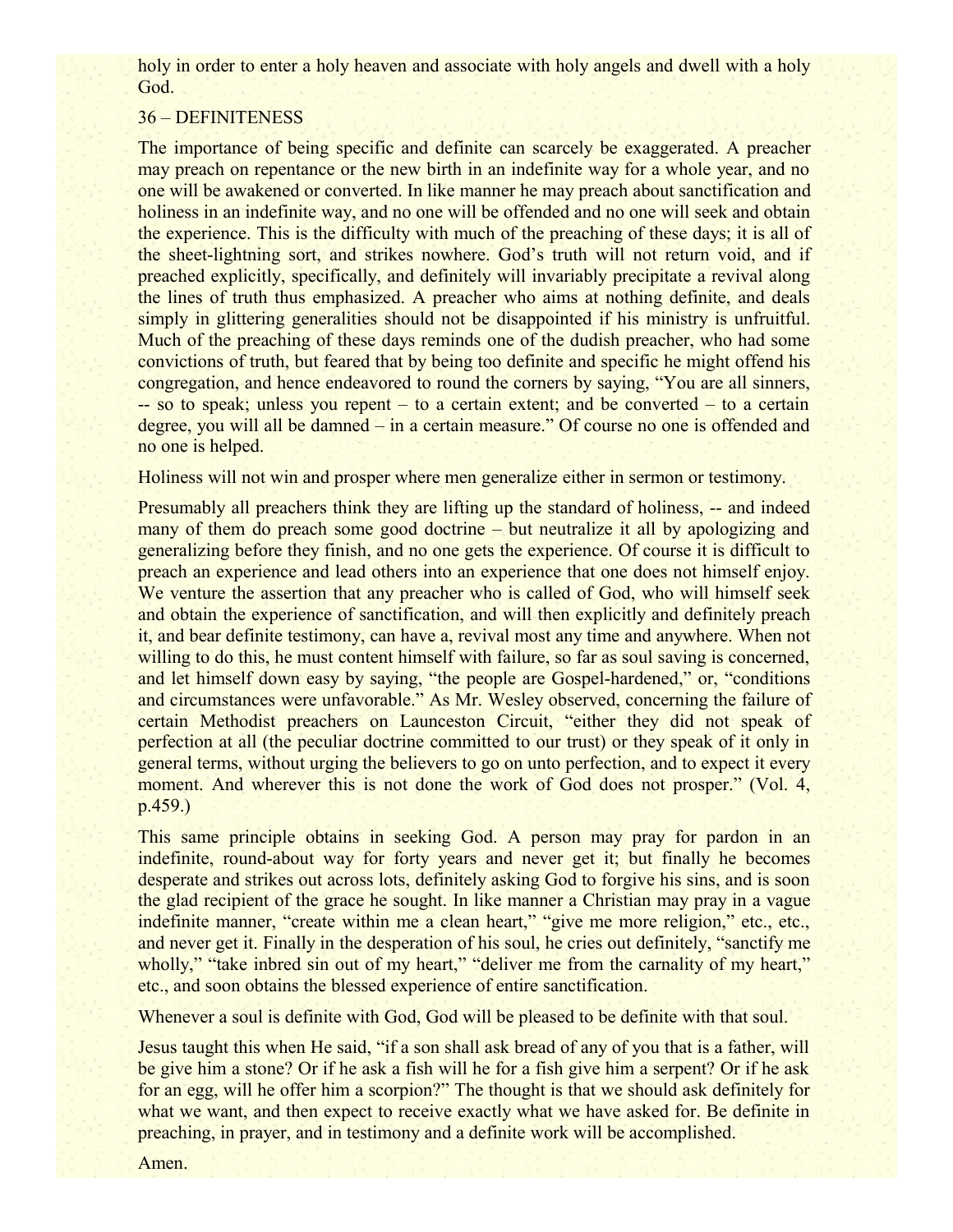## 37 – CONSECRATION AND SANCTIFICATION

Consecration is not entire sanctification. Consecration is a human act, whereas sanctification is a divine act. Consecration is what you must do in order that God may sanctify you wholly.

Many have confounded consecration with surrender, and so insisted that they consecrated all and were wholly sanctified when converted. This is unscriptural and unreasonable. We ever need to remember that our attitude toward God, as sinners, was that of a rebel – rebelling against the government of heaven; and as rebels we could simply surrender, and take the oath of allegiance to heaven's king. This surrender was made because of the fear of the results and penalties of sin, and because Jesus had conquered us. With many of us conviction for sin became so intense we were literally compelled to surrender or consent to be damned. Not so in consecration.

Consecration is rather the glad, free-will offering of our all, including ourselves, to Jesus because of the love in our hearts for Him; the constraint of love. The penitent sinner surrenders that which is evil in order that Jesus may receive and forgive him; the child of God consecrates himself and his all that is good in order that God may purify and use him.

Nowhere in scripture is a sinner exhorted to consecrate; nor has he anything to consecrate.

But in writing to Christians, the Apostle says, "I beseech you, therefore, brethren, by the mercies of God, that ye present your bodies a living sacrifice, holy, acceptable unto God, which is your reasonable service." As sinners we were "dead in trespasses and sins," and therefore could not present ourselves "a living sacrifice" until after we were "quickened" by the Holy Spirit. This exhortation is to the "brethren." Why should they be urged to thus present themselves if they had already done so, at the time of their conversion? Not the judgments of God, and the wrath to come, but " the mercies of God" are urged as the reason for this consecration. If this offering of ourselves to God is but "our reasonable service" then anything short of this must be unreasonable.

We have no sympathy with modern consecration meetings which call every two weeks for the re-consecration of ourselves to God. We might as consistently urge that people should be re-married every two weeks. Consecration means the solemn devotement and deeding over to God ourselves and all that pertains to us – all we know and all we don't know – for time and eternity.

Where such an agreement is once entered upon, there remains nothing to consecrate, and certainly nothing to reconsecrate, while time lasts. After all is given to God it no longer belongs to us. The term re-consecrate would indicate that we had taken something back; such an act would be stealing, and would require repentance. After a consecration is made, which comprehends all, for time and eternity, it may nevertheless be a pleasure at times to walk about the altar and look up into the face of Jesus and tell Him you mean it more than ever, and so intensify your consecration.

As in the ease of Abraham and Elijah, when the sacrifice is complete upon the altar of God, the fire will fall. There is no occasion to sing,

"I'm waiting for the fire."

The faithfulness of God and the present tense of every promise is the guarantee of a present tense work. Let there be definiteness in the consecration – consecration for the purpose of being made holy – and we will still find that, "Whatsoever toucheth the altar shall be holy." Consecrate not to a work, or cause, but to God, and then trust Him to sanctify you wholly.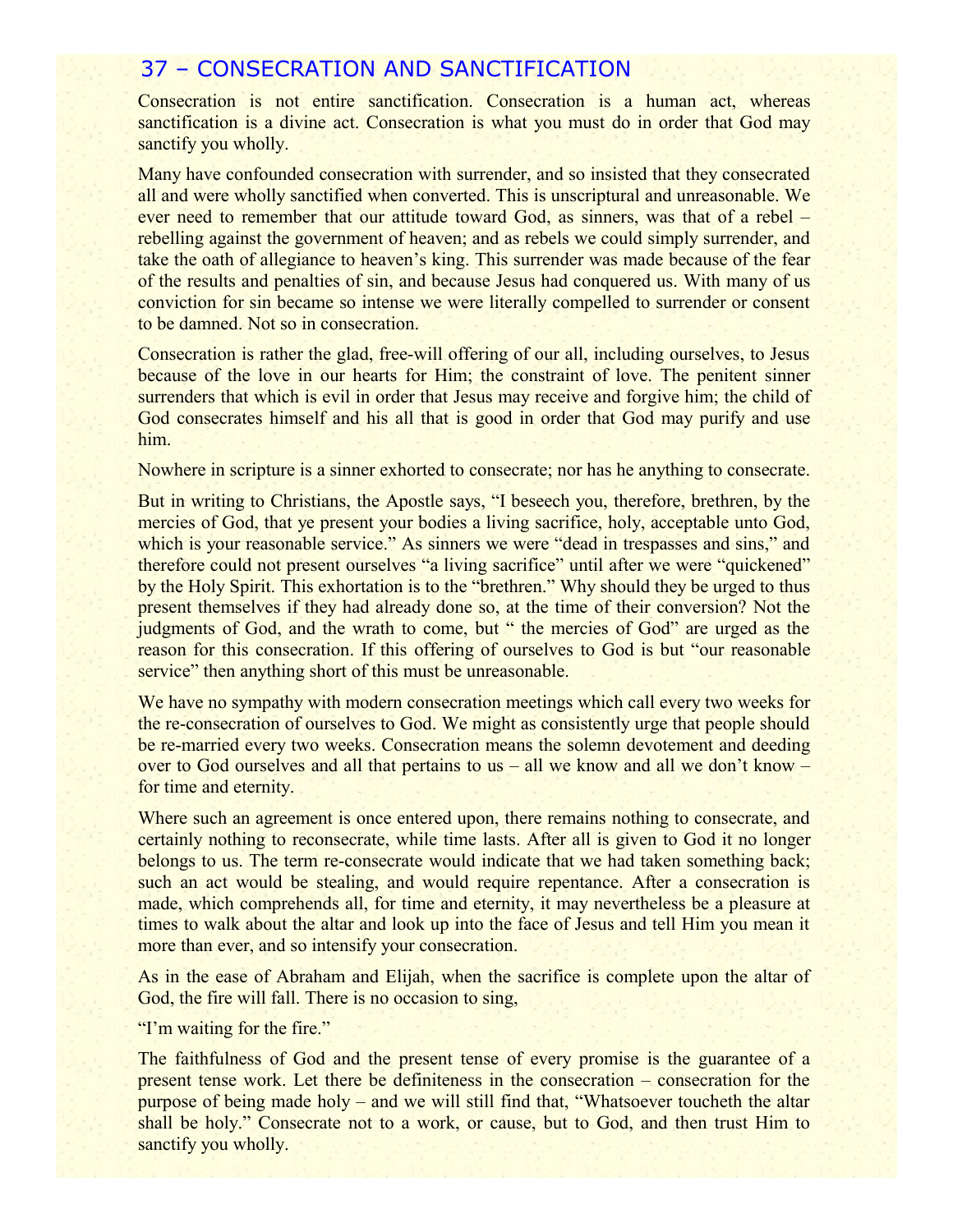## 38 – SANCTIFICATION AND PERSONALITY

Sanctification does not destroy our individuality or peculiar traits of personality. It simply destroys inbred sin out of the heart. The facts are, that by delivering the soul from the bondage of fear touching the opinions and criticisms of men, and from the grave-clothes of carnality, it bounds into liberty, and hence more fully asserts and manifests the real personality of the individual.

Sanctification brings people down from their stilts, and putting on of airs and takes away all the strut and swagger and makes them act natural. It gives to men a sort of supernatural naturalness.

Much of the ordinary religious exercises are wholly unnatural, because of the unnatural tones of the voice, the strained attitudes, affectations, and the fear that some one might criticize, and the desire to make a favorable impression. There are those who can speak fluently on almost any subject, but when they come to speak in a religious service they can only repeat some little

stereotyped statement; others, who are naturally demonstrative, rather than be regarded as enthusiasts, will quench and grieve the Spirit, by poking a handkerchief into the mouth, etc., all of which is unnatural.

One of the beauties of sanctification is that it makes people "free indeed," and without having their thoughts fixed upon themselves they are simply passive and pliable in the hands of the Holy Ghost.

While we believe that "the spirits of the prophets are subject to the prophets," (I Cor.14:32), and therefore may not plead for demonstrations which would do injury either to the bodies of men, or destroying furniture, etc., indulging in all sorts of antics and contortions, yet we must accord to men the utmost liberty in the Holy Ghost, to manifest, according to their own personality, the Spirit and power of God in their own hearts.

God evidently loves variety in nature and so, doubtless, does in the kingdom of grace. He certainly does not want His children to ape and mimic each other. Some one has said, there are many kinds of "tators," but the worst kind of "tators" are the imitators. We have seen where a church, or, indeed, an entire denomination took on certain tones of voice and forms of expression, imitating certain whines, and shouts, until you could tell the instant one heard them speak, just what creed they had subscribed to. The whole thing was unnatural, unscriptural, and without excuse.

God has given to every man a distinct personality, and those distinguishing marks of personality may be branded by others as eccentricities, oddities and singularities, but under the sanctifying power and blessing of God may become a source of strength and gloriously effective for God.

To be just as natural and free in a religious service as one would be anywhere else, is surely the privilege of every Christian. If God had wanted us to be like some one else, He would undoubtedly have made us so. He never intended that the layman should imitate the class-leader; and the class-leader the local preacher, and the local preacher imitate the pastor; and the pastor imitate the presiding elder; and the presiding elder imitate the bishop or college president, etc. If He has called you to a certain work it is evident the Lord needed and wanted a person just like you, hence has chosen you. So let Him sanctify you and enable you to be perfectly natural – to be real to yourself – in the Holy Ghost.

Amen.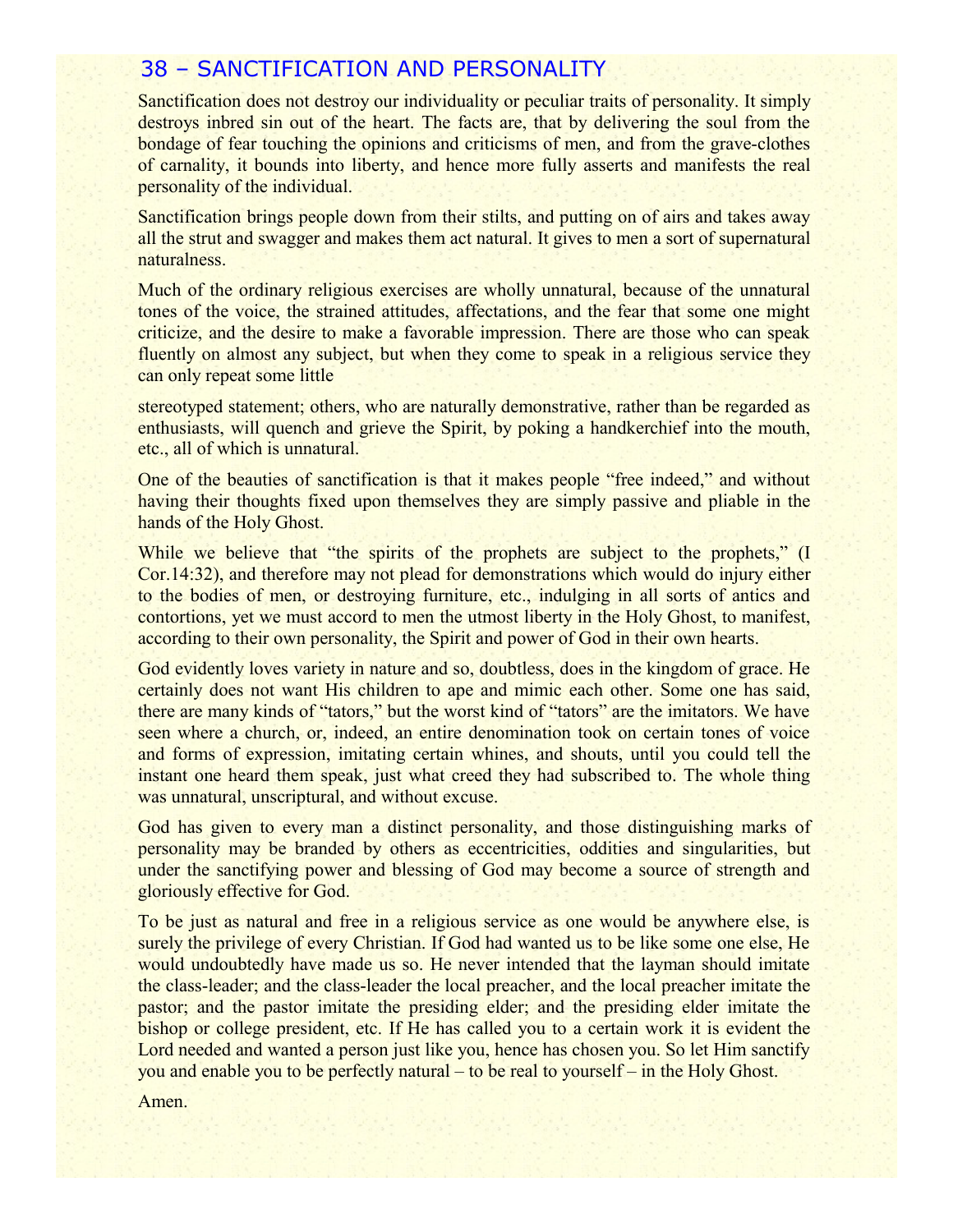# 39 – WHY HOLINESS IS ESSENTIAL TO REVIVALS

Answer: The preaching of holiness is essential because holiness is the divine standard which God would have us lift up. He who does not believe in holiness must believe in sin. To deny the possibility of holiness in this life is equivalent to saying Jesus can not save from all sin.

Men must understand that in order to be saved at all they must abandon and forsake all sin. Even sinners recognize that a "sinning religion" does not commend itself, and admit that holiness is the true standard. They naturally and most truthfully reason concerning professors of religion who insist they cannot live without sin, that they are just as good as those professors, since they are both living the same way.

SECOND. The definite preaching of holiness is always strengthening and stimulating to those who are Christians, as it edifies them, and brings them to see their need and privileges, and so stirs them up to more diligent heart-searchings and consequent calling upon God. Thus the revival begins where a true revival must always begin. Whenever the children of God get out into the tides of full salvation, and hence have the joys of salvation, and are free and impelled to service by the fullness of the Spirit, sinners invariably come under conviction; and begin to seek God. Jesus said, in speaking of His disciples, concerning the Holy Spirit, "And when he is come (to you who are Christians) He will reprove the world of -sin and of righteousness." Generally speaking, Christians lack the fullness of the Spirit and consequently there is no conviction. The Holy Spirit does the work of conviction most generally through the overflow of Christian hearts.

THIRD. The preaching of holiness is essential that by contrast sinners may see their distance from God. A man may never realize his poverty until he stands by the side of some multi-millionaire; or how ignorant he is, until he comes in contact with those who are far advanced along intellectual lines, and are greatly his superiors; just so a man may never realize how sinful he is until he has a glimpse of God's holiness. It was when Isaiah had a vision of the holiness of God that he began to cry out, "I am undone." So in magnifying the holiness of God men will come to more fully realize the necessity of being holy if they would dwell with a holy God. If God is holy, I must be holy.

FOURTH. Then, again, the definite preaching of holiness at once clearly draws the lines of battle, for there is nothing that the devil so much hates, and God so much delights to bless, as the definite preaching of holiness. The preaching of holiness causes agitation, and when men become aroused and agitated they will give attention and begin to think, and when they begin to think, the Holy Spirit has special opportunity. Where there is no agitation there is invariably stagnation. As intimated, God will always bless the uncompromising preaching of holiness. But some one will inquire, would you preach holiness to sinners? I would answer, "yes;' and then teach them that in order to reach holiness they must first repent and be born again. When God sent Moses into Egypt He did not tell him to preach to them about, or start them for the wilderness of Zin, but started them at once for Canaan, though it required two crossings to reach Canaan.

The objective point of all the provisions of the atonement, and of every commandment and promise in the Bible, is holiness. He "hath blessed us with all spiritual blessings in heavenly things (marg.) in Christ According as he hath chosen us in him before the foundation of the world, that we should be holy and without blame before him in love." Eph. 1:3, 4. "Holiness, without which no man shall see the Lord." Heb. 12:14.

# 40 – SOME QUESTIONS ANSWERED

First. If perfect, how could there be any more growth in grace?"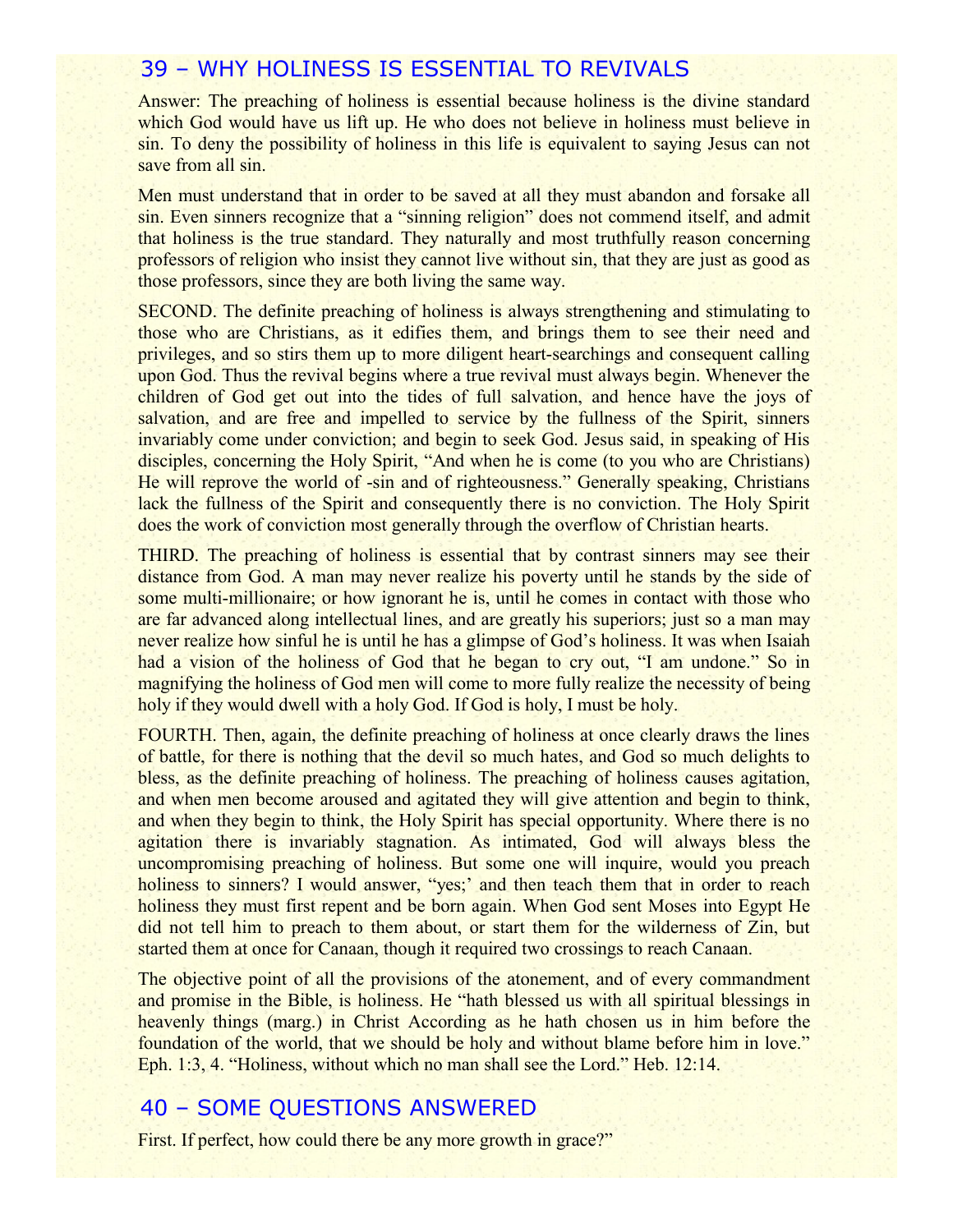This is a question often asked whenever the doctrine of Christian perfection is proclaimed.

It need be remembered that Christian perfection has reference to quality rather than quantity. What perfect health would be to the body, perfect love, heart purity, sanctification and holiness is to the soul. Sin is a disease. Holiness which is the condition or state in which love is perfected, implying perfect soul health, is recovery from the malady or disease of sin.

A child may enjoy just as perfect health and be just as perfect as a child as an adult enjoys perfect health, and is perfect as an adult. And the fact that the child enjoys perfect health -freedom from all disease – is no reason why it may not continue to grow until it reaches manhood or womanhood. Indeed perfect health is the condition for rapid and symmetrical development and growth. Every one knows that a child in perfect health grows more rapidly than a child that is sickly and diseased. Certain it is when a heart is cleansed from all sin and filled with pure and perfect love, it cannot be made any more pure, but it may enlarge and obtain more perfect love and then it may go on and enlarge some more and obtain some more perfect love; and then it may enlarge some more and go on and obtain some more perfect love and thus it may continue ad infinitum. Amen and amen!

Second. If the carnal nature were all destroyed and the heart made perfectly pure and holy, cleansed from all inbred sin, how could a person sin again?

This question is frequently asked with great seriousness, as though indeed it would be a great calamity should one become so thoroughly saved he could not sin any more. When one talks thus it looks a little suspicious or at least awakens the suspicion that such an one is not quite done with sin, and so desires license or liberty to indulge in sin occasionally. Thank God there are some people who are forever done with sin, and have gone entirely out of the sin business. They would still believe in holiness even if they knew that would fix them so they could never sin again. They would be perfectly ready to say, "Good Lord if it is possible to fix me so I can never sin again, fix me quickly." It certainly would be no very great misfortune to be thus "fixed."

But the question may be answered by asking another question: "How could Adam and Eve, who were created in the image of God' and so had no sin-ward bent, but were in the 'likeness' of God – how could they commit sin?" or "How could angels, who surely have no inbred sin, but are pure and holy, commit sin?" Surely not because there were roots of sin, or sinward tendencies in their hearts. Free agency carries with it the power of choice. Sin is presented from without and in the exercise of his free agency a man can choose good or evil. "But why should he choose the evil if there is no appetite for sin in his heart?" It is well to remember that Satan does not present sin as sin, but rather as something "to be desired to make one wise" etc., and says, even though you do partake, "ye shall not surely die." Temptation appeals to the will, and when the will yields and consents to the temptation, sin enters. Holiness does not deprive one of the use of his volition; if it did man would simply be a machine. The right attitude of the will in an eternal "yes" to God – is essential to the maintenance of holiness of heart.

Third. "If, the 'old man is crucified,' and all inbred sin is cleansed out of the heart, how can the 'old man' again revive, or sin enter the heart?"

This question, too, may be answered by asking another question: "how did it first enter into Adam and Eve?" It doubtless would enter into our hearts in the same way. As intimated in the answer to the question above, the will is the gateway to the city of mansoul. Sin is not a material substance in the heart, though it is a very definite reality. Sin is often the mis-use and perversion of that which is God-given and so is perfectly right and legitimate within itself. When the human will unites and agrees with the suggestion and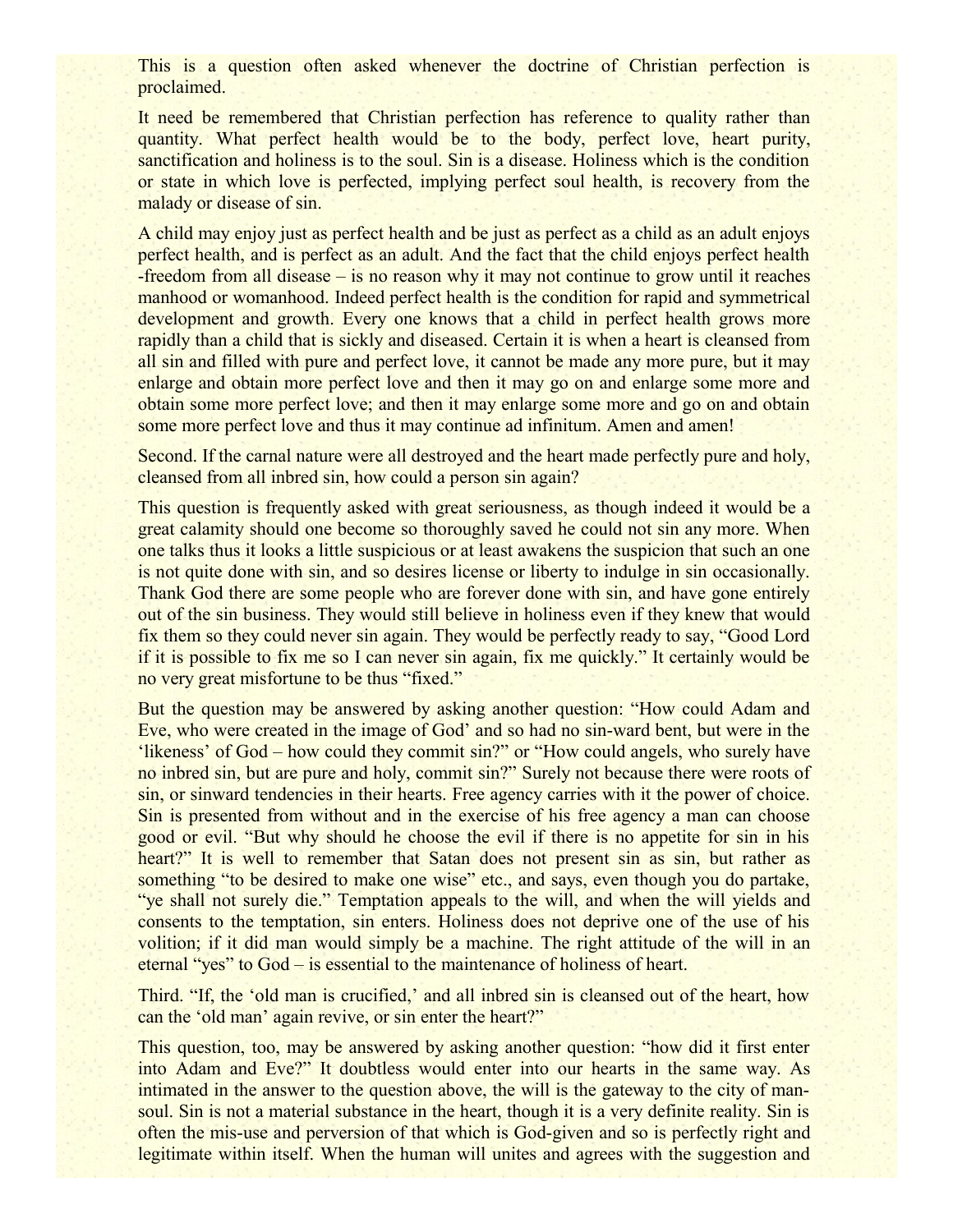will of Satan, sin is conceived, and there is instantly a sinful state and condition, even though there has been no overt act of sin. One might as well ask r how disease could enter a perfectly healthy body; the answer would be, by the perversion of some law of nature. As with a healthy body, so with a healthy or holy soul; with this difference, that sickness and disease may come into the body without the consent of the will. As a diseased condition of the body gives a predisposition and therefore a greater liability to other attacks of disease; so where sin is in the heart there Is a greater susceptibility and danger to sin. Perfect soul-health is the safest and best condition for resisting and overcoming the disease without.

# 41 – THE WILL OF GOD

To the obedient child the will of the parent is law, and to the truly consecrated child of God the will of God – either as revealed in His Word or by His Spirit – is the rule for life and practice. Just in proportion as the human will embraces the will of God just in that proportion can the individual know true rest of soul, and fellowship with God. And our surrender and obedience to the will of God is the measure of our love to God and faith in God. It is folly for a man to profess that he loves God, and yet be in rebellion against the revealed will of God. Jesus taught, "If a man love me, he will keep my words." "He that hath my commandments, and keepeth them, he it is that loveth me." The commandments of God are simply the revealed and expressed will of God. No man can be a Christian and be indifferent concerning the will of God.

"If any man will do his will he shall know of the doctrine." So we see it is not mental difficulties but heart difficulties- an unwillingness to do the will of God – that hinders one from experiencing and understanding "the doctrine" expressing the will of God. "This is the will of God, even your sanctification." Many regard the doctrine of sanctification as though it were simply the dogma of some church or the theory of some zealots and religious enthusiasts; but the Bible says plainly "this is the will of God – EVEN YOUR – SANCTIFICATION." (1 Thess. 4:3.) If sanctification is the will of God concerning us, then we should never be content until we know definitely and positively that the will of God, even our sanctification, is accomplished in us.

Sanctification being the will of God concerning us, no one is what God wills and desires him to be until sanctified.

Not only is sanctification the will of God, but we read (Eph. 5:25-27) "Christ also loved the Church, and gave Himself for it, that He might sanctify and cleanse it." "Wherefore Jesus also, that He might sanctify the people with His own blood, suffered without the gate." From these passages we learn, first, that Jesus died in order to make our sanctification a possibility, thus enabling us to have the will of God accomplished in us. Second, we learn that sanctification is for "the Church," which is made up of God's children – only true believers; that sanctification is a second experience, being for those who already have been converted, and so constitute "the

Church." Third, we learn that sanctification is a divine act – something that Jesus must do in us -and therefore cannot be attained by growth, or death, or religious activities, or purgatory, but that Jesus does the work of sanctifying, "with His own blood." We can never grow into something He must do for us. "Sanctified by faith." (Acts 26:18.)

To resist and reject "the will of God" is disobedience, and disobedience is sin, and sin brings guilt and condemnation and spiritual death. Hence, the person that refuses or neglects sanctification, because of his disobedience, is in danger of losing his soul. True happiness can only be known to those who abide in the center of God's will.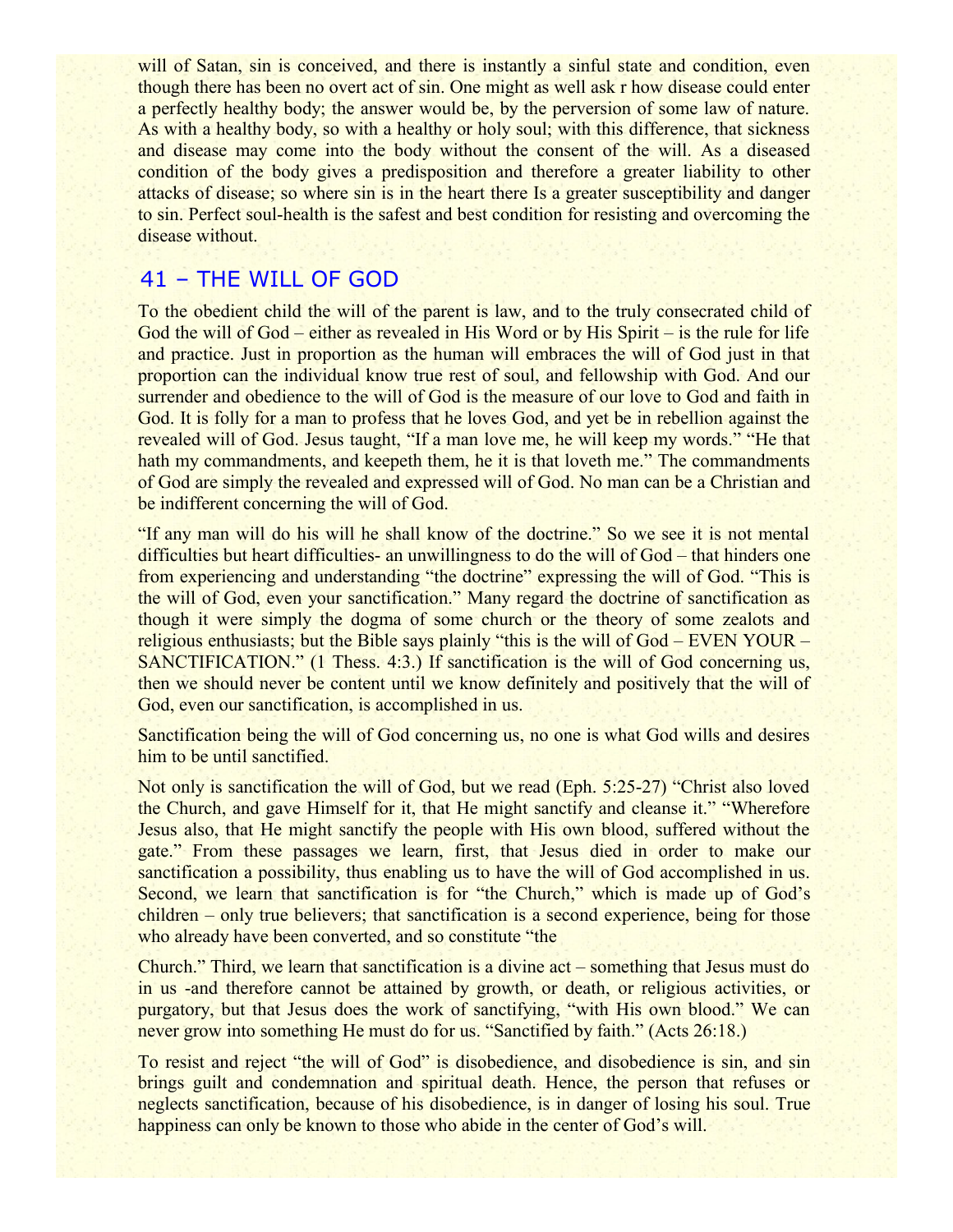## 42 – ALONE WITH JESUS

"And when they were alone, He expounded all things to His disciples " -- Mark 4:34.

The disciple who would have the explanation, interpretation and unfolding of the scriptures must tarry alone with Jesus. Secrets are not divulged while surrounded by the multitudes, and while busily engaged and pre-occupied. If you would confide in a friend and really open up your heart you wait until such a time as your friend is disengaged and can take time to come apart and be alone with you. So they who would know the secret and hidden things of God and have Him "expound all things," must find time and opportunity to be alone with Him.

Such is the philosophy of love; while there may be the throbbing heart, and some expressions of affection in the presence of the multitudes, the hour of true bliss is that when the doors are closed, the curtains drawn, or, in the secluded nook or corner, the lovers are left alone.

It is there that love finds her opportunity for expression, and the confiding heart gives forth its secrets. The intensity of love demands the secret interview and longs for an opportunity of being alone with the object of its love.

We read of "the secret place of the Most High" (Ps. 91:1), and "the secret of the Lord is with them that fear Him" (Ps. 25:14). So we can see plainly the Lord has secrets and a secret place for His children. How beautiful it is to feel and know that one is permitted to come into "the secret place of the Most High." Visitors and strangers come into reception halls and parlors, but only they who are in most intimate relations – known to be tried and true – can come into the secret place; and what is the meaning of a secret place, but the shutting out of all that might intrude or detract; to be left alone with the object of its love? Again we say, the deepest expressions of mutual affection, confidence and pleasure are not in public assemblies, in hurried greetings and mere social relations, but in the "secret place," alone and unobserved. It is then, and then only, that the most sacred things are mentioned and deepest secrets confided. It is exactly so in our rations to Jesus.

Men and women who fail to take time to be much "alone" in the "secret place" with Jesus, are never deeply spiritual and are compelled to get their news concerning the kingdom second-handed.

They know simply what the preacher or some one else tells them; hence, they are ever running after men – the newest preacher and the latest evangelist to get some more news, second-handed, concerning the King's business. But they who have learned the secret of being much alone with Him in the secret place, get the secrets of the Lord directly from the King himself, and so are not

dependent on the newspapers for the latest news. It is a wonderful thing that Jesus should take us into His confidence, and tell us the very secrets of His own loving heart. Not to the multitude, but to those who tarried alone with Him, did "He expound all things."

No amount of religious activities or service can make up for the lack of secret communion and fellowship with God. Joseph and Mary had been engaged in the worship and service of the Temple when they lost Jesus, and traveled a whole day's journey "supposing Him to have been in the company" before they discovered they had lost Him. One may become so absorbed with religious work and duties – so hurried and preoccupied – that there is no time for secret prayer, and being alone with Him and the Word, and become lean in soul and backslide while thus engaged in the work of the Temple.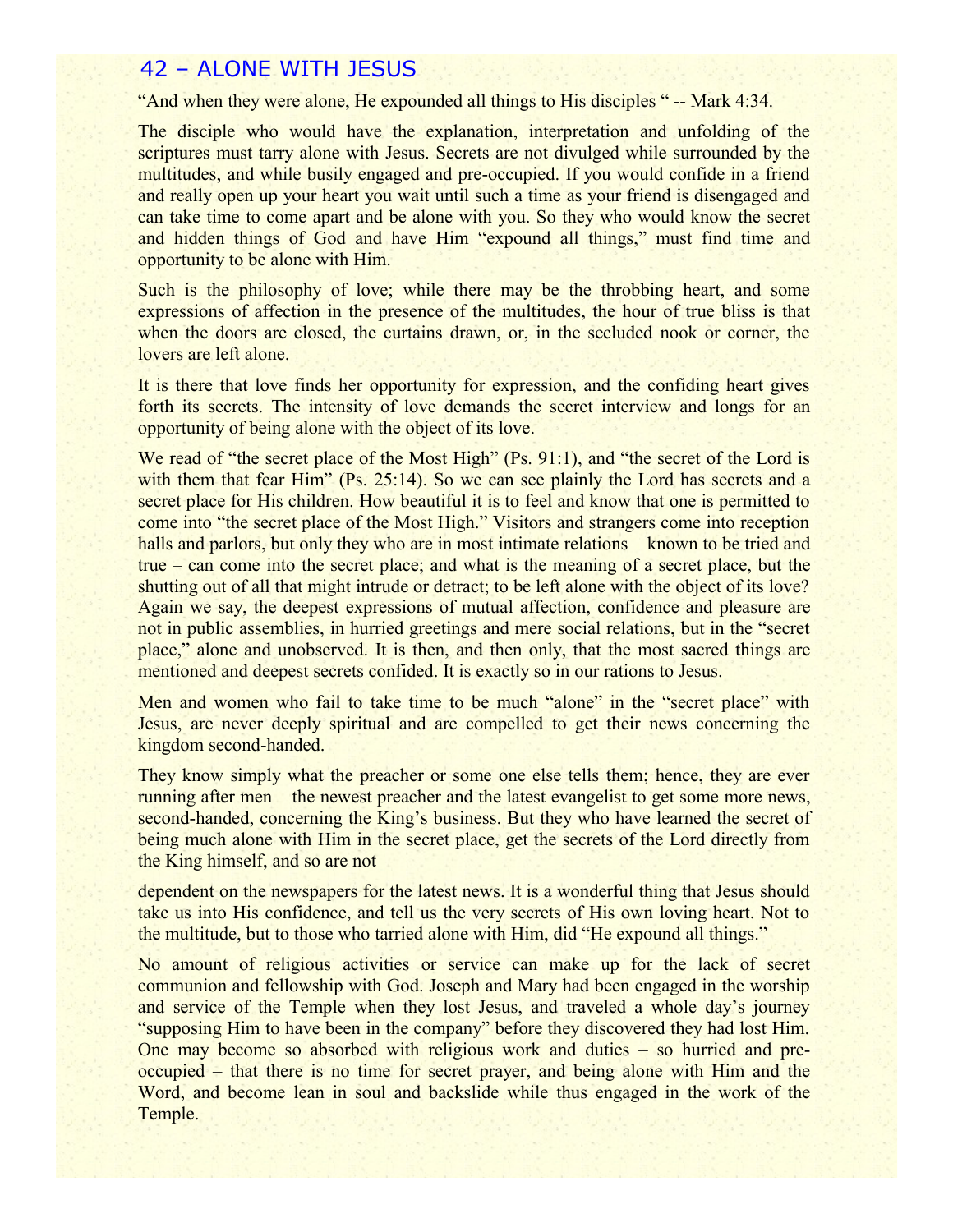## 43 – TRIALS

The way we act under trial shows what we are.

Trials and temptations are to Christians what the weights on the old fashioned clocks were – kept them going.

Trials and temptations prove the measure of our moral strength. No man is stronger than his weakest point, even as a chain is no stronger than its weakest link.

As the eagle teaches her young to fly by tearing up the nest, and tossing the little birdlings into the air, thus compelling them to strike out their little spurs of wings, even so God teaches us the life of faith by way of persecution, adversity and trial.

As the damming up of the stream is the secret of increased force and power, so the trial of faith, means increased power and usefulness by giving a stronger grip on God in the development of our graces.

As the ancient Parthians believed that the strength of every foe they conquered entered into their own bodies, so we may gather from every temptation added strength and power. "Each victory will help us another to win." The time when God proves us is the challenge for us to prove Him. We need to remember that God has placed a 'hedge" about His people, as Satan himself had to confess in the case of Job, (1:10) and Satan can not touch us until he has permission from God.

So instead of censuring men, or even going on a tirade against Satan, we should accept all the trials of life, which are beyond our control, as in the permissive providence of God. Nothing can touch His child until it has first passed through the Father's hands for inspection.

"From vintages of sorrow are deepest joys distilled;

And the cup outstretched for healing is oft at Marah filled.

God leads to joy through weeping, to quietness through strife; Through yielding into conquest; through death to endless life.

Be still, He hath enrolled thee, for the kingdom and the crown.

Be silent, let Him mold thee, who calleth thee His own."



# *PART III – BIBLE READINGS*

44 – CHRISTIAN PERFECTION

Required Matt. 5:48. 2 Cor. 13:11. Heb. 6:1. Gen. 17:1. Prayed for Heb. 13:21.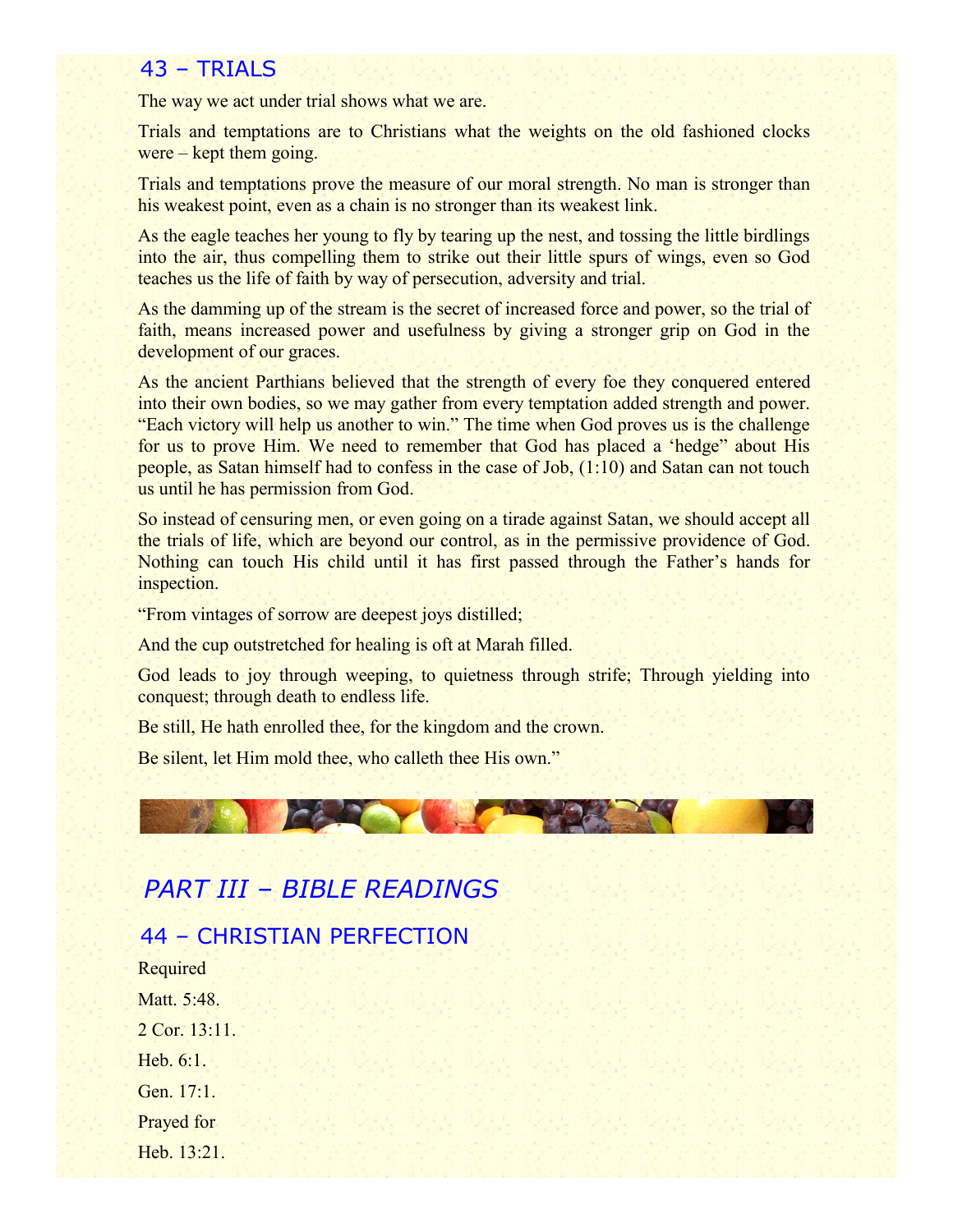Col. 4:12. II Cor. 13:9. Provided Heb. 7:19. II Tim. 3:17. Eph. 4:12, 13. Matt. 19:21. **Experienced** Gen. 6:9. Job. 1:1. Phil. 3:15. I John 4:17, 18. Heb. 10:14. Jas. 1:4. **Miscellaneous** Ps. 37:37; Isa. 26.3, John 17.23, I Cor. 2.6, Col. 1:28; James 3:2; Col. 3:14.

# 45 – HEART PURITY

Required Matt. 5:8. I Tim. 1:5. I Tim. 5:22. **Experienced** I Pet. 1:22. Acts 15:8, 9. Psa. 24:4. Provided. Titus 2:14. I John 3:3. Heb. 9:13, 14. Miscellaneous Titus 1:15. I Tim. 4:12. Jas. 4:8.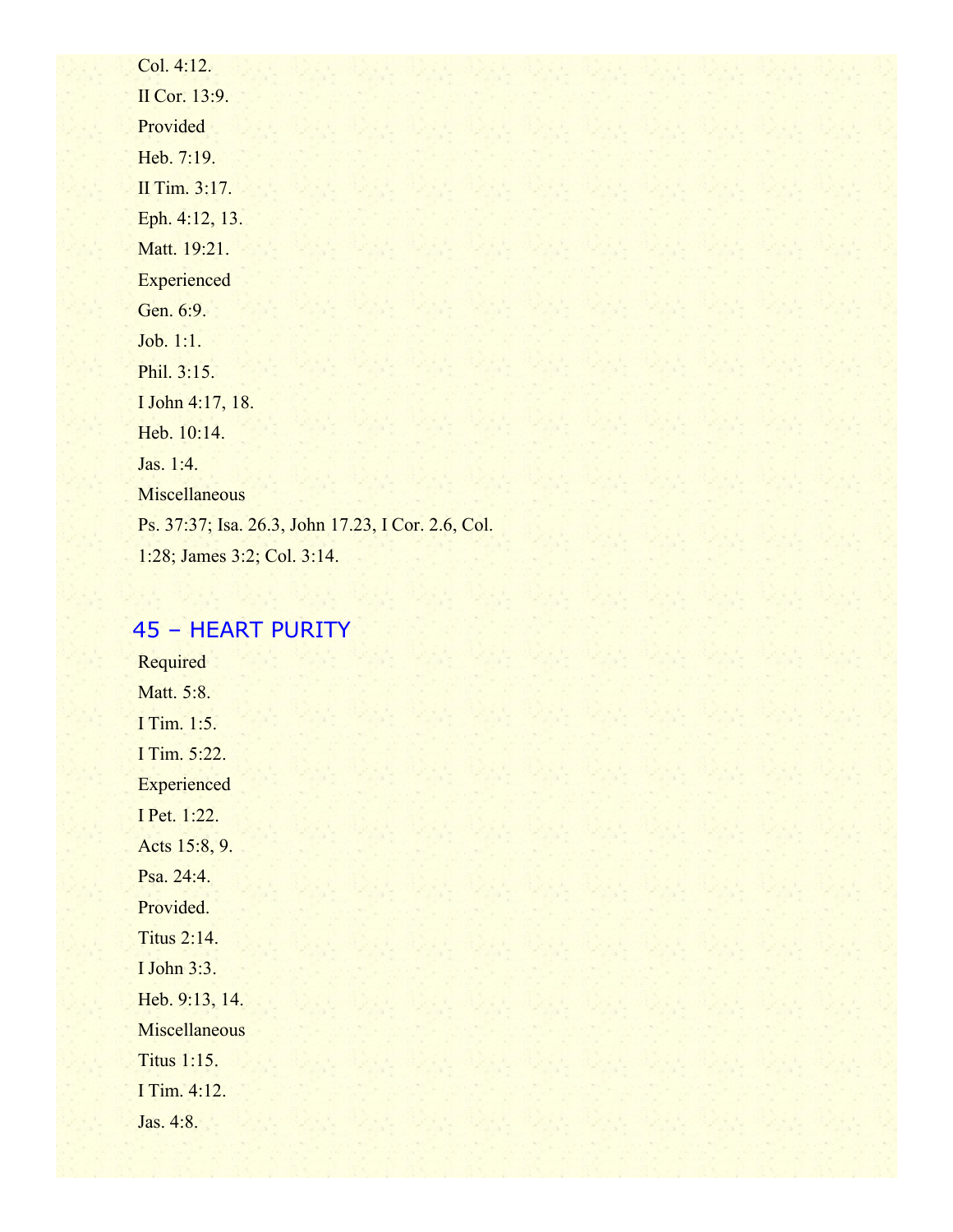# 46 – SANCTIFICATION

Required I Thess. 4:3. Lev. 20:7. Heb. 12:14 (R.V.) Prayed for John 17:17. I Thess. 5:23. Acts 20:32. Provided. Heb. 13:12. Eph. 5:25, 27. John, 17:19. **Experienced** Jude 1:1. Heb. 2:11. I Pet. 1:2. **Miscellaneous** 2 Thess. 2:13; Rom. 15:16; Acts 26:18; 1 Cor. 6:11; II Tim. 2:21; Heb. 10:10; Matt. 23:19.

# 47 – HOLINESS

Required I Pet. 1:15; 16. I Thess. 4:7. Heb. 12:14. II Cor. 7:1. Provided Luke 1:73-75. Heb. 1.0:19. Eph. 4:24. Eph. 5:27. Col. 1:22. Promised Eph. 1: 3, 4. I Pet. 2:9.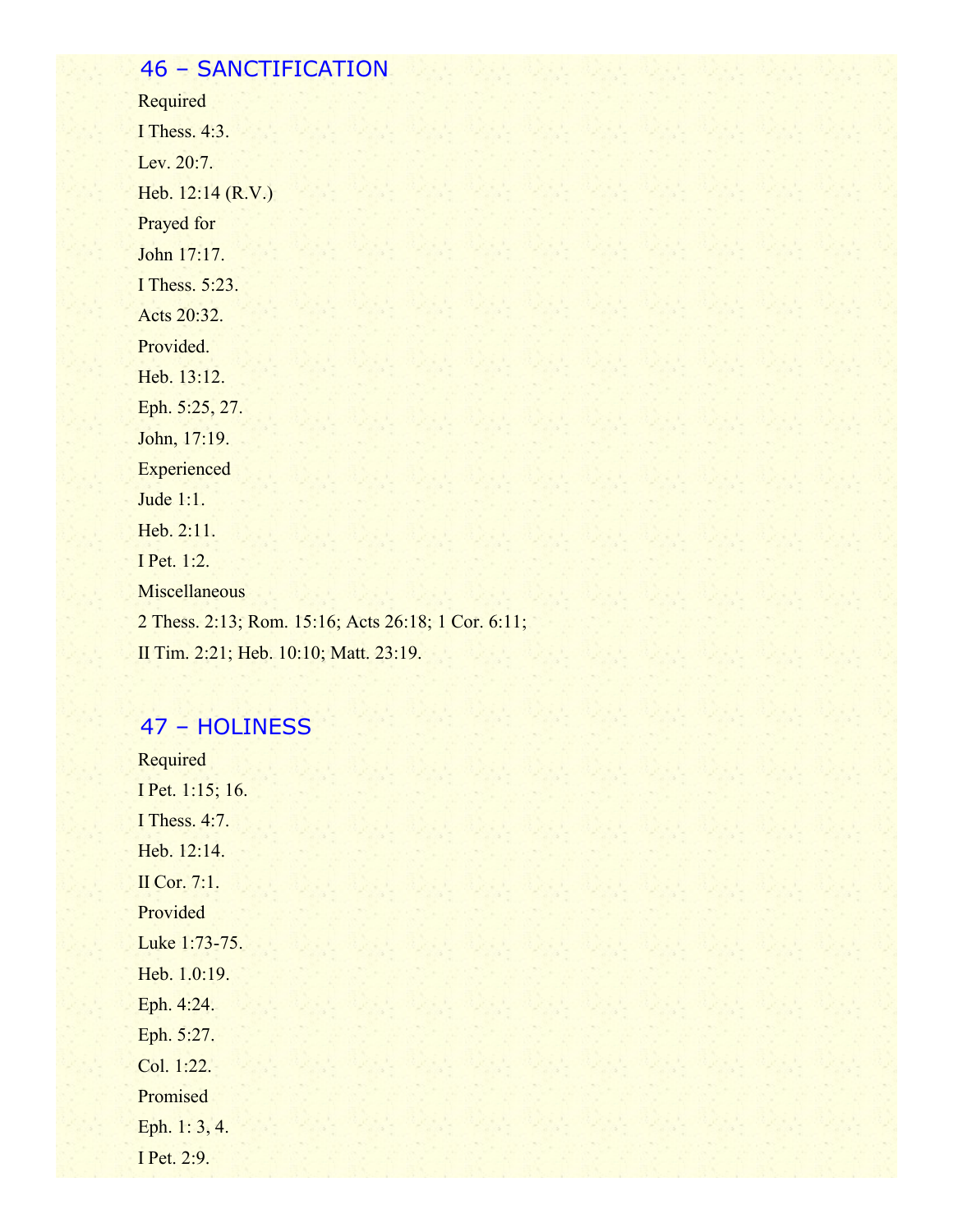Isa. 35:8. 2 Tim. 1:9. **Experienced** 2 Pet. 1:21. I Pet. 3:5. Heb. 3:1. I Thess. 5:27. **Miscellaneous** I Thess. 3:13; Tit. 1:8; I Cor. 3:17; Rom. 6:22; Rev. 22:11; I Thess. 2:10; Heb. 12:10

# 48 – TWO EXPERIENCES

"Pardon iniquities;" "Cleanse iniquity." Jer. 33:8. "Blot out transgressions – in the plural; Wash and cleanse from iniquity and  $\sin$  – in the singular. Ps. 51:1, 2.

"An highway and a way." Isa. 35:8.

"After that he put his hands again upon his eyes." Two touches necessary before he could see clearly. Mark 8:22-25.

"Righteousness and sanctification." I Cor. 1:30. Engrafting and so becoming a "branch" -having life and fruit – one experience; After there is fruit, the promise of a purging and cleansing, and more fruit, a second experience. John 15:2.

Deliverance from "Condemnation," one experience; deliverance from "the law of sin and death," a second experience. Rom. 8:1,2.

"Justified by faith, we have peace with God," one experience; "Also we have access by faith into this grace wherein we stand," and glory in tribulations also. Rom. 5:1, 2. Another experience.

"Redeem us from all iniquity and purify." Titus 2:14. Becoming the sons of God and having the hope of seeing him as he is, one experience; after this, "purifieth himself even as he is pure," a second experience. I John 3:1-3.

To forgive us our sins and to cleanse. I John, 1:7-9. "Cleanse your hands, ye sinners;" a sinner is one who commits sin; "and purify your hearts ye double minded." A doubleminded man is a man with two minds – the carnal mind and the mind of the Spirit. -- Jas. 4:8.

"Christ also loved the church and gave Himself for it that He might sanctify and cleanse it." Sanctification is for the church not for sinners. 'The Church" is made up of all true' believers. It is one experience to be born into "the church," and only after that do we become eligible to the sanctifying grace. -- Eph. 5:25-27.

"I indeed baptize you with water unto repentance," which brought to them the remission of sins, (Luke 3:3); "He shall baptize you with the Holy Ghost and fire," Mat. 3:11. The baptism with the Holy Ghost is given to believers only, John 14:17, and includes the purifying of the heart, Acts 15:8, 9.

"They are not of the world, even as I am not of the world." "Sanctify them through thy truth." John 17:1, 17.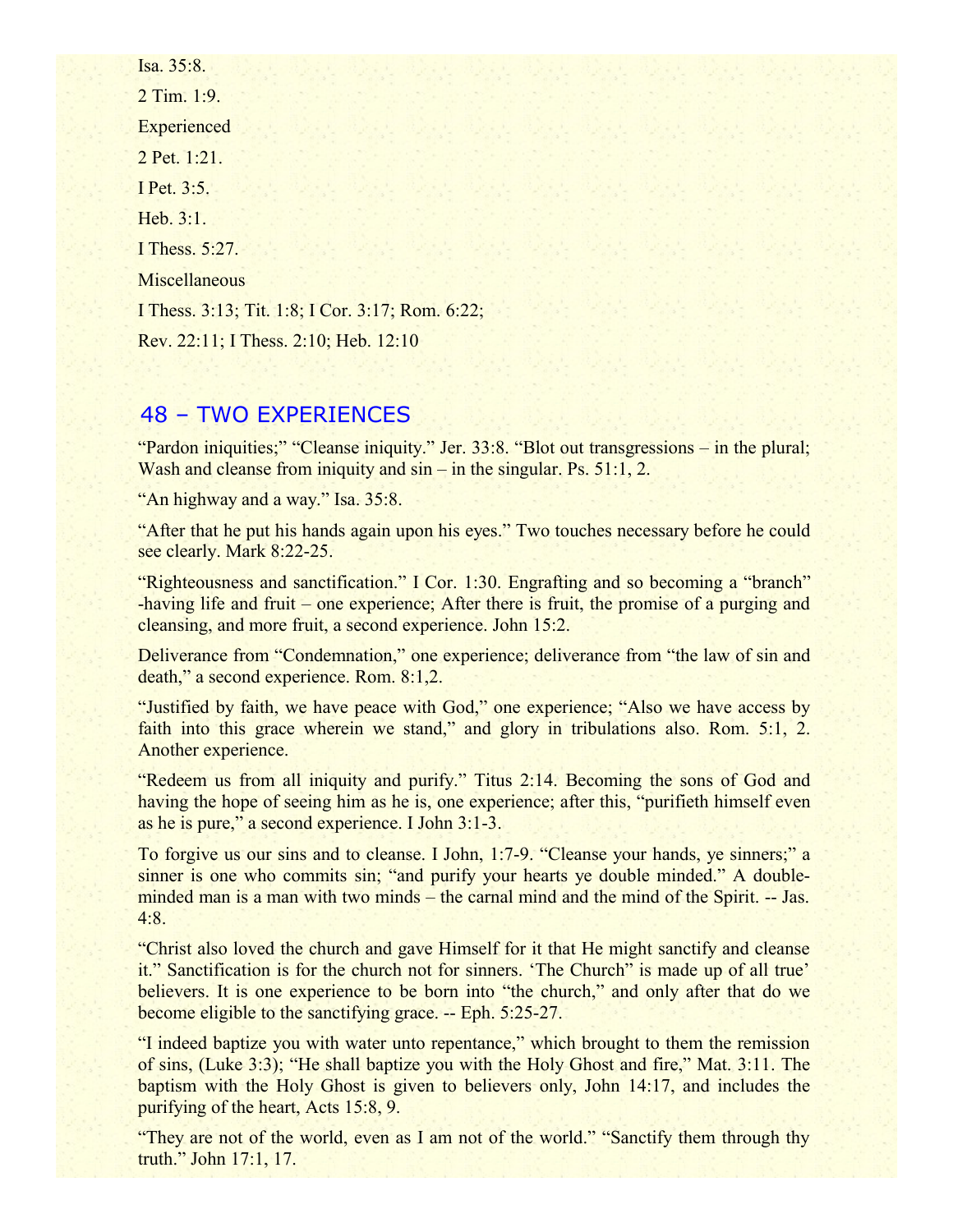Jesus evidently believed the disciples did not receive sanctification when they were converted and separated from the world, but that they should receive it as a second experience. He surely would not have prayed for something they already had. He believed it was a "divine act" -something his Father must do for them; He believed it was an experience to be realized in this life, for He was not praying for death.



# *PART IV – SERMON OUTLINES*

# 49 – PERFECT LOVE

TEXT:-- Herein is our love made perfect, that we may have boldness in the day of judgment because as He is, so are we in this world. There is no fear in love; but perfect love casteth out fear: because fear hath torment. He that feareth is not made perfect in love.  $-1$ <sup>st</sup> John 4:17-18.

In almost every congregation there are three classes of people; first, those who are destitute of love and impelled by fear; second, those who have a measure of love mingled with fear; third, those who have love perfected and hence are without fear.

I. FEAR

Slavish fear is the inevitable consequence of guilt. Sin makes men cowards. It is this alarm within that disturb the rest of the sinner, and often through the mercy and grace of God, is appealed to by the Holy Spirit to bring men to repentance and salvation. Fear of penalty, fear of the judgment and fear of eternal damnation have led many to forsake sin and turn to God. The man who transgresses the law will naturally seek to evade and avoid the officers of the law. A guilty conscience needs no accuser. 'he wicked flee when no man pursueth: but the righteous are bold as a lion." When Adam had sinned, he said, "I was afraid . . . and I hid myself."

## II. LOVE

The religion of Jesus Christ is Love. If a person have not love he may "speak with the tongues of men and of angels," 'have the gift of prophesy and understand all mysteries, and all knowledge," and have "all faith," so that he could remove mountains, and bestow all his "goods to feed the poor" and even die a martyr by giving his "body to be burned" for what he believed to be the truth and yet it positively profiteth him nothing. "Love is the fulfilling of the law." This divine love in the heart is not something worked up, or the result of human effort, but "the love of God is shed abroad in our hearts by the Holy Ghost which is given unto us." "God is love; and he that dwelleth in love dwelleth in God, and God in him."

### III. PERFECT LOVE

All Christians have love, but all Christians have not perfect love. With many there is ever present the fear of man, the fear of ridicule or censure, and the fear of the judgment. While they love God, and are impelled by love to serve Him, they nevertheless have a continual inward conflict with fear, and at times have a real "torment" because of it. "Perfect love casteth out fear." "He that feareth is not made perfect in love." In justification love is imparted; in sanctification love is perfected. Perfect love is pure love in a pure heart, loving God perfectly with all the heart, soul, mind and strength and our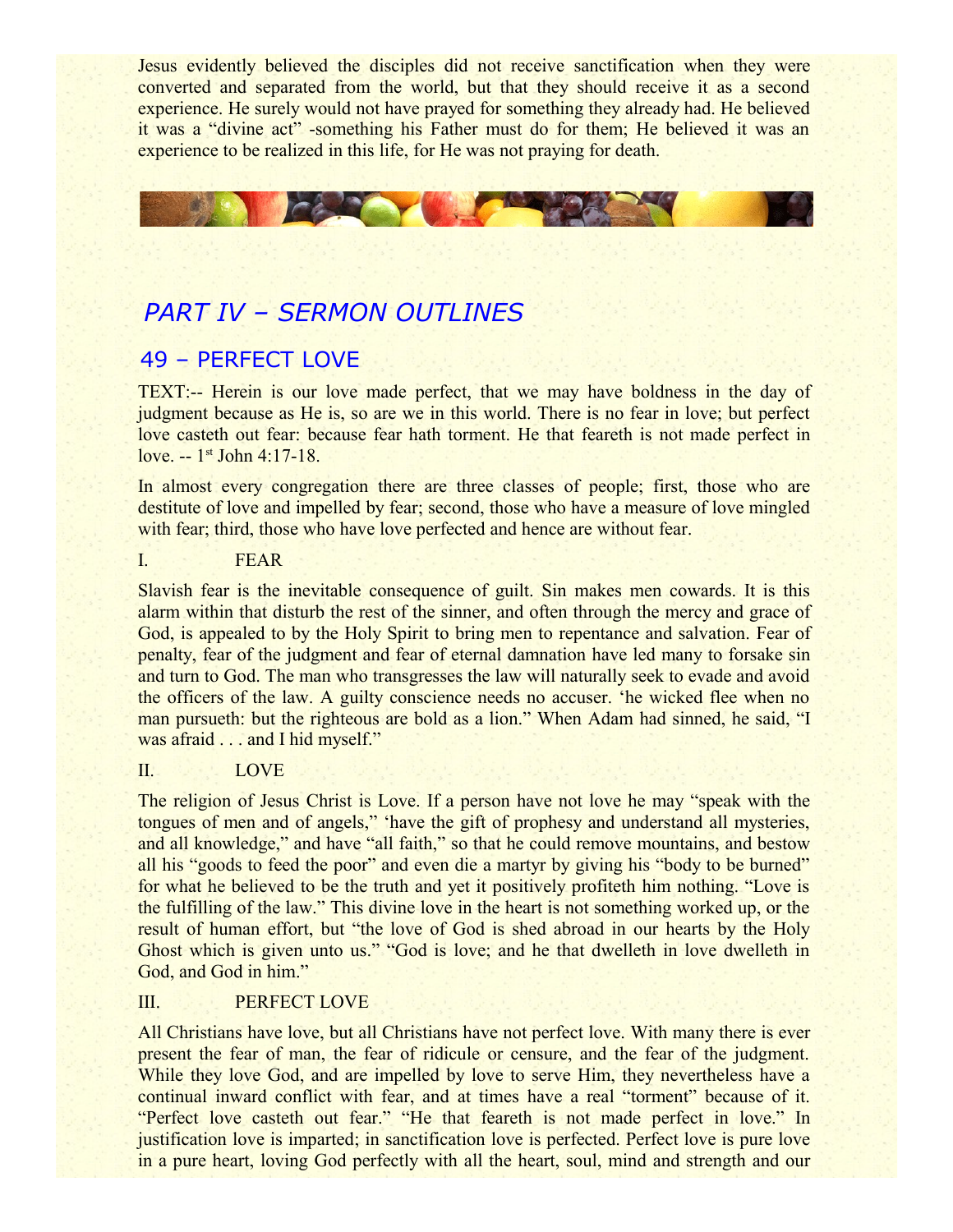neighbor as ourselves. It is called "perfect love," because that is the measure of love required.

We would note that "perfect love" is not obtained by growth or works, or any other human effort, but that the soul is "made perfect in love." It is a work divinely inwrought. A person cannot grow into regeneration because it is a work that God must do in him; exactly this is true concerning

"perfect love." Again, we would note that "perfect love" is the proper fitness and preparation for the judgment. "Perfect love" and "holiness, without which no man shall see the Lord" are identical

# 50 – AN UTTERMOST SALVATION

TEXT:-- Wherefore He is able also to save them to the uttermost that come unto God by Him, seeing He ever liveth to make intercession for them. -- Heb. 7:25.

An uttermost salvation is the need of the race. In this chapter the apostle shows the superiority of the eternal, unchangeable priesthood of Christ as compared with that of Aaron's order, and urges that while "the law made nothing perfect, the bringing in of a better hope did." We will consider, first, why He is able; second, the meaning and extent of an uttermost salvation, and third, to whom it is given

### I. WHY HE IS ABLE

It is important and comforting to note that the promise and possibility of a complete and uttermost salvation is conditioned on divine ability -- "He is able" -- and not on human resources or achievements. It is not a question as to what we can do, but what He can do. He is able, 1.

Because in offering Himself as a sacrifice for sin, He was enabled to make a perfect and complete atonement for sin, and so to meet every demand of God and man. 2. He is able because He personally struggled with our common foe, and every power of evil we may encounter, and triumphed gloriously. His victory is the pledge of victory to His people and gives the assurance that we, too, may be "more than conquerors." 3. Because He has grace and power sufficient to sustain and keep His people in every trial of life – in all places and circumstances – and give victory over death. 4. Because He ever lives to perform within us all the purposes of His will and to plead for us in the presence of God. This seems to be the special argument of this chapter.

### II. MEANING AND EXTENT OF UTTERMOST SALVATION

1. Meaning. I quote from various commentaries and dictionaries. "To save in the most perfect manner, so that nothing shall be wanting to complete the salvation." "A power of working out complete deliverance for His people." "He is able always to save." "Always, and in and through all times, places and circumstances." "Altogether perfectly, so that nothing should be wanting afterwards, forever." "Utter," means "realized or developed to the last degree; entire and complete; beyond given limit'; greatest possible extent; farthest point." According to this, it is to be saved altogether, always, perfectly, nothing wanting, beyond given limits, to the farthest point.

Extent. It comprehends, the deliverance from, (a) the penalty of sin; "Jesus which delivered us from the wrath to come" (1 Thess. 1:10). (b) from the guilt of sin, "There is therefore now no

condemnation to them which are in Christ Jesus" (Rom. 8:1). (c) From the pollution and defilement of sin. "He saved us by the washing of regeneration" (Tit. 3:5); "Ye are washed" (1 Cor. 6:11). (d) From the power of sin, "Sin shall not have dominion over you"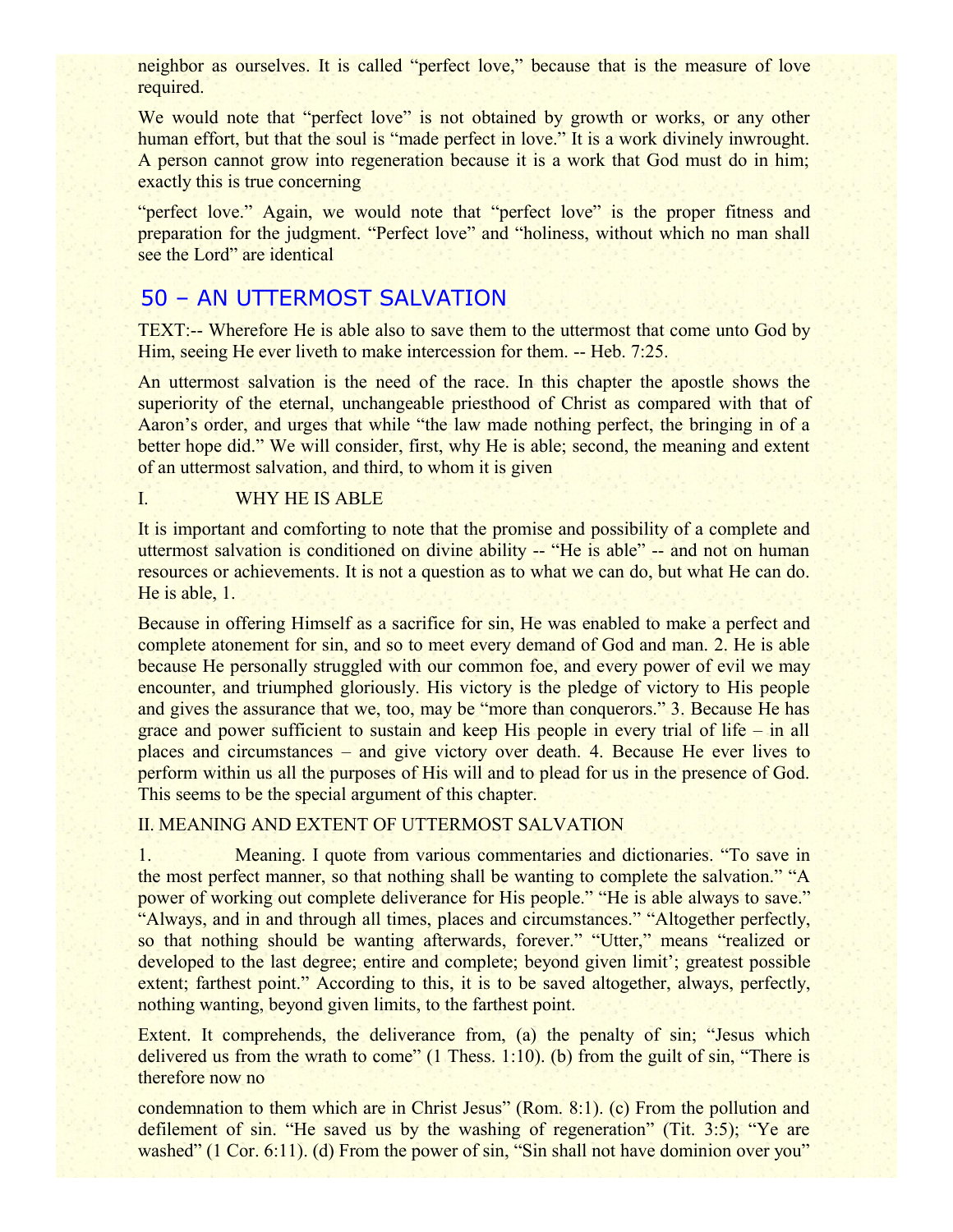(Rom. 6:14). (e) From the inbeing of sin, "The blood of Jesus Christ cleanseth us from all sin" (1 John 1:7); "But now being made free from sin and become servants to God, ye have your fruit unto holiness, and the end everlasting lie" (Rom. 6:22). If Jesus Christ can save from any sin He can save from all sin. "where in abounded, grace did much more abound."

### III. TO WHOM GIVEN

All who "come unto God by Him." This implies a willingness to forsake all sin, to renounce all self-righteousness, and to yield a willing and unconditional obedience to Him. It means a personal approach to God in ad by and through the merits of Jesus Christ. "I am the way, the truth and the life: no man cometh unto the Father but by Me." "Neither is there salvation in any other; for there is none other name under heaven given among men whereby we must be saved." "Whosoever transgresseth, and abideth not in the doctrine of Christ, hath not God." man doubting and denying the divinity of Christ can know an uttermost salvation.

# 51 – FULL SALVATION

TEXT:-- "But of Him are we in Christ Jesus, who of God is made unto us wisdom, and righteousness, an sanctification, and redemption. -- 1 Cor. 1:30.

Full salvation comprehends the full provisions of the Gospel for soul, body and spirit.

Through sin, the entire man has been wrecked, and Christ has come to fully restore to us all that we have lost by reason of sin. "Where sin abounded, grace did much more abound." To be full partakers of the benefits of the atonement of Christ, we must first be "in Christ." As the branch in united to the vine, so intimately must we be united to Jesus Christ This means more than faith in a historic Christ. Or mere intellectual assent to truth; it means a personal contact and vital union, so as to partake of his life and nature. "If any man be in Christ, he is a new creature; old things are passed away;. behold all things are. Become new." When this radical change takes place the individual will know about it. "whosoever abideth in Him, sinneth not." If a man is not saved from sinning, he is not saved at all. "If a man abideth not in Me, he is cast forth as a branch, and is withered and men gather them and cast them into the fire and they are burned." From these and similar passages, we see the importance of being "in Christ.." When "in Christ" we will find that "His divine power hath given unto us all things that pertain unto life and godliness."

#### I. WISDOM

One of the saddest features of sin is that it darkens the mind and shuts out the knowledge of God. The god of this world hath blinded the minds of them Which believe not, lest the light of the glorious Gospel of Christ, Who is the image of God, should shine unto them." The man in sin is blinded to his own best good and highest interest; neither does he realize his great peril. "The fear of the Lord is the beginning of wisdom." "Christ, in whom are hid all the treasures of wisdom and knowledge." -- Col. 2:2, 3. "If any of you lack wisdom, let him ask of God, who giveth to all men liberally, and upbraideth not; and it shall be given him."

### II. RIGHTEOUSNESS

Adam Clarke says of the word righteousness that it "means God's method of saving sinners." Through the transforming power of the Gospel, an unrighteous man is changed into a righteous man. "Abraham believed God, and it was counted unto him for righteousness." "As by one man's disobedience many were made sinners, so by the obedience of one shall many be made righteous." "To him that worketh not, but believeth on Him that justifieth the ungodly, his faith is counted for righteousness."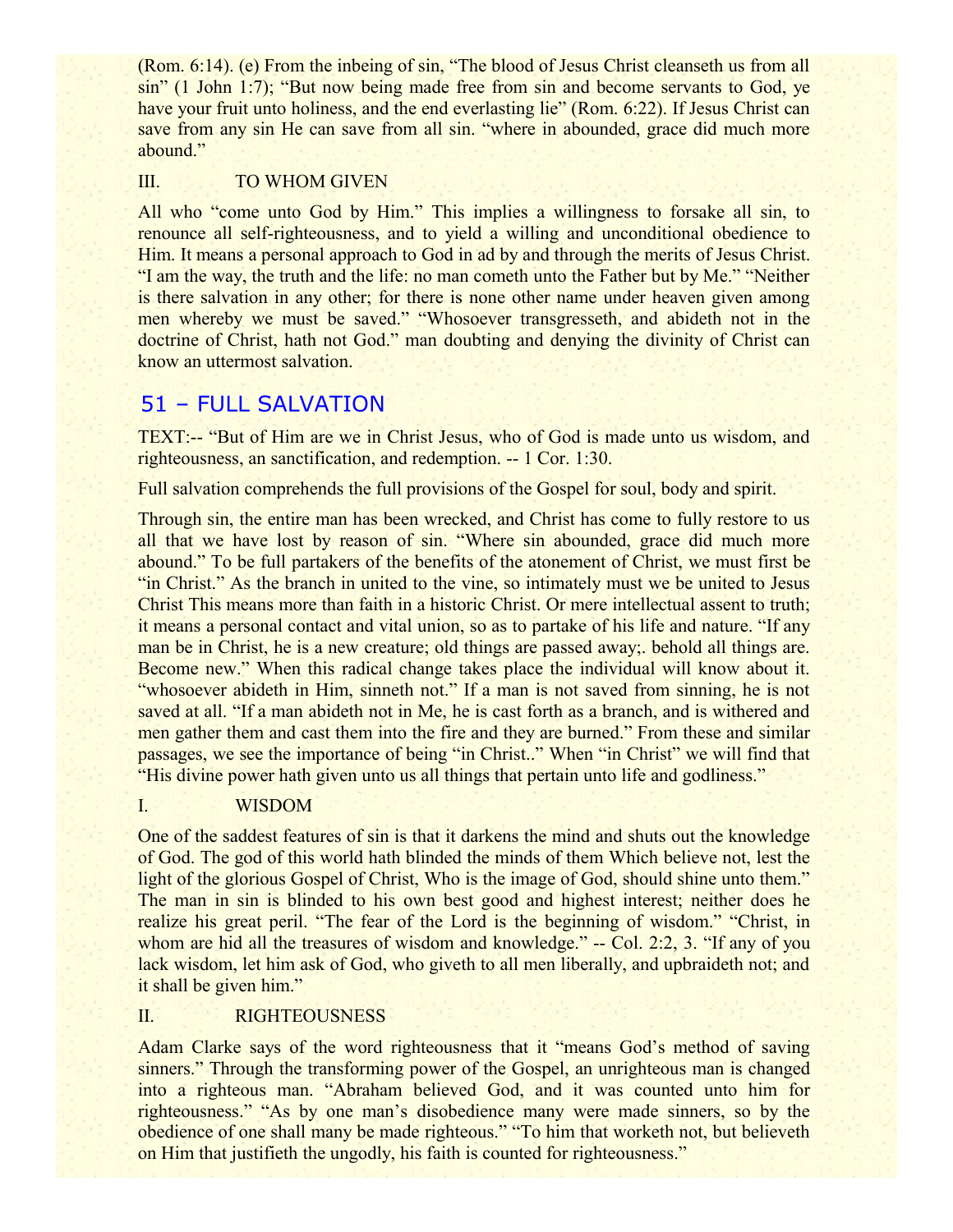#### III. SANCTIFICATION

"This is the will of God, even your sanctification." Sanctification is "the act of divine grace whereby we are made holy." while justification deals with sins committed, sanctification eradicates inbred sin. Sanctification is an experience for believers only, and is conditioned upon entire consecration and faith, subsequent to pardon. Justification delivers from guilt and condemnation; sanctification delivers from unholy tempers and sinful appetites. "Christ also loved the Church and gave Himself for it, that He might sanctify and cleanse, it." God, the Father, wills our sanctification. Christ, the Son, provided it, and the Holy Ghost accomplishes it.

#### IV. REDEMPTION

Full redemption includes the body, and will be realized when this corruptible shall have put on incorruption, and this mortal shall have put on immortality. Blessed hope and promise of immortality. But, even now, "If the spirit of him that raised up Jesus from the dead dwell in you, He that raised up Christ from the dead shall also quicken your mortal bodies by His Spirit that dwelleth in you." So far as our spiritual nature is concerned, there is complete redemption now.

## 52 – THE TWO BAPTISMS

TEXT:-- I indeed baptize you with water unto repentance but He that cometh after me is mightier than I, whose shoes I am not worthy to loose; He shall baptize you with the Holy Ghost end with fire. -- Matt. 3:11.

In Jewish history, Pentecost was the festival which marked the conclusion of the harvest commenced with the Passover fifty days before, called "the feast of weeks." Among Christians it is the third of the chief festivals and designates the whole period from Easter to Pentecost, and is especially significant and celebrated because of the descent and outpouring of the Holy Spirit. It marked a new epoch and was the ushering in of a new dispensation. It was the fulfillment of prophecy, Peter declaring, "This is that which was spoken by the prophet Joel; and it shall come to pass in the last days, saith God, I will pour out of my spirit upon all flesh: and your sons and your daughters shall prophesy," etc. It was the fulfillment of the words of this text, as spoken by John the Baptist. Not only should we know of an historic Pentecost, but we should know of an individual, experimental Pentecost. The words of our text speak of two baptisms; one administered by John: the other administered by Christ.

#### I. JOHN'S BAPTISM

John's baptism was an "indeed" baptism and was the outward seal and sign of an inward experience. John did not baptize just any one who applied. First, he preached and required genuine repentance, and demanded that they bring forth fruits meet for repentance." (Matt. 3:7-9.) Genuine repentance includes the confession and forsaking of all sin. He who has not abandoned and forsaken all sin has not truly repented. Second, John preached that genuine repentance' would bring the "remission of sins." -- Luke 3:3. Third, when people had truly repented and received the remission of sins, there was to be a "knowledge of salvation." Not a hope so, but a know so salvation; they were to know they had it. Fourth, he preached "that they should believe on him who should come after him, that is, on Christ Jesus." -- Acts 19 .4. Fifth, he preached that "He that believeth on the Son hath everlasting life." -- John 3:26-36. So we see that John's converts had no superficial experience, but had genuine conversion. Yet it was distinctly declared and understood that John's ministry was simply to "Prepare the way of the Lord." It was simply preparing them for Christ's baptism, showing clearly that the baptism with the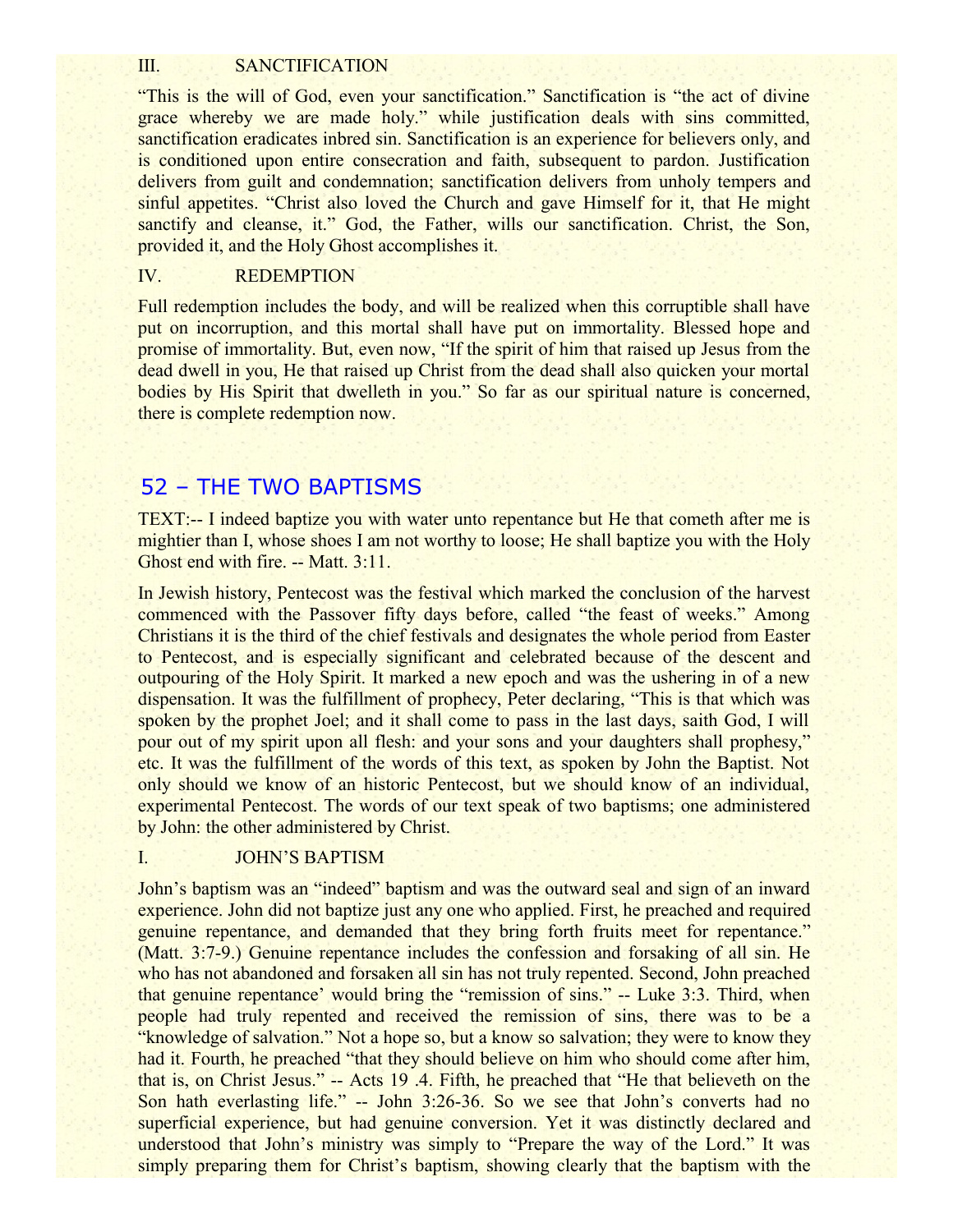Holy Ghost is a second experience for truly justified people only.

### II. CHRIST'S BAPTISM

We need to distinguish between the birth of the Spirit and the baptism with the Spirit.

These terms represent two distinct experiences. In the nature of things the birth must precede the baptism. Christ was the gift of God to the world; the Holy Ghost is the gift of God to the church -not to the world. Jesus said positively, while speaking of the Holy Ghost. "whom the world cannot receive" -- John 14:17. There are three words used in Scripture to denote the relation of the believer to the Holy Spirit, namely, the words, "upon," "with," and in. To have the Holy Spirit "upon "us is to have special enduement of power for the highest efficiency and the accomplishment

of the special callings in divine services. Acts 1:8. To have the Holy Spirit "with" us is the relation of justified believers before they are wholly sanctified. Jesus said to his disciples, (who

you." -- John 14:17. Thus we see that to have the Holy Spirit "in" us, is that measure which is granted to the sanctified believer to purify the heart. Peter, in explaining what transpired at the house of Cornelius, says, "God gave them the Holy Ghost even as He did unto us, purifying their hearts by faith." Hence we see that the baptism with the Holy Ghost includes the purifying of the heart by faith. Second, it is the impartation of power; power to abstain from all evil; power to perform and execute all the will of God; power to suffer patiently all the will of God permits us to suffer. Third, the baptism with the Holy Ghost means an infilling -- "they were all filled." The valley of the Nile has been famous for its fertility for thousands of years. This fertility is due to the annual overflow of the Nile. We need the overflow to save this country from a spiritual famine.

# 53 – HOLINESS OR HELL: WHICH?

TEXT:-- Follow peace with all men, and holiness, without which no man shall see the Lord. -- Heb. 12:14.

The subject, as stated above, may at first appear rather emphatic and startling, but in its last analysis is simply the plain teaching of the Bible, and of all evangelical denominations. All Christians believe that heaven is a holy place, and that no sin can enter there. Hence, if men are not made holy they cannot enter heaven, and if they cannot enter heaven they must take up their abode with the lost.

### I. HOLINESS

Commanded: As He which hath called you is holy, be ye holy. -- 1 Peter 1:15, 16.

Called to holiness: God hath not called us unto uncleanness, but unto holiness. -- 1 Thess.

4:7.

Chosen to holiness: He hath chosen us in Him before the foundation of the world, that we should be holy and without blame before Him in love. -- Eph. 1:4.

Chastised to bring us to holiness: Our fathers "Chastened us after their own pleasure, but He for oar profit, that we might be partakers of His holiness." (Heb. 12:10.)

Holiness realized and perfected: "Having therefore these promises, dearly beloved, let us cleanse ourselves from all filthiness of the flesh and spirit, perfecting holiness in the fear of God." -- 2 Cor. 7:1.

Established in holiness: To the end He may establish your hearts unblameable in holiness before God, even our Father. -- 1 Thess. 3:13.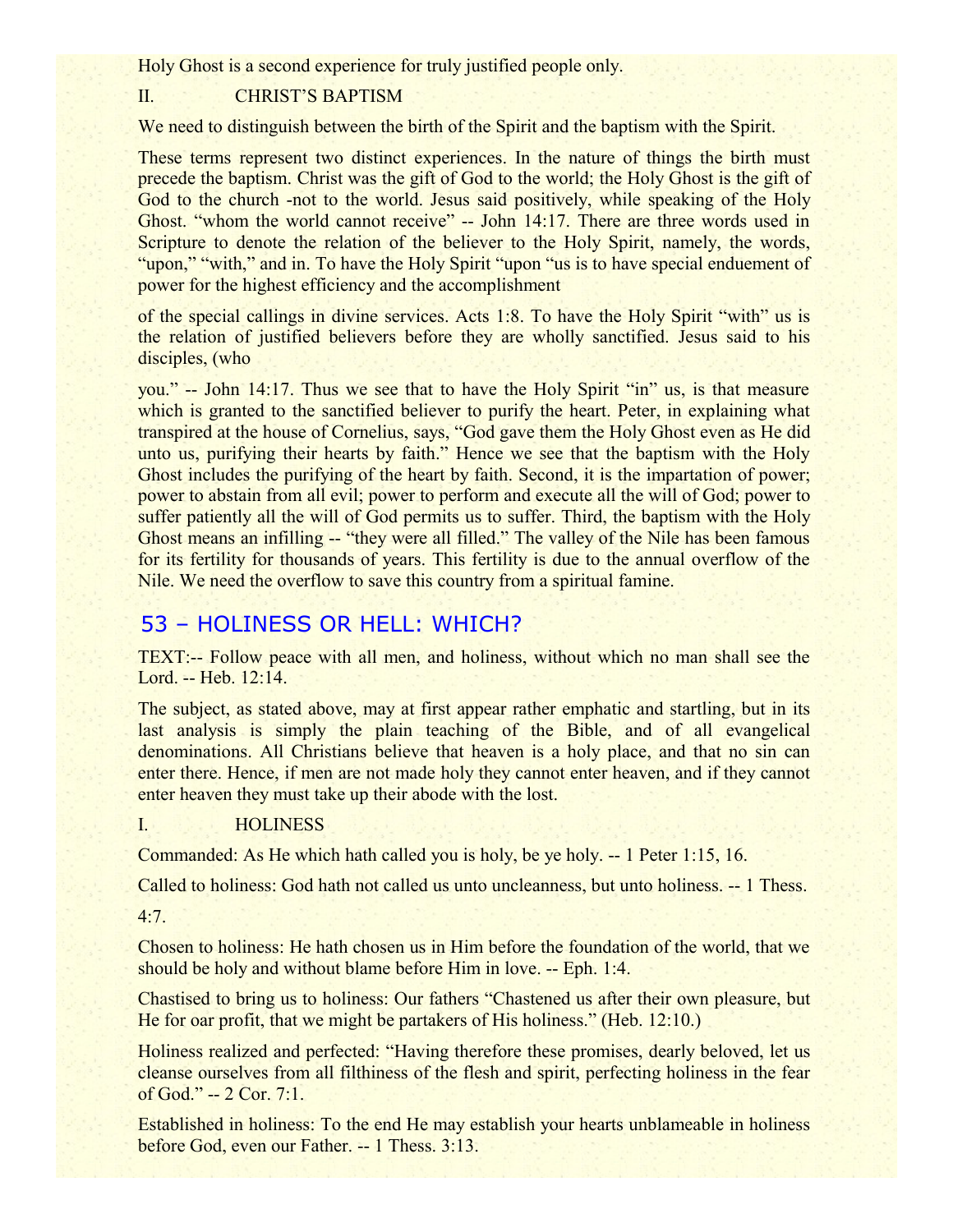Holiness lived: That we being delivered out of the hand of oar enemies might serve Him without fear, in holiness and righteousness before Him all the days of our life. -- Luke 1:74, 75.

Holiness provided: Christ also loved the Church and gave Himself for it; that He might sanctify and cleanse it . . . that it should be holy and without blemish. -- Eph. 5:25-27.

Holiness experienced: Holy men of God spake as they were moved by the Holy Ghost. -- 2 Pet. 1:21.

After this manner in the old time the holy women also, who trusted in God, adorned themselves. -- 2 Pet. 3:5.

What excuse can there be for men not to be holy?

### II. THE DESTINY OF THOSE WHO REFUSE HOLINESS

The Bible speaks of it as:

"Hell," (Matt. 5:29, 30; 10:28.)

"Hell fire," (Matt. 18:9; 5: 22.)

"Furnace of fire," (Matt. 13:42, 50.)

"Unquenchable fire," (Luke 3:17; Mark 9:4346.)

Lake of fire," (Rev. 20:14, 15.)

"Fire and brimstone,"  $(Rev. 21:8; 19:20.)$ 

"Outer darkness," (Matt. 8:12; 22:13.)

"Everlasting destruction," (2 Thess. 1:9.)

"Everlasting punishment," (Matt. 25:46.)

"Eternal damnation," (Mark 3:29.)

"The bottomless pit," (Rev. 20:1.)

III. WHO THE INHABITANTS WILL BE

"The Devil and his angels," (Mat. 25:41.)

"The Wicked shall be turned into hell, and all the nations that forget God." (Psa. 9:17.)

"Them that know not God, and obey not the Gospel of our Lord Jesus Christ." (2 Thess.

1:8.)

"All things that offend, and them which do iniquity." (Matt. 13:41.)

"The fearful, and unbelieving, and the abominable, and murderers, and Whoremongers, and sorcerers, and idolaters, and all liars, shall have their part in the lake which burneth with fire and brimstone." (Rev. 21:8.)

"And whosoever was not found written in the book of life was cast into the lake of fire," (Rev. 20:15.)

Hell is a necessity not only as a punishment for the lawless, but as a protection for the law abiding.

Hell was not created for men and was never intended for them, but was "prepared for the Devil and his angels." He who goes there goes as an intruder.

God does not send men to hell; they go there as the result of their own choice. Men can be saved if they will be.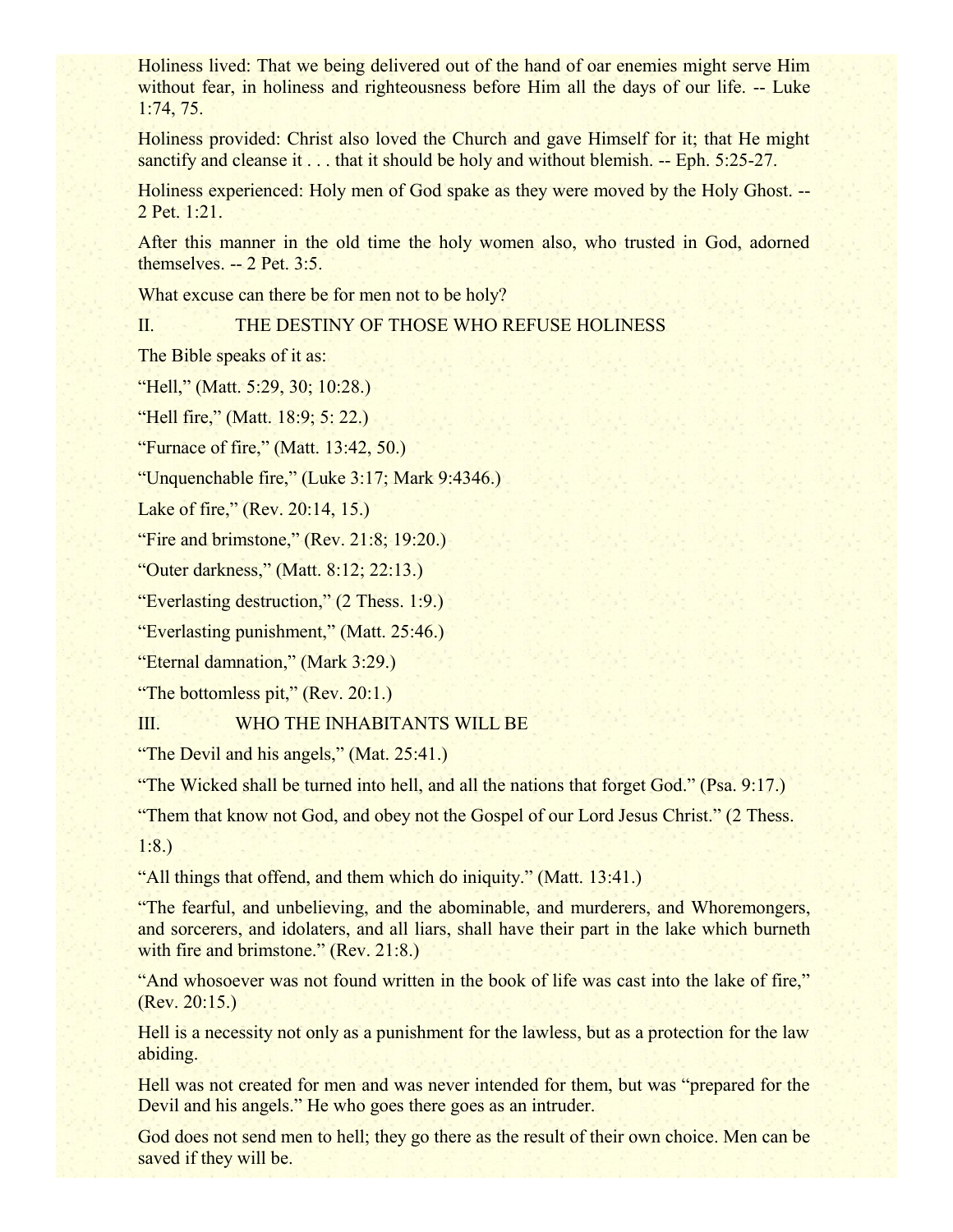Hell is dreadful because of the correspondence between the characters who go there and the place; also because of what is not there. There is no law, no love, no hope, no truth and no rest in hell. Even the lost in hell pray against others coming there. (Lake 16:28.)

# 54 – HOLINESS VERSUS BACKSLIDING

TEXT:-- If after they have escaped the pollutions of the world through the knowledge of the Lord and Saviour Jesus Christ, they are again entangled therein, and overcome, the latter end is worse with them than the beginning. For it had been better for them not to have known the way of righteousness, than, after they have known it, to turn from the holy commandment delivered unto them. -- II Pet. 2:20-21.

Immobility is inconsistent with our being, mentally. Physically or spiritually. We either advance or retrograde increase or decrease; especially is this true of our spiritual life; there is no standing still. The sin of omission terminates in sins of commission. The way to keep from backsliding is to persistently and obediently press forward. To rest in a past experience is perilous

and soon leaves the soul destitute of saving grace. "For we are made partakers of Christ, if we hold the beginning of our confidence steadfast unto the end." Some lessons from the text are: (1) There is an escape from the pollutions of the world. (2) The way of escape. (3) That holiness is imperative. (4) That holiness is a second experience. (5) The latter end of a backslider worse than the beginning.

### I. AN ESCAPE

There is a way out of sin and the pollutions of the world. Thank God! Sin pollutes, corrupts and degrades everything contaminated thereby. Oh, the filthiness of sin! A sin polluted heart means polluted thoughts, polluted words, polluted life. Hence David said, "He brought me up also out of an horrible pit, out of the miry clay."

## II. THE WAY OF ESCAPE

"Escaped ... through the knowledge of the Lord and Savior Jesus Christ." An experimental knowledge of salvation can only come to the soul that has forsaken all sin and believed on the Lord Jesus Christ. He is "the way, the truth, and the life." His name is called "Jesus; for He shall save His people from their sins;" "who gave Himself for our sins, that He might deliver us from this present evil world, according to the will of God." "Neither is there salvation in any other; for there is none other name under heaven given among men, whereby we must be saved."

## III. HOLINESS IMPERATIVE

Holiness is the Bible standard. Holiness is freedom from sin. There is nothing mysterious about this subject. If a man is done with sin he wants holiness; when a man does not want holiness it is evident he wants sin; there is nothing else to want. God commands, "Be ye" holy." It is not optional but imperative. To disobey is sin. No person can disobey His word and retain His favor.

"Flow peace with all men and holiness, without which no man shall see the Lord."

## IV. A SECOND EXPERIENCE

It was those who "have escaped the pollution of the world," and "have known the way of righteousness," "after they have known it," "turn from the holy commandment." what is "the holy commandment?" Undoubtedly the commandment to be holy. Thus we see that the commandment to be holy is to those who have already "escaped" and know "the way of righteousness." Hence we see that backsliding is the result of "turning from" the commandment to be holy.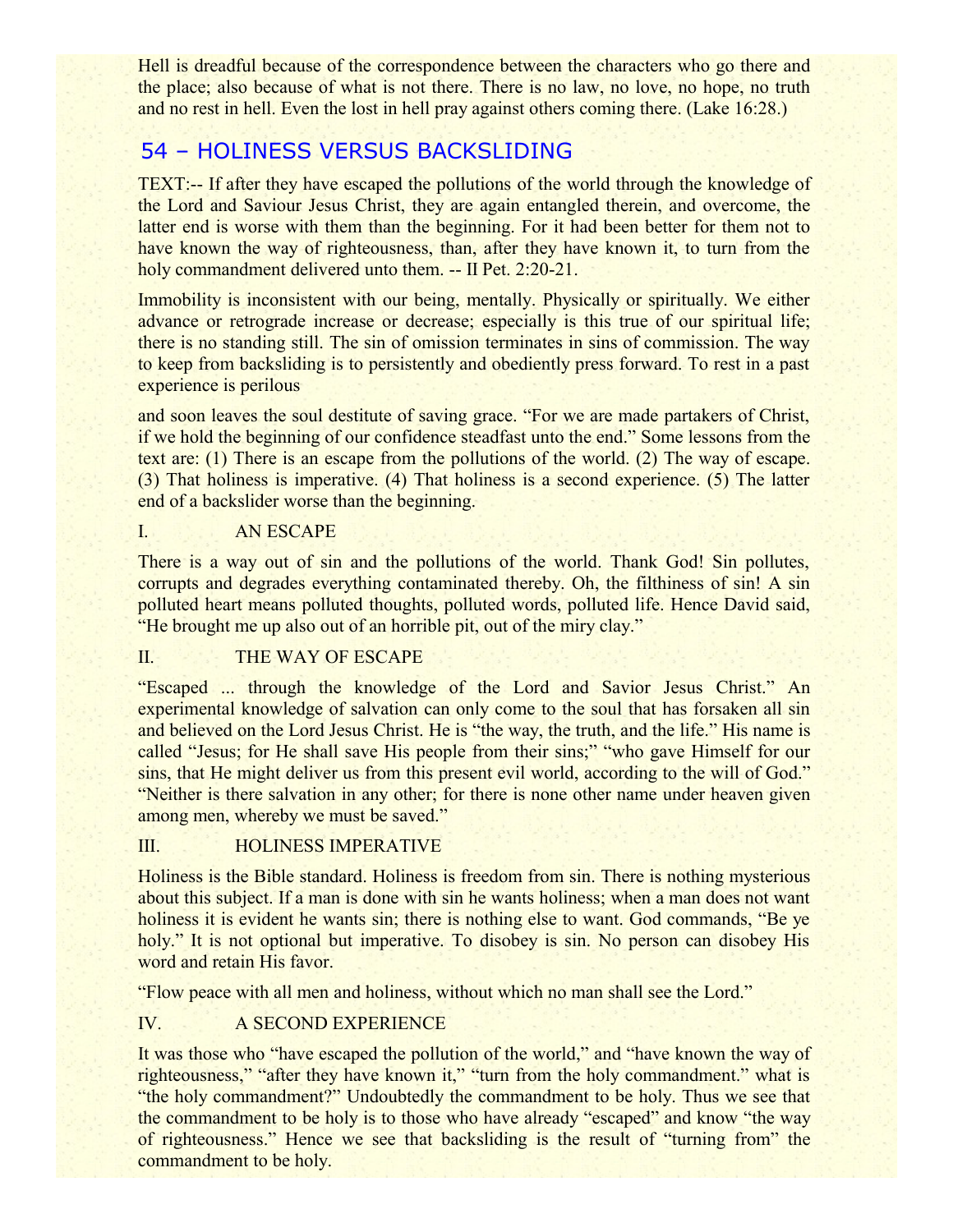#### V. WORSE THAN BEGINNING

This is so because increased light brings increased responsibility, and increased condemnation. It is "worse" because it destroys confidence in one's self and in religion in general.

Such an one is apt to say, "I have tried it once, and can't hold out." It is "worse" because of the destructive influence it has on others and thus augments guilt. It is "worse" because of the torment and tortures memory will inflict in hell, when it shall be said, "Son, remember."

# 55 – HEAVENLY MINDEDNESS

TEXT:-- Let this mind be in you, which was also in Christ Jesus: who, being in the form of God, thought it not robbery to be equal with God: but made Himself of no reputation, and took upon Him the form of a servant; and was made in the likeness of men. -- Phil  $2:5-7.$ 

Not only is it ours to believe on Christ, but to be indwelt by the very mind of Christ.

Whoever is willing to have his own carnal mind destroyed may "have the mind of Christ."

The text urges the mind of Christ with particular reference to His humiliation. In order to have a proper appreciation of His condescending love, we need to apprehend some of His glory before His humiliation.

#### I. WHO AND WHERE HE WAS

He was one with the Father. John 10:30, 38. He "was with God:" Yea He "was God." John 1:1. "All things were created by Him, and for Him: and He is before all things, and by Him all things consist." -- Col. 1:16, 17. "God ... hath in these last days spoken unto us by His Son, whom He hath appointed heir of all things, by whom also He made the worlds; who being the brightness of His glory, and the express image of His person, and upholding all things by the word of His power." Heb. 1:2, 3. He could say, "He that hath seen Me hath seen the Father." He was in the bosom of the Father, "heir of all things," attended by angels, "upholding all things by the word of His power" encircled with light and glory unto which no being could approach, but emptied Himself, laying aside the effulgence of His glory, became a servant, and bumbled Himself even unto the death of the cross.

#### II. HIS HUMILIATION

"He, who was the Son of God, became the Son of man, that we who were the sons of men might become the sons of God." The babe of Bethlehem, the man of Galilee, the Lamb of Calvary – how marvelous and overwhelming the contrast. "Of no reputation," despised and rejected of men; a wanderer, with no place to lay His head; washing the disciples' feet – the servant of all; buffeted, spit upon, in the bands of a mob-crucified. "He was oppressed, and He was afflicted, yet He opened not His mouth; He is brought as a lamb to the slaughter, and as a sheep before her shearers is dumb, so He opened not His mouth. He was taken from prison and from judgment: and who shall declare His generation? For He was cut off out of the land of the living and He made His grave with the wicked, and with the rich in His death: because He had done no violence, neither was any deceit in His mouth." what a picture of the omnipotent, eternal, infinite God! And all this to save a poor sinner.

## III. "LET THIS MIND BE IN YOU"

"The heart is deceitful above all things, and desperately wicked: who can know it?" Out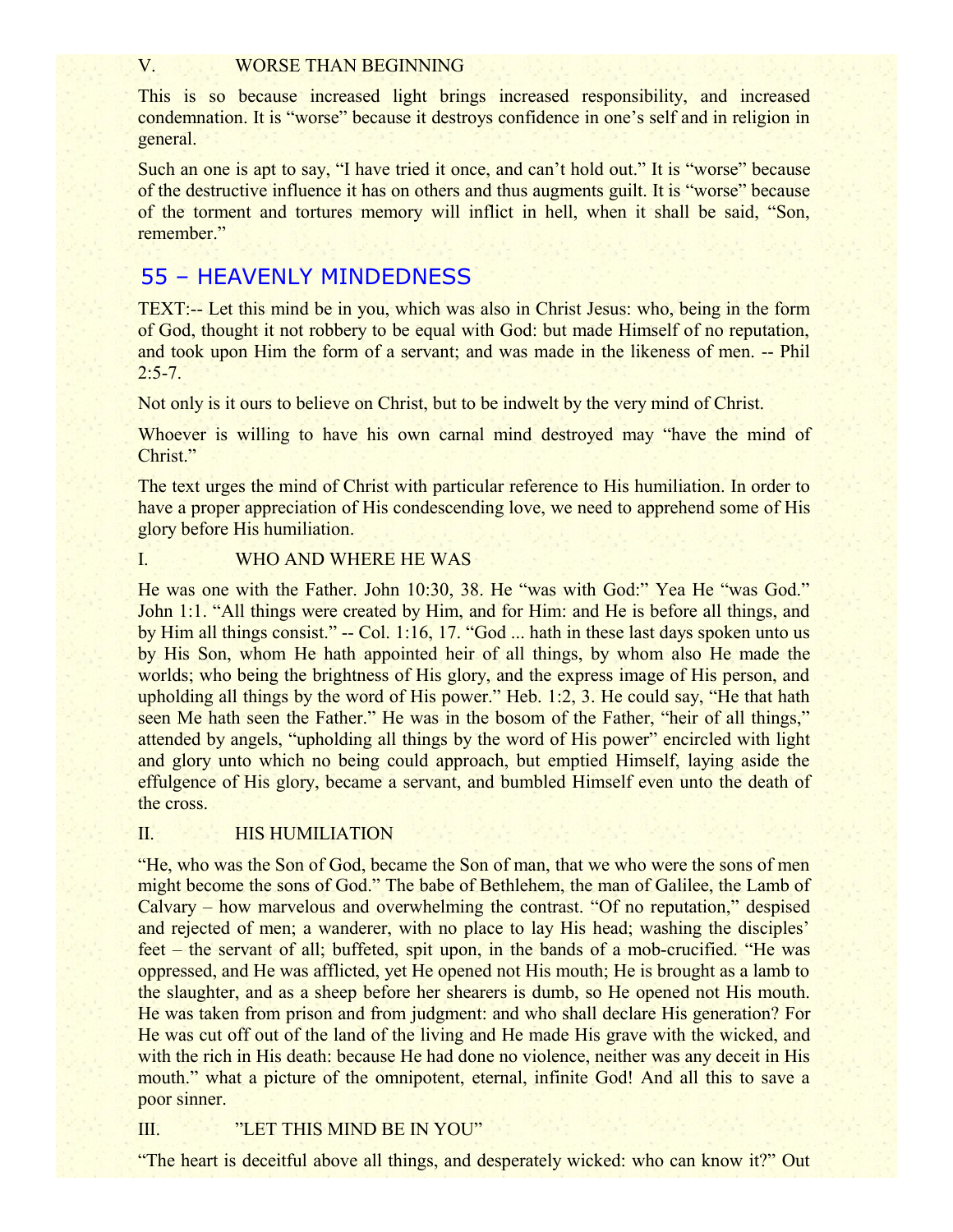of the heart are the issues of life. Resolutions, and will power can never change a heart that boasts and glories in its very shame. While the self-life remains, a man will become "vainly puffed up by his fleshly mind." Before we can manifest His outward lowliness and meekness and humility the "carnal mind," which "is enmity against God" must be utterly destroyed. It is death to all self-will, self-seeking, selfish ambitions and selfexaltation. Instead of being in the service of God for what we may be able to get out of it, we shall then be in the service of God for what we may put into it; to serve rather than to be served. A holy heart, made so by the blood of Jesus Christ, and the transforming power of the gospel, alone can bring the individual where "this mind is in you." "He that saith He abideth in Him, ought himself also so to walk, even as He walked."

# 56 – CHRIST THE WAY

TEXT:-- Jesus said unto him, I am the way, the truth and the life; no man cometh unto the Father, but by me. John 14:6.

This text is generally divided into three parts, each part independent of the other parts. But this is not so. The text is a unity. Christ had told His disciples that He was going to prepare a place for them in His Father". House, adding, "and whither I go ye know, and the way ye know." Thomas replied, "Lord, we know not wither thou goest; and how can We know the way?" The question of Thomas involved an inquiry with reference to a single thing -- "the way:" so Christ's reply was an answer involving only a single thing. The words truth and life were only used as they had reference to the great fact announced. "1 am the way," -- the word truth expressing the character of 'the way;" the word life as expressing the direction and end of "the Way;" as if Christ had said, "I am the truthful way which leads to life."

Christ did not say, "I am a way," but, "I am the way, He only is "the way" to God; "no man cometh unto the Father, but by me." This declaration means death to Unitarianism and Swedenborgianism, and every other cult and pretense that ignores or denies the divinity of Christ.

#### I. FROM WHAT AND TO WHAT THE WAY LEADS

From death to life: Spiritual life is three-fold in it character, having a principle, an essence, and a development. The principle of spiritual life is faith in God; the essence of spiritual life is love to God; and the development of spiritual life is obedience to God; this three-fold aspect of spiritual life corresponds exactly with man's three-fold capacity of moral character, expressed by the words intellect, sensibilities and conduct. A man may think right, feel right and act right. "He that believeth on the Son hath everlasting life." Faith is lodged in the intellect. "We know that we have passed from death unto life, because we love.' "He that loveth not knoweth not God." Love is lodged in the sensibilities. "He that hath my commandments, and keepeth them, he it is that loveth me . . and I will love him, and will manifest myself to him." Development of spiritual life is conditioned on obedience which is lodged in conduct. "And you hath He quickened who were dead in trespasses and sins."

From. Darkness to light. Sin plunges the soul into darkness, so that a man dying without Christ, always crosses the river of death in midnight darkness. "In Him was life; and the life was the light of men." "I am the light of the world: He that followeth me shall not walk in darkness, but shall have the light of life." "God, who commanded the light to shine out of darkness, hath shined in our hearts, to give the light of the knowledge of the glory of God in the face of Jesus Christ." "God is light, and in Him is no darkness at all. If we say that we have fellowship with Him, and walk in darkness, we lie, and do not the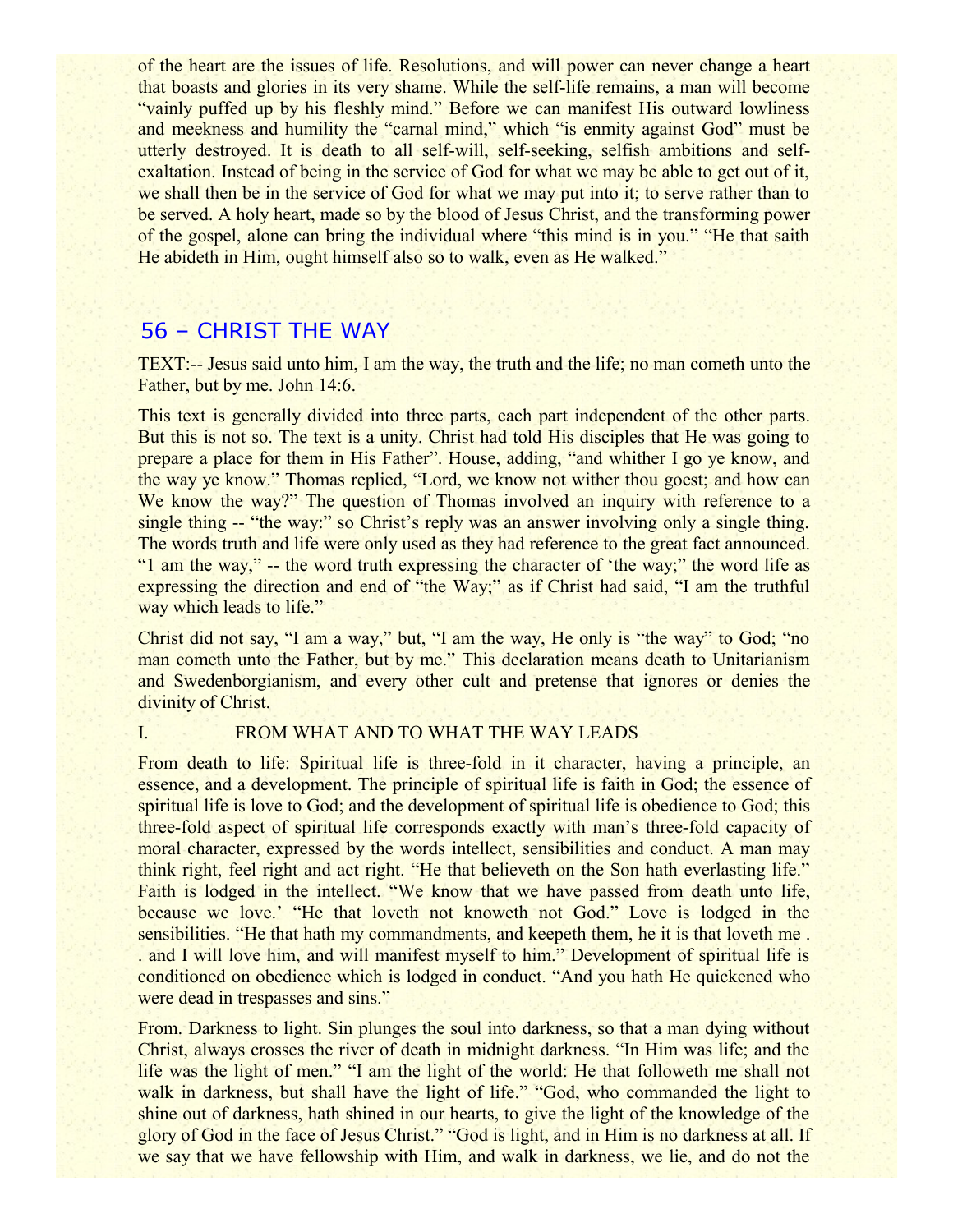#### truth."

From sin to holiness. "Ye know that He was manifested to take away our sins." "If we walk in the light, as He is in the light, we have fellowship one with another, and the blood of Jesus Christ His Son cleanseth us from all sin. "Now being made free from sin, and become servants to God, ye have your fruit unto holiness, and the end everlasting life."

He is the way from bondage to liberty; from weakness to strength, from sadness to gladness; from earth to heaven He is the only way, a living way, an accessible way, a plain way, a perpetual way and a sure way.

"Neither is there salvation in any other; for there is none other name under heaven given among men, whereby we must be saved."

# 57 – SECRETS OF VICTORY

TEXT:-- In all these things we are more than conqueror through Him that loved us. Rom.

#### 8.37.

The Church of Jesus Christ is frequently likened to an army, and we are exhorted to "endure hardness) as a good soldier of Jesus Christ," and "fight the good fight of faith." There can be no victory without conflict and battle. The greater the battle, the grander the victory. To be a conqueror in all the conflicts of life means much; but to be "more than conquerors," mean more. It means that the victories are gained with some rounds of ammunition left, as in the case of David and Goliath; he slew Goliath with his first round of ammunition and came back with four rounds of ammunition left, ready for four more giants. To be "more than conquerors," means that you take some spoils, as in the case of Jehoshaphat and his army against the children of Ammon, Moab, and the people of Mount Seir, where the victory was so glorious it took them three days to gather up the spoils. 2 Chron. 20:25. To be "more than conqueror" means that you are continually taking advanced ground; that the ashes of your camp-fires will not be found two nights in the same place.

Such a life is the privilege of all saints. Note some secrets of this victorious life.

### 1. CONVICTION

Mere intellectual assent to truth does not make men soldiers. The fellow who believes just as the last man he met, and is on both sides of the question – is what is known as a policy man – is no good. He is what Dr. Bresee would call a "putty fellow." Like the man, when asked what he believed, said, he "believed just as the church believed." When asked what the church believed, said, "the church believes as I believe;" When asked what he and the church together believed, he was quite sure they both together believed exactly the same thing – but did not know what it was.

A good soldier has deep rooted convictions – really believes some things – and believes them with all his heart. Convictions divinely inwrought by the Holy Ghost that Jesus Christ can save from all  $sin -$  within and without – is the contention of our church. Salvation from all sin, is our battle cry. Sentimental folk are not the kind that heroes, and warriors, and martyrs are made of.

### II. VICTORY WITHIN

The "old man" is an enemy of God and an ally of Satan. While he is within he will betray you into the hands of the enemy. An inward foe is more to be feared than outward foes. The destruction of inbred sin brings inward rest and victory. A civil war means the division of forces and leaves the nation a prey to other powers. One of the advantages of the sanctified life is that "we wrestle not against flesh and blood, but against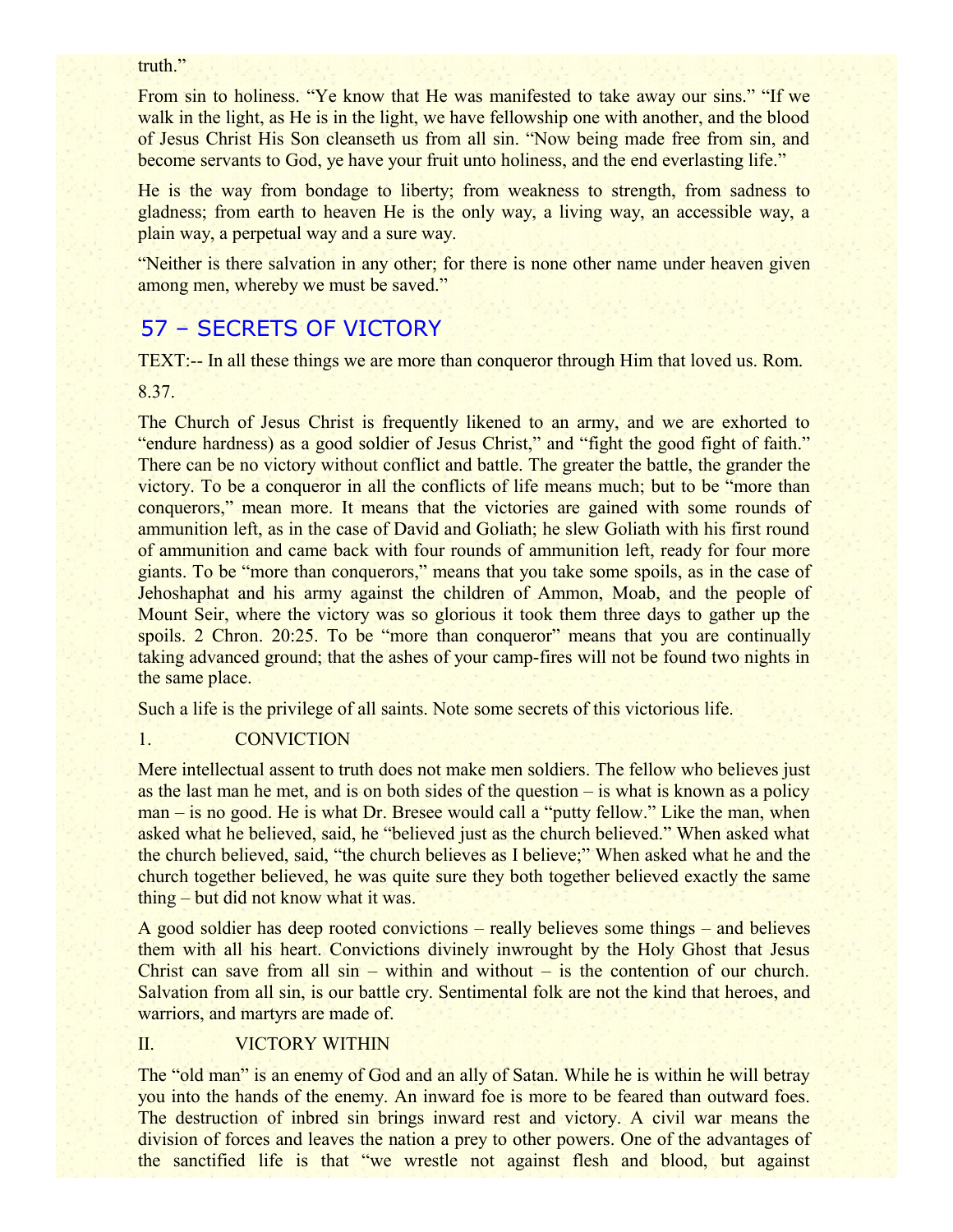principalities. Against powers," etc., all of which are without. Hence David prayed, "Unite my heart to fear thy name." Psa. 86:11. Inward victory is the secret of outward victory. If you would have victory on the field of battle, you must first have perfect victory at home, which can only come by being sanctified wholly, and so has the carnal mind destroyed.

### III. ENTIRE CONSECRATION

Half-heartedness means certain defeat. A devotion that will gladly yield up all, even life itself, is one of the essential secrets of victory. True consecration never stops to count the cost, when once the will of God is made clear. Such men will take joyfully the spoiling of their goods, and rejoice they are counted worthy to suffer persecution for His sake.

### IV. FULL EQUIPMENT

We are urged to "put on the whole armor of God, that ye may be able to stand." The first inference is that without the whole armor we may not be able to stand, and the second inference is that with the "whole armor" we will be able to stand. This armor will make one invulnerable, and more than a match for Satan. For description of same, read Eph. 6:11-16. In this armor there is no provision for the back, as we are expected to keep our face toward the foe. Many are wounded in the back because of compromise.

#### V. KNOWLEDGE OF RESOURCES

To know that God and all the angels and all the resources of heaven are pledged to our victory will inspire great confidence. One man with God is always a majority. "The people that do know their God shall be strong and do exploits." "Victory is of the Lord." (Marg. Prov. 21:31). We ever need to remember that "the battle is not ours, but God's" He will make a highway through the sea, command the sun to stand still, cause the stars to fight against our enemies, stop the mouths of lions. Quench the fires that may be kindled, and turn the victory on Israel's side, if we will but trust Him. "Faith is the victory." Courage is faith on the battlefield. "They overcame him by the blood of the Lamb, and by the word of their testimony; and they loved not their lives unto the death." "Thanks be to God, which giveth us the victory through our Lord Jesus Christ."

# 58 – SELF EXAMINATION

TEXT:-- Examine yourselves, whether ye are in the faith; prove your own selves ... Know ye not your own selves, how that Jesus Christ is in you, except ye be reprobates? -- 2 Cor. 13:5.

Self examination may not be a pleasant task, but is certainly most essential and profitable.

The text does not say that we should examine other people, but "examine yourselves." The questions of our relations to God and eternal destiny are of such solemn import that we can not afford to be mistaken or deceived.

## I. UNION WITH CHRIST

The union of the believer with his Lord is a reciprocal one. "Abide in me, and I in you." This means more than assent to truth, or faith in a historic Christ, or subscribing your name to a creed; it means a personal contact and a vital union with Christ, as the vine and its branches, as the body and its members, as the head and the body. Then, as Luther has said, "All that Christ has, now becomes the property of the believing soul; all that the soul has becomes the property of Christ.

Christ possesses every blessing and eternal salvation; they are henceforth the property of the soul."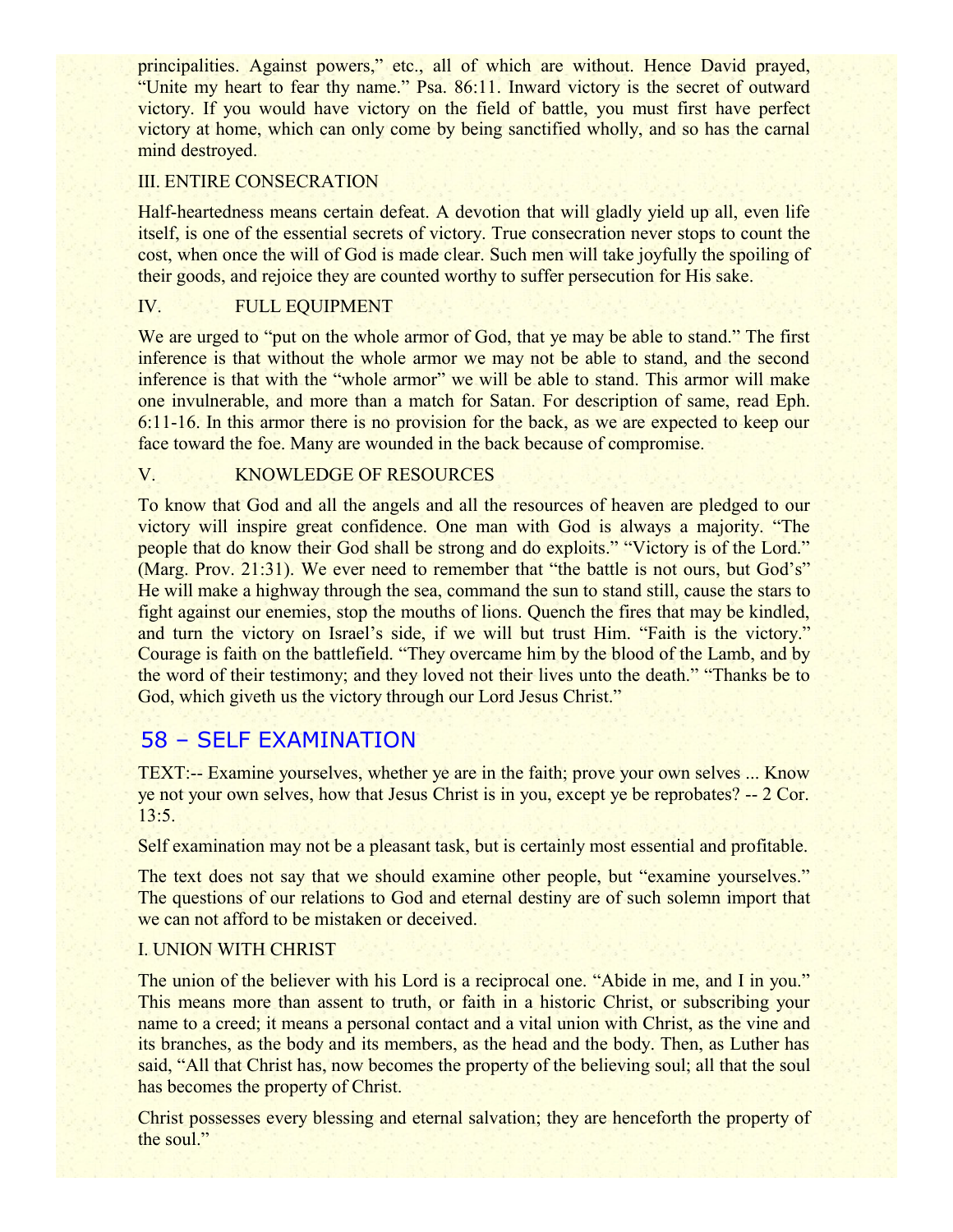#### II. SOME EVIDENCES OF THIS UNION

1. Saved from sinning. "whosoever abideth in Him sinneth not; whosoever sinneth hath not seen Him, neither known Him." -- 1 John 3:6. whosoever is not saved from sinning is not saved at all. A sinning religion is the devil's religion. "lie that committeth sin is of the devil" -- 1 John 3:8.

2. No condemnation. "There is therefore now no condemnation to them which are in Christ Jesus." -- Rom. 8:1. Sin and condemnation are inseparable. Whosoever commits sin is necessarily under condemnation, even though the soul does not realize its guilt all the while. "He that believeth not is condemned already." -- John 3:18.

3. A new creature. "If any man be in Christ he is a new creature: old things are passed away; behold, all things are become new." -- 2 Cor. 5:17. To be in Christ means more than turning over a new leaf, the passing of a new resolution, or mere reformation; it Is a new creation; a regeneration and transformation inwrought by the Holy Ghost.

4. Spiritual life. "He that hath the Son hath life." -1 John 5:12. There is no such thing as a dead Christian. "And you hath he quickened, who were dead in trespasses and sins." In Christ the soul will know the throbbings and pulsations of divine life. Jesus said, "I am come that they might have life, and that they might have it move abundantly." -- John 10:10.

5. Fruitful. "He that abideth in me, and I in him, the same bringeth forth much fruit." -- John 15:5. Fruit is the spontaneous result of life. As Gordon has said, "The method of grace is precisely the reverse of the method of legalism The latter is holiness in order to union with God, the former, union with God in order to holiness." We need to distinguish between works and fruit. "The fruit of the Spirit is love, joy, peace, longsuffering, gentleness, goodness, faith, meekness, temperance; against such there is no law." -- Gal. 5:22,23.

### III. THE EXAMINATION

"Christ in you" excludes all that is not Christly. The soul may be compared to a seven story building, as follows: The will; the affections; the thoughts; the appetites; the tempers; the motives; and the secret life. The investigation and examination should go through all these various departments and see that the Christ attitude dominates and fills each department. Only the light of the Holy Spirit, by the Word of God can disclose to us our real inwardness. "Behold, thou desirest truth in the inward parts; and in the hidden part thou shalt make me to know wisdom."

A reprobate is one abandoned as hopelessly wicked, or to a hopeless doom.

# 59 – GLORYING IN THE CROSS

TEXT:-- But God forbid that I should glory save in the cross of our Lord Jesus Christ, by whom the world is crucified unto me, and I unto the world. -- Gal. 6:14.

> "In the cross of Christ I glory, Towering o'er the wrecks of time, All the light of sacred story, Gathers 'round its head sublime."

The cross is mentioned in three different senses in the Bible. It is important to distinguish them. First, it is used to signify the wooden cross, upon which the Lord Jesus was crucified.

Second, it is used to signify the way of salvation by Jesus Christ crucified. Third, it is used to signify the sufferings that come to us in following Christ.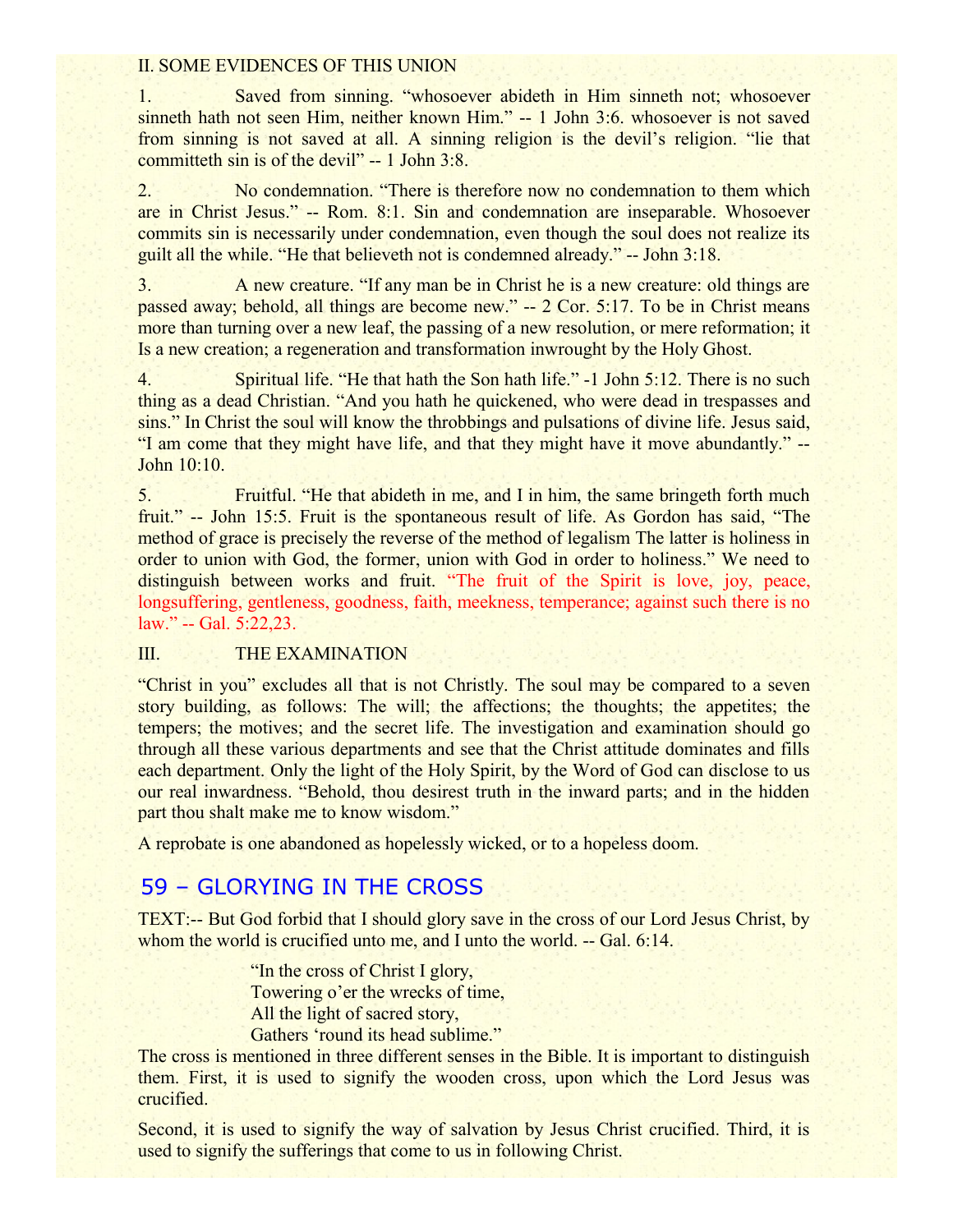#### I. THE WOODEN CROSS

As an instrument of death, the cross was of Roman invention and was used only in case of slaves, or very notorious criminals, and malefactors of the basest sort. This was the death to which Jesus stooped. "He endured the cross, despising the shame." In the cross we see the stern, unrelenting hand of justice exacting the penalty of the law for sin, and also the unfathomable love of God for a lost world. The cross speaks to us of substitution, of reconciliation, of peace with God, and of life eternal.

## II. THE CROSS, THE WAY OF SALVATION

This is the sense in which the word is used in the text. It is the name given to the whole plan of salvation by a crucified Redeemer. As in 1 Cor. 1:18: "The preaching of the Cross is to them that perish foolishness, but unto us who are saved it is the power of God." Glorying in the Cross means the renunciation of all self-righteousness, and of all the law and an entire reliance upon and acceptance of the finished work of Calvary as the only hope for a sinner. Glorying in the Cross means not only that we endure the Cross but that we delight in it, and go with Him to the Cross until we can say, "I am crucified with Christ" and so are "made conformable unto His death.' Crucifixion is the divine method for the self – life, -- the carnal mind which we inherited.

"Knowing this, that our old man is crucified with Him." Rom. 6:6. This is the "second blessing,

properly so called." In justification our spiritual sensibilities are quickened and made alive; m sanctification our carnal sensibilities are crucified and deadened.

## III. THE CROSS TO BE BORNE

"If any man will come after me, let him deny himself, and take up his cross and follow me." In following Christ a man may meet with scorn and ridicule and persecution and adversity. All that will live godly in Christ Jesus all suffer persecution. Obeying God should not be a question of expediency or of personal pleasure but a fixed and settled purpose of the heart, though it means suffering, and the loss of all things. A true Christian will do his or her duty even if they don't feel like it. "He that taketh not up the cross and followeth after Me, is not worthy of Me." No cross, no crown.

## 60 – SEEKING THE FACE OF GOD

TEXT:-- When thou saidst, seek ye my face; my heart said unto thee, Thy face, Lord, will I seek. -- Psa. 27:8.

The guilty may seek His favor; the obedient child of God will seek His face. We should seek Him, not simply for the loaves and fishes – something He has – but for what He is. There is a possibility of becoming more absorbed with an "it" than with Him who has made "it" possible.

Many are occupied with ceremonies and doctrines, which may be beautiful and helpful in their proper relations, but without the presence of the living Christ are simply dead and wearisome formalities; the shell without a kernel. Dean Stanley has well said: "The teachings of Christ are not abstract doctrines nor ceremonial regulations."

We need to come face to face with God; first, that we know Him, and, second, that we may know ourselves. Not until Isaiah could say: "Mine eyes have seen the King, the Lord of Hosts," did he understand his own heart and realize his moral uncleanness. "where there is no vision the people perish." (Prov. Xxix, 18.)

The countenance is a reflecting mirror, wherein the thoughts and affections, otherwise invisible, appear. It is thereby that our inward emotions are made known to others: love,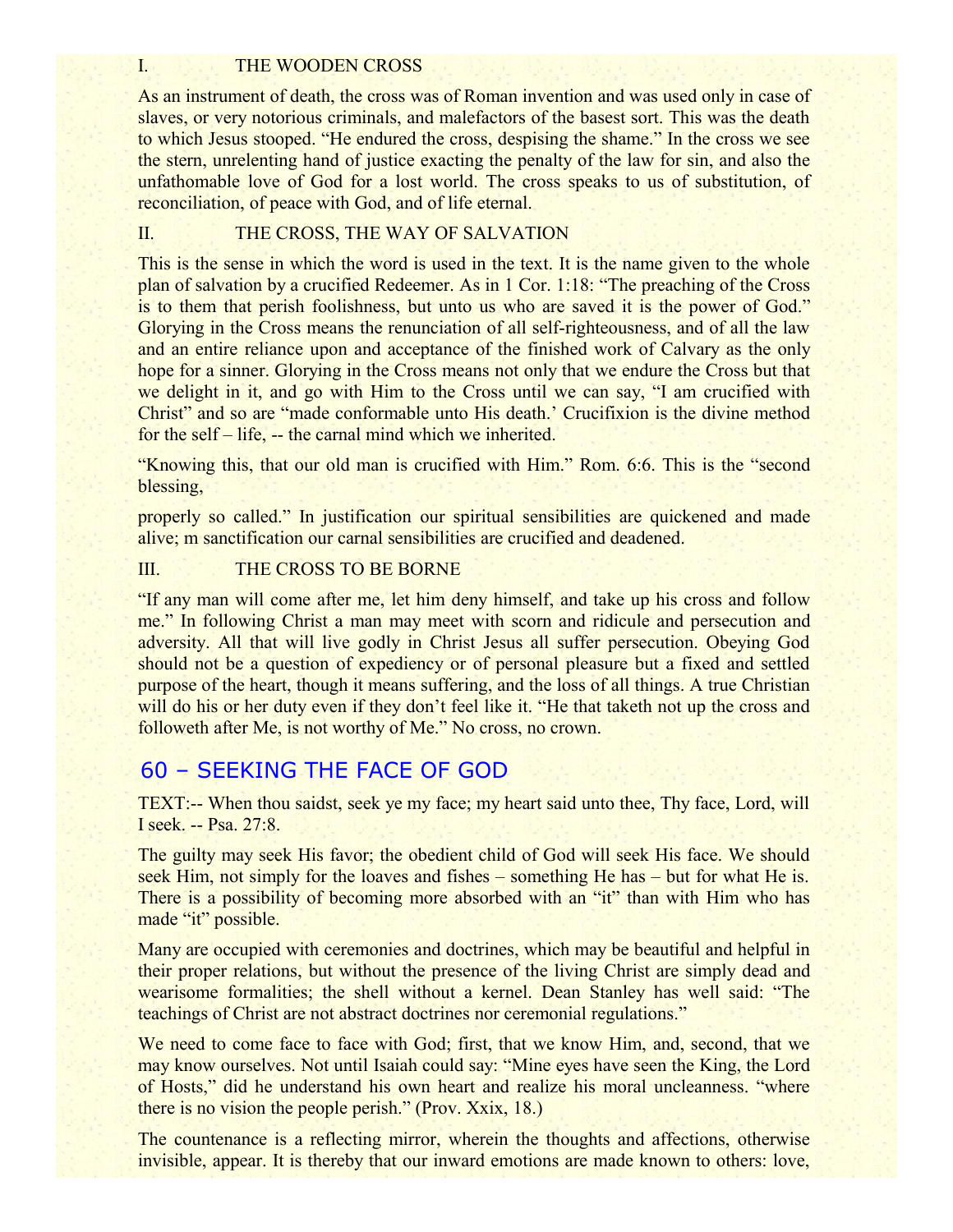hatred, desire, dislike, joy, grief, confidence, despair, courage, cowardice, ambition, contempt, pride, modesty, cruelty, compassion and the rest of the affections are all reflected in the countenance.

To seek His face means:

1. Walking in light. "They shall walk, O Lord, in the light of Thy countenance." (Ps. Lxxxix,

15.) The light of His countenance upon us implies His peculiar favor and blessing. "The face of the Lord is against them that do evil."

2. Light in His light. "In Thy light shall we see light." (Ps. Xxxvi, 9.) To have the mind of Christ and see as He sees, we mast seek His face. "wherefore be ye not unwise, but understanding what the will of the Lord is." (Eph. V, 17.)

3. Changed into His image. "We all, with open face, beholding as in a glass the glory of the Lord, are changed into the same image from glory to glory, even as by the spirit of the Lord." (II Cor., iii' 18.) That is holiness. The spirit of the Lord changing as into the same image, while we behold "the glory of God in the face of Jesus Christ." "For whom He did foreknown, He also did predestinate to be conformed to the image of His Son, that He might be the first born among many brethren." (Rom. Viii, 29.)

4. Fellowship and communion. "And the Lord spake unto Moses face to face, as a man speaketh unto his friend." (Ex. Xxxiii, 11.) "If we say that we have fellowship with Him, and walk in darkness, we lie and do not the truth." "And truly our fellowship is with the Father and with His Son, Jesus Christ." (I John, i, 3.)

5. Cause our face to shine. "Moses wist not that the skin of his face shone while he talked with Him." (Ex. Xxxiv, 29.) The scowls and frowns and dark looks all disappear when we seek the face of God. Beulah dwellers have the lines of their countenances drawn from east to west, instead of north to south. "A merry heart maketh a cheerful countenance." "The help of His countenance" becomes "the health of my countenance." (Ps. Xlii, 5, ii.)

6. Fullness of joy. "Thou shalt make me full of joy with thy countenance." (Acts, ii, 28.) "David speaketh concerning Him, I foresaw The Lord always before my face ... therefore did my heart rejoice and my tongue was glad."

> "As by the light of opening day The stars are all concealed; So earthly pleasures fade away When Jesus is revealed."

# 61 – ONE THING

One thing thou lackest. Mark 10:21.

One thing is needful. Luke 10:42.

One thing have I desired of the Lord, that will I seek after. Ps. 27:4. One thing I know. John 9:25.

Michelangelo had never been so great a painter if his love of art had not become so enthusiastic that he frequently did not take off his garments to sleep for a whole week. It was his devotion to "one thing" that made him world-famed. It has been said that Mr. Moody had as his motto: "Consecrate and then concentrate," which meant the recognition of the same principle. Said Mr. Spurgeon, the great London preacher: "A man must have one pursuit, and consecrate all his powers to one effort, if he would excel or rise to eminence among his fellows.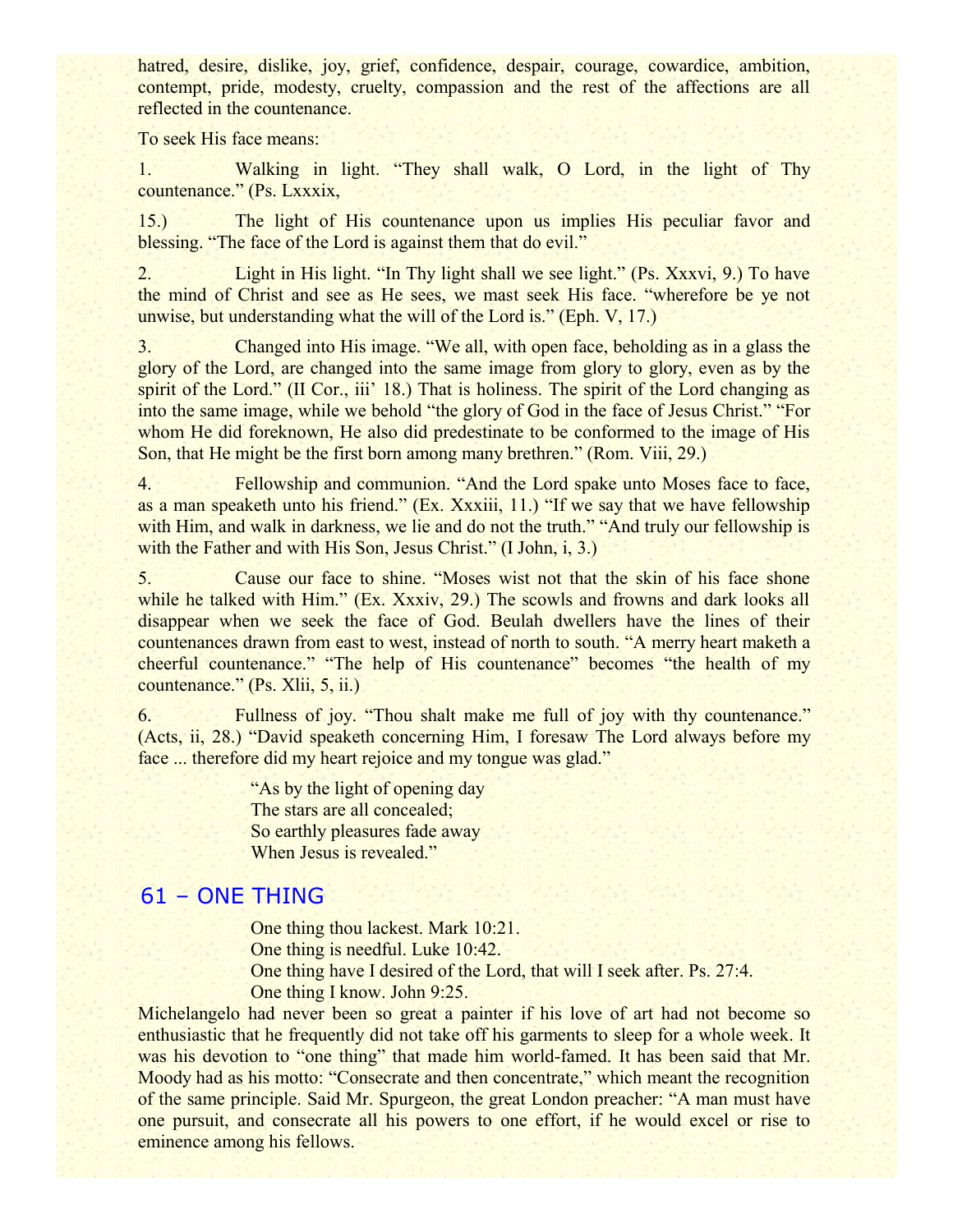#### 1. "ONE THING THOU LACKEST"

These words were spoken by our Lord to a young man who made his boast that he kept all the law, and applies to every man in his unrenewed state. This young ruler was a moral man, and so far as we know his character was unimpeachable, but he nevertheless lacked saving faith in Jesus Christ. Self-righteousness will not avail, for we read, "All our righteousnesses are as filthy rags." Men may boast of morality, good works, and many commendable traits and qualities, but without Christ as a personal Savior enthroned within, the essential thing is ever lacking, and the soul lost. "Examine yourselves whether ye be in the faith; prove your own selves. Know ye not your own selves, how that Jesus Christ is in you, except ye be reprobates." 2 Cor., 13:5.

#### 2. ONE THING IS NEEDFUL

These words were spoken to Martha, a true-hearted disciple. She had received Jesus, and was serving him by providing for His entertainment. Still there was "one thing needful." She has not sufficient grace to keep her from being "cumbered," "careful" and "troubled about many things." In other words, she was not saved from stewing, fretting and worrying when things were not altogether to her liking. How many Christians today may be said to be Martha-fied in that they have this inward unrest. In saying to Mary she had "chosen that good part," he was not speaking of good in opposition to bad; but of two good ways of pleasing and serving the Lord, Mary had chosen the better. Both were truehearted disciples, but the one was absorbed in the higher, the other in the lower of two ways of honoring heir Lord, Jesus has a deeper interest in our own relation and attitude toward Him than in our "much serving." while the world and a formal church places great premium on doing, Jesus emphasizes the being as of first importance. Martha needed the "second blessing" to deliver her from carnality, the root of all undue anxiety, and fretting and impatience. "Much serving" so engrossed her she missed her Lord's teaching. To become absorbed with work – though it be religious work – as not to find time to wait at His feet, is to fall of "that good part which shall not be taken away."

### 3. ONE THING TO SEEK AFTER

The lesson I would impress from these words is the importance of definite seeking. Praying in a half-hearted, indefinite way will never bring any blessing. A sinner might pray for pardon in an indefinite manner for forty years, but would never receive pardon. Finally he becomes desperate and definitely sets about settling this "one thing," and soon obtains pardon. Exactly the same is true of a believer seeking sanctification. It requires earnest seeking and definite seeking of the "one thing" to find either pardon or cleansing. You cannot seek God and at the same time seek the emoluments of men.

#### 4. "ONE THING I KNOW"

This was the testimony of the blind man to whom Jesus had restored his sight. He might not be able to explain the science or philosophy of his experience, but he positively knew "one thing," that whereas he had been blind he could now see. So we may know when our sins are pardoned, because "the Spirit itself beareth witness with our spirit, that we are the children of God." And in like manner we know when we are sanctified. "For by one offering he hath perfected for ever them that are sanctified; whereof the Holy Ghost also is a witness to us." (Heb. 10:14, 15.) Thank God for a "know-so" salvation.

## 62 – LEPROSY A TYPE OF SIN

TEXT:-- And, behold, there came a leper and worshipped Him, saying, Lord, if thou wilt, thou canst make me clean. And Jesus put forth his hand, and touched him. Saying, I will; be thou clean. And immediately his leprosy was cleansed. Malt. 8:2-3.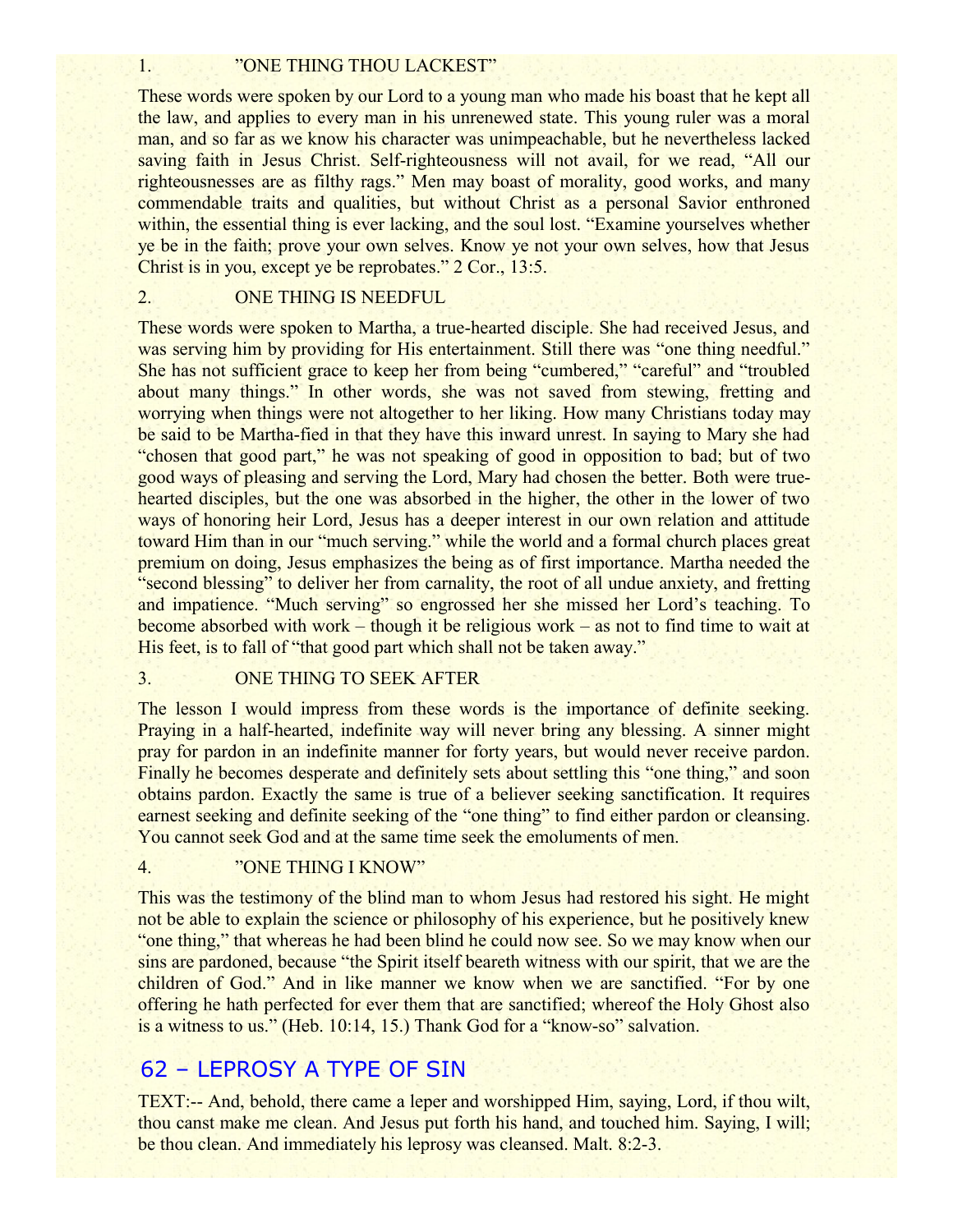Leprosy is one of the Bible's representatives of the intense malignity and defilement of the mortal malady that has attacked you and me, namely, Sin.

| Leprosy and sin are analogous, viz,: |  |  |  |
|--------------------------------------|--|--|--|

- 1. All classes alike subject to it.
- 2. Is of small beginning.
- 3. Loathsome, repulsive.
- 4. Incurable by human skill and human agencies.
- 5. Contagion, diffusive.
- 6. Results in separation and banishment.
- 7. Terminates in death.

Leprosy is especially a type of inbred sin because:

- 1. It is transmitted to posterity hereditary.
- 2. It is a constitutional disease condition, not an act.
- 3. It was never pardoned but cleansed away.

a. This man, by his very earnest petition, recognized and acknowledged his condition. That is the first step toward the kingdom. "He that covereth his sins shall not prosper: but whoso confesseth and forsaketh them shall have mercy." "If we confess our sins He is faithful and just to forgive them."

b. He had unquestioning and unwavering faith in the power and ability of Jesus to heal him, saying, "Thou canst." "Without faith it is impossible to please Him: for he that cometh to God must believe that He is, and that He is a rewarder of them that diligently seek Him." Salvation must be by faith alone, that it may be by grace alone.

c. He manifested proper humility. Luke says he "fell on his face," (Luke 5:12.) "God resisteth the proud, but giveth grace unto the humble." The way up is down. He "stooped to conquer, and he conquered by stooping." By giving in to God we win.

d. "Immediately his leprosy was cleansed." The cure was instantaneous. So it is in pardon.

With one word – one touch – all the guilt is swept away. In like manner the deliverance from' inbred sin is instantaneous. A gradatim destruction of the "old man" is as unreasonable as it is unscriptural. There is a gradual approach to the blessing so far as the human side of sanctification ii concerned, but when the consecration is entire and faith perfect, the work of cleansing is instantaneously, divinely inwrought.

"The Blood cleanseth" is always in the present tense.

## 63 – BEYOND THE SECOND VEIL

TEXT:-- Heb. 10:19-22.

The service and worship of God as instituted and indicated by the ceremonial law and Levitical priesthood consisted in types and shadows "of good things to come," says the Apostle (Heb. 10:1.) The text at once introduces us to some of these "good things."

Whereas the sacrifices under the law failed in making the comers thereto perfect, and the entrance into the holiest was only possible by dead sacrifices, Christ by His sacrificial offering has consecrated and opened up a new and living way -- "Because the living and life-giving Savior is that way." while the blood of bulls and of goats could not take away sin, the blood of Jesus can – hence we come in confidence and "full assurance of faith," having our hearts sprinkled from an evil conscience and so have boldness or liberty to enter into the holiest.

The steps for entering the holiest by the high priest doubtless have their spiritual significance, and will indicate to us the manner of approach and entrance upon the experience signified by "the holiest."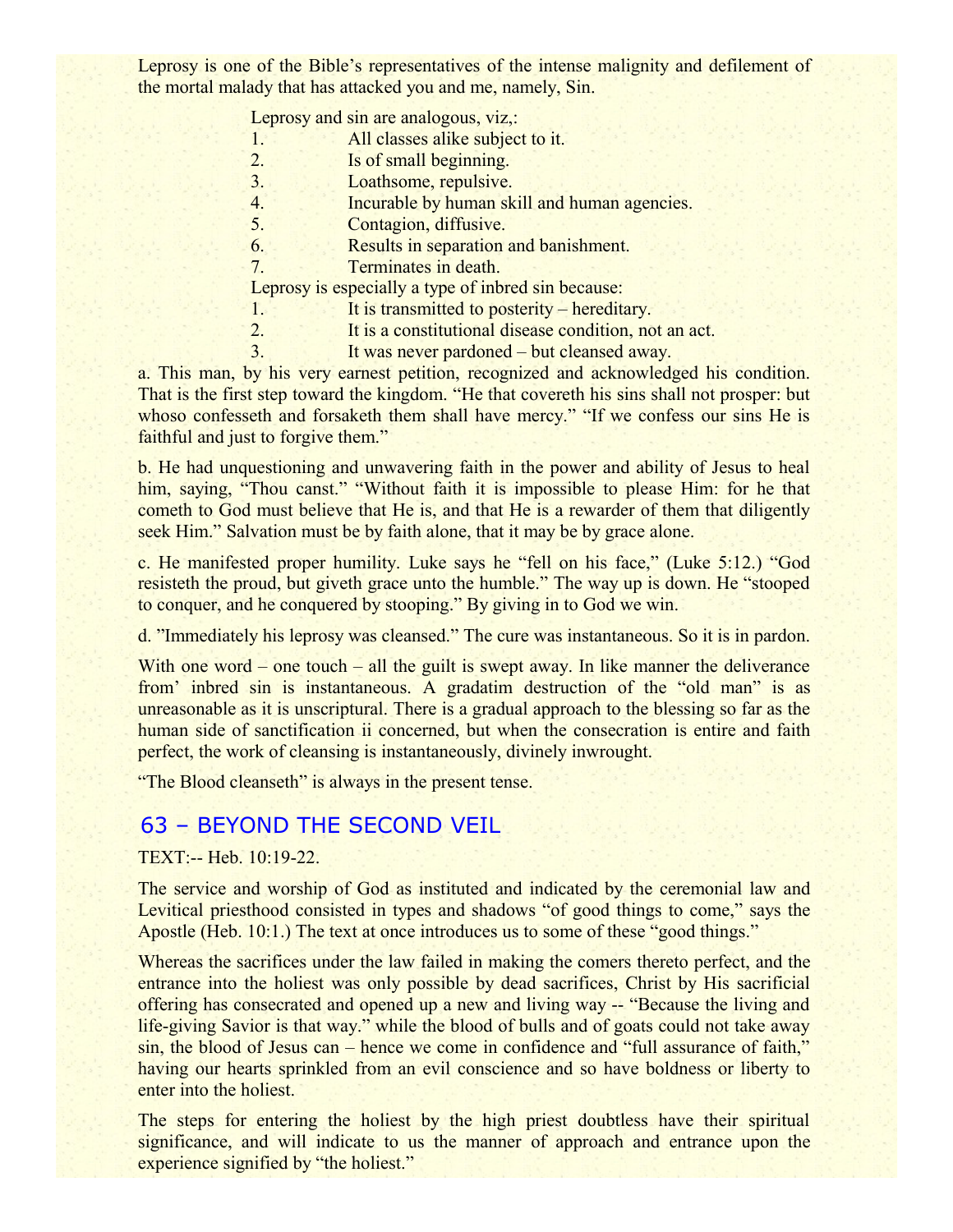The Tabernacle was the sacred tent where man met God in close communion, and was built after a model given to Moses by Jehovah. It was used in the exodus, on the journey to Canaan, and in the Promised Land until Solomon built the temple on Zion, after which it is mentioned no more.

Every Bible reader knows that this Tabernacle was divided into two rooms called the holy place and most holy place, or the "holy of holies."

The first is typical of the regenerated life, as here was found the candlestick and shewbread which signifies light and life; but if the oil was not daily replenished the lights would go out, and the bread became stale if not constantly renewed. Then there was the veil between the worshipper and his God.

Before entering the holiest the high priest must:

1. Be washed with water. -- Lev. 8:6; Ex. 29:4. This signifies a clean outward life.

2. He must put on "holy garments" called "garments to consecrate him," Ex. 28:3-4. This was made of pure white linen. No mixture of wool was allowed, Ezek. 44:17-18. Wool would cause "sweat" and sweat" is the badge of bondage. How many whose linen is mixed with the "wool" of carnality, causing "sweat" in the discharge of what they call "doing their duty." Entire consecration puts an end to "sweat," as duty become a delight, and obedience a luxury. The Veil was rent when Jesus died, Matt. 27:51.

3. The application of blood on the right ear thumb and great toe, Ex. 29:20; Lev. 8:23.

Speaking of this application of the blood, Paul says, "purged with blood," Heb. 9:22. Consecration is not sanctification. Consecration is the human side while the cleansing by the Blood is the Divine side of sanctification. "The blood of Jesus Christ His Son cleanseth us from all sin" 1 Jno. 17

4. Subsequent to the blood applied was the anointing oil, Ex. 29:7-21; Lev. 8:12. The oil signifies the anointing of the Holy Spirit. The heart being cleansed the Comforter takes up His abode, in His Pentecostal fullness and power.

In the Holiest of all there is:

| T. | The golden censer – prayer and praise.                          |
|----|-----------------------------------------------------------------|
| 2. | The Divine presence as signified by "the Ark of the Covenant."  |
| 3. | Hidden manna – preserved, heavenly diet – imported supplies.    |
| 4  | Fruitfulness – as signified by Aaron's rod; before being placed |
|    | there it was just a dry stick.                                  |

5. The ineffable glory – shadowing the mercy seat.

In the holiest of all there was: safety – Divine protection; communion, Ex. 25:22; quietness – a hidden life – rest – satisfaction – blessing for others, Lev. 9:22:23 – fullness of joy, Lev.

9:24 – The badge of holiness on forehead, Ex. 28:26-38 – bell and pomegranate, Ex. 28:34-35.

The bell signifying profession.

Pomegranate signifying fruit – life.

## 64 – ESSENTIAL TRUTH

TEXT:-- "Continue in faith and charity and holiness." ALL TRUTH is essential in a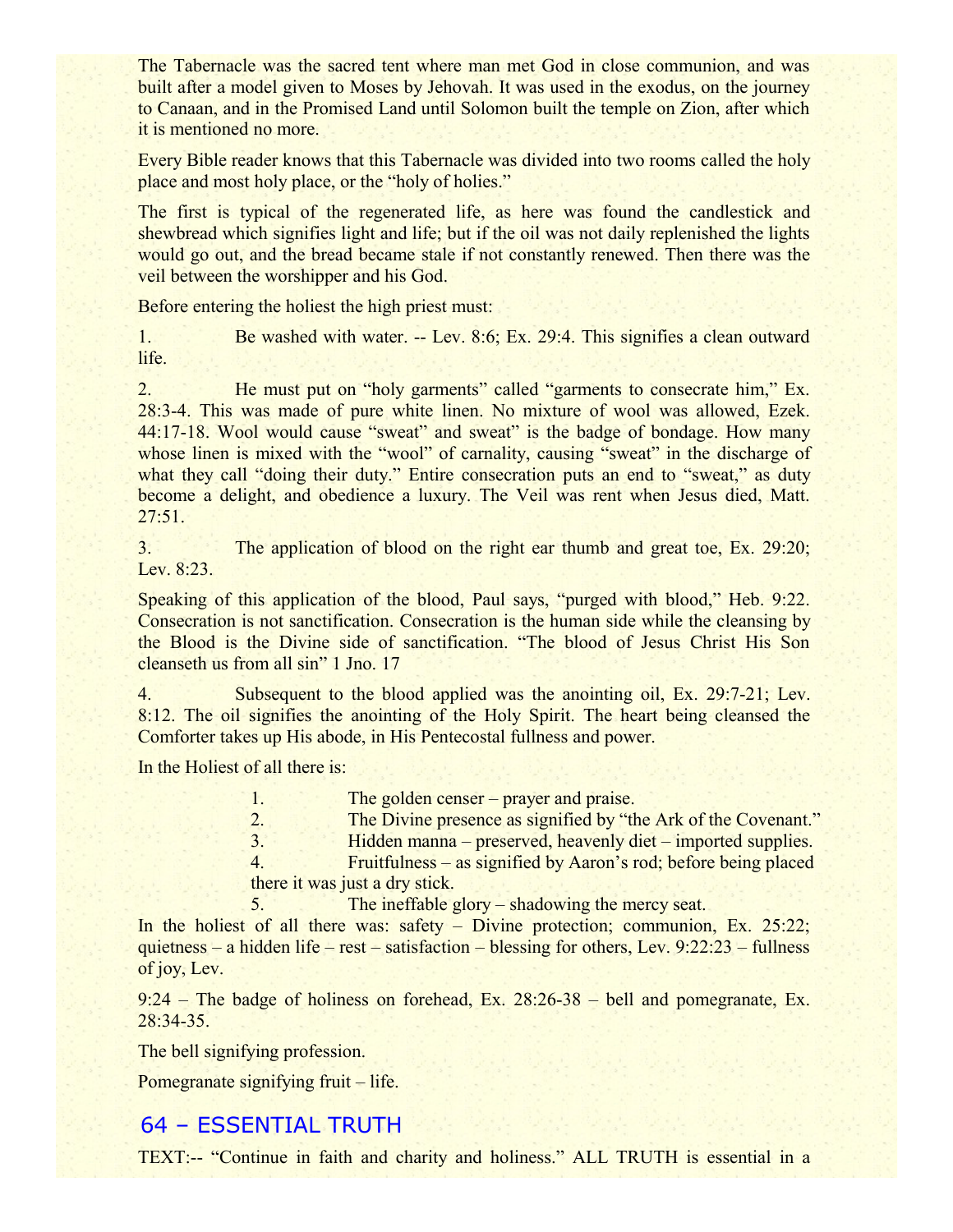relative sense, but all truth is not directly essential to salvation. Some lines of truth, must be recognized as the conditions of salvation, while other lines of truth have rather to do with the results of salvation. The text suggests three fundamental truths which are imperative and directly essential to salvation, neither of which can be omitted and the soul be saved. They are faith, charity and holiness. This text implies the possibility of having faith, charity and holiness in life; more, it implies that some one has come into possession of these graces; otherwise they could not be admonished or exhorted to continue in the same.

#### I. FAITH

Faith is imperative. "Without faith it is impossible to please Him." (Heb. 11:6.) "He that believeth not shall be damned." Mark 16:16.

Faith means the renunciation of self, and dependence upon Christ alone as the source of righteousness and the hope of acceptance with God.

> **F**orsaking **A**ll **I T**ake **H**im.

Faith is simply believing what God has said, and believing it because God said it, and thus appropriate His Word to our own hearts. It has greatly helped me to remember that His Word is a creative Word. When God said, "Let there be light," "there was light" His Word made it so. Faith must rest on the Word of God.

#### II. CHARITY

Charity is divine love – the very essence of religion. "Though I bestow all my goods to feed the poor, and though I give my body to be burned, and have not charity, it profiteth me nothing." A person might die a martyr in his devotion and conviction to what he regarded religion, if he "have not charity, it profiteth him nothing." We hear it said, it does not matter so much what is believed if the individual is but sincere: but the Scriptures teach that a man may believe a lie and be damned, (2 Thess. 2:10-11.) In believing the truth, "the love of God is shed abroad in our hearts by the Holy Ghost." "He that loveth not, knoweth not God; for God is love. He that dwelleth in love dwelleth in God, and God in him." In the Greek language there are two words for love: the word Philia signifying human love; the word Agape, signifying divine love. Charity refers to the latter. Philia, or human love, is fickle and subject to circumstance,. Agape, or divine love, will pray for an enemy, and with a rugged tree as a dying couch, will say, "Father, forgive them."

#### III. HOLINESS

This, too, is imperative, for we read, "follow peace with all men, and holiness, without which no man shall see the Lord." Holiness is the condition and fitness for seeing God. God is holy, and heaven is holy, and the angels are holy, hence we must be holy if we would enter there.

Holiness is freedom from sin. God has commanded us to be holy, called us to be holy chosen us to be holy, chastised us that we should be holy and made the provision ample for us to be holy, hence we are left without excuse for not being holy. "If we walk in the light the blood of Jesus Christ His Son cleanseth us from all sin. Holiness is pure love in a pure heart. No man can make an honest pretense to love God, who is the essence and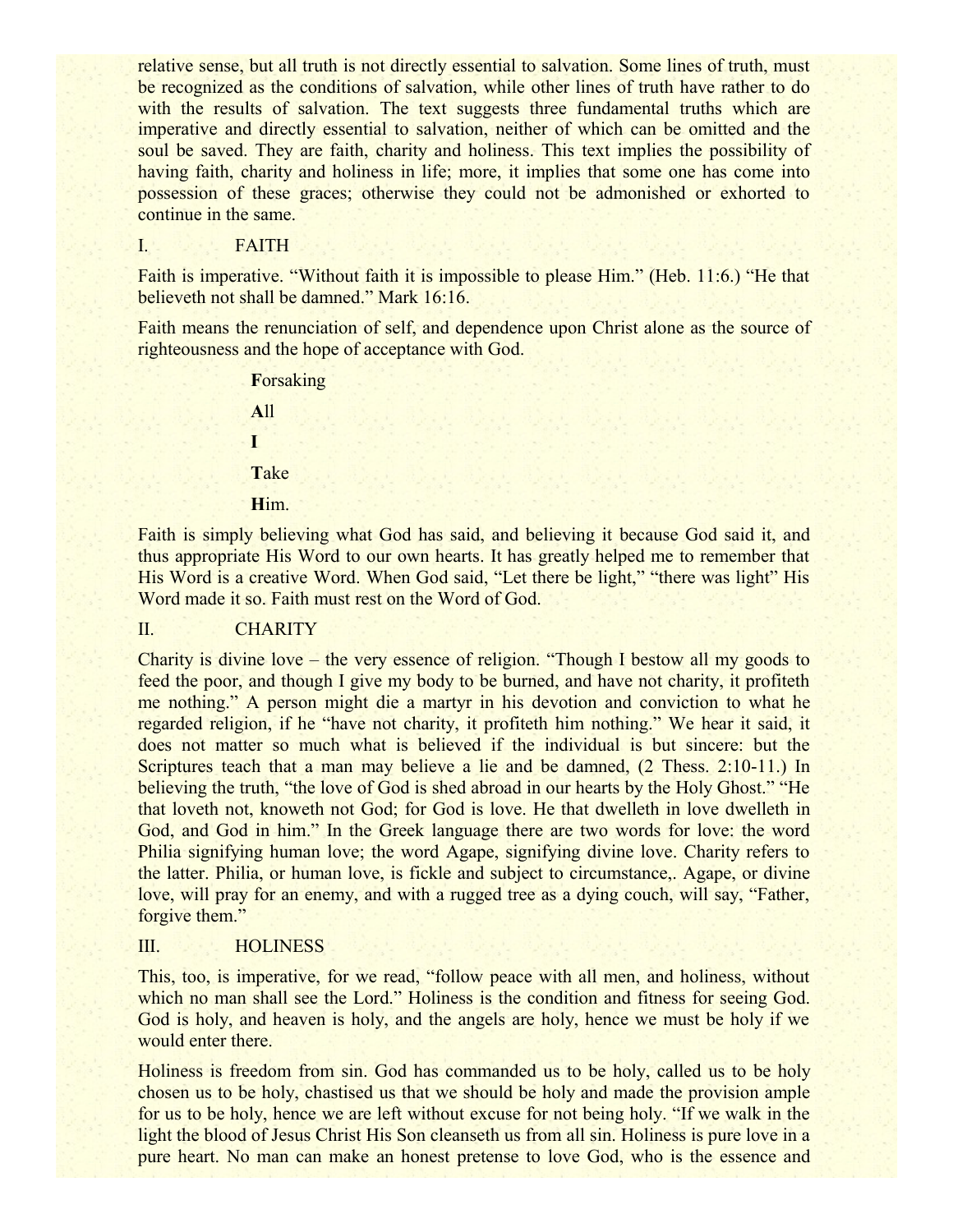embodiment of holiness, and be averse or antagonistic to holiness.

Faith is the passport to love, love is the passport to holiness, and holiness is the passport to heaven. Neither can be neglected without peril to the soul.

## 65 – JESUS CHRIST – THE GOD-MAN

TEXT:-- What think ye of Christ? Whose son is He? Matt. 22:42.

If we do not think right toward him we will not know how to act right toward Him. As some ore has said, "Sow a thought, and reap a desire; sow desire and reap an act; sow an act and reap a habit; sow a habit and reap a character; sow a character and reap destiny." Thought was the foundation of character and destiny. "For as he thinketh in his heart, so is he." Prov. 23:7. "The Lord knoweth the thoughts of man." "The thoughts of the wicked are an abomination to the Lord." Prov. 15:26. Hence, Tie requires that "the wicked forsake his way, and the unrighteous man his thoughts." There is a maxim that says, "You cannot hang a man for his thoughts." That, perhaps, is true; but we need, nevertheless, to remember that a man may be damned for his thoughts. "For the Lord searcheth all hearts, and understandeth all the imaginations of the thoughts." I Chron. 28:9.

Conduct is but the fruit of your thoughts. It is evident that no man thinks right of Christ who does not receive Him as a personal Savior and gladly obey Him.

It may help us to right thinking and right conclusions to know what they thought of Him who had personally known Him. So we will ask both His friends and his enemies to bear witness to Him.

#### I. HIS ENEMIES

Pilate: He heard the charges against Him and himself examined Him, and then said: "I find no fault in this man." Lake, 23:4.

Pilate's wife: She sent a message to her husband, while Christ was on trial, saying: "Have thou nothing to do with that just man." Matt. 27:19. She believed Him to be a just man.

Judas Iscariot: After having associated with Jesus three years he betrayed Him for "thirty pieces of silver." But hear his testimony: "I have sinned in that I have betrayed the innocent blood." Matt. 27:4.

The Centurion: He had charge of the Roman soldiers who executed Him, hear him: "Truly this was the Son of God." Matt. 27:54.

Devils: They recognized Him and bore testimony to His divinity, saying: "Jesus, thou Son of God; art thou come hither to torment us before the time." -- Matt. 8:29

#### II. HIS FRIENDS

John the Baptist: "Behold the Lamb of God which taketh away the sin of the world." -- John 1:29

Peter: "Thou art the Christ the Son of the living God." -- Matt. 10:16.

Thomas: "My Lord and my God." John 20:28.

Angels: "Unto you is born this day in the city of David a Savior, which is Christ the Lord." Luke 2:11.

God the Father: "And lo a voice from heaven, saying, This is my beloved Son in whom I am well pleased." -- Matt. 3:17.

Surely we have heard enough witnesses whose testimony cannot be impeached – to arrive at some conclusion. "Great is the mystery ... God was manifest in the flesh," and to this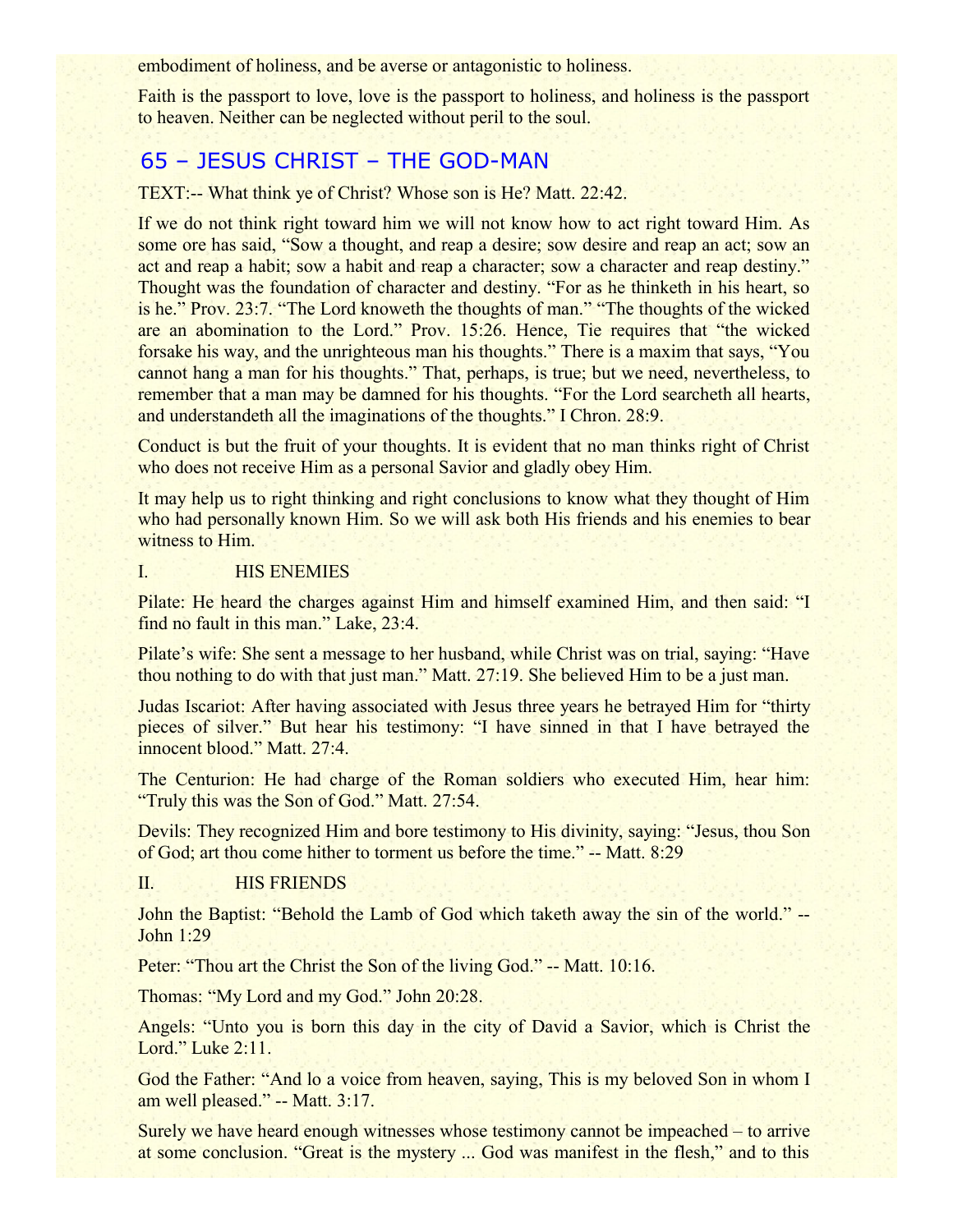both His friends and His foes bore witness. Among a certain class we hear it said: "Christ was a good man, but not divine." This is an absurdity and a contradiction of terms. If Christ was not divine, then He was a deceiver and impostor) representing Himself to be what He was not. Surely such a one could not be termed a good man. But He was the Son of God.

The evidence of His divinity was manifest in His sinless life and spotless character. He could challenge even foes to convince Him of sin. Among all the infidels in these eighteen hundred years, not one has ever found a flaw in His character. His miracles – stilling the tempest, raising the dead, curing the incurables, etc., all bear testimony to His divinity. His love and death for His enemies. His victory over death, and the grave are all in evidence of His divinity. He was God; He was If He was not human, then He can not be touched with the feeling of our infirmities. But He was the God-man. The evidences of His humanity are seen in that He was born as any other child; was partaker of flesh and blood; subject to His parents; became weary. -- John 4:6. Felt the pangs of sorrow. -- John 11:35. Became hungry and thirsty. -- Matt. 4:2; John 4:7. He knew what it was to be lonely and forsaken. -- John 6:67; Matt. 8:20. "Was in all points tempted like as we are, yet without sin."

# 66 – THE TEST OF GENUINE RELIGION

TEXT:-- The God that answereth by fire, let Him be God. -- I. Kings 18:24.

## 1. THE SOURCE OF TROUBLE

This scripture is connected with a most critical period in the history of Israel -particularly Samaria's three and a half year's drought and subsequent calamity. The cause of their trouble was that they had 'forsaken the commandments of the Lord," "and went and served Baal, and worshipped him." Sin invariably brings trouble and calamity, and the curse of God. God is not mocked: for whatsoever a man soweth, that shall he also reap." God "will render to every man according to his deeds ... Unto them that are contentious, and do not obey the truth, but obey unrighteousness, indignation and wrath, tribulation and anguish, upon every soul of man that doeth evil, of the Jew first, and also of the Gentile."

#### 2. THE FAITH OF ELIJAH

We are eager to form the acquaintance of the man who can, by his prayers, lock up the heavens so there is no dew or rain for the space of three and one-half years, and bring down the fire of God, and again unlock the heavens so that there is an abundance of rain. Elijah was one of the most rugged characters in Hebrew history He was utterly separated from the people and entirely devoted to God; was uncompromising; yielded unfaltering obedience, was resolute and earnest; dared to stand alone; and was strong in faith. He not only trusted in God but God trusted him.

### 3. THE SUPREME TEST

"The God that answereth." The religion of Jesus Christ does not consist in forms and ceremonies and mere outward morality. There must still be the manifestation of something supernatural – the answer of God. We are told not to believe every spirit. The touchstone whereby the genuine may be distinguished from the counterfeit; the false from the true, is by the power of the Gospel that saves men from sin. The salvation of the Son of God is the only thing in all the world that can save men from sin, and if a man is not saved from sinning he is not saved at all. A sinning religion is the devil's religion, and is a counterfeit, no matter what the pretenses or ritualism may be. Does The peculiar tenet or the religion you profess or believe in, save you from sin? If not, it is a farce and a delusion. His name is called Jesus because He saves his people from (not in) their sins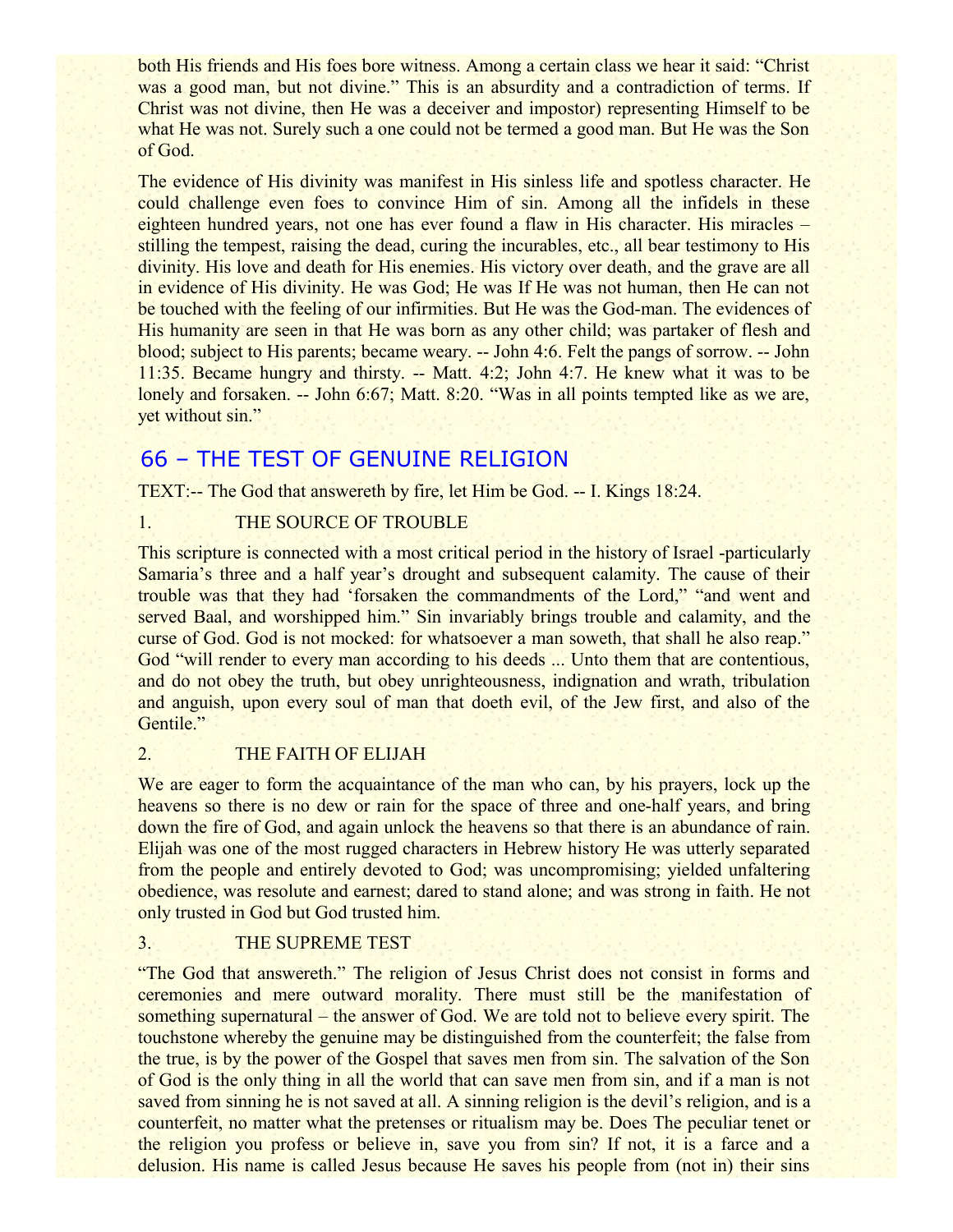"He that committeth sin is of the devil ... Whosoever is born of God doth not commit sin. In this the children of God are manifest and the children of the devil." This is the dividing line – the children of the devil commit sin, and the children of God do not commit sin.

## 4. THE FIRE

We still have the promise of the answer by fire. "He shall baptize you with the Holy Ghost, and with fire." The fire signifies refining and purification – never pardon -and comes to God's people as a second experience, as on Pentecost. Fire penetrates, transforms, attracts, consumes, gives light, welds, is a source of power, and heat, and sets fire, There is something intense about fire, and is Vastly different to much of the cold, fireless churchianity of the day. Not painted fire, nor wildfire, but Holy Ghost fire which comes from heaven; this is an actual necessity – the imperative need and glorious privilege of all Christians.

# 67 – REDEEMED FROM THE CURSE OF THE LAW

TEXT:-- Christ hath redeemed us from the curse of the law being made a curse for us; for it is written Cursed is every one that hangeth on a tree; that the blessing of Abraham might come on the Gentiles through Jesus Christ; that we might receive the promise of the Spirit through faith. -Gal.3: 13-14.

# I. THE CURSE OF THE LAW

The curse is:

1. Universal: Since "all have sinned and come short of the glory of God." (Rom. 3:23) "The Scripture has concluded all under sin." "There is no difference."

2. It is just: Because God is just, and the law is just, and our sin is without excuse.

3. It is present: The death warrant has already been issued. The man in sin is condemned already." -- John 3:18.

4. It is fearful: It includes physical, spiritual and eternal death. "It is a fearful thing to fall into the hands of the living God." -- Heb. 10:31. Our only hope of escape from the curse of the law we have transgressed, is in Christ as our substitute. The law pronounces curses, but the Gospel offers blessing:

## II. THE BLESSING OF ABRAHAM

1. It is Justification by faith: "Abraham believed God and it was accounted to him for righteousness." He was accepted of God and accounted righteous, not because of his obedience to the law, but because of his faith. "To him that worketh not, but believeth on Him that justifieth the ungodly, his faith is counted for righteousness." (Rom. 4:5.) "Therefore we conclude that a man is justified by faith without the deeds of the law." (Rom. 3:28.)

2. It is "come on the Gentiles." They are included. "It was not written for his sake alone, that it was imputed to him; but for us also, to whom it shall be imputed, if we believe on Him." (Rom. 4:23-24.) "Whosoever will, let him take the water of life freely." (Rev. 22:17.)

3. Justification is instantaneous. The curse is removed in a single moment. In the language of the poet

"The moment a sinner believes,

And trusts in his crucified God,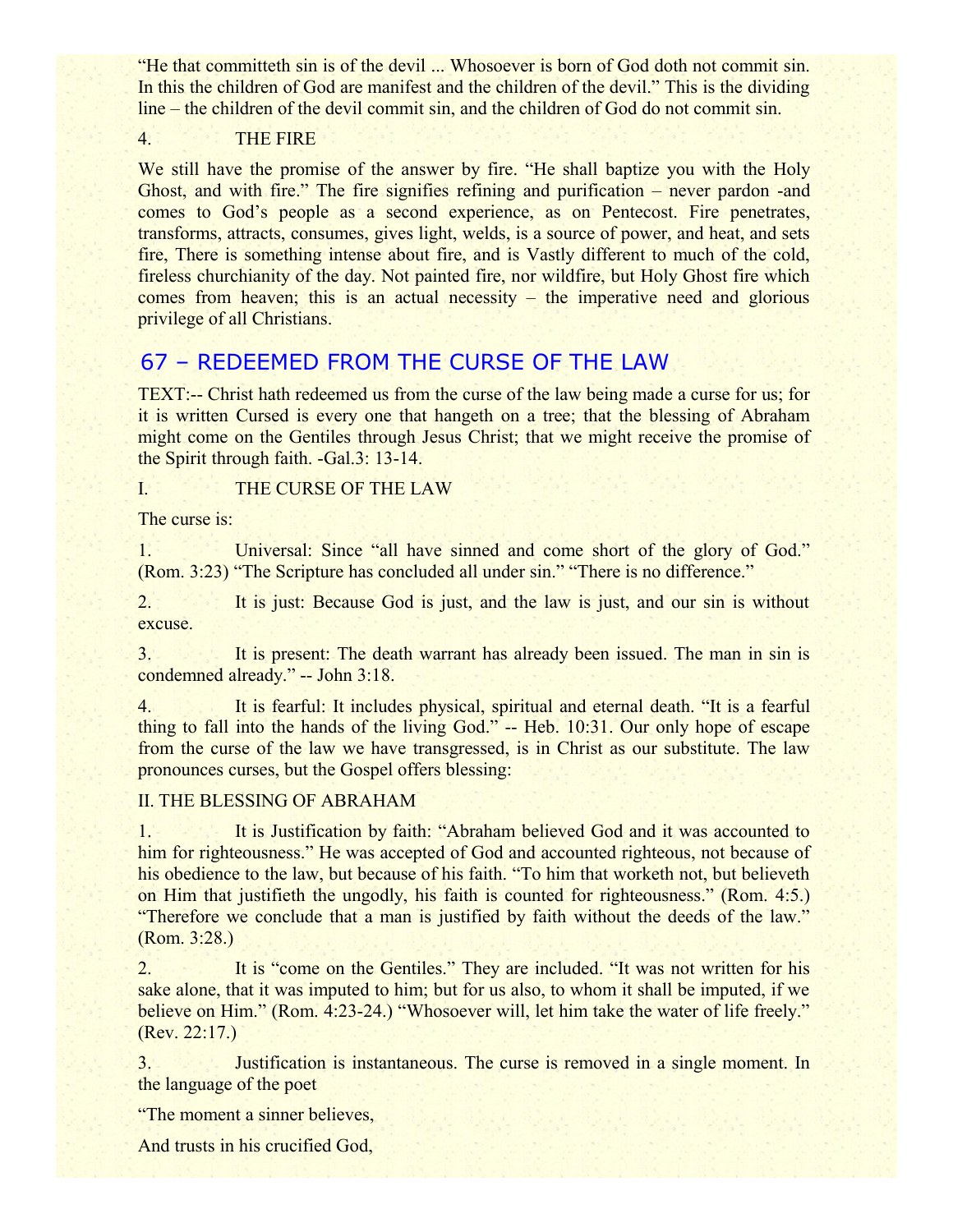His pardon at once he receives,

Salvation in full through His blood."

## III. THE PROMISE OF THE SPIRIT

1. To whom given. To believers only. Christ said, "The Spirit of truth whom the world cannot receive." (John 14:17.) Christ is the gift of God to the world; the Holy Spirit is the gift of God to the Church Hence the receiving of this promise is a second experience. "This is that which was spoken by the prophet Joel; and it shall come to pass in the last days, saith God, I will pour out of my Spirit upon all flesh." (Acts 2:16-17.)

2. What it means. Peter referring to Pentecost said it was the "purifying their hearts by faith." (Acts 15:8, 9.) And again we read. "Ye shall receive power, after that The Holy Ghost is come upon you; and ye shall be witnesses unto Me." Negatively stated the baptism with the Holy Ghost means purity, and the positive side means power, The failure of many is due to the fact that they want power without purity.

3. How obtained. By obedient faith. To the disciples it was said, "Tarry until." "God gave them the like gift." The Holy Spirit must be received as a "gift." "If ye then, being evil, know how to give good gifts unto your children; how much more shall your heavenly Father give the Holy Spirit to them that ask him." "Receive the promise of the Spirit through faith."

# 68 – FULLNESS OF JESUS

TEXT:-- "Blessed are they which do hunger and thirst after righteousness, for they shall be filled." -- Matt. V, 6

"Hunger" and "thirst" presuppose a spiritual birth. Being "born again" is the antecedent of spiritual hunger Adam Clarke, as other commentators, says this hunger is none other than a "desire to be holy," and this "righteousness" signifying "the full salvation of God." Hunger is an evidence of life, and a good appetite and relish for spiritual things an evidence of a healthful condition. The condition for filling is the emptying and purifying process. The great reason all are not filled is because they do not consent to be emptied first. "Shall be filled!"

## I. ASK AND RECEIVE

"Ask, and ye shall receive, that your joy may be full." -John 16:24.

Thrice, within the very shadow of the cross, the Savior gave expression to this yearning of His heart that the disciple should have fullness of joy. (John xv, 11; John xvi, 24; John xvii, 13.) All Christians have a measure of joy; but all Christians do not have the fullness of joy. This is one distinction between justification and sanctification. "Rejoice in the Lord always." Not spasmodic and sporadic joy, but constant and abiding fullness of joy is the privilege of the believer. "Joy unspeakable and full of glory." (I Peter i, 8.) "The joy of The Lord is your strength." (Neh. Viii,

10.) "I will yet for this be enquired of." (Ezek. Xxxvi, 37.)

## II. WITH THE SPIRIT

"And they were all filled with the Holy Ghost," Acts ii 4.

A statement concerning one hundred and twenty Christians who lived a long time ago, the result of which was three thousand conversions in one day. Some have supposed that it required ten days to get "filled." It took them ten days to become thoroughly emptied of self, when, lo, the Spirit cleansed and filled them "suddenly" and instantaneously. "The Lord, whom ye seek, shall suddenly come to His temple." (Mal. Iii, I.) First. They were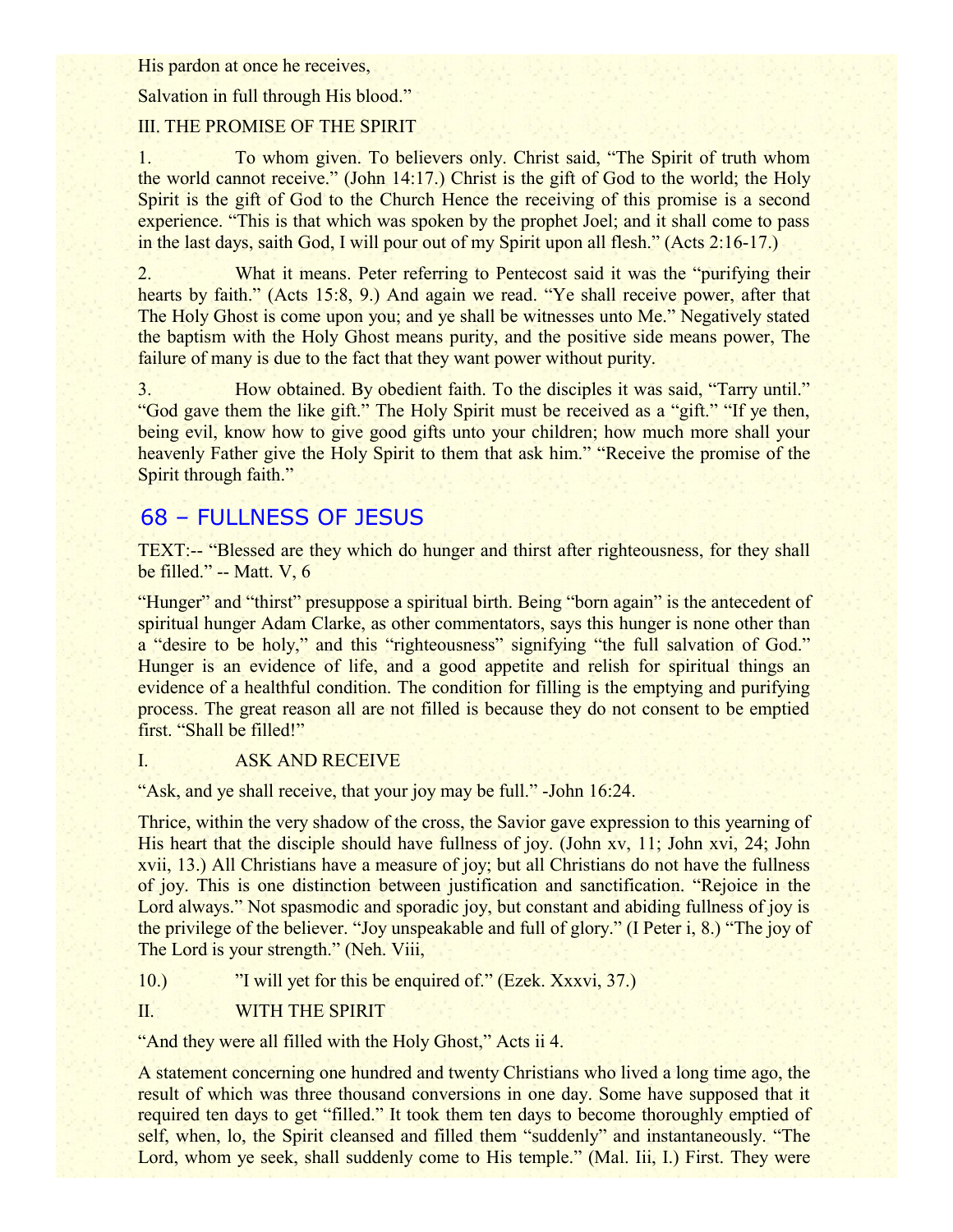obedient in going and tarrying at Jerusalem. Second. They Were united, of one mind and one accord. Third. They were in one place.

Fourth. They were expectant. "Suddenly there came a sound from heaven." (Acts ii, 2.)

## III. ABOVE MEASURE

"God giveth not the Spirit by measure." -- John iii, 34. So every one may have according to his capacity and need. Great difficulties and trials simply open up avenues for a larger supply and manifestations of the Spirit, since God has said, "As thy days, so shall thy strength be." (Deut. Xxxiii, 25.) Great trials make way for great grace. The idea that a soul can only hold out and triumph under favorable circumstances and pleasing environments is utterly false. "As ye are partakers of the sufferings, so shall ye be also of the consolation." (2 Cor. I, 7.) "Thou preparest a table before me in the presence of mine enemies: Thou anointest my head with oil: my cup runneth over." (Ps. Xxiii, 5.)

IV. FILLED

"Be filled with the Spirit." -- Eph. V, 18.

This is the privilege and duty of every believer. God's "Be" is imperative, and must not be regarded as optional. No excuse can be allowed for a lack of the fullness of the Spirit since "the promise is unto you even as many as the Lord our God shall call." (Acts ii, 39.) This filling marks a distinct crisis or epoch in the life of all who receive it. It is an experience subsequent to regeneration. The Spirit is never promised nor given to an unregenerated heart. "The Spirit of truth, whom the world can not receive." (John xiv, 17.)

## V. BLESSINGS POURED OUT

"Bring ye all the tithes into the storehouse, and prove Me now herewith, saith the Lord of Hosts, if I will not open you the windows of heaven, and pour you out (marg. Empty out) a blessing that there shall not be room enough to receive it." -- Mal. Iii, 10.

Tithing is simply discharging our financial obligation to God. This is God's own method for meeting all expenses of the Church He Himself instituted. Where tithing is faithfully observed, there is no occasion for adopting questionable, claptrap methods of money raising. Every financial difficulty is solved, the financial burden equalized, as all pay alike, and great blessing and

prosperity – both spiritual and temporal – is at once assured. "Give, and it shall be given you: good measure, pressed down, and shaken together, and running over." (Luke vi. 38.)

# VI. FULL OF SAP

"The trees of the Lord are full of sap." -- Ps. Civ. 16.

The flowing sap is ever an evidence of life, and denotes a healthful, thrifty condition.

According to the parable of the sower and the seed, some Christians die spiritually for want of moisture. (Luke viii, 6.) There is a vast difference between a dry, formal religion and a religion full of sap; an experience that has some juice and gravy to it. What the sap is to a tree the fullness of the Spirit is to the Christian. "To give unto them beauty for ashes, the oil of joy for mourning, the garments of praise for the spirit of heaviness; that they might be called trees of righteousness." (Isaiah lxi, 3.)

## VII. FULL OF LIGHT

"The light of the body is the eye; if therefore thine eye be single, thy whole body shall be full of light." -- Matt. Vi, 22.

Light is a synonym of knowledge. The "single eye" denotes singleness of purpose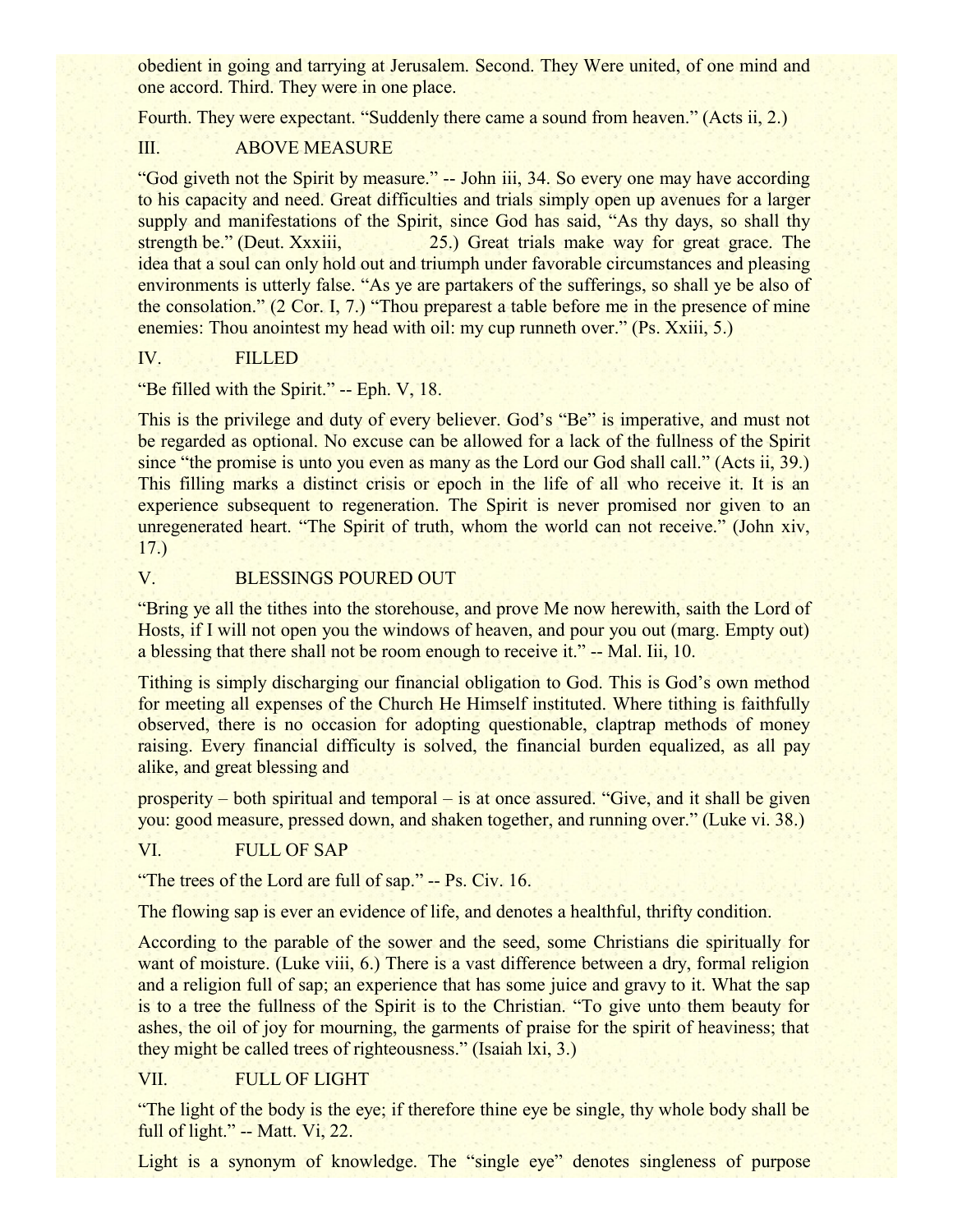-seeking only the glory of God. Spiritual knowledge is conditioned upon obedience. "If any man will do His will, he shall know of the doctrine." (John vii. 17.) "God is light, and in Him is no darkness at all. If we say we have fellowship with Him, and walk in darkness, we lie, and do not the truth." (John i, 5, 6.) "Light is sown for the righteous." (Ps. Xcvii, 11.) "If we walk in the light as He is in the light, we have fellowship one with another, and the blood of Jesus Christ His Son cleanseth us from all sin." (I John i, 7.) "Truly the light is sweet." (Eccl. Xi, 7.) "The path of the just is as the shining light, that shineth more and more unto the perfect day." (Prov. Iv, 18.)

## VIII. FILLED WITH GOD'S FULLNESS

"And to know the love of Christ which passeth knowledge, that ye might be filled with all the fullness of God." -- Eph. Iii, 19.

Being filled with all the fullness of God is sharply conditioned upon first knowing "the love of Christ," which itself passeth all human knowledge, and can only be known as revealed by the Spirit. "That ye might be filled." Of what is God full? He is full of light, life, joy, power, glory, etc., and we shall be filled with exactly the same. Surely this will exclude everything else. A cup may be just as certainly filled, and filled with exactly the same water as is found in the ocean; while there is no difference in the quality, there is a world of difference in the quantity.

### IX. FILLED BY FAITH

"The God or hope fill you with all joy and peace in believing."  $-$  Rom. Xv, 13.

Peace and joy come by believing. Where faith is triumphant, joy is full, and peace passeth understanding. Doubt brings unrest d consequent despondency and gloom. "Thou wilt keep him in perfect peace, whose mind is stayed on Thee: because he trusteth in Thee." (Isaiah xxvi, 3.) "In whom, though now ye see Him not, yet believing, ye rejoice with joy unspeakable and full of glory." (1 Peter i, 8.) "According to your faith be it unto you." (Matt. Ix, 29.) We can not know peace and joy by trying to feel them – but by believing God.

## X. FULL OF POWER

"But truly I am full of power by the Spirit of the Lord." -- Micah iii, 8.

A fullness of the Spirit is the Divine order and secret of power. The Pentecostal blessing first purifies (Acts xv, 8, 9,), and then empowers for service. Without heart purity There can be no genuine Pentecostal power. It is power, first, to cease from all sin; second, power to endure patiently and victoriously, as "seeing Him that is invisible," amid temptation and trial; third, power to execute and perform the Whole Will of God. It requires more power to keep sweet and patient under trial than to do some powerful shouting during big meetings. "But ye shall receive power, after that the Holy Ghost is come upon you." (Acts i, 8.)

#### XI. FRUITS OF RIGHTEOUSNESS

"Being filled with the fruits of righteousness, which are by Jesus Christ, unto the glory and praise of God." -- Phil. I, 11.

There is a difference between works and fruit. Many have good works, who, nevertheless, have not the Spirit, and so necessarily are destitute of the fruits of the Spirit. Works may be the result of mere human effort, while fruit is spontaneous – the result of spiritual life. "The fruit of the Spirit is love, joy, peace, long-suffering, gentleness, goodness, faith, meekness, temperance," (Gal.V, 22.) "Herein is my Father glorified that ye bear much fruit; so shall ye be My disciples." (John xv, 8.) "Every branch in Me that beareth not fruit He taketh away." (John xv, 2.)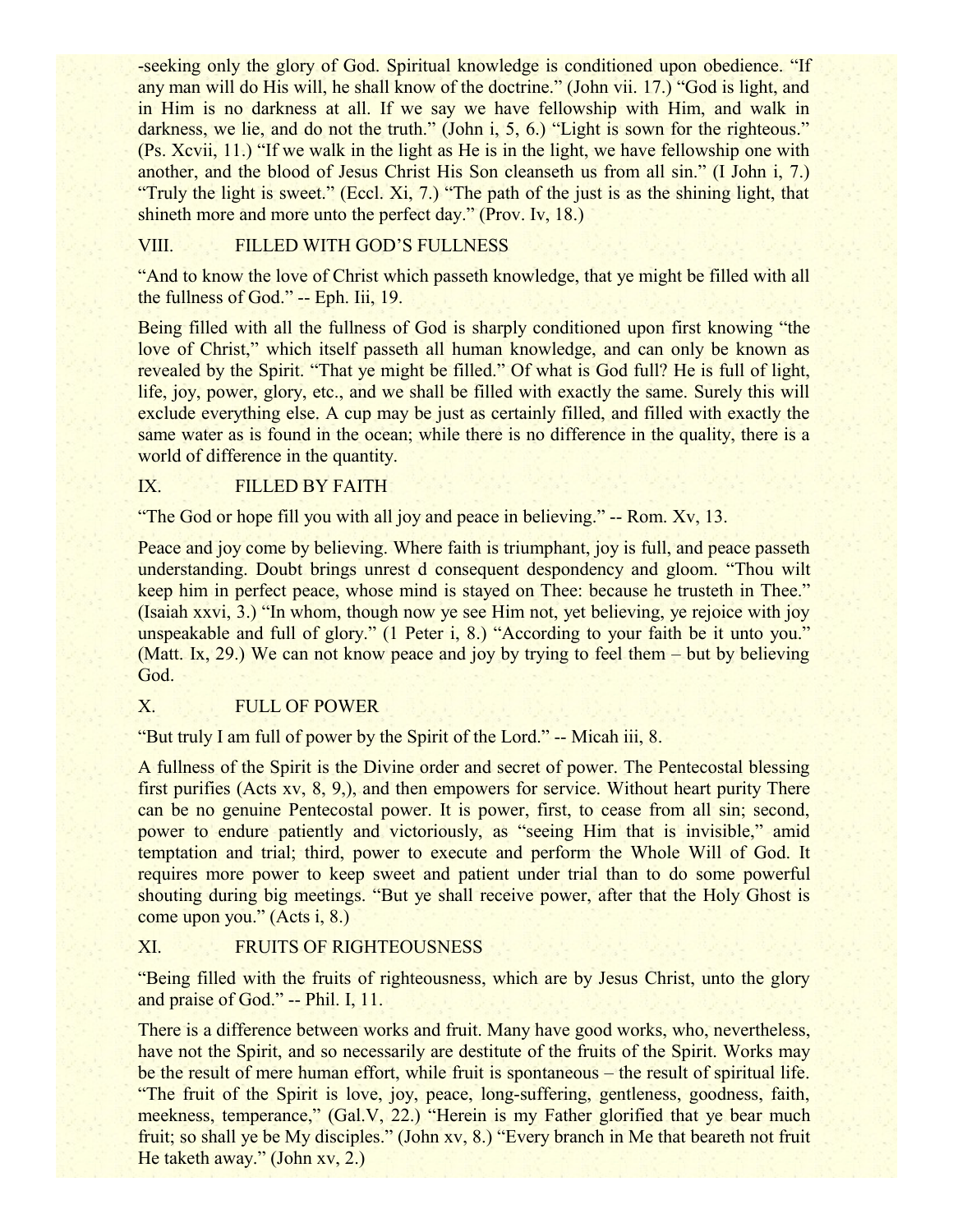## XII. FULL OF GOODNESS

"Ye also are full of goodness." -- Rom. Xv, 14.

While "there is none that doeth good, no, not one," in his unrenewed and unregenerate state, it is also true that Jesus Christ can take a bad man and make a good man out of him. We read, Luke xxiii, 50; "Joseph.... was a good man;" and Acts xi, 24, we read of Barnabas: "He was a good man." So, according to these Scriptures, at least two good men have lived on the face of the earth.

And if these men could be made into good men, then, by the grace of God, others may. "A good man sheweth favor." (Ps. Cxii, 5.) Surely Jesus can not say "Well done, thou good and faithful servant" (Matt. Xxv, 21), if we have not been good. Thank God for the transforming power of grace!

## XIII. FILLED WITH FOOD

"When thou has eaten and art full, then thou shalt bless the Lord thy God." -- Deut. Viii, 10.

There is no excuse for God's saints to be lean, weak, and half starved. "He satisfieth the longing soul, and filleth the hungry soul with goodness." (Ps. Cvii, 9.) when the heart is filled, the next thing on the program is to "bless the Lord." "Praise is comely for the upright." (Ps. Xxxiii, 1.) "Whoso offereth praise glorifieth Me." (Ps. 1, 23.) The overflowing blessing is necessary to refresh those about us; the little we can hold we need for ourselves. "Eat ye that which is good, and let your soul delight itself in fatness." (Isaiah lv, 2.) He "filleth thee with the finest of the wheat." (Ps. Clvii, 14.

#### XIV. GOD'S FULLNESS

"And of His fulness have all we received, and grace for grace." -- John i, 16.

No experience of grace should be regarded as a finality; as though we bad received all; rather, every experience should be recognized as a stepping-stone to higher altitudes of grace.

Grace prepares us for the reception of more grace. The grace of justification prepares us for the grace of entire sanctification. Entire sanctification prepares us for glorification. No matter what our present experience, there is always more to follow. "It is better farther on." "He is able to do exceeding abundantly above all that we ask or think."

#### XV. FULL OF WISDOM

"And Joshua, the son of Nun, was full of the spirit of wisdom." -- Deut. Xxxiv, 9.

God places no premium on ignorance, although He "made foolish the wisdom of this world." (1 Cor. I, 20.) Men can not be guilty of greater folly than when they substitute the wisdom of this world for the Holy Ghost God can not be found out by the wisdom of this world. Things that are spiritual can only be known as revealed by the Holy Spirit. "The fear of the Lord is the beginning of wisdom." (Prov. Ix, 10.) "The wisdom that is from above is first pure, then peaceable, gentle, and easy to be entreated, full of mercy and good fruits." (James iii, l.) "If any of you lack wisdom, let him ask of God, that giveth to all men liberally, and upbraideth not; and it shall be given him." (James i, 5.)

#### XVI. FULLNESS OF THE BLESSING

"I am sure that when I come unto you, I shall come in the fulness of the blessing of the gospel of Christ." -- Rom. Xv, 29.

Before a minister can be sure that he will come to his people in the fullness of the blessing, he must be sure he has the fullness of the blessing. There is a blessing and "the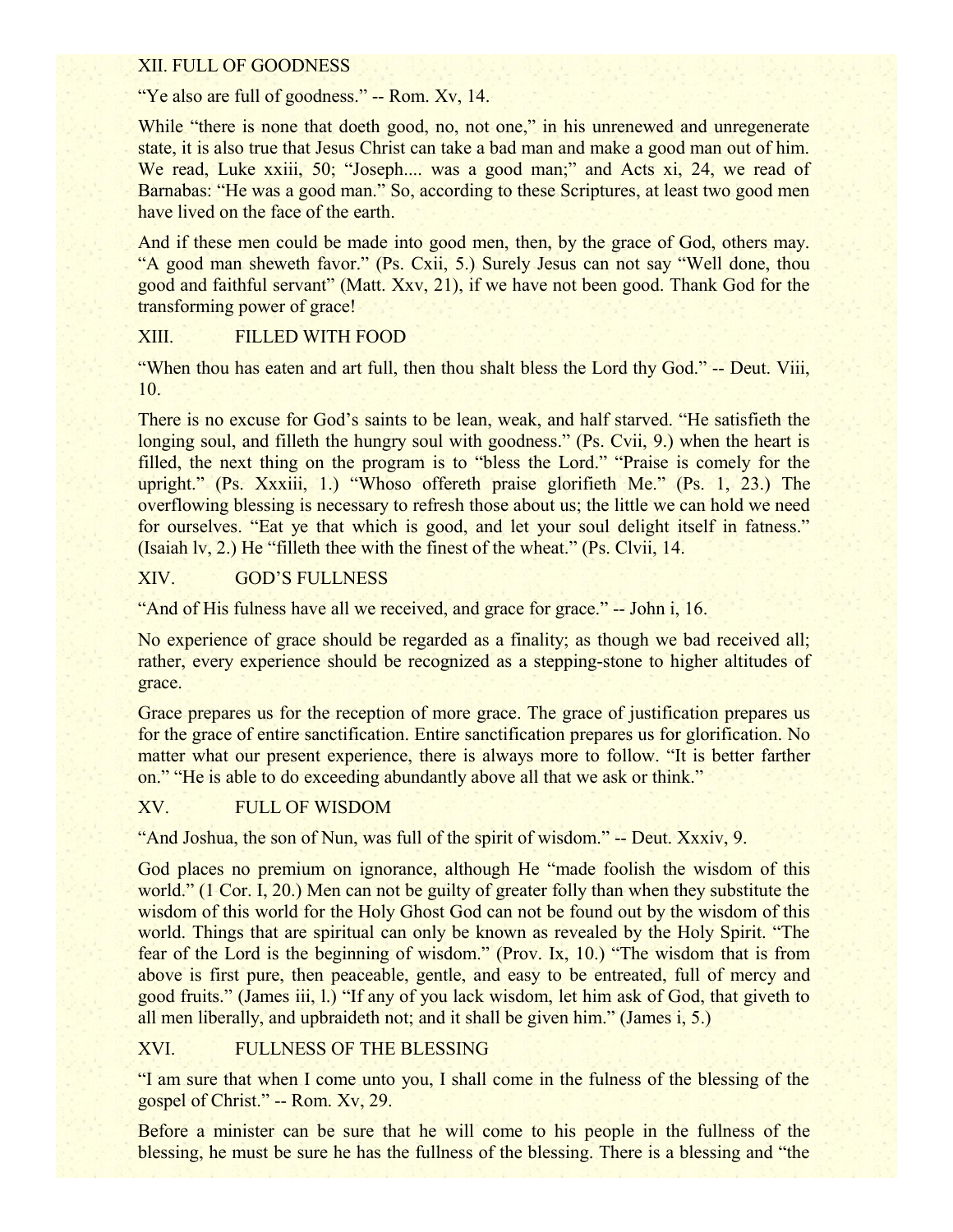fullness of the blessing," just as there is "life," and "life more abundant." The "fullness of the blessing" excludes everything else from the heart. Where unholy ambition, self-will, pride, doubt, and a man-fearing and. Man-pleasing spirit is found, "the fullness of blessing" is not. The fact that there may be some water in the pitcher is not an evidence that the pitcher is full of water. "Of His fullness have all we received, and grace for grace." (John i, 16.)

\* \* \*

## XVII. MOUTHS FILLED

"Open thy mouth wide, and I will fill it." -- Ps. Lxxxi, 10.

The "mouth," "tongue," and "conversation" an index to the heart. "'low can ye, being evil, speak good things? For out of the abundance of the heart the mouth speaketh." (Matt. Xii, 34.) God fills the mouth by first filling the heart. A full heart brings the ringing testimony. "They were all filled with the Holy Ghost, and began to speak." (Acts ii, 4.) The Pentecostal blessing is always the "speaking blessing." "I will give you a mouth and wisdom, which all your adversaries shall not be able to gainsay nor resist." (Luke xxi, 15,) "With the mouth confession is made unto salvation." (Porn. X, 10.)

\* \* \*

#### XVIII. FULLNESS OF THE GODHEAD

"For in Him dwelleth all the fullness of the Godhead bodily." -- Col. Ii' 9.

Everything pertaining to present and eternal salvation is found in Christ Jesus. He is the "Light," the "Life," the "Truth," the "Way," the "Door," and, "of God, is made unto us wisdom, and righteousness, and sanctification, and redemption." (1 Cor. I, 30.) In Him you may find your every need supplied. "Christ in everything, and everything in Christ," should be the motto of every

Christian, "till we all come in the unity of the faith and the knowledge of the Son of God, unto a perfect man, unto the measure of the stature of the fullness of Christ." (Eph. Iv, 13.)

\* \* \*

#### XIX. GOOD MEASURE

"Give, and it shall be given unto you; good measure, pressed down, and shaken together, and running over, shall men give into your bosom. For with the same measure that ye mete withal it shall be measured to you again." -- Luke vi, 38.

It is well to remember that it is not the stingy and close-fisted soul, but "the liberal soul shall be made fat." (Psa. Xi, 24.) Liberality insures temporal success and prosperity. Many of God's people are poverty stricken, simply because they are miserly. "There is That scattereth, and yet increaseth; and there is that withholdeth more than is meet; but it tendeth to poverty." (Prov. Xi,

24.) "He which soweth sparingly shall reap also sparingly; and he which soweth bountifully shall reap also bountifully." (2 Cor. Ix, 6.)

XX. FULL OF TEMPORAL BLESSINGS

"He maketh peace in thy borders, and filleth thee with the finest of the wheat." -- Ps. Cxlvii,

14.

The marginal rendering is "the fat of the wheat." God intends His people should have the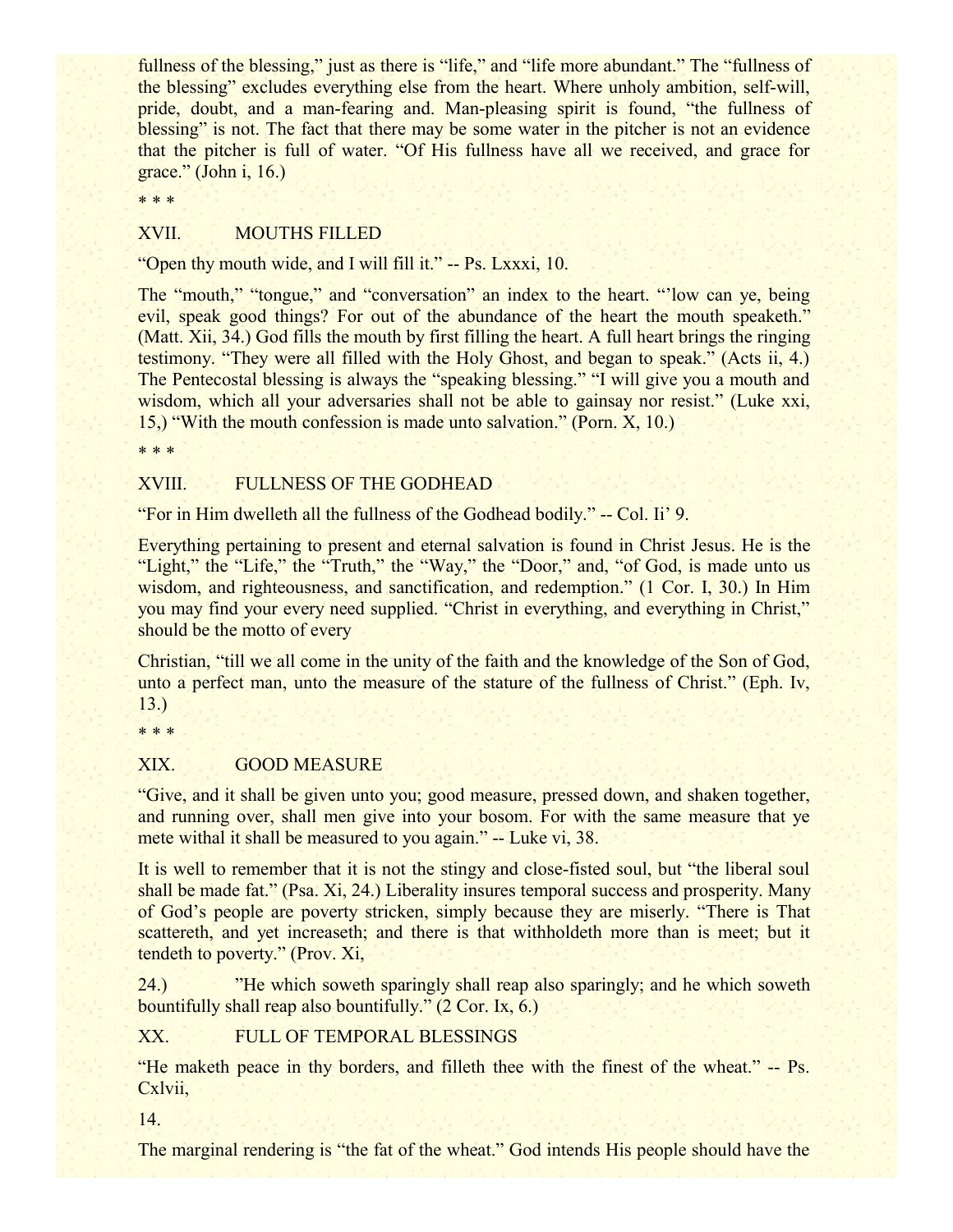best He has in store. Then why should any live on skimmed milk when they might have the cream; or live on half rations when they might have a full meal? Or ask for crumbs when God desires to give you the whole loaf? Peace and plenty is the heritage of all who will obey Him. "He should have fed them also with the finest of the wheat; and with honey out of the rock should I have satisfied thee." Ps. Lxxxi, 16.) "If ye be willing and obedient, ye shall eat the good of the land." (Isaiah i, 19.)

## XXI. FILLED WITH KNOWLEDGE

"Filled with all knowledge, able also to admonish one another." -- Rom. Xv 14.

The knowledge which the Bible commends is an experimental knowledge. Theoretical knowledge may be gathered from books, and is simply a thing of the head; experimental knowledge can only be obtained at the feet of Jesus, as revealed by the Spirit, and is a thing of the heart. "Now we have received ... the Spirit which is of God, that we might know the things that are freely given to us of God." (I Cor. Ii, 12.) Things hidden from the wise and prudent are "revealed" unto babes." (Luke x, 21.) "God gave them knowledge and skill in all learning and wisdom." (Dan. I, 17.) "In whom are hid all the treasures of wisdom and knowledge."

#### XII. FULL OF GOOD WORKS

"This woman was full of good works and almsdeeds which she did." -- Acts i; 36.

What a desirable epitaph for a saint of God who has departed this life! What an index to character! "This woman" spoken of was Dorcas, whose post-office address was Joppa. Good works will not secure for us the favor of God; but "good works" are the inevitable result of faith and favor in God. They are not so much the result of effort as they are the expression of a good heart. However poor in this world's goods, the person filled with the Spirit of Christ will have a liberal spirit and find opportunity to give some alms. "Faith without works is dead." (James ii, 26.)

## XIII. THE HUNGRY ARE FILLED

"He satisfieth the longing soul, and filleth the hungry soul with goodness." -- Ps. Cvii, 9.

No one should rest in an experience that does not give entire satisfaction: for the experience that does not fully satisfy the longing of the human heart never satisfies God. By awakening deeper desires, and a hungering and thirsting in the soul, God means to lead us into higher heights and deeper depths of His love. Satisfaction is guaranteed to all who will abide in the center of his will. When Christians follow the things of the world they plainly say their religion does not satisfy. "They shall be abundantly satisfied with the fatness of thy house; and Thou shalt make them drink of the river of thy pleasures." (Ps. Xxxvi, 8.) "The meek shall eat and be satisfied." (Ps. Xxii, 26.)

## XIV. FILLED WITH JOY

"Thou shalt make me full of joy with thy countenance." -- Acts iii 28.

True happiness is not conditioned on what we have, but rather on what we are. A glimpse of Jesus will always enrapture and ravish the soul with delight.

> "As by the light of opening day, The stars are all concealed; So earthly pleasures fade away, When Jesus is revealed."

"In Thy presence is fullness of joy." (Ps. Xvi, 8.) "The kingdom of God is ... righteousness, and peace, and joy in the Holy Ghost." (Rom. Xiv, 17.) According to this analysis, one-third of religion is joy. "In whom, though now ye see Him not, yet